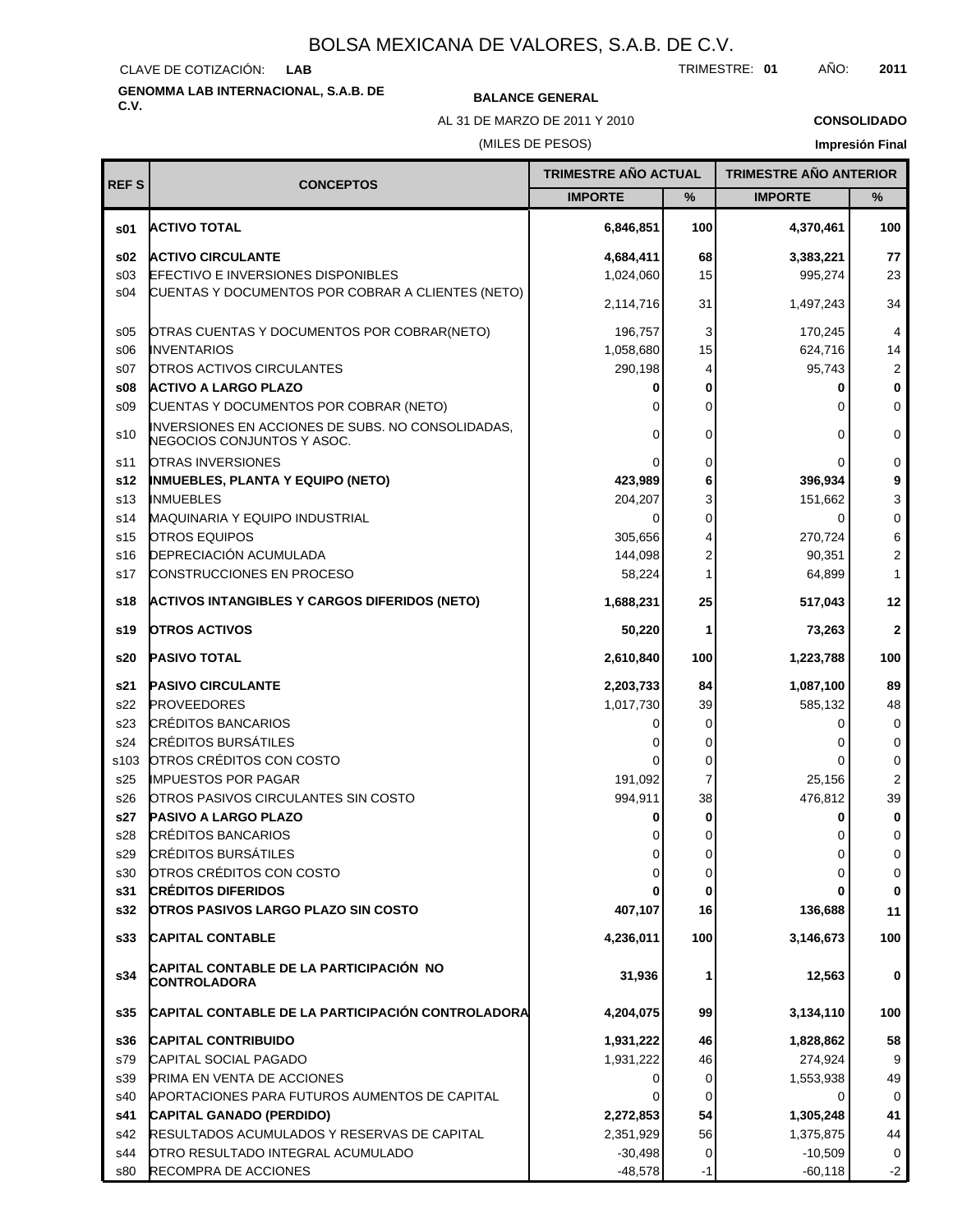# **GENOMMA LAB INTERNACIONAL, S.A.B. DE C.V. BALANCE GENERAL** CLAVE DE COTIZACIÓN: **LAB**

TRIMESTRE: **01** AÑO: **2011**

**CONSOLIDADO**

(MILES DE PESOS) DESGLOSE DE PRINCIPALES CONCEPTOS

| <b>CONCEPTOS</b><br>%<br><b>IMPORTE</b><br>%<br><b>IMPORTE</b><br>100<br>\$03<br><b>EFECTIVO E INVERSIONES DISPONIBLES</b><br>1,024,060<br>100<br>995,274<br><b>EFECTIVO</b><br>s46<br>643,907<br>63<br>969,675<br>97<br><b>INVERSIONES DISPONIBLES</b><br>s47<br>380,153<br>37<br>25,599<br>3<br>100<br>100<br>\$07<br>OTROS ACTIVOS CIRCULANTES<br>290,198<br>95,743<br><b>INSTRUMENTOS FINANCIEROS DERIVADOS</b><br>s81<br>0<br>0<br>0<br>0<br>s82<br>OPERACIONES DISCONTINUADAS<br>3,408<br>$\overline{4}$<br>3,097<br>1<br><b>OTROS</b><br>96<br>s83<br>287,101<br>99<br>92,335<br>100<br>100<br>517,043<br>s18<br><b>ACTIVOS INTANGIBLES Y CARGOS DIFERIDOS (NETO)</b><br>1,688,231<br><b>GASTOS AMORTIZABLES (NETO)</b><br>12<br>s48<br>61,646<br>4<br>62,470<br><b>CRÉDITO MERCANTIL</b><br>s49<br>0<br>0<br>0<br><b>OTROS</b><br>88<br>s51<br>1,626,585<br>96<br>454,573<br>50,220<br><b>OTROS ACTIVOS</b><br>100<br>100<br>s19<br>73,263<br>0<br>INSTRUMENTOS FINANCIEROS DERIVADOS<br>s85<br>0<br>0<br>0<br>s50<br><b>IMPUESTOS DIFERIDOS</b><br>2,943<br>1,276<br>$\overline{2}$<br>6<br>BENEFICIOS A LOS EMPLEADOS<br>s104<br>$\mathbf 0$<br>0<br>0<br>0<br>OPERACIONES DISCONTINUADAS<br>s86<br>37<br>0<br>0<br>0<br><b>OTROS</b><br>s87<br>98<br>47,277<br>94<br>71,950<br><b>PASIVO CIRCULANTE</b><br>100<br>100<br>s21<br>2,203,733<br>1,087,100<br>s52<br>PASIVO EN MONEDA EXTRANJERA<br>17<br>224,260<br>21<br>371,141<br>79<br>s53<br>PASIVO EN MONEDA NACIONAL<br>1,832,592<br>83<br>862,840<br>100<br>100<br>s26<br>OTROS PASIVOS CIRCULANTES SIN COSTO<br>994,911<br>476,812<br>INSTRUMENTOS FINANCIEROS DERIVADOS<br>s88<br>0<br>0<br>0<br>0<br><b>INTERESES POR PAGAR</b><br>0<br>s89<br>$\mathbf 0$<br>0<br>$\Omega$<br>60<br><b>PROVISIONES</b><br>s68<br>132,010<br>13<br>283,757<br>OPERACIONES DISCONTINUADAS<br>4,186<br>4,656<br>s90<br>0<br>$\mathbf{1}$<br>OTROS PASIVOS CIRCULANTES<br>85<br>184,574<br>39<br>s58<br>848,340<br>BENEFICIOS A LOS EMPLEADOS<br>s105<br>10,375<br>3,825<br>$\mathbf{1}$<br>1<br>s27<br><b>PASIVO A LARGO PLAZO</b><br>0<br>100<br>0<br>100<br>PASIVO EN MONEDA EXTRANJERA<br>s59<br>0<br>0<br>0<br>0<br>$\mathbf 0$<br>s60<br>PASIVO EN MONEDA NACIONAL<br>0<br>$\Omega$<br>0<br><b>CRÉDITOS DIFERIDOS</b><br>100<br>100<br>s31<br>0<br>0<br>CRÉDITO MERCANTIL<br>0<br>0<br>$\pmb{0}$<br>s65<br>0<br><b>OTROS</b><br>s67<br>0<br>0<br>$\Omega$<br>$\mathbf 0$<br>100<br>s32<br>OTROS PASIVOS LARGO PLAZO SIN COSTO<br>407,107<br>136,688<br>100<br><b>IMPUESTOS DIFERIDOS</b><br>7,374<br>20,121<br>15<br>s66<br>2<br>s91<br>BENEFICIOS A LOS EMPLEADOS<br>0<br>0<br>0<br>0<br>OPERACIONES DISCONTINUADAS<br>s92<br>0<br>0<br>0<br>0<br>s69<br><b>OTROS PASIVOS</b><br>399,733<br>98<br>116,567<br>85<br>100<br>100<br>1,931,222<br>274,924<br><b>CAPITAL SOCIAL PAGADO</b><br>s79 | <b>REFS</b> | <b>TRIMESTRE AÑO ACTUAL</b> |  | <b>TRIMESTRE AÑO ANTERIOR</b> |  |
|-----------------------------------------------------------------------------------------------------------------------------------------------------------------------------------------------------------------------------------------------------------------------------------------------------------------------------------------------------------------------------------------------------------------------------------------------------------------------------------------------------------------------------------------------------------------------------------------------------------------------------------------------------------------------------------------------------------------------------------------------------------------------------------------------------------------------------------------------------------------------------------------------------------------------------------------------------------------------------------------------------------------------------------------------------------------------------------------------------------------------------------------------------------------------------------------------------------------------------------------------------------------------------------------------------------------------------------------------------------------------------------------------------------------------------------------------------------------------------------------------------------------------------------------------------------------------------------------------------------------------------------------------------------------------------------------------------------------------------------------------------------------------------------------------------------------------------------------------------------------------------------------------------------------------------------------------------------------------------------------------------------------------------------------------------------------------------------------------------------------------------------------------------------------------------------------------------------------------------------------------------------------------------------------------------------------------------------------------------------------------------------------------------------------------------------------------------------------------------------------------------------------------------------------------------------------------------------------------------------------------------------------------------------------------------------------------------------------------------------------------------------------------------------------------------------------------------------------------------|-------------|-----------------------------|--|-------------------------------|--|
|                                                                                                                                                                                                                                                                                                                                                                                                                                                                                                                                                                                                                                                                                                                                                                                                                                                                                                                                                                                                                                                                                                                                                                                                                                                                                                                                                                                                                                                                                                                                                                                                                                                                                                                                                                                                                                                                                                                                                                                                                                                                                                                                                                                                                                                                                                                                                                                                                                                                                                                                                                                                                                                                                                                                                                                                                                                     |             |                             |  |                               |  |
|                                                                                                                                                                                                                                                                                                                                                                                                                                                                                                                                                                                                                                                                                                                                                                                                                                                                                                                                                                                                                                                                                                                                                                                                                                                                                                                                                                                                                                                                                                                                                                                                                                                                                                                                                                                                                                                                                                                                                                                                                                                                                                                                                                                                                                                                                                                                                                                                                                                                                                                                                                                                                                                                                                                                                                                                                                                     |             |                             |  |                               |  |
|                                                                                                                                                                                                                                                                                                                                                                                                                                                                                                                                                                                                                                                                                                                                                                                                                                                                                                                                                                                                                                                                                                                                                                                                                                                                                                                                                                                                                                                                                                                                                                                                                                                                                                                                                                                                                                                                                                                                                                                                                                                                                                                                                                                                                                                                                                                                                                                                                                                                                                                                                                                                                                                                                                                                                                                                                                                     |             |                             |  |                               |  |
|                                                                                                                                                                                                                                                                                                                                                                                                                                                                                                                                                                                                                                                                                                                                                                                                                                                                                                                                                                                                                                                                                                                                                                                                                                                                                                                                                                                                                                                                                                                                                                                                                                                                                                                                                                                                                                                                                                                                                                                                                                                                                                                                                                                                                                                                                                                                                                                                                                                                                                                                                                                                                                                                                                                                                                                                                                                     |             |                             |  |                               |  |
|                                                                                                                                                                                                                                                                                                                                                                                                                                                                                                                                                                                                                                                                                                                                                                                                                                                                                                                                                                                                                                                                                                                                                                                                                                                                                                                                                                                                                                                                                                                                                                                                                                                                                                                                                                                                                                                                                                                                                                                                                                                                                                                                                                                                                                                                                                                                                                                                                                                                                                                                                                                                                                                                                                                                                                                                                                                     |             |                             |  |                               |  |
|                                                                                                                                                                                                                                                                                                                                                                                                                                                                                                                                                                                                                                                                                                                                                                                                                                                                                                                                                                                                                                                                                                                                                                                                                                                                                                                                                                                                                                                                                                                                                                                                                                                                                                                                                                                                                                                                                                                                                                                                                                                                                                                                                                                                                                                                                                                                                                                                                                                                                                                                                                                                                                                                                                                                                                                                                                                     |             |                             |  |                               |  |
|                                                                                                                                                                                                                                                                                                                                                                                                                                                                                                                                                                                                                                                                                                                                                                                                                                                                                                                                                                                                                                                                                                                                                                                                                                                                                                                                                                                                                                                                                                                                                                                                                                                                                                                                                                                                                                                                                                                                                                                                                                                                                                                                                                                                                                                                                                                                                                                                                                                                                                                                                                                                                                                                                                                                                                                                                                                     |             |                             |  |                               |  |
|                                                                                                                                                                                                                                                                                                                                                                                                                                                                                                                                                                                                                                                                                                                                                                                                                                                                                                                                                                                                                                                                                                                                                                                                                                                                                                                                                                                                                                                                                                                                                                                                                                                                                                                                                                                                                                                                                                                                                                                                                                                                                                                                                                                                                                                                                                                                                                                                                                                                                                                                                                                                                                                                                                                                                                                                                                                     |             |                             |  |                               |  |
|                                                                                                                                                                                                                                                                                                                                                                                                                                                                                                                                                                                                                                                                                                                                                                                                                                                                                                                                                                                                                                                                                                                                                                                                                                                                                                                                                                                                                                                                                                                                                                                                                                                                                                                                                                                                                                                                                                                                                                                                                                                                                                                                                                                                                                                                                                                                                                                                                                                                                                                                                                                                                                                                                                                                                                                                                                                     |             |                             |  |                               |  |
|                                                                                                                                                                                                                                                                                                                                                                                                                                                                                                                                                                                                                                                                                                                                                                                                                                                                                                                                                                                                                                                                                                                                                                                                                                                                                                                                                                                                                                                                                                                                                                                                                                                                                                                                                                                                                                                                                                                                                                                                                                                                                                                                                                                                                                                                                                                                                                                                                                                                                                                                                                                                                                                                                                                                                                                                                                                     |             |                             |  |                               |  |
|                                                                                                                                                                                                                                                                                                                                                                                                                                                                                                                                                                                                                                                                                                                                                                                                                                                                                                                                                                                                                                                                                                                                                                                                                                                                                                                                                                                                                                                                                                                                                                                                                                                                                                                                                                                                                                                                                                                                                                                                                                                                                                                                                                                                                                                                                                                                                                                                                                                                                                                                                                                                                                                                                                                                                                                                                                                     |             |                             |  |                               |  |
|                                                                                                                                                                                                                                                                                                                                                                                                                                                                                                                                                                                                                                                                                                                                                                                                                                                                                                                                                                                                                                                                                                                                                                                                                                                                                                                                                                                                                                                                                                                                                                                                                                                                                                                                                                                                                                                                                                                                                                                                                                                                                                                                                                                                                                                                                                                                                                                                                                                                                                                                                                                                                                                                                                                                                                                                                                                     |             |                             |  |                               |  |
|                                                                                                                                                                                                                                                                                                                                                                                                                                                                                                                                                                                                                                                                                                                                                                                                                                                                                                                                                                                                                                                                                                                                                                                                                                                                                                                                                                                                                                                                                                                                                                                                                                                                                                                                                                                                                                                                                                                                                                                                                                                                                                                                                                                                                                                                                                                                                                                                                                                                                                                                                                                                                                                                                                                                                                                                                                                     |             |                             |  |                               |  |
|                                                                                                                                                                                                                                                                                                                                                                                                                                                                                                                                                                                                                                                                                                                                                                                                                                                                                                                                                                                                                                                                                                                                                                                                                                                                                                                                                                                                                                                                                                                                                                                                                                                                                                                                                                                                                                                                                                                                                                                                                                                                                                                                                                                                                                                                                                                                                                                                                                                                                                                                                                                                                                                                                                                                                                                                                                                     |             |                             |  |                               |  |
|                                                                                                                                                                                                                                                                                                                                                                                                                                                                                                                                                                                                                                                                                                                                                                                                                                                                                                                                                                                                                                                                                                                                                                                                                                                                                                                                                                                                                                                                                                                                                                                                                                                                                                                                                                                                                                                                                                                                                                                                                                                                                                                                                                                                                                                                                                                                                                                                                                                                                                                                                                                                                                                                                                                                                                                                                                                     |             |                             |  |                               |  |
|                                                                                                                                                                                                                                                                                                                                                                                                                                                                                                                                                                                                                                                                                                                                                                                                                                                                                                                                                                                                                                                                                                                                                                                                                                                                                                                                                                                                                                                                                                                                                                                                                                                                                                                                                                                                                                                                                                                                                                                                                                                                                                                                                                                                                                                                                                                                                                                                                                                                                                                                                                                                                                                                                                                                                                                                                                                     |             |                             |  |                               |  |
|                                                                                                                                                                                                                                                                                                                                                                                                                                                                                                                                                                                                                                                                                                                                                                                                                                                                                                                                                                                                                                                                                                                                                                                                                                                                                                                                                                                                                                                                                                                                                                                                                                                                                                                                                                                                                                                                                                                                                                                                                                                                                                                                                                                                                                                                                                                                                                                                                                                                                                                                                                                                                                                                                                                                                                                                                                                     |             |                             |  |                               |  |
|                                                                                                                                                                                                                                                                                                                                                                                                                                                                                                                                                                                                                                                                                                                                                                                                                                                                                                                                                                                                                                                                                                                                                                                                                                                                                                                                                                                                                                                                                                                                                                                                                                                                                                                                                                                                                                                                                                                                                                                                                                                                                                                                                                                                                                                                                                                                                                                                                                                                                                                                                                                                                                                                                                                                                                                                                                                     |             |                             |  |                               |  |
|                                                                                                                                                                                                                                                                                                                                                                                                                                                                                                                                                                                                                                                                                                                                                                                                                                                                                                                                                                                                                                                                                                                                                                                                                                                                                                                                                                                                                                                                                                                                                                                                                                                                                                                                                                                                                                                                                                                                                                                                                                                                                                                                                                                                                                                                                                                                                                                                                                                                                                                                                                                                                                                                                                                                                                                                                                                     |             |                             |  |                               |  |
|                                                                                                                                                                                                                                                                                                                                                                                                                                                                                                                                                                                                                                                                                                                                                                                                                                                                                                                                                                                                                                                                                                                                                                                                                                                                                                                                                                                                                                                                                                                                                                                                                                                                                                                                                                                                                                                                                                                                                                                                                                                                                                                                                                                                                                                                                                                                                                                                                                                                                                                                                                                                                                                                                                                                                                                                                                                     |             |                             |  |                               |  |
|                                                                                                                                                                                                                                                                                                                                                                                                                                                                                                                                                                                                                                                                                                                                                                                                                                                                                                                                                                                                                                                                                                                                                                                                                                                                                                                                                                                                                                                                                                                                                                                                                                                                                                                                                                                                                                                                                                                                                                                                                                                                                                                                                                                                                                                                                                                                                                                                                                                                                                                                                                                                                                                                                                                                                                                                                                                     |             |                             |  |                               |  |
|                                                                                                                                                                                                                                                                                                                                                                                                                                                                                                                                                                                                                                                                                                                                                                                                                                                                                                                                                                                                                                                                                                                                                                                                                                                                                                                                                                                                                                                                                                                                                                                                                                                                                                                                                                                                                                                                                                                                                                                                                                                                                                                                                                                                                                                                                                                                                                                                                                                                                                                                                                                                                                                                                                                                                                                                                                                     |             |                             |  |                               |  |
|                                                                                                                                                                                                                                                                                                                                                                                                                                                                                                                                                                                                                                                                                                                                                                                                                                                                                                                                                                                                                                                                                                                                                                                                                                                                                                                                                                                                                                                                                                                                                                                                                                                                                                                                                                                                                                                                                                                                                                                                                                                                                                                                                                                                                                                                                                                                                                                                                                                                                                                                                                                                                                                                                                                                                                                                                                                     |             |                             |  |                               |  |
|                                                                                                                                                                                                                                                                                                                                                                                                                                                                                                                                                                                                                                                                                                                                                                                                                                                                                                                                                                                                                                                                                                                                                                                                                                                                                                                                                                                                                                                                                                                                                                                                                                                                                                                                                                                                                                                                                                                                                                                                                                                                                                                                                                                                                                                                                                                                                                                                                                                                                                                                                                                                                                                                                                                                                                                                                                                     |             |                             |  |                               |  |
|                                                                                                                                                                                                                                                                                                                                                                                                                                                                                                                                                                                                                                                                                                                                                                                                                                                                                                                                                                                                                                                                                                                                                                                                                                                                                                                                                                                                                                                                                                                                                                                                                                                                                                                                                                                                                                                                                                                                                                                                                                                                                                                                                                                                                                                                                                                                                                                                                                                                                                                                                                                                                                                                                                                                                                                                                                                     |             |                             |  |                               |  |
|                                                                                                                                                                                                                                                                                                                                                                                                                                                                                                                                                                                                                                                                                                                                                                                                                                                                                                                                                                                                                                                                                                                                                                                                                                                                                                                                                                                                                                                                                                                                                                                                                                                                                                                                                                                                                                                                                                                                                                                                                                                                                                                                                                                                                                                                                                                                                                                                                                                                                                                                                                                                                                                                                                                                                                                                                                                     |             |                             |  |                               |  |
|                                                                                                                                                                                                                                                                                                                                                                                                                                                                                                                                                                                                                                                                                                                                                                                                                                                                                                                                                                                                                                                                                                                                                                                                                                                                                                                                                                                                                                                                                                                                                                                                                                                                                                                                                                                                                                                                                                                                                                                                                                                                                                                                                                                                                                                                                                                                                                                                                                                                                                                                                                                                                                                                                                                                                                                                                                                     |             |                             |  |                               |  |
|                                                                                                                                                                                                                                                                                                                                                                                                                                                                                                                                                                                                                                                                                                                                                                                                                                                                                                                                                                                                                                                                                                                                                                                                                                                                                                                                                                                                                                                                                                                                                                                                                                                                                                                                                                                                                                                                                                                                                                                                                                                                                                                                                                                                                                                                                                                                                                                                                                                                                                                                                                                                                                                                                                                                                                                                                                                     |             |                             |  |                               |  |
|                                                                                                                                                                                                                                                                                                                                                                                                                                                                                                                                                                                                                                                                                                                                                                                                                                                                                                                                                                                                                                                                                                                                                                                                                                                                                                                                                                                                                                                                                                                                                                                                                                                                                                                                                                                                                                                                                                                                                                                                                                                                                                                                                                                                                                                                                                                                                                                                                                                                                                                                                                                                                                                                                                                                                                                                                                                     |             |                             |  |                               |  |
|                                                                                                                                                                                                                                                                                                                                                                                                                                                                                                                                                                                                                                                                                                                                                                                                                                                                                                                                                                                                                                                                                                                                                                                                                                                                                                                                                                                                                                                                                                                                                                                                                                                                                                                                                                                                                                                                                                                                                                                                                                                                                                                                                                                                                                                                                                                                                                                                                                                                                                                                                                                                                                                                                                                                                                                                                                                     |             |                             |  |                               |  |
|                                                                                                                                                                                                                                                                                                                                                                                                                                                                                                                                                                                                                                                                                                                                                                                                                                                                                                                                                                                                                                                                                                                                                                                                                                                                                                                                                                                                                                                                                                                                                                                                                                                                                                                                                                                                                                                                                                                                                                                                                                                                                                                                                                                                                                                                                                                                                                                                                                                                                                                                                                                                                                                                                                                                                                                                                                                     |             |                             |  |                               |  |
|                                                                                                                                                                                                                                                                                                                                                                                                                                                                                                                                                                                                                                                                                                                                                                                                                                                                                                                                                                                                                                                                                                                                                                                                                                                                                                                                                                                                                                                                                                                                                                                                                                                                                                                                                                                                                                                                                                                                                                                                                                                                                                                                                                                                                                                                                                                                                                                                                                                                                                                                                                                                                                                                                                                                                                                                                                                     |             |                             |  |                               |  |
|                                                                                                                                                                                                                                                                                                                                                                                                                                                                                                                                                                                                                                                                                                                                                                                                                                                                                                                                                                                                                                                                                                                                                                                                                                                                                                                                                                                                                                                                                                                                                                                                                                                                                                                                                                                                                                                                                                                                                                                                                                                                                                                                                                                                                                                                                                                                                                                                                                                                                                                                                                                                                                                                                                                                                                                                                                                     |             |                             |  |                               |  |
|                                                                                                                                                                                                                                                                                                                                                                                                                                                                                                                                                                                                                                                                                                                                                                                                                                                                                                                                                                                                                                                                                                                                                                                                                                                                                                                                                                                                                                                                                                                                                                                                                                                                                                                                                                                                                                                                                                                                                                                                                                                                                                                                                                                                                                                                                                                                                                                                                                                                                                                                                                                                                                                                                                                                                                                                                                                     |             |                             |  |                               |  |
|                                                                                                                                                                                                                                                                                                                                                                                                                                                                                                                                                                                                                                                                                                                                                                                                                                                                                                                                                                                                                                                                                                                                                                                                                                                                                                                                                                                                                                                                                                                                                                                                                                                                                                                                                                                                                                                                                                                                                                                                                                                                                                                                                                                                                                                                                                                                                                                                                                                                                                                                                                                                                                                                                                                                                                                                                                                     |             |                             |  |                               |  |
|                                                                                                                                                                                                                                                                                                                                                                                                                                                                                                                                                                                                                                                                                                                                                                                                                                                                                                                                                                                                                                                                                                                                                                                                                                                                                                                                                                                                                                                                                                                                                                                                                                                                                                                                                                                                                                                                                                                                                                                                                                                                                                                                                                                                                                                                                                                                                                                                                                                                                                                                                                                                                                                                                                                                                                                                                                                     |             |                             |  |                               |  |
|                                                                                                                                                                                                                                                                                                                                                                                                                                                                                                                                                                                                                                                                                                                                                                                                                                                                                                                                                                                                                                                                                                                                                                                                                                                                                                                                                                                                                                                                                                                                                                                                                                                                                                                                                                                                                                                                                                                                                                                                                                                                                                                                                                                                                                                                                                                                                                                                                                                                                                                                                                                                                                                                                                                                                                                                                                                     |             |                             |  |                               |  |
|                                                                                                                                                                                                                                                                                                                                                                                                                                                                                                                                                                                                                                                                                                                                                                                                                                                                                                                                                                                                                                                                                                                                                                                                                                                                                                                                                                                                                                                                                                                                                                                                                                                                                                                                                                                                                                                                                                                                                                                                                                                                                                                                                                                                                                                                                                                                                                                                                                                                                                                                                                                                                                                                                                                                                                                                                                                     |             |                             |  |                               |  |
| 97<br>1,921,659<br>100<br>265,361<br>s37<br>NOMINAL                                                                                                                                                                                                                                                                                                                                                                                                                                                                                                                                                                                                                                                                                                                                                                                                                                                                                                                                                                                                                                                                                                                                                                                                                                                                                                                                                                                                                                                                                                                                                                                                                                                                                                                                                                                                                                                                                                                                                                                                                                                                                                                                                                                                                                                                                                                                                                                                                                                                                                                                                                                                                                                                                                                                                                                                 |             |                             |  |                               |  |
| 3<br>9,563<br>0<br>9,563<br>s38<br>ACTUALIZACIÓN                                                                                                                                                                                                                                                                                                                                                                                                                                                                                                                                                                                                                                                                                                                                                                                                                                                                                                                                                                                                                                                                                                                                                                                                                                                                                                                                                                                                                                                                                                                                                                                                                                                                                                                                                                                                                                                                                                                                                                                                                                                                                                                                                                                                                                                                                                                                                                                                                                                                                                                                                                                                                                                                                                                                                                                                    |             |                             |  |                               |  |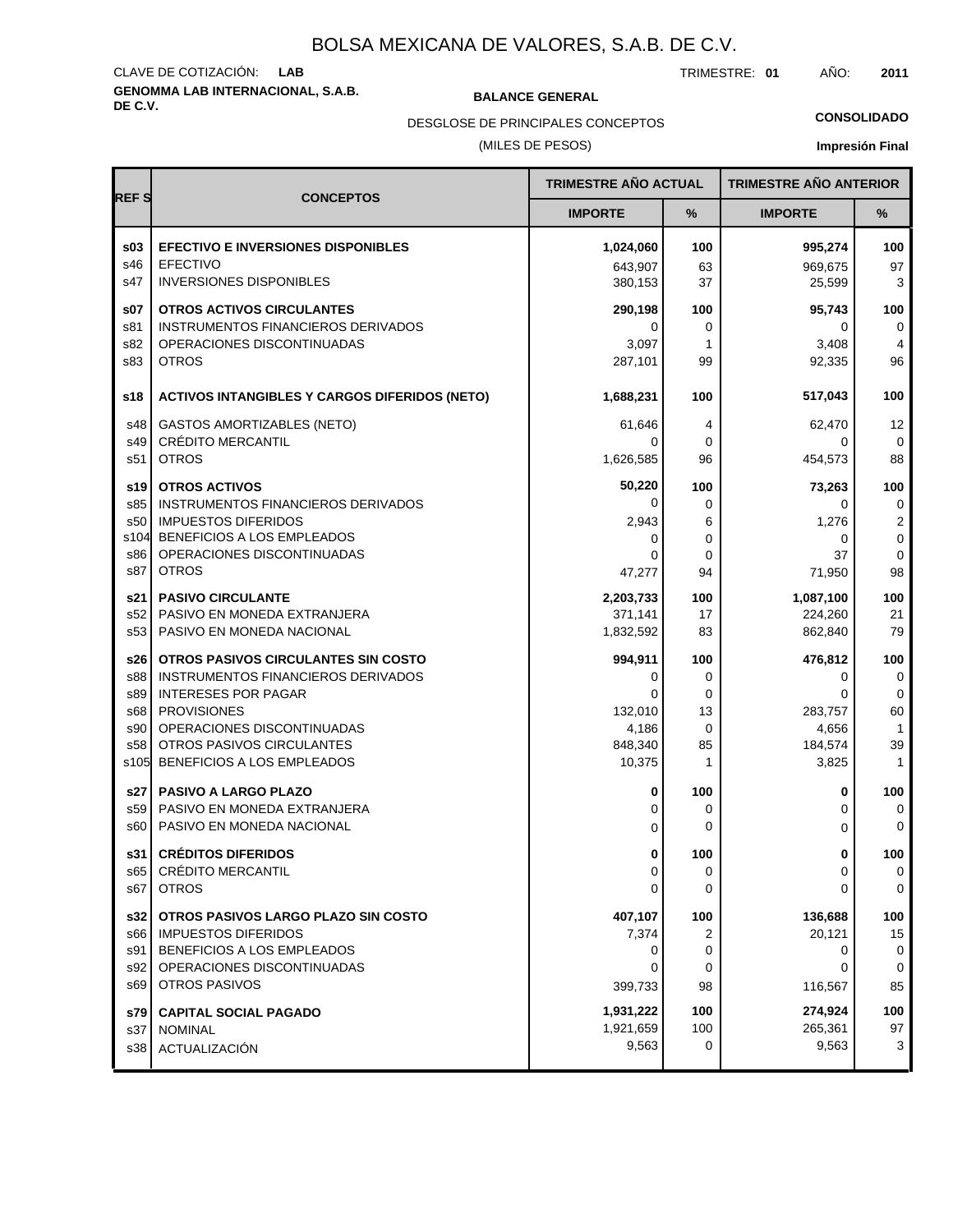# **GENOMMA LAB INTERNACIONAL, S.A.B. DE C.V. BALANCE GENERAL** CLAVE DE COTIZACIÓN: **LAB**

TRIMESTRE: **01** AÑO: **2011**

### **CONSOLIDADO**

DESGLOSE DE PRINCIPALES CONCEPTOS

### (MILES DE PESOS)

| <b>REFS</b> | <b>CONCEPTOS</b>                                                 | <b>TRIMESTRE AÑO ACTUAL</b> |      | <b>TRIMESTRE AÑO ANTERIOR</b> |                |
|-------------|------------------------------------------------------------------|-----------------------------|------|-------------------------------|----------------|
|             |                                                                  | <b>IMPORTE</b>              | $\%$ | <b>IMPORTE</b>                | $\%$           |
| s42         | <b>RESULTADOS ACUMULADOS Y RESERVAS DE CAPITAL</b>               | 2,351,929                   | 100  | 1,375,875                     | 100            |
| s93         | <b>RESERVA LEGAL</b>                                             |                             |      |                               | $\mathbf 0$    |
| s43         | RESERVA PARA RECOMPRA DE ACCIONES                                |                             | o    |                               | $\mathbf 0$    |
| s94         | OTRAS RESERVAS                                                   |                             | 0    |                               | $\mathbf 0$    |
| s95         | RESULTADO DE EJERCICIOS ANTERIORES                               | 2,214,252                   | 94   | 1,278,375                     | 93             |
| s45         | RESULTADO DEL EJERCICIO                                          | 137,677                     | 6    | 97,500                        | $\overline{7}$ |
| s44         | OTRO RESULTADO INTEGRAL ACUMULADO                                | $-30,498$                   | 100  | $-10,509$                     | 100            |
| s70         | RESULTADO ACUMULADO POR POSICIÓN MONETARIA                       |                             |      |                               | $\mathbf 0$    |
| s71         | RESULTADO POR TENENCIA DE ACTIVOS NO MONETARIOS                  |                             | 0    |                               | $\Omega$       |
| s96         | EFECTO ACUMULADO POR CONVERSIÓN                                  | $-30,498$                   | 100  | $-10,509$                     | 100            |
| s97         | EFECTO ACUMULADO POR VALUACIÓN DE INST. FIN.<br><b>DERIVADOS</b> |                             | 0    | O                             | $\mathbf 0$    |
| s98         | RESULTADO POR IMPUESTOS DIFERIDOS                                |                             | 0    |                               | $\mathbf 0$    |
| s100        | <b>OTROS</b>                                                     |                             | 0    |                               | $\mathbf 0$    |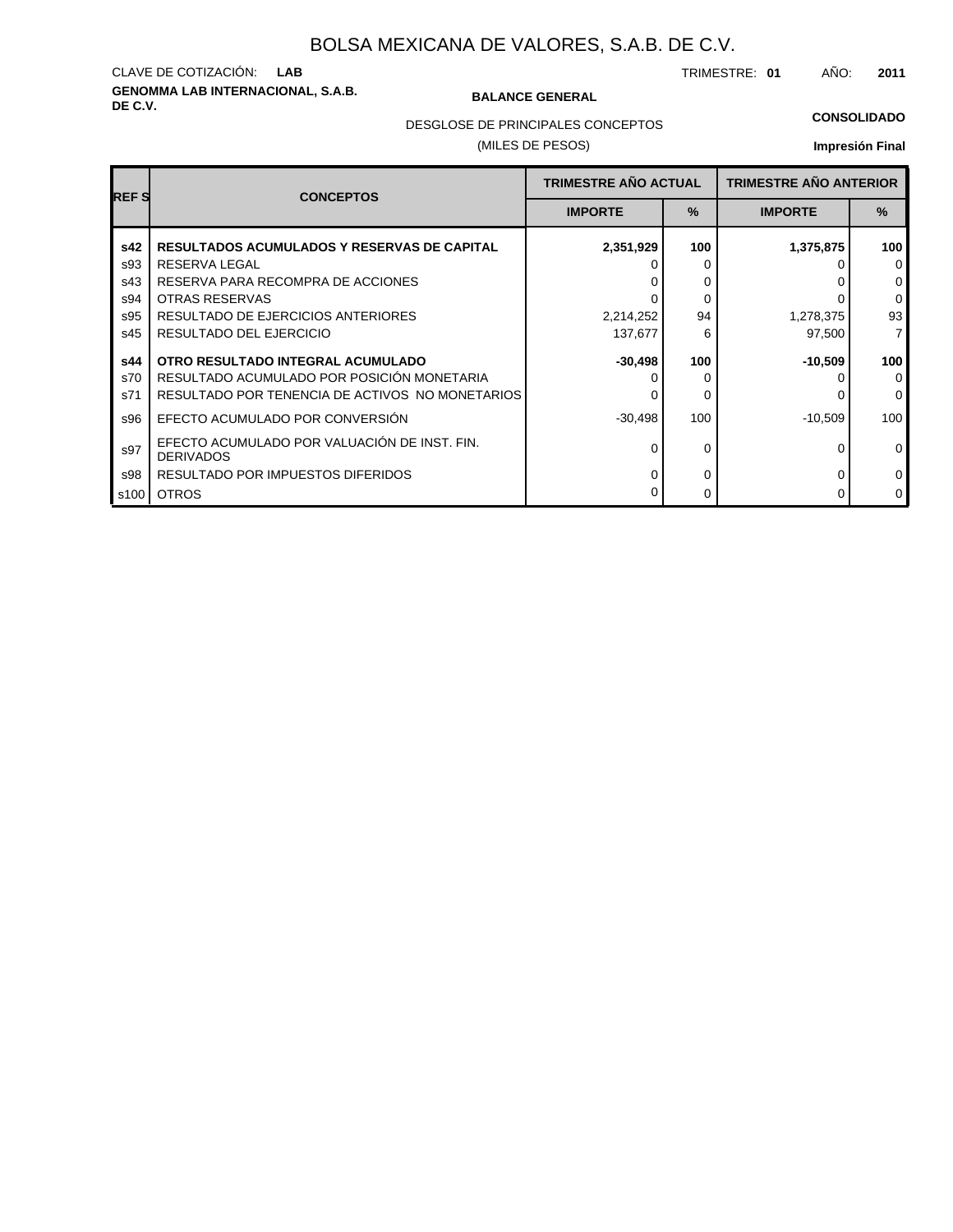# **GENOMMA LAB INTERNACIONAL, S.A.B. DE C.V. BALANCE GENERAL** CLAVE DE COTIZACIÓN: **LAB**

TRIMESTRE: **01** AÑO: **2011**

**CONSOLIDADO**

DATOS INFORMATIVOS

### (MILES DE PESOS)

### **Impresión Final**

|             |                                              | <b>TRIMESTRE AÑO ACTUAL</b> | <b>TRIMESTRE AÑO ANTERIOR</b> |
|-------------|----------------------------------------------|-----------------------------|-------------------------------|
| <b>REFS</b> | <b>CONCEPTOS</b>                             | <b>IMPORTE</b>              | <b>IMPORTE</b>                |
| s72         | CAPITAL DE TRABAJO                           | 2,480,678                   | 2,296,121                     |
| s73         | FONDO PARA PENSIONES Y PRIMA DE ANTIGÜEDAD   |                             |                               |
| s74         | NUMERO DE FUNCIONARIOS (*)                   | 47                          | 33                            |
| s75         | NUMERO DE EMPLEADOS (*)                      | 853                         | 617                           |
| s76         | NUMERO DE OBREROS (*)                        |                             | $^{(1)}$                      |
| s77         | NUMERO DE ACCIONES EN CIRCULACIÓN (*)        | 1,052,749,426               | 529.240.713                   |
| s78         | NUMERO DE ACCIONES RECOMPRADAS (*)           |                             |                               |
| s101        | <b>EFECTIVO RESTRINGIDO</b>                  | 276                         | 16,163                        |
| s102        | DEUDA CON COSTO DE ASOCIADAS NO CONSOLIDADAS |                             |                               |

(\*) DATOS EN UNIDADES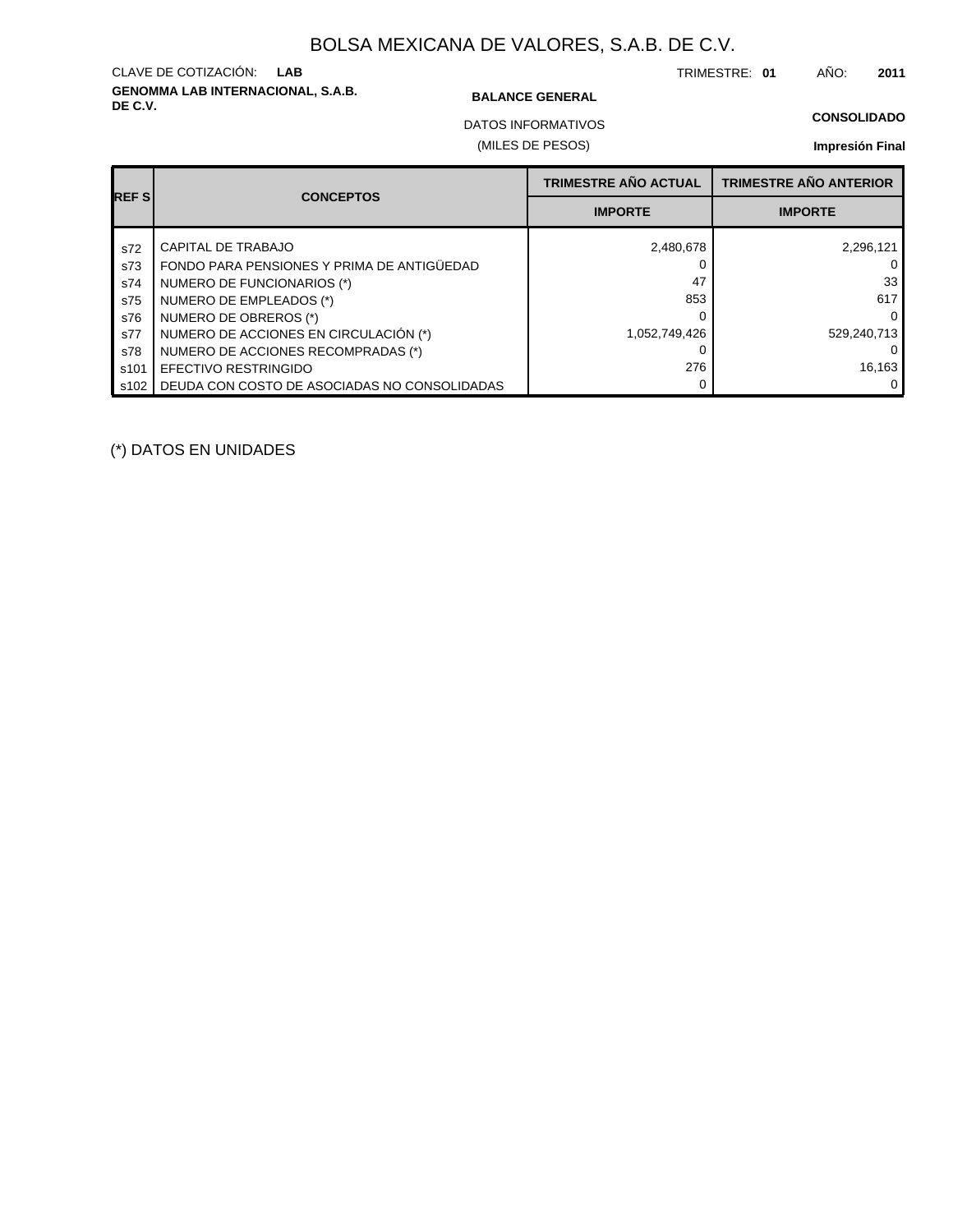# **GENOMMA LAB INTERNACIONAL, S.A.B.** CLAVE DE COTIZACIÓN:

**DE C.V. ESTADO DE RESULTADOS**

TRIMESTRE: AÑO: **LAB 01 2011**

# DEL 1 DE ENERO AL 31 DE MARZO DE 2011 Y 2010 **CONSOLIDADO**

(MILES DE PESOS)

| <b>REFR</b> | <b>CONCEPTOS</b>                                                                             | <b>TRIMESTRE AÑO ACTUAL</b> |          | <b>TRIMESTRE AÑO ANTERIOR</b> |               |
|-------------|----------------------------------------------------------------------------------------------|-----------------------------|----------|-------------------------------|---------------|
|             |                                                                                              | <b>IMPORTE</b>              | %        | <b>IMPORTE</b>                | $\frac{9}{6}$ |
| r01         | <b>VENTAS NETAS</b>                                                                          | 1,478,071                   | 100      | 1,112,427                     | 100           |
| r02         | <b>COSTO DE VENTAS</b>                                                                       | 443,063                     | 30       | 344,909                       | 31            |
| r03         | UTILIDAD (PÉRDIDA) BRUTA                                                                     | 1,035,008                   | 70       | 767,518                       | 69            |
| r04         | <b>GASTOS GENERALES</b>                                                                      | 821,213                     | 56       | 621,235                       | 56            |
| r05         | UTILIDAD ( PÉRDIDA) DE OPERACIÓN                                                             | 213,795                     | 14       | 146,283                       | 13            |
| r08         | OTROS INGRESOS Y (GASTOS), NETO.                                                             | $-669$                      | $\Omega$ | 12,119                        | $\mathbf{1}$  |
| r06         | RESULTADO INTEGRAL DE FINANCIAMIENTO                                                         | 2,889                       | $\Omega$ | $-8,186$                      | $\mathbf 0$   |
| r12         | PARTICIPACIÓN EN LOS RESULTADOS DE SUBS. NO<br>CONSOLIDADAS, NEGOCIOS CONJUNTOS Y ASOCIADAS. | $-917$                      | $\Omega$ | $-3,792$                      | $\mathbf 0$   |
| r48         | PARTIDAS NO ORDINARIAS                                                                       | $\Omega$                    | $\Omega$ | $\Omega$                      | $\mathbf 0$   |
| r09         | UTILIDAD (PÉRDIDA) ANTES DE IMPUESTOS A LA UTILIDAD                                          | 215,098                     | 15       | 146,424                       | 13            |
| r10         | <b>IMPUESTOS A LA UTILIDAD</b>                                                               | 71.199                      | 5        | 45,756                        | 4             |
| r11         | UTILIDAD (PÉRDIDA) ANTES DE LAS OPERACIONES<br><b>DISCONTINUADAS</b>                         | 143,899                     | 10       | 100,668                       | 9             |
| r14         | OPERACIONES DISCONTINUADAS                                                                   | $\Omega$                    | $\Omega$ | $\Omega$                      | $\mathbf 0$   |
| r18         | UTILIDAD (PÉRDIDA) NETA CONSOLIDADA                                                          | 143,899                     | 10       | 100,668                       | 9             |
| r19         | PARTICIPACIÓN NO CONTROLADORA EN LA UTILIDAD<br>(PÉRDIDA) NETA                               | 6,222                       | 0        | 3,168                         | $\mathbf 0$   |
| r20         | <b>PARTICIPACIÓN CONTROLADORA EN LA UTILIDAD</b><br>(PÉRDIDA) NETA                           | 137,677                     | 9        | 97,500                        | 9             |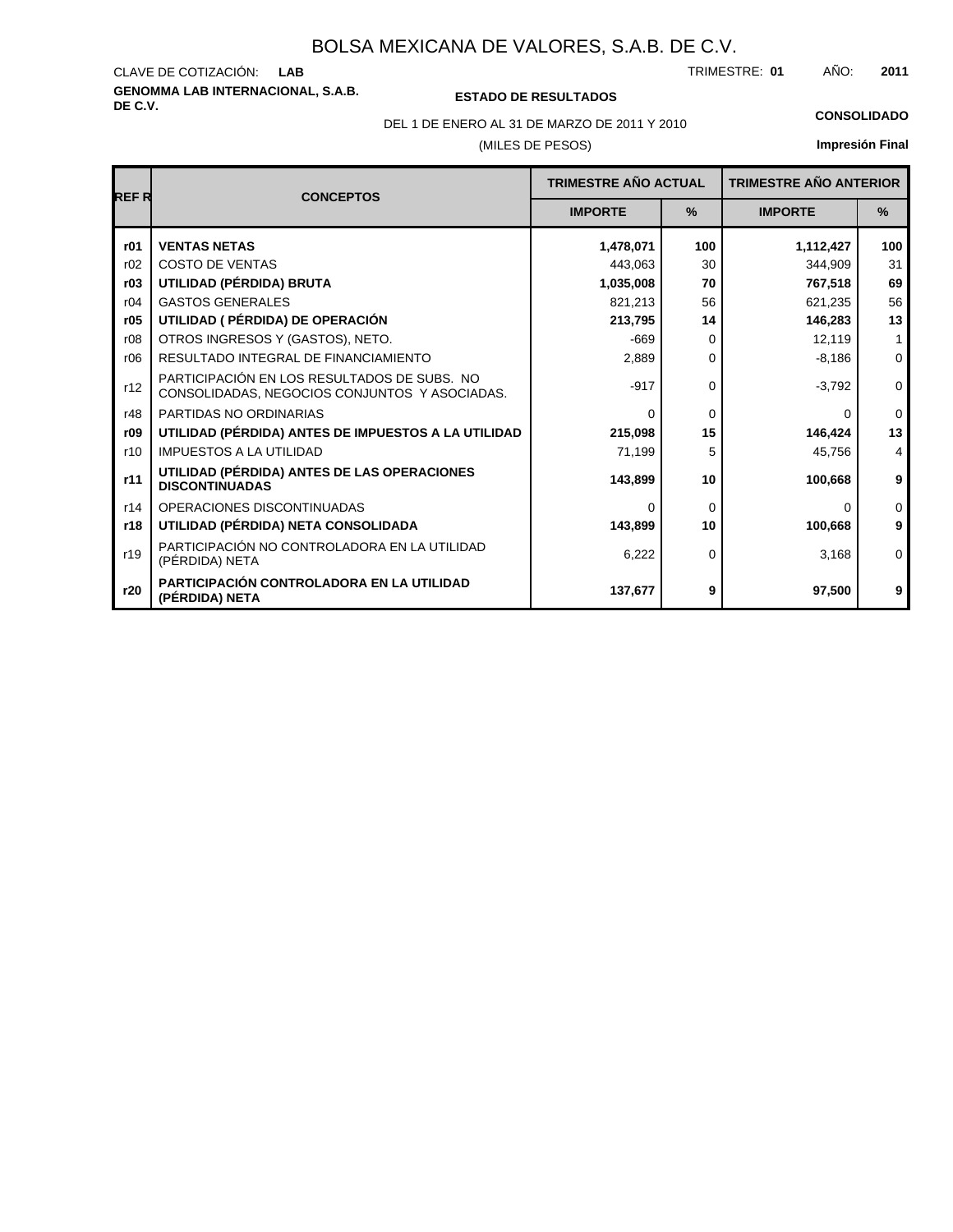# **GENOMMA LAB INTERNACIONAL, S.A.B. DE C.V. ESTADO DE RESULTADOS** CLAVE DE COTIZACIÓN:

TRIMESTRE: AÑO: **LAB 01 2011**

### DESGLOSE DE PRINCIPALES CONCEPTOS

### (MILES DE PESOS)

# **CONSOLIDADO**

**Impresión Final**

|             |                                             |                | <b>TRIMESTRE AÑO ACTUAL</b> |                | <b>TRIMESTRE AÑO ANTERIOR</b> |  |
|-------------|---------------------------------------------|----------------|-----------------------------|----------------|-------------------------------|--|
| <b>REFR</b> | <b>CONCEPTOS</b>                            | <b>IMPORTE</b> | %                           | <b>IMPORTE</b> | %                             |  |
| r01         | <b>VENTAS NETAS</b>                         | 1,478,071      | 100                         | 1,112,427      | 100                           |  |
| r21         | <b>NACIONALES</b>                           | 1,078,900      | 73                          | 787,332        | 71                            |  |
| r22         | <b>EXTRANJERAS</b>                          | 399,171        | 27                          | 325,095        | 29                            |  |
| r23         | CONVERSIÓN EN DÓLARES (***)                 | 33,482         | 2                           | 25,316         | 2                             |  |
| r08         | OTROS INGRESOS Y (GASTOS), NETO.            | $-669$         | 100                         | 12,119         | 100                           |  |
| r49         | OTROS INGRESOS Y (GASTOS), NETO.            | 2,370          | $-354$                      | 13.752         | 113                           |  |
| r34         | P.T.U. CAUSADA                              | 3,039          | $-454$                      | 1,633          | 13                            |  |
| r35         | P.T.U. DIFERIDA                             | 0              | 0                           | <sup>0</sup>   | $\mathbf 0$                   |  |
| r06         | RESULTADO INTEGRAL DE FINANCIAMIENTO        | 2,889          | 100                         | $-8,186$       | 100                           |  |
| r24         | <b>INTERESES PAGADOS</b>                    | 2,365          | 82                          | 3,452          | $-42$                         |  |
| r42         | UTILIDAD (PÉRDIDA) EN ACTUALIZACIÓN DE UDIS | U              | 0                           | <sup>0</sup>   | $\Omega$                      |  |
| r45         | <b>OTROS GASTOS FINANCIEROS</b>             | 1,214          | 42                          | 1,054          | $-13$                         |  |
| r26         | <b>INTERESES GANADOS</b>                    | 6,894          | 239                         | 9,899          | $-121$                        |  |
| r46         | OTROS PRODUCTOS FINANCIEROS                 | 6,855          | 237                         | 6,130          | $-75$                         |  |
| r25         | UTILIDAD (PÉRDIDA) EN CAMBIOS NETO          | $-7,281$       | $-252$                      | $-15,911$      | 194                           |  |
| r28         | RESULTADO POR POSICIÓN MONETARIA            | 0              | $\Omega$                    | $-3,798$       | 46                            |  |
| r10         | <b>IMPUESTOS A LA UTILIDAD</b>              | 71,199         | 100                         | 45,756         | 100                           |  |
| r32         | <b>IMPUESTO CAUSADO</b>                     | 127,125        | 179                         | 48,704         | 106                           |  |
| r33         | <b>IMPUESTO DIFERIDO</b>                    | $-55,926$      | $-79$                       | $-2,948$       | -6                            |  |

(\*\*\*) DATOS EN MILES DE DOLARES AL TIPO DE CAMBIO DE CIERRE DEL TRIMESTRE QUE SE REPORTA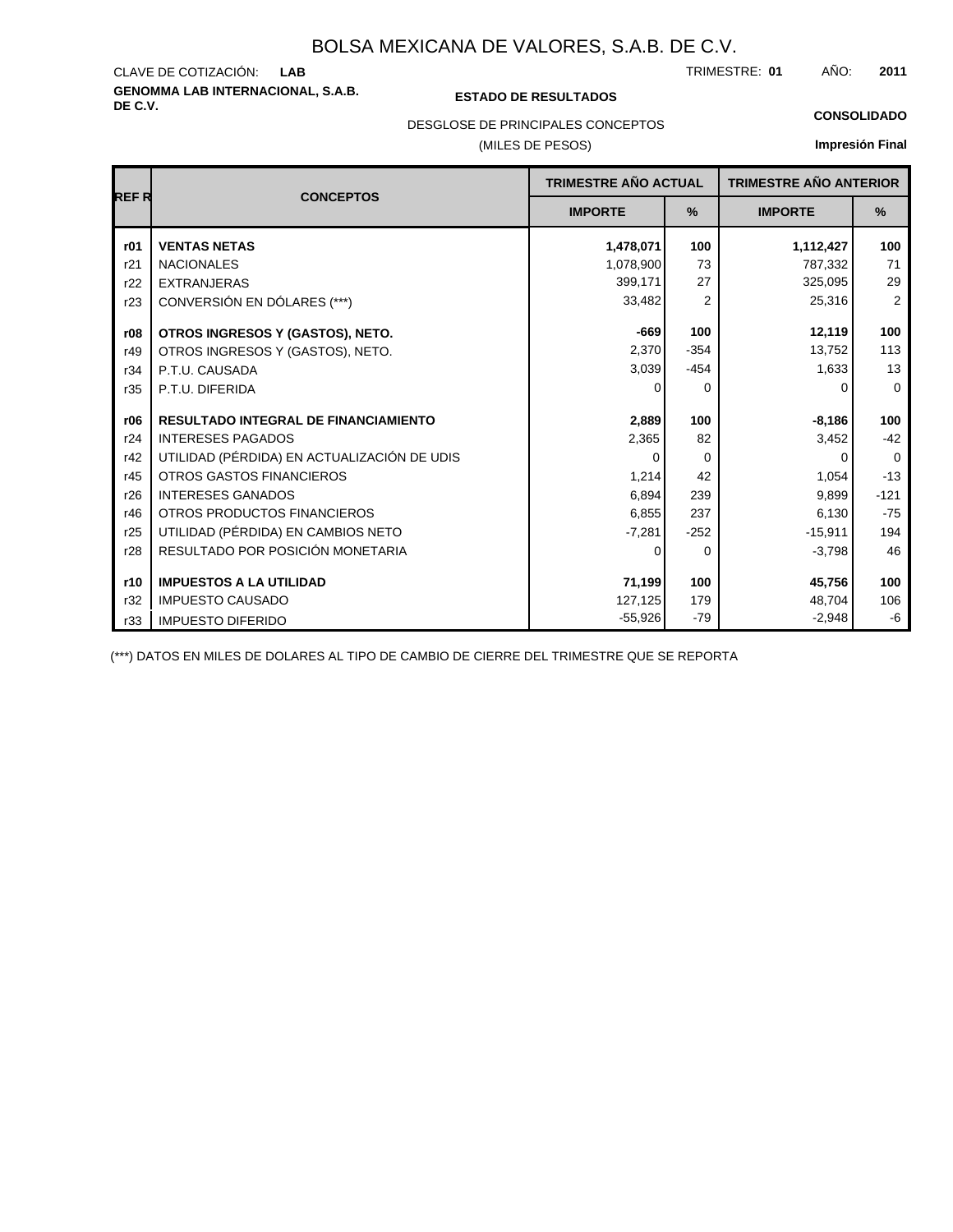**GENOMMA LAB INTERNACIONAL, S.A.B.** CLAVE DE COTIZACIÓN:

### **DE C.V. ESTADO DE RESULTADOS**

TRIMESTRE: AÑO: **LAB 01 2011**

### **CONSOLIDADO**

OTROS CONCEPTOS DE RESULTADOS

### (MILES DE PESOS)

### **Impresión Final**

|       |                                                                 | <b>TRIMESTRE AÑO ACTUAL</b> | <b>TRIMESTRE AÑO ANTERIOR</b> |
|-------|-----------------------------------------------------------------|-----------------------------|-------------------------------|
| REF R | <b>CONCEPTOS</b>                                                | <b>IMPORTE</b>              | <b>IMPORTE</b>                |
| r36   | <b>VENTAS TOTALES</b>                                           | 1,777,509                   | 1,358,391                     |
| r37   | RESULTADO FISCAL DEL EJERCICIO                                  | 295,269                     | 3,705                         |
| r38   | <b>VENTAS NETAS (**)</b>                                        | 6,629,265                   | 4,887,989                     |
| r39   | RESULTADO DE OPERACIÓN (**)                                     | 1,682,303                   | 1,152,503                     |
| r40   | PARTICIPACIÓN CONTROLADORA EN LA UTILIDAD<br>(PÉRDIDA) NETA(**) | 1,112,742                   | 781,958                       |
| r41   | UTILIDAD (PÉRDIDA) NETA CONSOLIDADA (**)                        | 1,136,189                   | 785,754                       |
| r47   | DEPRECIACIÓN Y AMORTIZACIÓN OPERATIVA                           | 19,767                      | 14.775                        |

(\*\*) INFORMACIÓN ÚLTIMOS DOCE MESES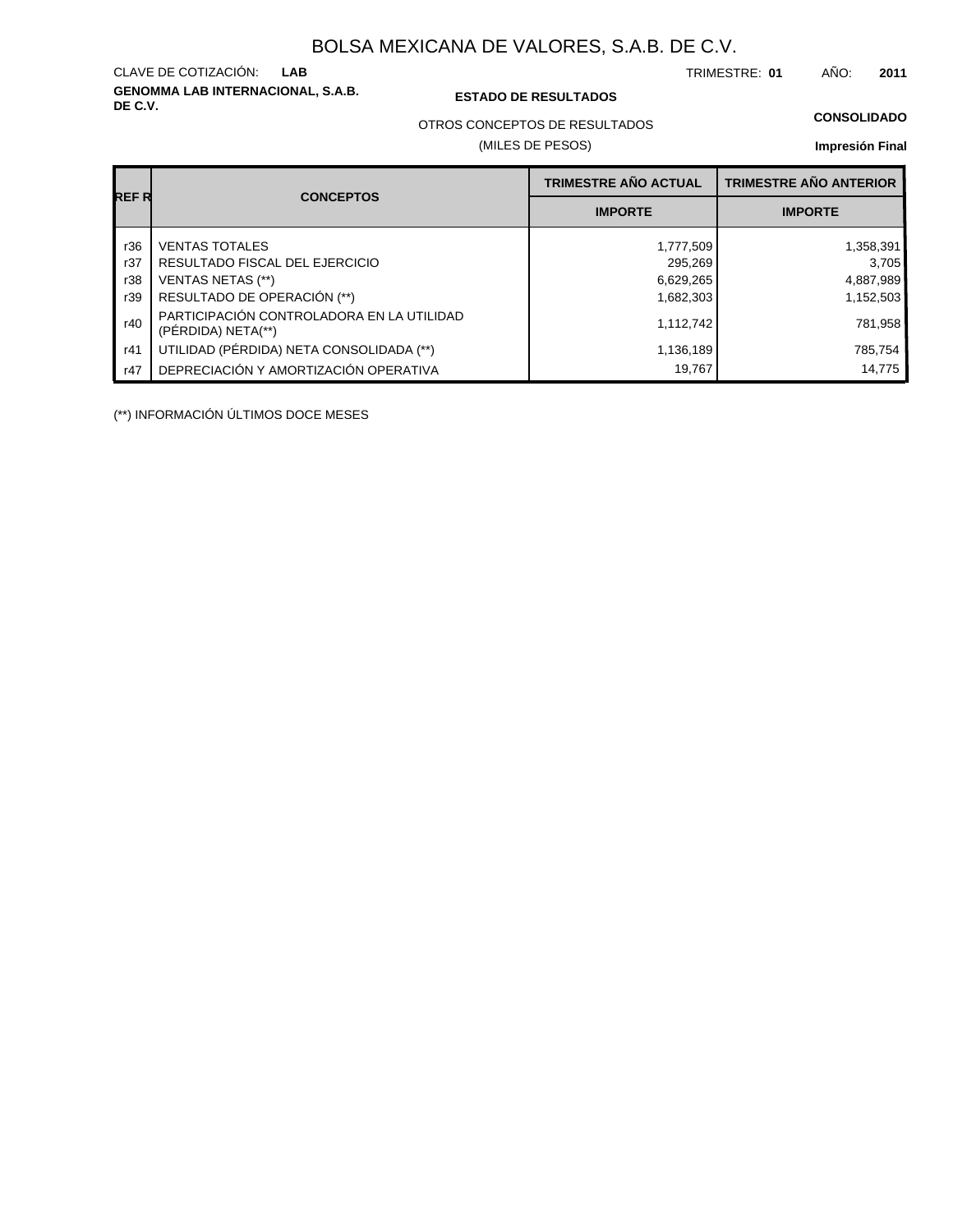**GENOMMA LAB INTERNACIONAL, S.A.B.** CLAVE DE COTIZACIÓN: TRIMESTRE: AÑO: **LAB 01 2011**

### **ESTADO DE RESULTADOS TRIMESTRAL**

DEL 1 DE ENERO AL 31 DE MARZO DE 2011 **CONSOLIDADO**

(MILES DE PESOS)

| <b>REF</b>       | <b>CONCEPTOS</b>                                                                             | <b>TRIMESTRE AÑO ACTUAL</b> |          | <b>TRIMESTRE AÑO ANTERIOR</b> |               |
|------------------|----------------------------------------------------------------------------------------------|-----------------------------|----------|-------------------------------|---------------|
| <b>RT</b>        |                                                                                              | <b>IMPORTE</b>              | $\%$     | <b>IMPORTE</b>                | $\frac{9}{6}$ |
| rt <sub>01</sub> | <b>IVENTAS NETAS</b>                                                                         | 1,478,071                   | 100      | 1,112,427                     | 100           |
| rt02             | <b>ICOSTO DE VENTAS</b>                                                                      | 443,063                     | 30       | 344,909                       | 31            |
| rt03             | UTILIDAD (PÉRDIDA) BRUTA                                                                     | 1,035,008                   | 70       | 767,518                       | 69            |
| rt04             | <b>GASTOS GENERALES</b>                                                                      | 821,213                     | 56       | 621,235                       | 56            |
| rt05             | UTILIDAD ( PÉRDIDA) DE OPERACIÓN                                                             | 213,795                     | 14       | 146,283                       | 13            |
| rt <sub>08</sub> | OTROS INGRESOS Y (GASTOS), NETO.                                                             | $-669$                      | 0        | 12,119                        | 1             |
| rt06             | <b>RESULTADO INTEGRAL DE FINANCIAMIENTO</b>                                                  | 2,889                       | $\Omega$ | $-8,186$                      | $\mathbf 0$   |
| rt12             | PARTICIPACIÓN EN LOS RESULTADOS DE SUBS. NO<br>CONSOLIDADAS, NEGOCIOS CONJUNTOS Y ASOCIADAS. | $-917$                      | 0        | $-3,792$                      | 0             |
| rt48             | <b>IPARTIDAS NO ORDINARIAS</b>                                                               | $\Omega$                    | $\Omega$ | 0                             | $\Omega$      |
| rt <sub>09</sub> | UTILIDAD (PÉRDIDA) ANTES DE IMPUESTOS A LA UTILIDAD                                          | 215,098                     | 15       | 146,424                       | 13            |
| rt10             | <b>IIMPUESTOS A LA UTILIDAD</b>                                                              | 71,199                      | 5        | 45,756                        | 4             |
| rt11             | UTILIDAD (PÉRDIDA) ANTES DE LAS OPERACIONES<br><b>DISCONTINUADAS</b>                         | 143,899                     | 10       | 100,668                       | 9             |
| rt14             | <b>OPERACIONES DISCONTINUADAS</b>                                                            | 0                           | $\Omega$ | 0                             | 0             |
| rt18             | UTILIDAD (PÉRDIDA) NETA CONSOLIDADA                                                          | 143,899                     | 10       | 100,668                       | 9             |
| rt19             | PARTICIPACIÓN NO CONTROLADORA EN LA UTILIDAD<br>(PÉRDIDA) NETA                               | 6,222                       | 0        | 3,168                         | $\mathbf 0$   |
| rt20             | IPARTICIPACIÓN CONTROLADORA EN LA UTILIDAD<br>(PÉRDIDA) NETA                                 | 137,677                     | 9        | 97,500                        | 9             |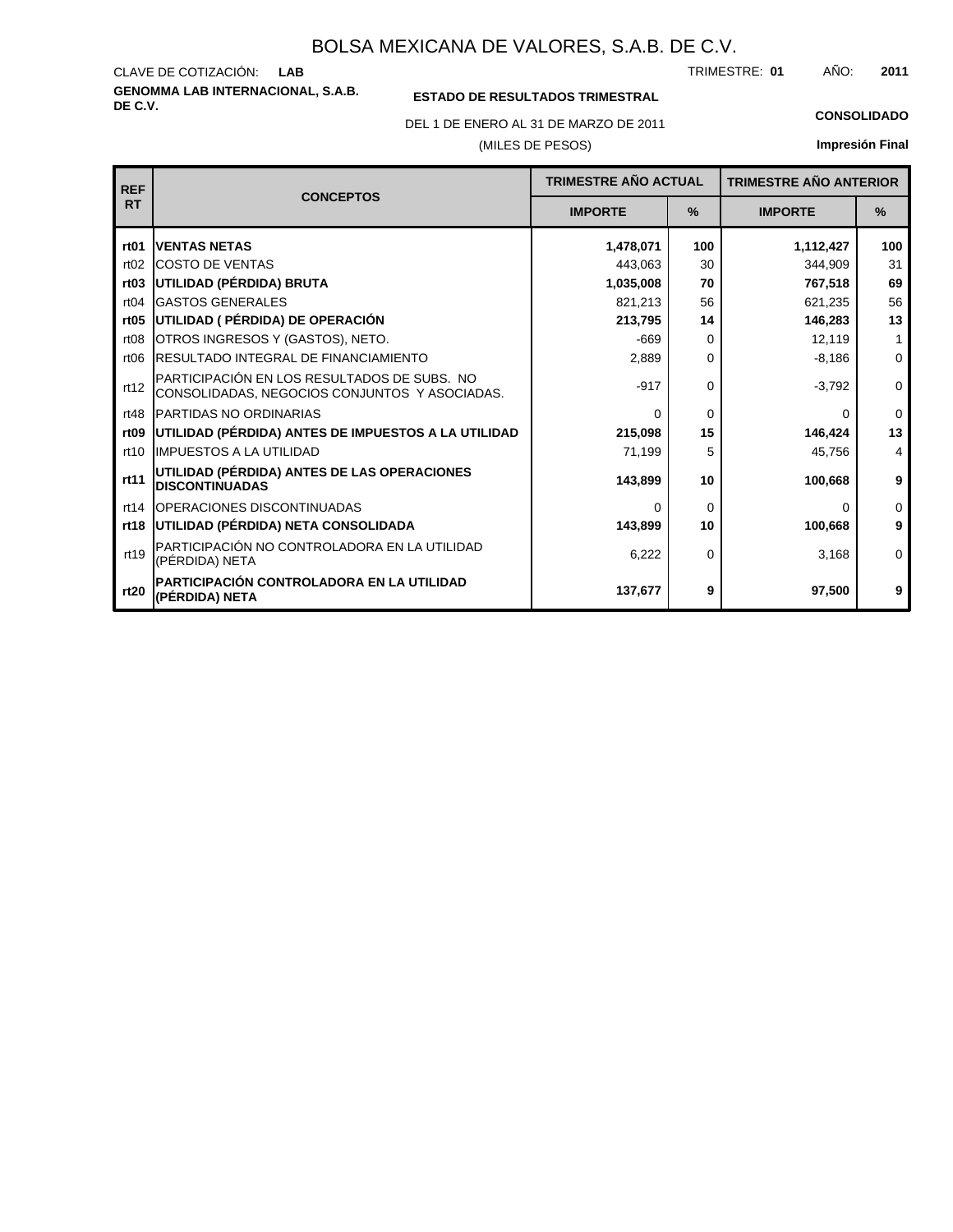**GENOMMA LAB INTERNACIONAL, S.A.B.** CLAVE DE COTIZACIÓN: TRIMESTRE: AÑO: **LAB 01 2011**

### **ESTADO DE RESULTADOS TRIMESTRAL**

DESGLOSE DE PRINCIPALES CONCEPTOS

(MILES DE PESOS)

#### **CONSOLIDADO**

**Impresión Final**

| <b>REF</b>       | <b>CONCEPTOS</b>                            | <b>TRIMESTRE AÑO ACTUAL</b> |                | <b>TRIMESTRE AÑO ANTERIOR</b> |          |
|------------------|---------------------------------------------|-----------------------------|----------------|-------------------------------|----------|
| <b>RT</b>        |                                             | <b>IMPORTE</b>              | $\frac{9}{6}$  |                               | %        |
| rt0              | <b>VENTAS NETAS</b>                         | 1,478,071                   | 100            | 1,112,427                     | 100      |
| rt21             | <b>NACIONALES</b>                           | 1,078,900                   | 73             | 787,332                       | 71       |
| rt22             | <b>EXTRANJERAS</b>                          | 399,171                     | 27             | 325,095                       | 29       |
| rt23             | CONVERSIÓN EN DÓLARES (***)                 | 33,482                      | $\overline{2}$ | 25,316                        | 2        |
| rt <sub>08</sub> | OTROS INGRESOS Y (GASTOS), NETO.            | $-669$                      | 100            | 12,119                        | 100      |
| rt49             | OTROS INGRESOS Y (GASTOS), NETO.            | 2,370                       | $-354$         | 13,752                        | 113      |
| rt34             | P.T.U. CAUSADA                              | 3,039                       | $-454$         | 1,633                         | 13       |
| rt35             | P.T.U. DIFERIDA                             | 0                           | 0              | O                             | $\Omega$ |
|                  |                                             |                             |                |                               |          |
| rt <sub>06</sub> | RESULTADO INTEGRAL DE FINANCIAMIENTO        | 2,889                       | 100            | $-8,186$                      | 100      |
| rt24             | <b>INTERESES PAGADOS</b>                    | 2,365                       | 82             | 3,452                         | $-42$    |
| rt42             | UTILIDAD (PÉRDIDA) EN ACTUALIZACIÓN DE UDIS | U                           | 0              | O                             | $\Omega$ |
| rt45             | OTROS GASTOS FINANCIEROS                    | 1,214                       | 42             | 1,054                         | $-13$    |
| rt26             | <b>INTERESES GANADOS</b>                    | 6,894                       | 239            | 9,899                         | $-121$   |
| rt46             | OTROS PRODUCTOS FINANCIEROS                 | 6,855                       | 237            | 6,130                         | $-75$    |
| rt25             | UTILIDAD (PÉRDIDA) EN CAMBIOS NETO          | $-7,281$                    | $-252$         | $-15,911$                     | 194      |
| rt28             | RESULTADO POR POSICIÓN MONETARIA            | 0                           | $\Omega$       | $-3,798$                      | 46       |
|                  |                                             |                             |                |                               |          |
| rt10             | <b>IMPUESTOS A LA UTILIDAD</b>              | 71,199                      | 100            | 45,756                        | 100      |
| rt32             | <b>IMPUESTO CAUSADO</b>                     | 127,125                     | 179            | 48,704                        | 106      |
| rt33             | <b>IMPUESTO DIFERIDO</b>                    | $-55,926$                   | $-79$          | $-2,948$                      | -6       |

(\*\*\*) DATOS EN MILES DE DOLARES AL TIPO DE CAMBIO DE CIERRE DEL TRIMESTRE QUE SE REPORTA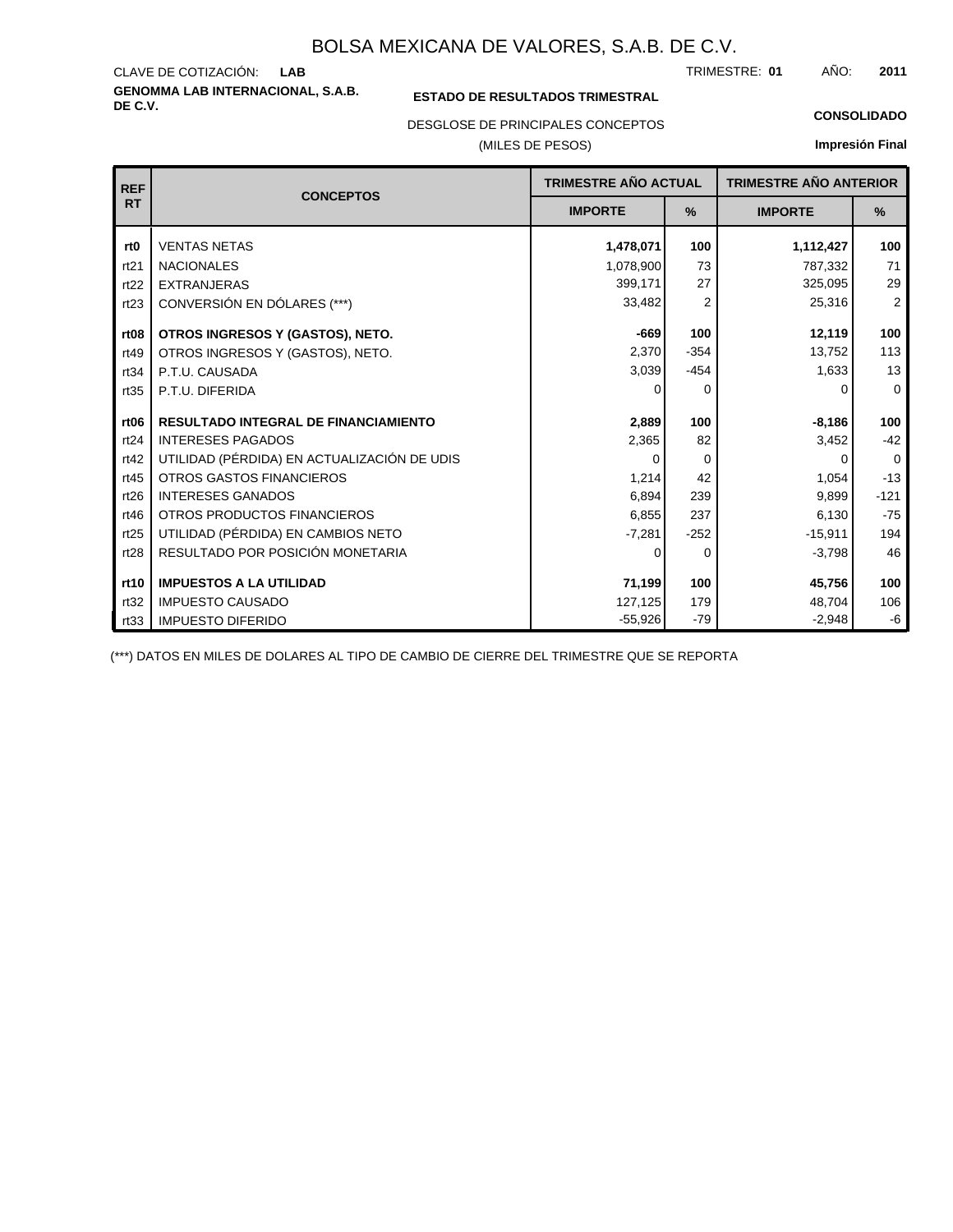**GENOMMA LAB INTERNACIONAL, S.A.B.** CLAVE DE COTIZACIÓN: **LAB**

**ESTADO DE RESULTADOS TRIMESTRAL** 

### OTROS CONCEPTOS DE RESULTADOS

(MILES DE PESOS)

### **CONSOLIDADO**

**Impresión Final**

| <b>REF</b> | <b>CONCEPTOS</b>                      | <b>TRIMESTRE AÑO ACTUAL</b> | <b>TRIMESTRE AÑO ANTERIOR</b> |
|------------|---------------------------------------|-----------------------------|-------------------------------|
| IRT        |                                       | <b>IMPORTE</b>              | <b>IMPORTE</b>                |
| $I$ rt47   | DEPRECIACIÓN Y AMORTIZACIÓN OPERATIVA | 19.767                      | 14.775                        |

TRIMESTRE: **01** AÑO: **2011**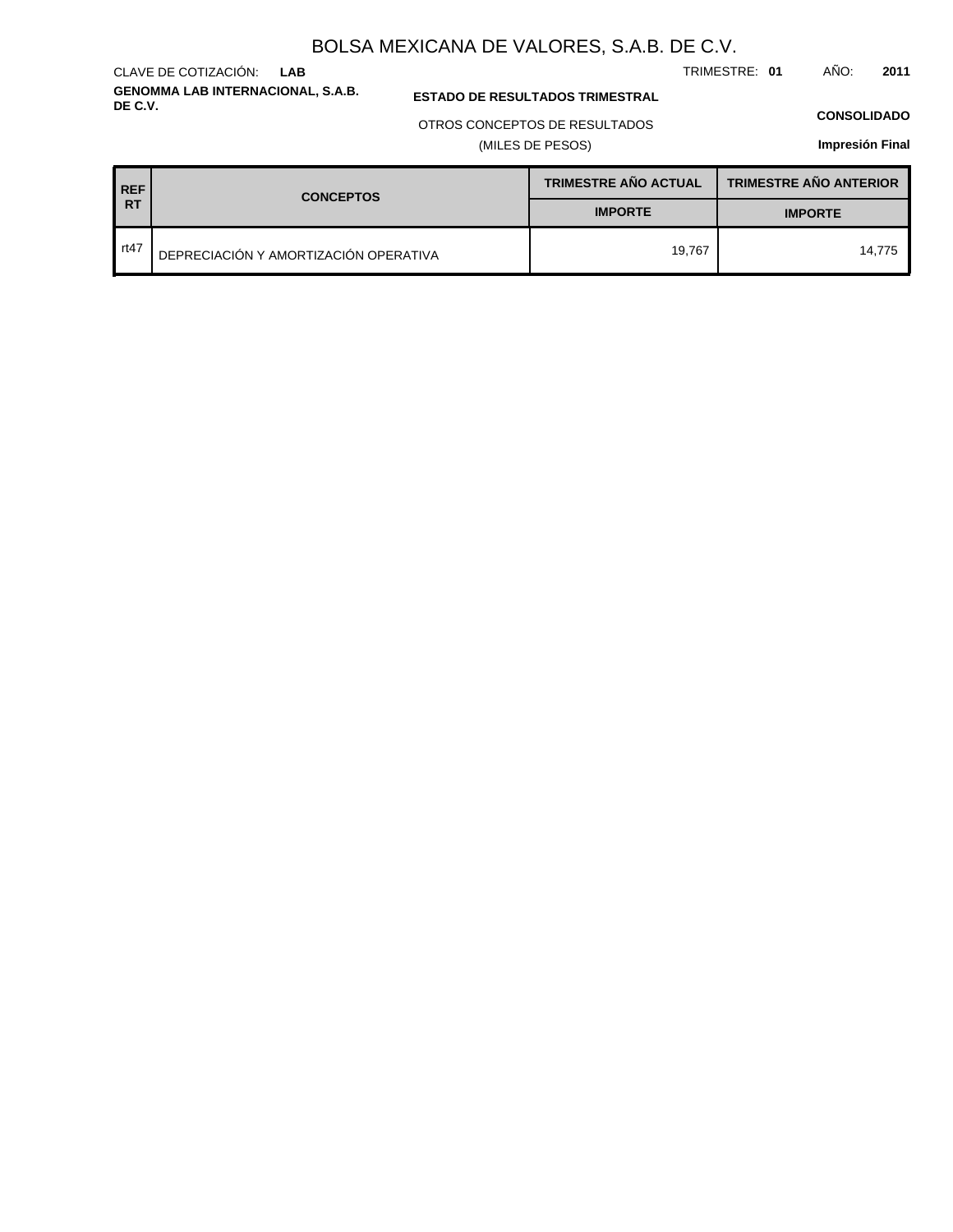CLAVE DE COTIZACIÓN: **LAB**

> **ESTADO DE FLUJO DE EFECTIVO (MÉTODO INDIRECTO)**

TRIMESTRE: **01** AÑO: **2011**

**GENOMMA LAB INTERNACIONAL, S.A.B. DE C.V.**

### PRINCIPALES CONCEPTOS

**Impresión Final**

### (MILES DE PESOS)

**CONSOLIDADO**

| REF E           | <b>CONCEPTOS</b>                                                                       | <b>TRIMESTRE AÑO</b><br><b>ACTUAL</b> | <b>TRIMESTRE AÑO</b><br><b>ANTERIOR</b> |
|-----------------|----------------------------------------------------------------------------------------|---------------------------------------|-----------------------------------------|
|                 |                                                                                        | <b>IMPORTE</b>                        | <b>IMPORTE</b>                          |
|                 | <b>ACTIVIDADES DE OPERACIÓN</b>                                                        |                                       |                                         |
| e01             | UTILIDAD (PÉRDIDA) ANTES DE IMPUESTOS A LA UTILIDAD                                    | 215,098                               | 146,426                                 |
| e02             | +(-) PARTIDAS SIN IMPACTO EN EL EFECTIVO                                               |                                       | 0                                       |
| e03             | +(-) PARTIDAS RELACIONADAS CON ACTIVIDADES DE INVERSIÓN                                | 86,727                                | 27,416                                  |
| e04             | +(-) PARTIDAS RELACIONADAS CON ACTIVIDADES DE FINANCIAMIENTO                           |                                       | 0                                       |
| e05             | FLUJO DERIVADO DEL RESULTADO ANTES DE IMPUESTOS A LA UTILIDAD                          | 301,825                               | 173,842                                 |
| e06             | FLUJOS GENERADOS O UTILIZADOS EN LA OPERACIÓN                                          | $-82,213$                             | $-88,031$                               |
| e07             | <b>FLUJOS NETOS DE EFECTIVO DE ACTIVIDADES DE OPERACIÓN</b>                            | 219,612                               | 85,811                                  |
|                 | <b>ACTIVIDADES DE INVERSIÓN</b>                                                        |                                       |                                         |
| e08             | FLUJOS NETOS DE EFECTIVO DE ACTIVIDADES DE INVERSIÓN                                   | $-620,767$                            | $-159,615$                              |
| e09             | EFECTIVO EXCEDENTE (REQUERIDO) PARA APLICAR EN ACTIVIDADES DE<br><b>FINANCIAMIENTO</b> | $-401, 155$                           | $-73,804$                               |
|                 | <b>ACTIVIDADES DE FINANCIAMIENTO</b>                                                   |                                       |                                         |
| e10             | FLUJOS NETOS DE EFECTIVO DE ACTIVIDADES DE FINANCIAMIENTO                              | $-5,357$                              | 2,399                                   |
| e11             | INCREMENTO (DISMINUCIÓN) NETO DE EFECTIVO Y DEMÁS EQUIVALENTES DE<br><b>EFECTIVO</b>   | $-406,512$                            | -71,405                                 |
| e <sub>12</sub> | DIFERENCIA EN CAMBIOS EN EL EFECTIVO Y EQUIVALENTES DE EFECTIVO                        | $-23,865$                             | $-11,737$                               |
| e13             | EFECTIVO Y EQUIVALENTES DE EFECTIVO AL PRINCIPIO DEL PERIODO                           | 1,454,437                             | 1,078,416                               |
| e14             | EFECTIVO Y EQUIVALENTES DE EFECTIVO AL FINAL DEL PERIODO                               | 1,024,060                             | 995,274                                 |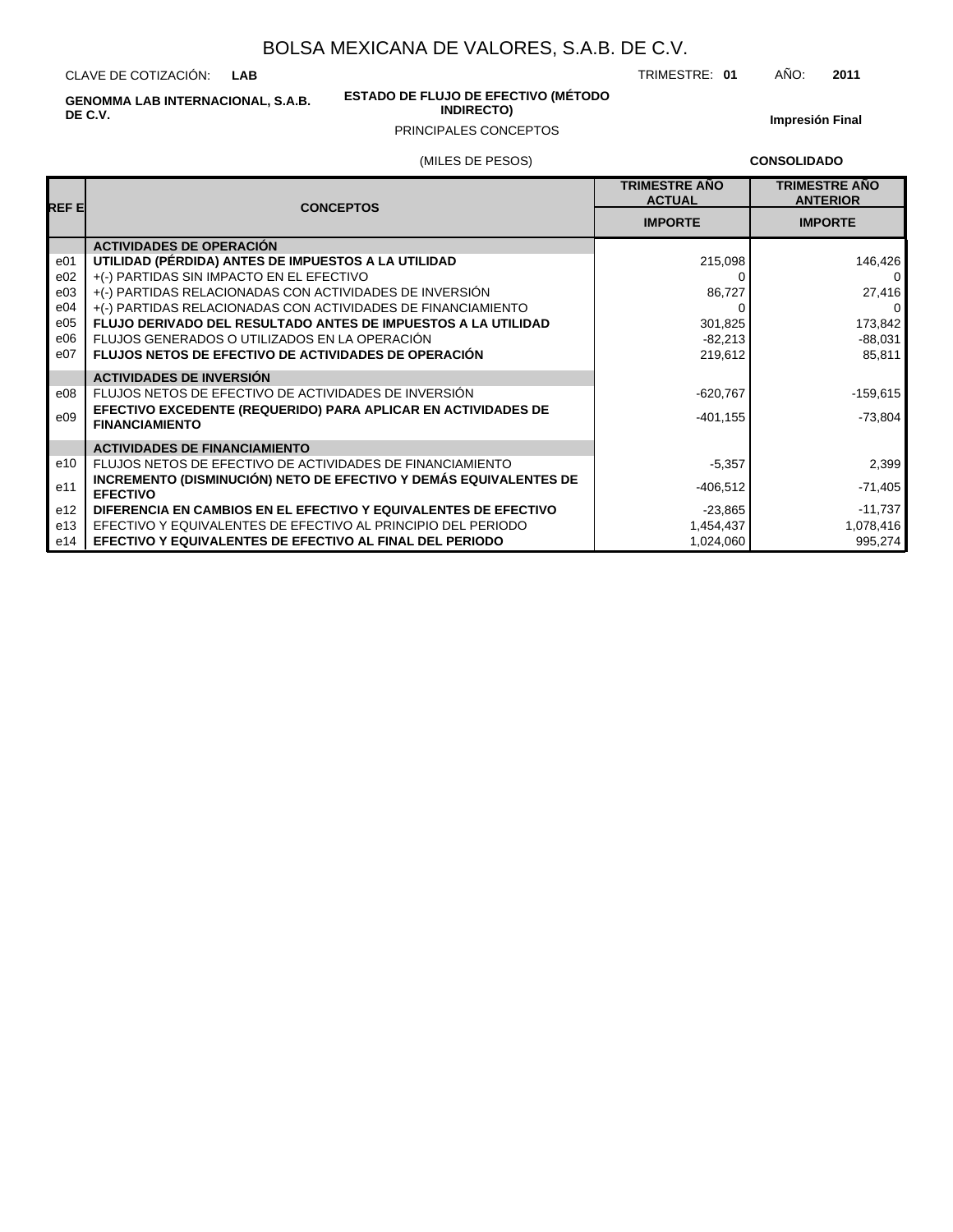CLAVE DE COTIZACIÓN: **LAB**

**DE C.V.**

**GENOMMA LAB INTERNACIONAL, S.A.B.**

**ESTADO DE FLUJO DE EFECTIVO (MÉTODO**

**INDIRECTO)** DESGLOSE DE PRINCIPALES CONCEPTOS TRIMESTRE: **01** AÑO: **2011**

**Impresión Final**

# (MILES DE PESOS)

**CONSOLIDADO**

|                                                                                         |                                                                                                                                                                                                                                                                                                                                                                                                                                                                                                                                                                                    | <b>TRIMESTRE AÑO</b><br><b>ACTUAL</b>                                                         | <b>TRIMESTRE ANO</b><br><b>ANTERIOR</b>                                                                                      |
|-----------------------------------------------------------------------------------------|------------------------------------------------------------------------------------------------------------------------------------------------------------------------------------------------------------------------------------------------------------------------------------------------------------------------------------------------------------------------------------------------------------------------------------------------------------------------------------------------------------------------------------------------------------------------------------|-----------------------------------------------------------------------------------------------|------------------------------------------------------------------------------------------------------------------------------|
| REF E                                                                                   | <b>CONCEPTOS</b>                                                                                                                                                                                                                                                                                                                                                                                                                                                                                                                                                                   | <b>IMPORTE</b>                                                                                | <b>IMPORTE</b>                                                                                                               |
| e02                                                                                     | +(-) PARTIDAS SIN IMPACTO EN EL EFECTIVO                                                                                                                                                                                                                                                                                                                                                                                                                                                                                                                                           | 0                                                                                             | 0                                                                                                                            |
| e15                                                                                     | +ESTIMACIÓN DEL EJERCICIO                                                                                                                                                                                                                                                                                                                                                                                                                                                                                                                                                          | 0                                                                                             | $\mathbf 0$                                                                                                                  |
| e16                                                                                     | +PROVISIÓN DEL EJERCICIO                                                                                                                                                                                                                                                                                                                                                                                                                                                                                                                                                           | 0                                                                                             | $\mathbf 0$                                                                                                                  |
| e17                                                                                     | + (-) OTRAS PARTIDAS NO REALIZADAS                                                                                                                                                                                                                                                                                                                                                                                                                                                                                                                                                 | 0                                                                                             | 0                                                                                                                            |
| e03                                                                                     | +(-) PARTIDAS RELACIONADAS CON ACTIVIDADES DE INVERSIÓN                                                                                                                                                                                                                                                                                                                                                                                                                                                                                                                            | 86,727                                                                                        | 27,416                                                                                                                       |
| e18                                                                                     | + DEPRECIACIÓN Y AMORTIZACIÓN DEL EJERCICIO *                                                                                                                                                                                                                                                                                                                                                                                                                                                                                                                                      | 19,767                                                                                        | 14,774                                                                                                                       |
| e19                                                                                     | (-) + UTILIDAD O PÉRDIDA EN VENTA DE INMUEBLES, MAQUINARIA Y EQUIPO                                                                                                                                                                                                                                                                                                                                                                                                                                                                                                                | 0                                                                                             | 0                                                                                                                            |
| e20                                                                                     | + PÉRDIDA POR DETERIORO                                                                                                                                                                                                                                                                                                                                                                                                                                                                                                                                                            | $\Omega$                                                                                      | $\mathbf 0$                                                                                                                  |
| e21                                                                                     | (-)+PARTICIPACIÓN EN ASOCIADAS Y NEGOCIOS CONJUNTOS                                                                                                                                                                                                                                                                                                                                                                                                                                                                                                                                | 917                                                                                           | 8,393                                                                                                                        |
| e22                                                                                     | (-)DIVIDENDOS COBRADOS                                                                                                                                                                                                                                                                                                                                                                                                                                                                                                                                                             | 0                                                                                             | 0                                                                                                                            |
| e23                                                                                     | (-)INTERESES A FAVOR                                                                                                                                                                                                                                                                                                                                                                                                                                                                                                                                                               | 0                                                                                             | $\mathbf 0$                                                                                                                  |
| e24                                                                                     | (-) +OTRAS PARTIDAS                                                                                                                                                                                                                                                                                                                                                                                                                                                                                                                                                                | 66,043                                                                                        | 4,249                                                                                                                        |
| e04                                                                                     | +(-) PARTIDAS RELACIONADAS CON ACTIVIDADES DE FINANCIAMIENTO                                                                                                                                                                                                                                                                                                                                                                                                                                                                                                                       | 0                                                                                             | $\mathbf 0$                                                                                                                  |
| e25                                                                                     | +INTERESES DEVENGADOS                                                                                                                                                                                                                                                                                                                                                                                                                                                                                                                                                              | 0                                                                                             | 0                                                                                                                            |
| e26                                                                                     | + (-) OTRAS PARTIDAS                                                                                                                                                                                                                                                                                                                                                                                                                                                                                                                                                               | 0                                                                                             | $\mathbf 0$                                                                                                                  |
| e06                                                                                     | FLUJOS GENERADOS O UTILIZADOS EN LA OPERACIÓN                                                                                                                                                                                                                                                                                                                                                                                                                                                                                                                                      | $-82,213$                                                                                     | $-88,031$                                                                                                                    |
| e27                                                                                     | + (-) DECREMENTO (INCREMENTO) EN CUENTAS POR COBRAR                                                                                                                                                                                                                                                                                                                                                                                                                                                                                                                                | $-173,845$                                                                                    | $-119,976$                                                                                                                   |
| e28                                                                                     | + (-) DECREMENTO (INCREMENTO) EN INVENTARIOS                                                                                                                                                                                                                                                                                                                                                                                                                                                                                                                                       | $-112,017$                                                                                    | 5,405                                                                                                                        |
| e29                                                                                     | + (-) DECREMENTO (INCREMENTO) EN OTRAS CUENTAS POR COBRAR Y OTROS                                                                                                                                                                                                                                                                                                                                                                                                                                                                                                                  | $-169,044$                                                                                    | 18,354                                                                                                                       |
| e30<br>e31<br>e32                                                                       | <b>ACTIVOS</b><br>+ (-) INCREMENTO (DECREMENTO) EN PROVEEDORES<br>+ (-) INCREMENTO (DECREMENTO) EN OTROS PASIVOS<br>+ (-)IMPUESTOS A LA UTILIDAD PAGADOS O DEVUELTOS                                                                                                                                                                                                                                                                                                                                                                                                               | 48,942<br>424.148<br>$-100,397$                                                               | $-9,147$<br>29,085<br>$-11.752$                                                                                              |
| e08<br>e33<br>e34<br>e35<br>e36<br>e37<br>e38<br>e39<br>e40<br>e41<br>e42<br>e43<br>e44 | <b>FLUJOS NETOS DE EFECTIVO DE ACTIVIDADES DE INVERSIÓN</b><br>- INVERSIÓN DE ACCS. CON CARÁCTER PERMANENTE<br>+DISPOSICIÓN DE ACCIONES CON CARÁCTER PERMANENTE<br>-INVERSIÓN EN INMUEBLES, PLANTA Y EQUIPO<br>+VENTA DE INMUEBLES, PLANTA Y EQUIPO<br>-INVERSIÓN EN ACTIVOS INTANGIBLES<br>+DISPOSICIÓN DE ACTIVOS INTANGIBLES<br>-OTRAS INVERSIONES CON CARÁCTER PERMANENTE<br>+DISPOSICIÓN DE OTRAS INVERSIONES CON CARÁCTER PERMANENTE<br>+DIVIDENDOS COBRADOS<br>+INTERESES COBRADOS<br>+(-) DECREMENTO (INCREMENTO) ANTICIPOS Y PRESTAMOS A TERCEROS<br>+ (-) OTRAS PARTIDAS | $-620,767$<br>0<br>0<br>$-10,332$<br>$\Omega$<br>$-611,482$<br>0<br>0<br>0<br>0<br>0<br>1,047 | $-159,615$<br>0<br>$\mathbf 0$<br>$-147,490$<br>0<br>0<br>0<br>$\mathbf 0$<br>0<br>0<br>$\mathbf 0$<br>$\Omega$<br>$-12,125$ |
| e10                                                                                     | <b>FLUJOS NETOS DE EFECTIVO DE ACTIVIDADES DE FINANCIAMIENTO</b>                                                                                                                                                                                                                                                                                                                                                                                                                                                                                                                   | $-5,357$                                                                                      | 2,399                                                                                                                        |
| e45                                                                                     | + FINANCIAMIENTOS BANCARIOS                                                                                                                                                                                                                                                                                                                                                                                                                                                                                                                                                        | 0                                                                                             | 0                                                                                                                            |
| e46                                                                                     | + FINANCIAMIENTOS BURSATILES                                                                                                                                                                                                                                                                                                                                                                                                                                                                                                                                                       | 0                                                                                             | 0                                                                                                                            |
| e47                                                                                     | + OTROS FINANCIAMIENTOS                                                                                                                                                                                                                                                                                                                                                                                                                                                                                                                                                            | 0                                                                                             | $\mathbf 0$                                                                                                                  |
| e48                                                                                     | (-) AMORTIZACIÓN DE FINANCIAMIENTOS BANCARIOS                                                                                                                                                                                                                                                                                                                                                                                                                                                                                                                                      | 0                                                                                             | 0                                                                                                                            |
| e49                                                                                     | (-) AMORTIZACIÓN DE FINANCIAMIENTOS BURSÁTILES                                                                                                                                                                                                                                                                                                                                                                                                                                                                                                                                     | 0                                                                                             | 0                                                                                                                            |
| e50                                                                                     | (-) AMORTIZACIÓN DE OTROS FINANCIAMIENTOS                                                                                                                                                                                                                                                                                                                                                                                                                                                                                                                                          | 0                                                                                             | 0                                                                                                                            |
| e51                                                                                     | + (-) INCREMENTO (DECREMENTO) EN EL CAPITAL SOCIAL                                                                                                                                                                                                                                                                                                                                                                                                                                                                                                                                 | 0                                                                                             | 0                                                                                                                            |
| e52                                                                                     | (-) DIVIDENDOS PAGADOS                                                                                                                                                                                                                                                                                                                                                                                                                                                                                                                                                             | 0                                                                                             | 0                                                                                                                            |
| e <sub>53</sub>                                                                         | + PRIMA EN VENTA DE ACCIONES                                                                                                                                                                                                                                                                                                                                                                                                                                                                                                                                                       | 0                                                                                             | 0                                                                                                                            |
| e54                                                                                     | + APORTACIONES PARA FUTUROS AUMENTOS DE CAPITAL                                                                                                                                                                                                                                                                                                                                                                                                                                                                                                                                    | 0                                                                                             | 0                                                                                                                            |
| e55                                                                                     | -INTERESES PAGADOS                                                                                                                                                                                                                                                                                                                                                                                                                                                                                                                                                                 | $\Omega$                                                                                      | $-1,210$                                                                                                                     |
| e56                                                                                     | -RECOMPRA DE ACCIONES                                                                                                                                                                                                                                                                                                                                                                                                                                                                                                                                                              | $-3,981$                                                                                      | $\Omega$                                                                                                                     |
| e57                                                                                     | + (-) OTRAS PARTIDAS                                                                                                                                                                                                                                                                                                                                                                                                                                                                                                                                                               | $-1,376$                                                                                      | 3,609                                                                                                                        |

\* EN CASO DE QUE DICHO IMPORTE SEA DIFERENTE A LA CUENTA R47 DEBERÁ EXPLICAR EN NOTAS.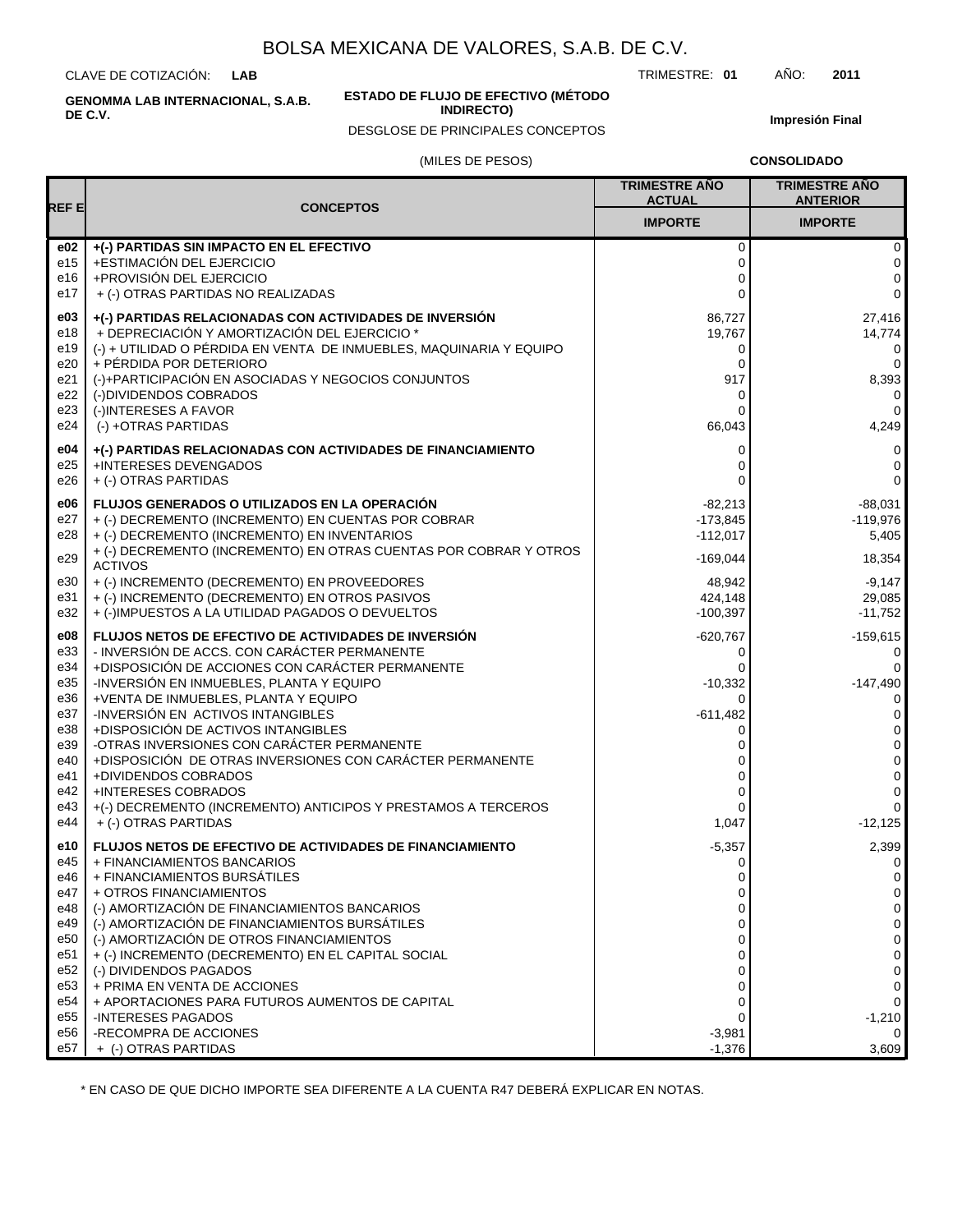**GENOMMA LAB INTERNACIONAL, S.A.B.** CLAVE DE COTIZACIÓN: TRIMESTRE: **01** AÑO: **2011 LAB**

### **DE C.V. DATOS POR ACCIÓN**

### **CONSOLIDADO**

## **Impresión Final**

|                 | <b>REF D</b><br><b>CONCEPTOS</b>                                                    |    | <b>TRIMESTRE AÑO ACTUAL</b> |            | <b>TRIMESTRE AÑO ANTERIOR</b> |         |                 |
|-----------------|-------------------------------------------------------------------------------------|----|-----------------------------|------------|-------------------------------|---------|-----------------|
|                 |                                                                                     |    | <b>IMPORTE</b>              |            | <b>IMPORTE</b>                |         |                 |
| d <sub>01</sub> | UTILIDAD BÁSICA POR ACCIÓN ORDINARIA (**)                                           | \$ | 1.06                        |            | \$                            | 1.49    |                 |
| d02             | UTILIDAD BÁSICA POR ACCIÓN PREFERENTE (**)                                          | \$ | $\mathbf 0$                 |            | \$                            | 0.00    |                 |
| d03             | UTILIDAD DILUIDA POR ACCIÓN (**)                                                    | \$ | $\mathbf 0$                 |            | \$                            | 0.00    |                 |
| d04             | UTILIDAD (PÉRDIDA) ANTES DE OPERACIONES<br>DISCONTINUADAS POR ACCIÓN ORDINARIA (**) | \$ | 1.08                        |            | \$                            | 1.51    |                 |
| d05             | EFECTO DE OPERACIONES DISCONTINUADAS SOBRE LA<br>UTILIDAD (PÉRDIDA) POR ACCIÓN (**) | \$ | $-0.02$                     |            | \$                            | $-0.02$ |                 |
| d08             | VALOR EN LIBROS POR ACCIÓN                                                          | \$ | 3.99                        |            | \$                            | 5.92    |                 |
| d09             | DIVIDENDO EN EFECTIVO ACUMULADO POR ACCIÓN                                          | \$ | 0.00                        |            | \$                            | 0.00    |                 |
| d10             | DIVIDENDO EN ACCIONES POR ACCIÓN                                                    |    |                             | 0 acciones |                               |         | $0.00$ acciones |
| d11             | PRECIO DE MERCADO (ULTIMO HECHO) A VALOR EN<br>LIBROS.                              |    | 6.75                        | veces      |                               | 7.21    | veces           |
| d12             | PRECIO DE MERCADO (ULTIMO HECHO) A UTILIDAD<br>BÁSICA POR ACCIÓN ORDINARIA (**)     |    | 25.48                       | veces      |                               | 28.91   | veces           |
| d13             | PRECIO DE MERCADO (ULTIMO HECHO) A UTILIDAD<br>BÁSICA POR ACCIÓN PREFERENTE (**)    |    | 0                           | veces      |                               | 0.00    | veces           |

(\*\*) INFORMACIÓN ULTIMOS DOCE MESES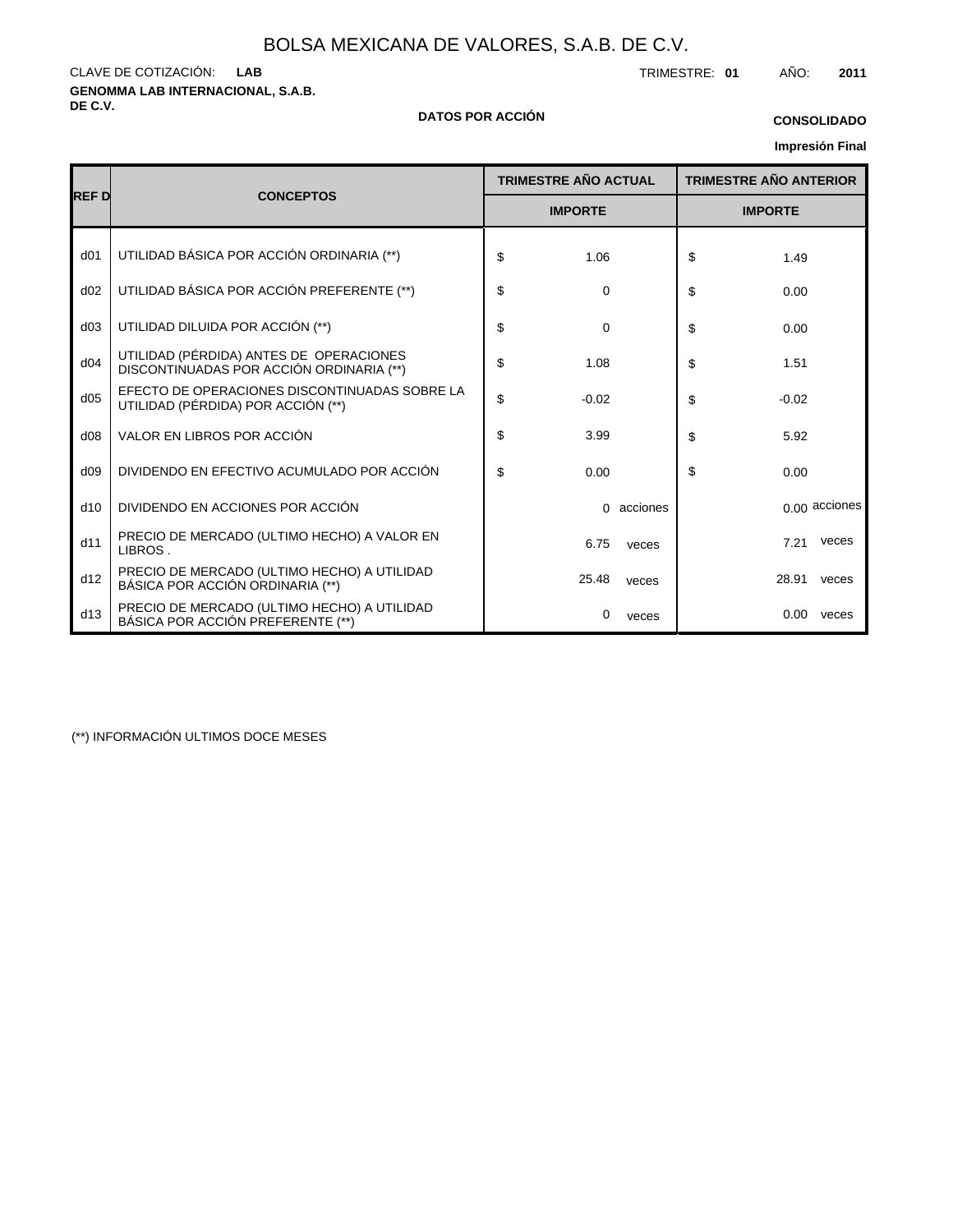**GENOMMA LAB INTERNACIONAL, S.A.B. DE C.V.** CLAVE DE COTIZACIÓN: TRIMESTRE: **01** AÑO: **2011 LAB**

### **RAZONES Y PROPORCIONES**

## **CONSOLIDADO**

**Impresión Final**

| REF P | <b>CONCEPTOS</b>                                                          | TRIMESTRE AÑO ACTUAL |               | <b>TRIMESTRE AÑO ANTERIOR</b> |               |
|-------|---------------------------------------------------------------------------|----------------------|---------------|-------------------------------|---------------|
| p01   | <b>RENDIMIENTO</b><br>UTILIDAD (PÉRDIDA) NETA CONSOLIDADA A VENTAS NETAS  | 9.74                 | $\%$          | 9.05                          | %             |
| p02   | UTILIDAD (PÉRDIDA) NETA CONSOLIDADA A CAPITAL<br>CONTABLE (**)            | 26.82                | $\%$          | 24.97                         | %             |
| p03   | UTILIDAD (PÉRDIDA) NETA CONSOLIDADA A ACTIVO TOTAL (**)                   | 16.59                | %             | 17.98                         | %             |
| p04   | DIVIDENDOS EN EFECTIVO A RESULTADO NETO DEL<br><b>EJERCICIO ANTERIOR</b>  | $\mathbf 0$          | %             | 0.00                          | %             |
| p05   | RESULTADO POR POSICIÓN MONETARIA A UTILIDAD<br>(PÉRDIDA) NETA CONSOLIDADA | 0.00                 | $\%$          | $-3.77$                       | $\%$          |
|       | <b>ACTIVIDAD</b>                                                          |                      |               |                               |               |
| p06   | VENTAS NETAS A ACTIVO TOTAL (**)                                          | 0.97                 | veces         | 1.12                          | veces         |
| p07   | VENTAS NETAS A INMUEBLES, PLANTA Y EQUIPO (NETO) (**)                     | 15.64                | veces         | 12.31                         | veces         |
| p08   | ROTACIÓN DE INVENTARIOS(**)                                               | 1.81                 | veces         | 0.44                          | veces         |
| p09   | DIAS DE VENTAS POR COBRAR                                                 | 111                  | dias          | 104                           | dias          |
| p10   | INTERESES PAGADOS A PASIVO TOTAL CON COSTO (**)                           | $\Omega$             | $\frac{0}{0}$ | 0.00                          | $\%$          |
|       | <b>APALACAMIENTO</b>                                                      |                      |               |                               |               |
| p11   | PASIVO TOTAL A ACTIVO TOTAL                                               | 38.13                | $\%$          | 28.00                         | %             |
| p12   | PASIVO TOTAL A CAPITAL CONTABLE                                           | 0.62                 | veces         | 0.39                          | veces         |
| p13   | PASIVO EN MONEDA EXTRANJERA A PASIVO TOTAL                                | 14.22                | %             | 18.33                         | $\%$          |
| p14   | PASIVO A LARGO PLAZO A INMUEBLES, PLANTA Y EQUIPO<br>(NETO)               | 0.00                 | %             | 0.00                          | $\frac{0}{0}$ |
| p15   | UTILIDAD (PÉRDIDA) DESPUÉS DE GTOS, GRALES, A<br><b>INTERESES PAGADOS</b> | 90.40                | veces         | 42.38                         | veces         |
| p16   | VENTAS NETAS A PASIVO TOTAL (**)                                          | 2.54                 | veces         | 3.99                          | veces         |
|       | <b>LIQUIDEZ</b>                                                           |                      |               |                               |               |
| p17   | ACTIVO CIRCULANTE A PASIVO CIRCULANTE                                     | 2.13                 | veces         | 3.11                          | veces         |
| p18   | ACTIVO CIRCULANTE MENOS INVENTARIOS A PASIVO<br><b>CIRCULANTE</b>         | 1.65                 | veces         | 2.54                          | veces         |
| p19   | ACTIVO CIRCULANTE A PASIVO TOTAL                                          | 1.79                 | veces         | 2.76                          | veces         |
| p20   | EFECTIVO E INVERSIONES TEMPORALES A PASIVO<br><b>CIRCULANTE</b>           | 46.47                | $\%$          | 91.55                         | $\%$          |

(\*\*) INFORMACIÓN ULTIMOS DOCE MESES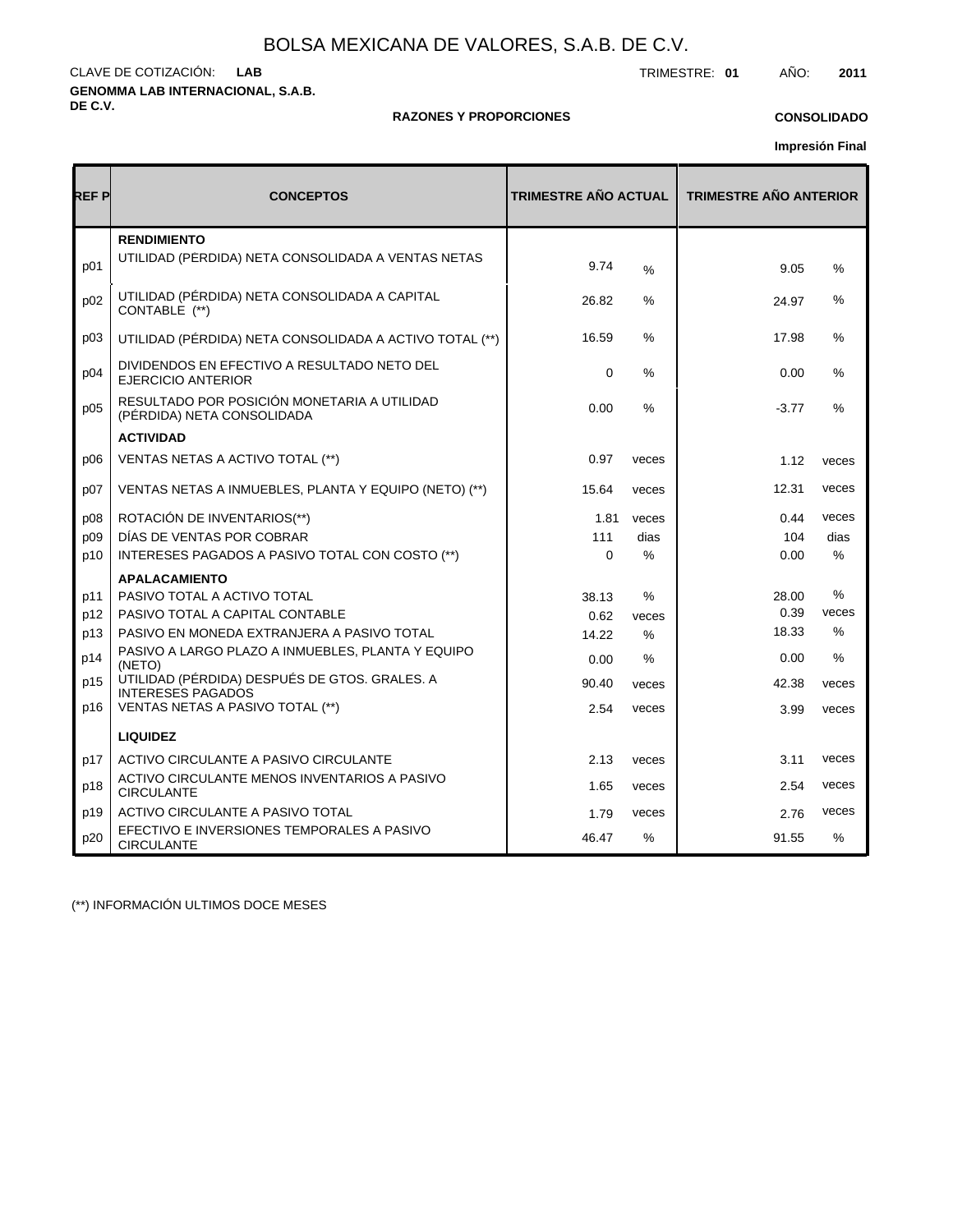CLAVE DE COTIZACIÓN: **LAB**

**GENOMMA LAB INTERNACIONAL,**

#### **COMENTARIOS Y ANALISIS DE LA ADMINISTRACIÓN SOBRE LOS RESULTADOS DE S.A.B. DE C.V.** PAGINA / 6 **OPERACIÓN Y SITUACIÓN FINANCIERA DE LA COMPAÑÍA**

 $1/6$ **CONSOLIDADO Impresión Final**

TRIMESTRE: **01** AÑO: **2011**

GENOMMA LAB INTERNACIONAL REPORTA RESULTADOS DEL PRIMER TRIMESTRE 2011

MÉXICO D.F., A 28 DE ABRIL DE 2011

EL DÍA DE HOY GENOMMA LAB INTERNACIONAL, S.A.B. DE C.V. (BMV: LAB) ("GENOMMA LAB" O "LA COMPAÑÍA"), DIO A CONOCER LOS RESULTADOS CORRESPONDIENTES AL PRIMER TRIMESTRE TERMINADO EL 31 DE MARZO DE 2011. TODAS LAS CIFRAS INCLUIDAS EN ESTE REPORTE SE ENCUENTRAN PRESENTADAS DE ACUERDO A LAS NORMAS DE INFORMACIÓN FINANCIERA (NIF) Y SE ENCUENTRAN EN PESOS NOMINALES MEXICANOS.

RESULTADOS Y HECHOS RELEVANTES DEL 1T 2011 (VS. 1T 2010)

 LAS VENTAS NETAS ALCANZARON PS. 1,478.1 MILLONES, UN INCREMENTO DE 32.9%. EL EBITDA ALCANZÓ PS. 233.6 MILLONES, UN INCREMENTO DE 45.0%. ESTO REPRESENTA UN MARGEN DE 15.8% DURANTE EL PERIODO.

 LA UTILIDAD NETA CONSOLIDADA ALCANZÓ PS. 143.9 MILLONES, UN INCREMENTO DE 42.9%. LA UTILIDAD POR ACCIÓN FUE DE PS. 1.06, UN INCREMENTO DE 42.3%.

 LAS VENTAS NETAS INTERNACIONALES ALCANZARON PS. 393.8 MILLONES, UN INCREMENTO DE 25.3%. DURANTE EL PRIMER TRIMESTRE GENOMMA LAB LANZÓ EXITOSAMENTE 20 EXTENSIONES DE LÍNEA BAJO 10 MARCAS EXISTENTES Y 4 PRODUCTOS BAJO 3 NUEVAS MARCAS .

 LA COMPAÑÍA COMENZÓ A VENDER PRODUCTOS DE SUS MARCAS RECIENTEMENTE ADQUIRIDAS, VANART Y POMADA DE LA CAMPANA, BAJO SU PRESENTACIÓN ORIGINAL, MIENTRAS SE ENCUENTRAN EN PROCESO DE SER RELANZADAS.

 AL FINAL DEL PRIMER TRIMESTRE LA COMPAÑÍA OBTUVO UNA LÍNEA DE CRÉDITO COMPROMETIDA A LARGO PLAZO POR HASTA PS. 2,000 MILLONES DE PESOS.

COMENTARIOS DEL PRESIDENTE Y DIRECTOR GENERAL

EL SR. RODRIGO HERRERA, PRESIDENTE DEL CONSEJO DE ADMINISTRACIÓN Y DIRECTOR GENERAL DE LA COMPAÑÍA MENCIONÓ: "COMENZAMOS EL 2011 CON BUENOS RESULTADOS Y BUENAS EXPECTATIVAS PARA EL RESTO DEL AÑO. TUVIMOS UN CRECIMIENTO SÓLIDO DE 32.9% EN VENTAS NETAS DURANTE EL PRIMER TRIMESTRE DEL 2011. NUESTRAS OPERACIONES ESTÁN MEJORANDO, VEMOS UNA RECUPERACIÓN EN LA DEMANDA DEL CONSUMIDOR Y ESPERAMOS QUE CONTINÚE AUMENTANDO DURANTE LOS SIGUIENTES TRIMESTRES, LO QUE NOS MANTIENE OPTIMISTAS SOBRE EL RESTO DEL AÑO. DURANTE ESTE PRIMER TRIMESTRE OBTUVIMOS UNA LÍNEA DE CRÉDITO COMPROMETIDA POR HASTA \$2,000 MILLONES DE PESOS. ESTO MEJORARÁ LA ESTRUCTURA FINANCIERA DE LA COMPAÑÍA, LO QUE APOYARÁ LOS REQUERIMIENTOS DE CAPITAL DE TRABAJO DE NUESTRAS OPERACIONES Y ADQUISICIONES POTENCIALES, QUE NOS LLEVARÁN A CONTINUAR CON NUESTROS AGRESIVOS PLANES DE CRECIMIENTO PARA LOS PRÓXIMOS AÑOS.

NUESTRO PRINCIPAL ENFOQUE EN EL 2011 ES RELANZAR LAS MARCAS ADQUIRIDAS EL AÑO PASADO, A TRAVÉS DE LA RENOVACIÓN DE SU FÓRMULA E IMAGEN, ASÍ COMO A TRAVÉS DE INNOVADORAS Y FUERTES CAMPAÑAS DE MERCADOTECNIA. ESTOS LANZAMIENTOS SERÁN UNA DE LAS PRINCIPALES VÍAS DE CRECIMIENTO DE LA COMPAÑÍA, JUNTO CON NUESTRAS OPERACIONES INTERNACIONALES, LAS CUALES IRÁN INCREMENTANDO SU PORTAFOLIO DE PRODUCTOS COMERCIALIZADOS DURANTE EL AÑO. CONTINUAREMOS CON NUESTRA ESTRATEGIA DE NEGOCIO, LA CUAL INCLUYE EL FORTALECIMIENTO DE NUESTRAS MARCAS BASE A TRAVÉS DE EXTENSIONES DE LÍNEA, LANZAMIENTOS DE NUEVAS MARCAS, ASÍ COMO ADQUISICIONES DE MARCAS."

RESULTADOS CONSOLIDADOS DEL PRIMER TRIMESTRE 2011

LA SIGUIENTE TABLA PRESENTA EL ESTADO DE RESULTADOS CONSOLIDADOS, EN MILLONES DE PESOS (EXCEPTO LAS ACCIONES Y LAS UTILIDADES POR ACCIÓN), MOSTRANDO EL MARGEN DE CADA CONCEPTO, COMO PORCENTAJE DE VENTAS NETAS, ASÍ COMO LA VARIACIÓN PORCENTUAL PARA EL TRIMESTRE TERMINADO EL 31 DE MARZO DE 2011, EN COMPARACIÓN CON EL MISMO PERIODO DE 2010:

PARA EL PERIODO DE TRES MESES TERMINADO EL 31 DE MARZO 2011 Y 2010 (EN MILLONES DE PESOS NOMINALES)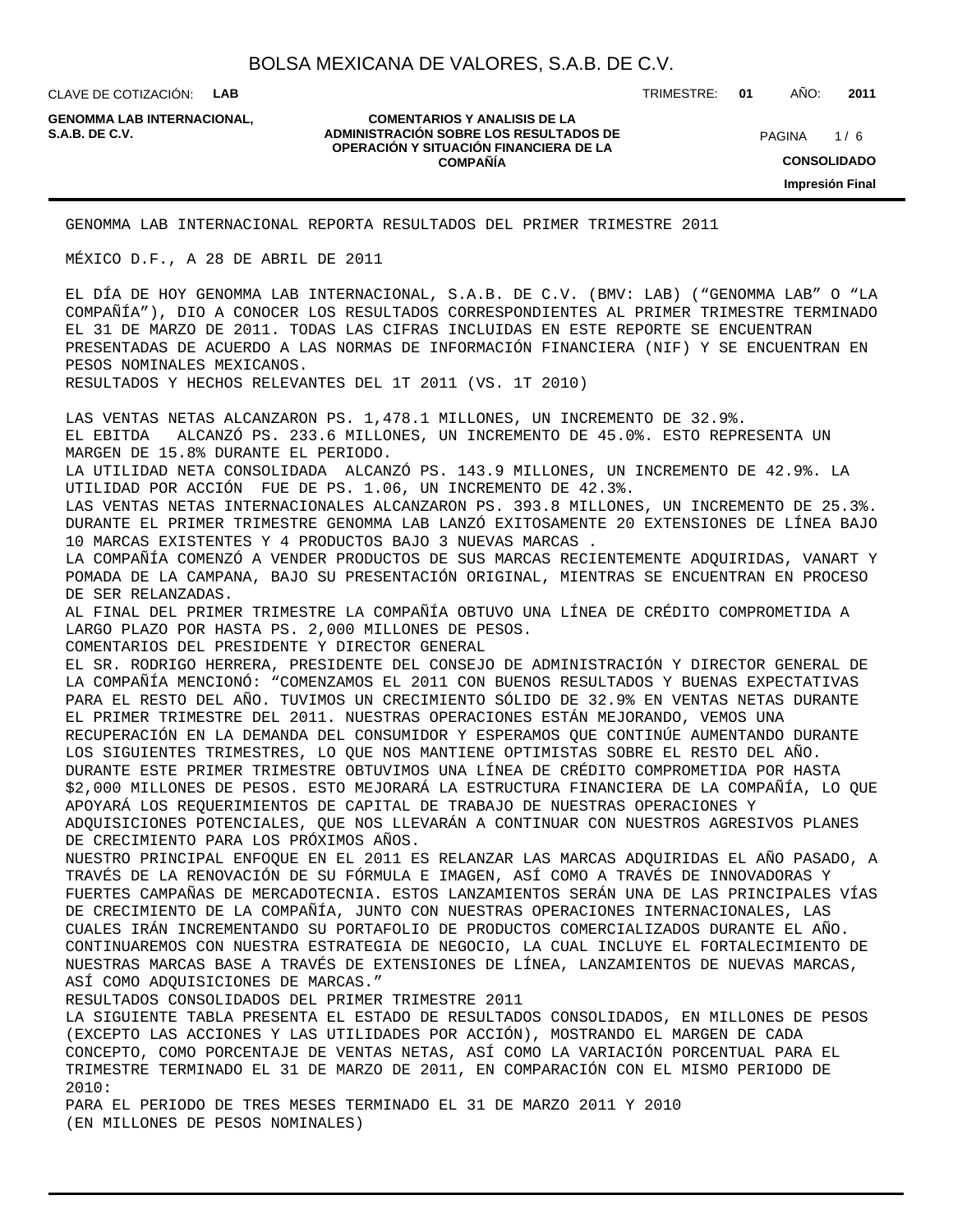CLAVE DE COTIZACIÓN: **LAB**

**GENOMMA LAB INTERNACIONAL,**

#### **COMENTARIOS Y ANALISIS DE LA ADMINISTRACIÓN SOBRE LOS RESULTADOS DE PAGINA 2/6** PAGINA 2/6 **OPERACIÓN Y SITUACIÓN FINANCIERA DE LA COMPAÑÍA**

 $2/6$ 

TRIMESTRE: **01** AÑO: **2011**

**CONSOLIDADO**

**Impresión Final**

1 EL EBITDA SE CALCULA AGREGANDO AMORTIZACIÓN Y DEPRECIACIÓN A LA UTILIDAD OPERATIVA. 2 LA UTILIDAD POR ACCIÓN SE CALCULÓ DIVIDIENDO LA UTILIDAD NETA CONSOLIDADA DE LOS ÚLTIMOS 12 MESES ENTRE EL PROMEDIO PONDERADO DEL NÚMERO DE ACCIONES QUE HABÍA EN LA SOCIEDAD DURANTE EL PERIODO. EL NÚMERO TOTAL DE ACCIONES EN CIRCULACIÓN AL 31 DE MARZO DE 2011 ERA DE 1,052,749,426.

LAS VENTAS NETAS AUMENTARON 32.9%, ALCANZANDO PS. 1,478.1 MILLONES EN EL PRIMER TRIMESTRE DEL 2011, EN COMPARACIÓN CON PS. 1,112.4 MILLONES EN EL MISMO TRIMESTRE DEL 2010. ESTE INCREMENTO ES EL RESULTADO DE: I) UN INCREMENTO DE 23.7% (PS. 184.0 MILLONES) DE LA LÍNEA BASE EN MÉXICO, INCLUYENDO LAS EXTENSIONES DE LÍNEA DE ESTAS MARCAS, ALCANZANDO PS. 961.1 MILLONES; II) UN INCREMENTO DE 295.0% (PS. 62.0 MILLONES) DEBIDO AL EFECTO DE LOS LANZAMIENTOS DEL AÑO ANTERIOR EN MÉXICO, INCLUYENDO LAS RECIENTES EXTENSIONES DE LÍNEA EN DICHAS MARCAS LANZADAS DURANTE EL 2010, ALCANZANDO PS. 83.0 MILLONES; III) PS. 40.1 MILLONES DURANTE EL PRIMER TRIMESTRE DE 2011 DE MARCAS NUEVAS EN MÉXICO, DEBIDO AL LANZAMIENTO DE 4 NUEVOS PRODUCTOS BAJO 3 MARCAS NUEVAS DURANTE EL AÑO; Y V) UN CRECIMIENTO DE 25.3% (PS. 79.5 MILLONES) DE LAS OPERACIONES INTERNACIONALES PARA ALCANZAR PS. 393.8 MILLONES.

LA COMPAÑÍA CLASIFICA LAS VENTAS NETAS DE LAS MARCAS DE LA SIGUIENTE MANERA: 1) LÍNEA BASE SON MARCAS LANZADAS AL MENOS DOS AÑOS ANTES DEL AÑO FISCAL (2009, 2008, 2007 Y ANTERIORES),

2) LANZAMIENTOS DEL AÑO ANTERIOR SON MARCAS LANZADAS DURANTE EL AÑO FISCAL ANTERIOR (2010),

3) MARCAS NUEVAS SON MARCAS LANZADAS DURANTE EL AÑO FISCAL EN CURSO (2011), E

4) INTERNACIONALES SON LAS VENTAS NETAS DE LAS OPERACIONES INTERNACIONALES.

LA SIGUIENTE TABLA MUESTRA EL DESGLOSE DE LAS VENTAS NETAS ACUMULADAS A MARZO DEL 2011 Y 2010 POR MARCA: (EN MILLONES DE PESOS NOMINALES)

UTILIDAD BRUTA AUMENTÓ 34.9% PARA LLEGAR A PS. 1,035.0 MILLONES EN EL PRIMER TRIMESTRE DE 2011, EN COMPARACIÓN CON PS. 767.5 MILLONES EN EL PRIMER TRIMESTRE DE 2010. EL MARGEN BRUTO INCREMENTÓ 1.0 PUNTOS PORCENTUALES, COMO PORCENTAJE DE VENTAS NETAS, AL ALCANZAR 70% EN EL PRIMER TRIMESTRE DE 2011, COMPARADO CON 69% DURANTE EL MISMO PERIODO DE 2010. ESTE AUMENTO DE MARGEN SE ATRIBUYE PRINCIPALMENTE A UN MENOR PESO DE NUESTRA MARCA DE MEDICAMENTOS GENÉRICOS PRIMER NIVEL POR TU SALUD SOBRE EL TOTAL DE LAS VENTAS NETAS, LA CUAL TIENE UN MAYOR COSTO DE VENTAS COMO PORCENTAJE DE VENTAS NETAS, COMPARADO CON EL PRIMER TRIMESTRE DEL AÑO PASADO, ASÍ COMO A EVENTOS EXTRAORDINARIOS QUE IMPACTARON EN EL COSTO DE VENTAS DEL PRIMER TRIMESTRE DEL AÑO ANTERIOR, COMO PORCENTAJE DE VENTAS NETAS. ESTE INCREMENTO FUE PARCIALMENTE COMPENSADO POR UN MAYOR COSTO DE VENTAS, COMO PORCENTAJE DE VENTAS NETAS DEBIDO A UN CAMBIO EN LA MEZCLA DE NUESTROS PRODUCTOS.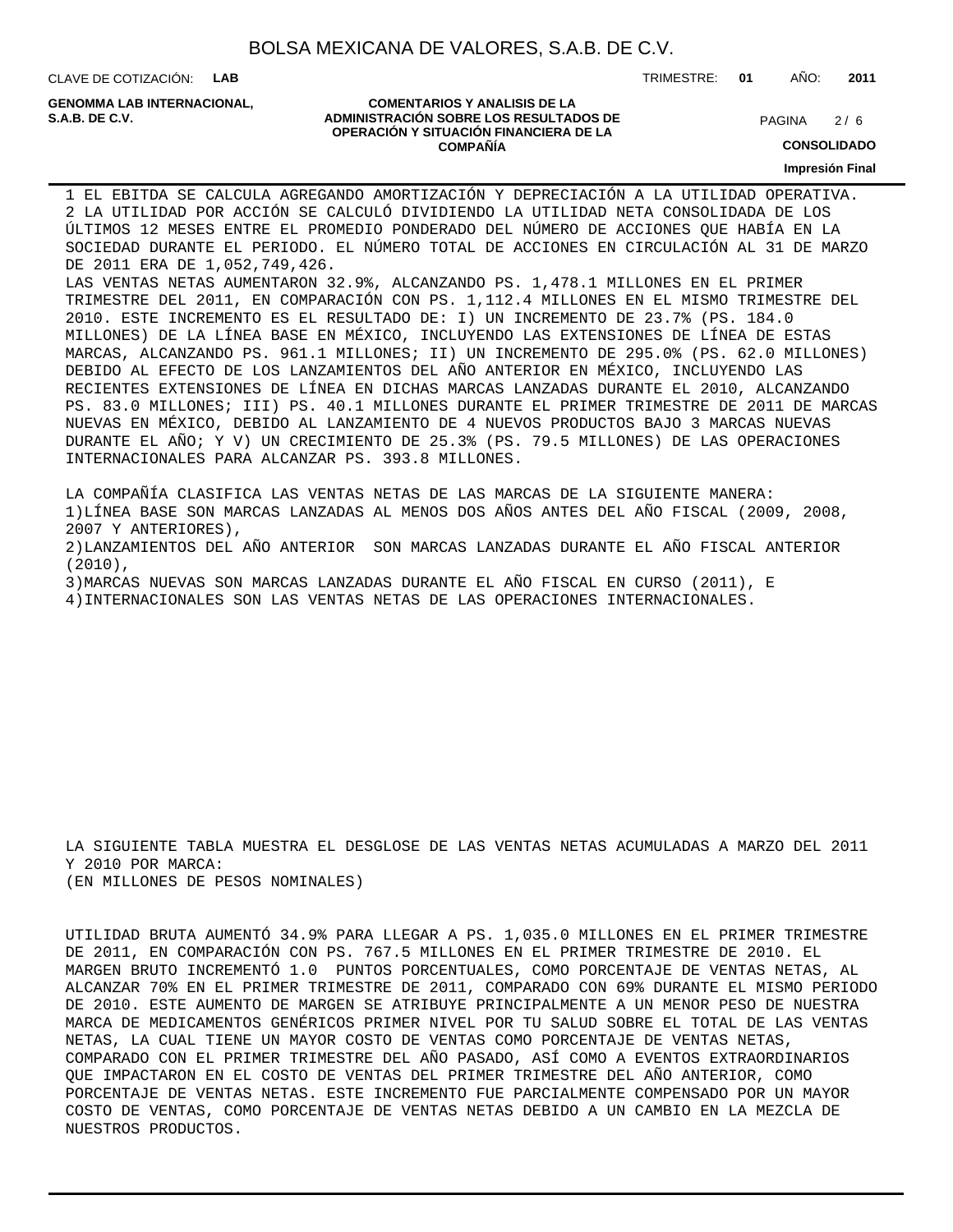CLAVE DE COTIZACIÓN: **LAB**

**GENOMMA LAB INTERNACIONAL,**

#### **COMENTARIOS Y ANALISIS DE LA ADMINISTRACIÓN SOBRE LOS RESULTADOS DE S.A.B. DE C.V.** PAGINA / 6 **OPERACIÓN Y SITUACIÓN FINANCIERA DE LA COMPAÑÍA**

 $3/6$ 

TRIMESTRE: **01** AÑO: **2011**

**CONSOLIDADO**

**Impresión Final**

LOS GASTOS GENERALES, DE VENTA Y ADMINISTRACIÓN, COMO PORCENTAJE DE VENTAS NETAS, DISMINUYERON 0.2 PUNTOS PORCENTUALES PARA ALCANZAR 55.6% EN EL PRIMER TRIMESTRE DE 2011, COMPARADO CON 55.8% EN EL PRIMER TRIMESTRE DE 2010. ESTA DISMINUCIÓN SE DEBIÓ PRINCIPALMENTE AL APALANCAMIENTO CORPORATIVO EN LA MAYORÍA DE LOS GASTOS GENERALES, DE VENTA Y ADMINISTRACIÓN, QUE SE OBTUVO POR EL INCREMENTO EN VENTAS NETAS DURANTE EL PRIMER TRIMESTRE DE 2011, COMPARADO CON EL MISMO PERIODO DE 2010, Y FUE PARCIALMENTE COMPENSADO POR UN INCREMENTO EN LOS GASTOS COMERCIALES DERIVADOS DE UNA MAYOR PRESENCIA EN EL PUNTO DE VENTA.

EBITDA AUMENTÓ 45.0%, ALCANZANDO PS. 233.6 MILLONES DURANTE EL PRIMER TRIMESTRE DE 2011, COMPARADO CON PS. 161.1 MILLONES EN EL MISMO PERIODO DE 2010. EL MARGEN DE EBITDA INCREMENTÓ 1.3 PUNTOS PORCENTUALES, COMO PORCENTAJE DE VENTAS NETAS, PARA ALCANZAR 15.8% EN EL PRIMER TRIMESTRE DE 2011, COMPARADO CON 14.5% EN EL PRIMER TRIMESTRE DE 2010. EL INCREMENTO EN EL MARGEN DE EBITDA SE DEBE PRINCIPALMENTE AL DECREMENTO DE 1.0 PUNTOS PORCENTUALES EN EL COSTO DE VENTAS, COMO PORCENTAJE DE VENTAS NETAS, ASÍ COMO UN DECREMENTO DE 0.3 PUNTOS PORCENTUALES EN GASTOS GENERALES, DE VENTA Y ADMINISTRACIÓN (EXCLUYENDO DEPRECIACIÓN Y AMORTIZACIÓN), COMO PORCENTAJE DE VENTAS NETAS.

CONCILIACIÓN DEL EBITDA PARA EL PRIMER TRIMESTRE TERMINADO AL 31 DE MARZO DE 2011 Y 2010 (EN MILES DE PESOS NOMINALES)

LA UTILIDAD OPERATIVA AUMENTÓ 46.1%, ALCANZANDO PS. 213.8 MILLONES EN EL PRIMER TRIMESTRE DE 2011, COMPARADO CON PS. 146.3 MILLONES EN EL PRIMER TRIMESTRE DE 2010. EL MARGEN OPERATIVO INCREMENTÓ 1.3 PUNTOS PORCENTUALES, COMO PORCENTAJE DE VENTAS NETAS, ALCANZANDO 14.5% DURANTE EL PRIMER TRIMESTRE DE 2011, COMPARADO CON 13.2% DURANTE EL MISMO PERIODO DE 2010. ESTE INCREMENTO ES EL RESULTADO DE LAS RAZONES YA MENCIONADAS, JUNTO CON UNA DISMINUCIÓN EN LA DEPRECIACIÓN Y AMORTIZACIÓN, COMO PORCENTAJE DE VENTAS NETAS.

EL RESULTADO INTEGRAL DE FINANCIAMIENTO FUE PS. 2.9 MILLONES EN EL PRIMER TRIMESTRE DE 2011, LO CUAL REPRESENTA UNA MEJORÍA DE PS. 11.1 MILLONES COMPARADO CON UNA PÉRDIDA DE PS. 8.2 MILLONES EN EL PRIMER TRIMESTRE DE 2010. EL DECREMENTO SE DEBE PRINCIPALMENTE A: I) UN MENOR INGRESO FINANCIERO DE PS. 7.3 MILLONES DURANTE EL PRIMER TRIMESTRE DE 2011, COMPARADO CON PS. 16.2 MILLONES DURANTE EL MISMO PERIODO DE 2010; II) UN INCREMENTO EN LOS GASTOS FINANCIEROS DE PS. 0.1 MILLONES A PS. 3.6 MILLONES DURANTE EL PRIMER TRIMESTRE DE 2011, COMPARADO CON PS 3.5 MILLONES DURANTE EL MISMO PERIODO DE 2010. III) UN MENOR INGRESO POR INTERESES DE PS. 6.9 MILLONES EN EL PRIMER TRIMESTRE DE 2011, COMPARADO CON PS. 9.2 MILLONES PARA EL MISMO PERIODO DE 2010; IV) NO HUBO PÉRDIDA POR POSICIÓN MONETARIA EN EL PRIMER TRIMESTRE DE 2011, COMPARADO CON UNA PÉRDIDA DE PS. 3.8 MILLONES EN EL MISMO PERIODO DEL 2010; V) UN DECREMENTO DE PS. 0.8 MILLONES EN EL EFECTO DEL TIPO DE CAMBIO EN OPERACIONES INTERNACIONALES, RESULTANDO EN UNA PÉRDIDA DE PS. 6.9 MILLONES EN EL PRIMER TRIMESTRE DE 2011, COMPARADO CON UNA PÉRDIDA DE PS. 6.1 MILLONES EN EL PRIMER TRIMESTRE DE 2010. AL 31 DE MARZO DE 2011, LA COMPAÑÍA MANTENÍA UNA CAJA EN EFECTIVO DE PS. 1,023.8 MILLONES.

LA UTILIDAD NETA CONSOLIDADA AUMENTÓ 42.9%, ALCANZANDO PS. 143.9 MILLONES DURANTE EL PRIMER TRIMESTRE DE 2011, COMPARADO CON PS. 100.7 MILLONES DURANTE EL PRIMER TRIMESTRE DE 2010. BALANCE GENERAL

EFECTIVO Y EQUIVALENTES INCREMENTÓ 4.6% (PS. 44.7 MILLONES), ALCANZANDO PS. 1,023.8 MILLONES AL 31 DE MARZO DE 2011, COMPARADO CON PS. 979.1 MILLONES AL 31 DE MARZO DE 2010. ESTE INCREMENTO SE DEBIÓ PRINCIPALMENTE A LA GENERACIÓN DE EFECTIVO RELACIONADO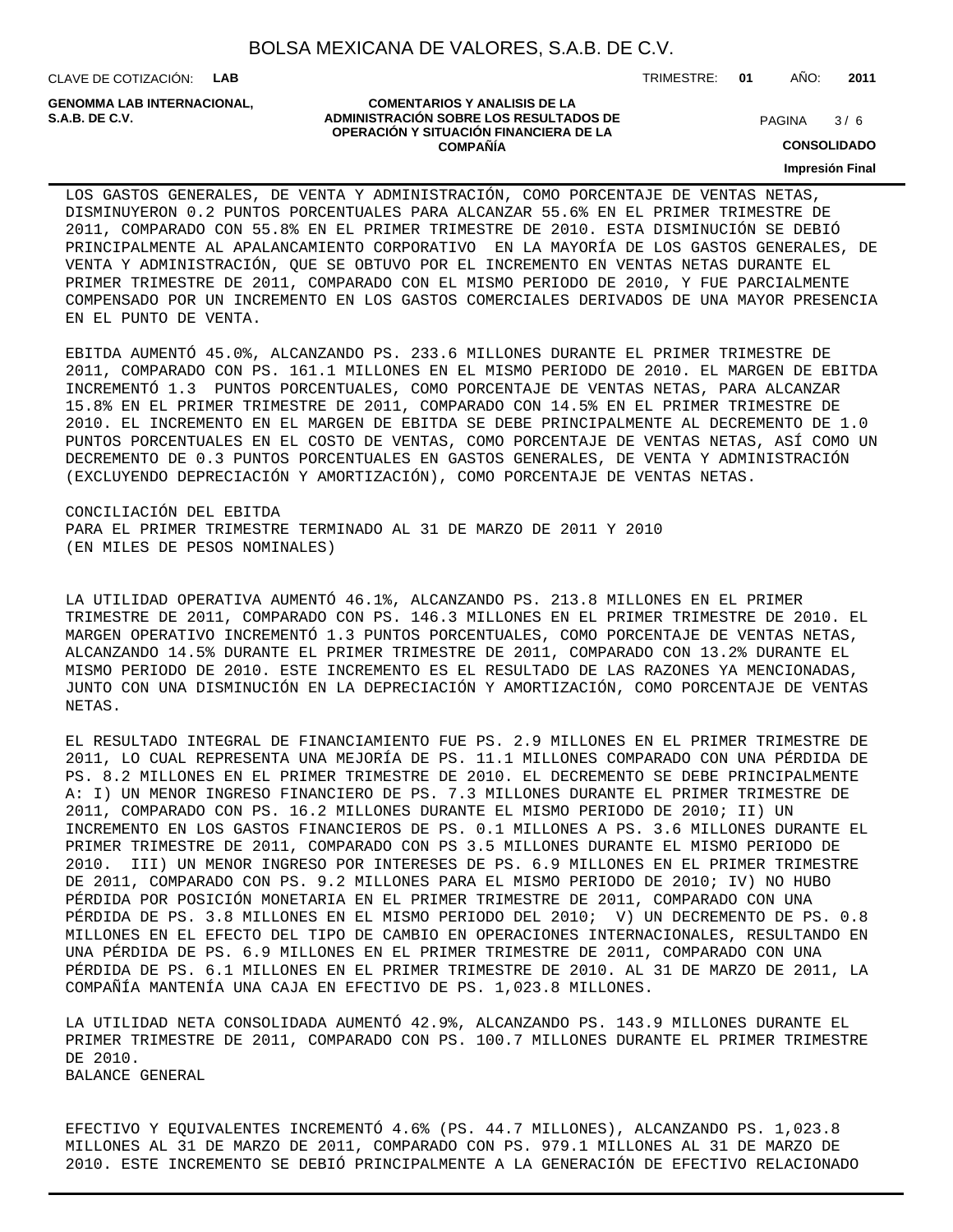CLAVE DE COTIZACIÓN: **LAB**

**GENOMMA LAB INTERNACIONAL,**

#### **COMENTARIOS Y ANALISIS DE LA ADMINISTRACIÓN SOBRE LOS RESULTADOS DE PAGINA 1/6** PAGINA 1/6 **OPERACIÓN Y SITUACIÓN FINANCIERA DE LA COMPAÑÍA**

 $4/6$ 

TRIMESTRE: **01** AÑO: **2011**

**CONSOLIDADO**

**Impresión Final**

### CON NUESTRAS OPERACIONES DURANTE LOS ÚLTIMOS DOCE MESES. ESTE INCREMENTO FUE PARCIALMENTE COMPENSADO POR PAGOS DE ADQUISICIONES DE MARCAS PAGADAS DURANTE LOS ÚLTIMOS DOCE MESES POR UN TOTAL DE PS. 768.0 MILLONES, Y PS. 64.8 MILLONES POR MEJORAS A NUESTRAS NUEVAS OFICINAS CORPORATIVAS. ADICIONALMENTE, HUBO IMPORTANTES DESEMBOLSOS RELACIONADOS CON REQUERIMIENTOS DE CAPITAL DE TRABAJO PARA FONDEAR EL CRECIMIENTO DE LA COMPAÑÍA.

LA CARTERA DE CLIENTES FUE DE PS. 2,114.7 MILLONES AL 31 DE MARZO DEL 2011, COMPARADO CON PS. 1,497.2 MILLONES AL 31 DE MARZO DE 2010. LOS DÍAS DE CLIENTES INCREMENTARON EN 5 DÍAS, AL PASAR DE 110 DÍAS AL 31 DE MARZO DE 2010 A 115 DÍAS AL 31 DE MARZO DE 2011.

INVENTARIOS ALCANZARON PS. 1,058.7 MILLONES AL 31 DE MARZO DE 2011, COMPARADO CON PS. 624.7 MILLONES AL 31 DE MARZO DE 2010. LOS DÍAS DE INVENTARIO AUMENTARON 40 DÍAS, AL PASAR DE 159 DÍAS AL 31 DE MARZO DE 2010 A 199 DÍAS AL 31 DE MARZO DE 2011. ESTE CAMBIO SE DEBIÓ PRINCIPALMENTE A UNA ESTRATEGIA DEFENSIVA PARA PREVENIR AUMENTOS EN LOS PRECIOS POR PARTE DE LOS PROVEEDORES QUE PUDIERAN SURGIR POR UN AUMENTO EN LOS PRECIOS DE LA MATERIA PRIMA.

PROVEEDORES ALCANZARON PS. 1,017.7 MILLONES AL 31 DE MARZO DE 2011, COMPARADO CON PS. 585.1 MILLONES AL 31 DE MARZO DE 2010. LOS DÍAS DE PROVEEDORES AUMENTARON EN 43 DÍAS, AL PASAR DE 149 DÍAS AL 31 DE MARZO DE 2010 A 192 DÍAS AL 31 DE MARZO DE 2011. ESTE AUMENTO SE DEBIÓ PRINCIPALMENTE AL INCREMENTO EN INVENTARIOS, DERIVADO DE NUEVAS INICIATIVAS QUE HA TENIDO LA COMPAÑÍA DURANTE LOS ÚLTIMOS DOCE MESES.

OTROS ACTIVOS CIRCULANTES ALCANZARON PS. 484.1 MILLONES AL 31 DE MARZO DE 2011, COMPARADO CON PS. 279.0 MILLONES AL 31 DE MARZO DE 2010. ESTE CAMBIO SE DEBIÓ PRINCIPALMENTE A UN INCREMENTO EN LA PUBLICIDAD PAGADA POR ADELANTADO, ASÍ COMO A PAGOS ADELANTADOS A LOS PROVEEDORES.

OTROS PASIVOS CIRCULANTES ALCANZARON PS. 1,189.2 MILLONES AL 31 DE MARZO DE 2011, COMPARADO CON PS. 517.4 MILLONES AL 31 DE MARZO DE 2010. ESTE CAMBIO SE ATRIBUYE PRINCIPALMENTE A LOS COBROS ANTICIPADOS HECHOS DURANTE EL CUARTO TRIMESTRE DEL 2010, LOS CUALES SE REALIZARON PARA CUMPLIR CON LAS OBLIGACIONES CONTRACTUALES DERIVADAS DE LAS ADQUISICIONES DE LAS MARCAS VANART Y POMADA DE LA CAMPANA, LAS CUALES FUERON PAGADAS PARCIALMENTE EN ENERO DEL 2011. ESTE PASIVO SERÁ SUSTITUIDO CON EL FINANCIAMIENTO A LARGO PLAZO QUE SE OBTUVO EN EL PRIMER TRIMESTRE DEL 2011.

CICLO DE CONVERSIÓN DE EFECTIVO ALCANZÓ 123 DÍAS AL FINAL DE PRIMER TRIMESTRE DEL 2011, COMPARADO CON 120 DÍAS AL FINAL DEL MISMO PERIODO DEL 2010.

DURANTE EL PRIMER TRIMESTRE DE 2011 LOS REQUERIMIENTOS DE LIQUIDEZ DE LA COMPAÑÍA SE FONDEARON CON EL FLUJO DE OPERACIÓN Y EL SALDO EN CAJA. RESUMEN OPERATIVO

### SEGMENTACIÓN DE VENTAS DEL PRIMER TRIMESTRE EN EL PRIMER TRIMESTRE DEL 2011 LAS VENTAS NETAS DE MEDICAMENTOS DE LIBRE VENTA ("OTC") EN MÉXICO INCREMENTARON 37.6% , COMPARADAS CON EL MISMO PERIODO DE 2010. DURANTE EL PRIMER TRIMESTRE DE 2011 LA COMPAÑÍA LANZÓ 7 NUEVOS PRODUCTOS OTC.

LAS VENTAS NETAS DE PRODUCTOS DE CUIDADO PERSONAL EN MÉXICO SE INCREMENTARON 118.0% DURANTE EL PRIMER TRIMESTRE DE 2011, COMPARADO CON EL MISMO TRIMESTRE DE 2010. DURANTE EL PRIMER TRIMESTRE DE 2011 LA COMPAÑÍA LANZÓ 17 NUEVOS PRODUCTOS DE CUIDADO PERSONAL.

LAS VENTAS NETAS DE MEDICAMENTOS GENÉRICOS FUERON DE PS. 24.8 MILLONES EN EL PRIMER TRIMESTRE DEL 2011, LO CUAL REPRESENTA UN DECREMENTO DE 84.8% , COMPARADO CON EL MISMO PERIODO DEL 2010.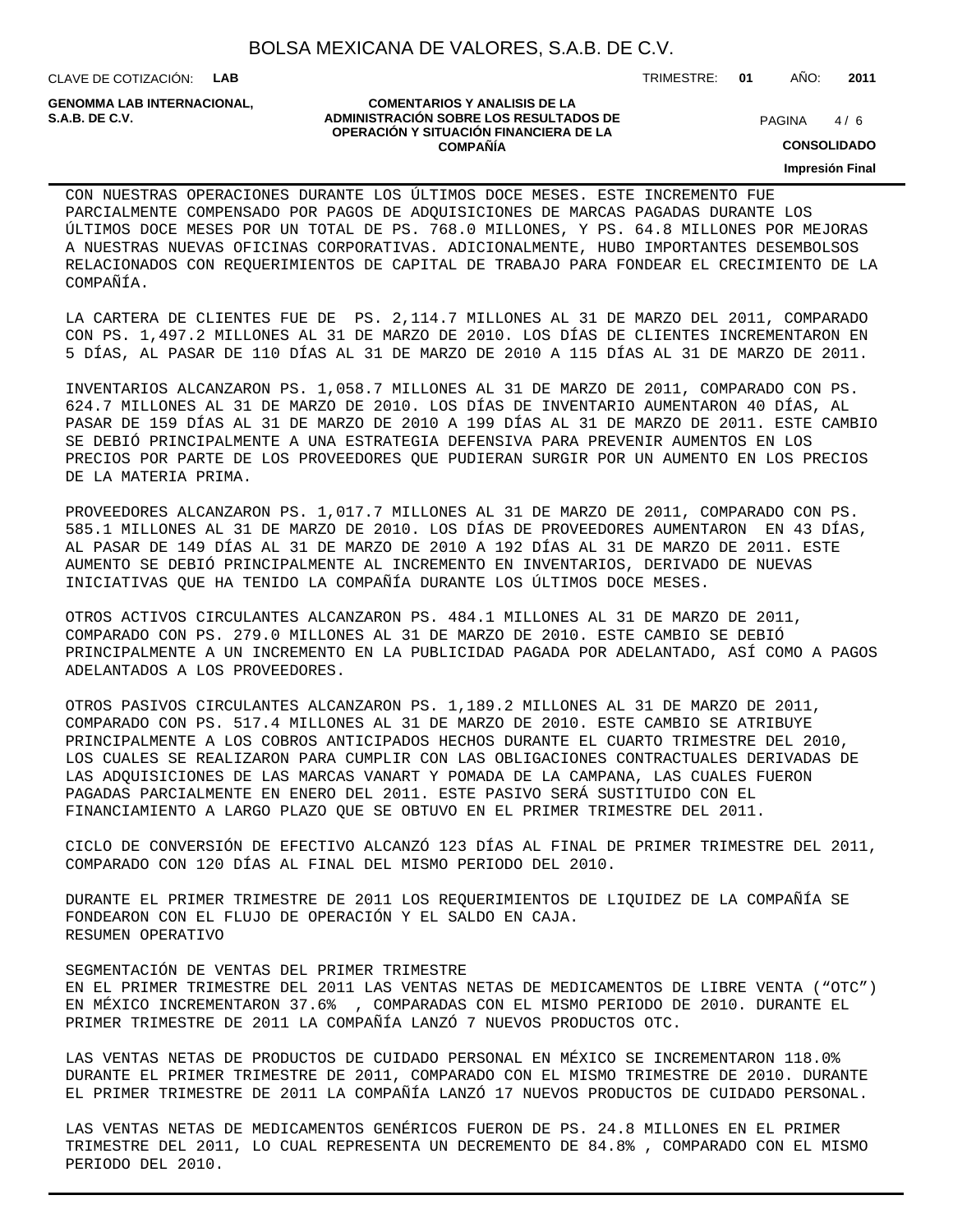CLAVE DE COTIZACIÓN: **LAB**

**GENOMMA LAB INTERNACIONAL,**

**COMENTARIOS Y ANALISIS DE LA ADMINISTRACIÓN SOBRE LOS RESULTADOS DE S.A.B. DE C.V.** PAGINA / 6 **OPERACIÓN Y SITUACIÓN FINANCIERA DE LA COMPAÑÍA**

 $5/6$ 

TRIMESTRE: **01** AÑO: **2011**

**CONSOLIDADO**

**Impresión Final**

LAS VENTAS NETAS DE NUESTRAS OPERACIONES INTERNACIONALES AUMENTARON 25.3%, ALCANZANDO PS. 393.8 MILLONES EN EL PRIMER TRIMESTRE DE 2011, COMPARADO CON PS. 314.3 MILLONES EN EL MISMO TRIMESTRE DE 2010. ESTE CRECIMIENTO FUE PRINCIPALMENTE IMPULSADO POR DE LAS OPERACIONES EN LOS MERCADOS DE ARGENTINA Y BRASIL.

(EN MILLONES DE PESOS NOMINALES)

LANZAMIENTO DE NUEVOS PRODUCTOS Y EXTENSIONES DE LÍNEA DURANTE EL PRIMER TRIMESTRE DE 2011 GENOMMA LAB LANZÓ 20 PRODUCTOS COMO EXTENSIONES DE LA LÍNEA BASE Y LANZAMIENTOS DEL AÑO ANTERIOR; Y 4 NUEVOS PRODUCTOS BAJO 3 NUEVAS MARCAS; ENTRE LOS QUE DESTACAN:

MA EVANS KERATINA BRASILEÑA ES UNA EXTENSIÓN DE LÍNEA DE NUESTRA MARCA MA EVANS, LA CUAL FUE ADQUIRIDA EN 2007 POR SU ALTO NIVEL DE RECONOCIMIENTO EN LA CATEGORÍA DE SHAMPOOS. MA EVANS KERATINA BRASILEÑA ES UN TRATAMIENTO DE KERATINA QUE FACILITA EL ALACIADO DEL CABELLO MIENTRAS LO REESTRUCTURA Y NUTRE.

TEATRICAL DE COCO PARA ESTRÍAS ES UNA EXTENSIÓN DE LÍNEA DE NUESTRA MARCA TEATRICAL, LA CUAL FUE ADQUIRIDA EN JUNIO DE 2009 POR SU GRAN PRESENCIA Y TRADICIÓN EN MÉXICO. TEATRICAL DE COCO PARA ESTRÍAS ES UNA CREMA CORPORAL HUMECTANTE PARA USO DIARIO QUE AYUDA A REDUCIR LAS ESTRÍAS.

DERMOPRADA ARNICA 100 ES UNA CREMA CORPORAL QUE AYUDA A TRATAR ZONAS CON INFLAMACIONES, GOLPES Y MORETONES.

#### OTROS EVENTOS CORPORATIVOS

 EL 31 DE MARZO OBTUVIMOS UNA LÍNEA DE CRÉDITO COMPROMETIDA A LARGO PLAZO POR UN MONTO DE HASTA \$2,000 MILLONES DE PESOS, DIVIDIDA EN DOS TRAMOS. EL PRIMERO ES POR UN MONTO DE HASTA \$1,300 MILLONES DE PESOS, POR UN PERIODO DE 5 AÑOS CON UN PERIODO DE GRACIA DE 2 AÑOS. EL PRINCIPAL USO DE ESTA LÍNEA SERÁ EL FINANCIAMIENTO A LARGO PLAZO DE LAS MARCAS ADQUIRIDAS DURANTE EL 2010 PRINCIPIOS DEL 2011, ASÍ COMO LAS POSIBLES ADQUISICIONES QUE LA COMPAÑÍA PUDIERA REALIZAR EN UN FUTURO. EL SEGUNDO TRAMO ES UNA LÍNEA DE CRÉDITO REVOLVENTE A TRES AÑOS POR UN MONTO DE HASTA \$700 MILLONES DE PESOS. ESTA LÍNEA SERÁ UTILIZADA PARA FINANCIAR NECESIDADES DE CAPITAL DE TRABAJO, PRINCIPALMENTE PARA SOPORTAR LA ESTACIONALIDAD DEL NEGOCIO, ASÍ COMO EL CRECIMIENTO EN LAS OPERACIONES LOCALES E INTERNACIONALES. CON ESTAS LÍNEAS DE CRÉDITO LA COMPAÑÍA MEJORARÁ SU COSTO DE CAPITAL; SE FORTALECERÁ SU ESTRUCTURA FINANCIERA, ASEGURANDO LA SOLIDEZ Y SOLVENCIA NECESARIAS PARA CONTINUAR CON LOS PLANES DE CRECIMIENTO DE LOS PRÓXIMOS AÑOS. EN LOS PRIMEROS DÍAS DE ABRIL DEL 2011 SE DISPUSIERON \$650 MILLONES DE PESOS DE LA LÍNEA DE LARGO PLAZO PARA REFINANCIAR PARTE DE LAS ADQUISICIONES DE MARCAS HECHAS A FINALES DEL 2010 Y PRINCIPIOS DEL 2011.

 COMO RESULTADO DE LA TERMINACIÓN DEL FIDEICOMISO NÚMERO 414 CON BANCO INVEX, S.A., ACTUANDO COMO FIDUCIARIO, LAS ACCIONES DE LA COMPAÑÍA QUE PERTENECÍAN AL FIDUCIARIO SE TRANSFIRIERON A LOS ACTUALES BENEFICIARIOS DE DICHO FIDEICOMISO, POR ASÍ CONVENIR A SUS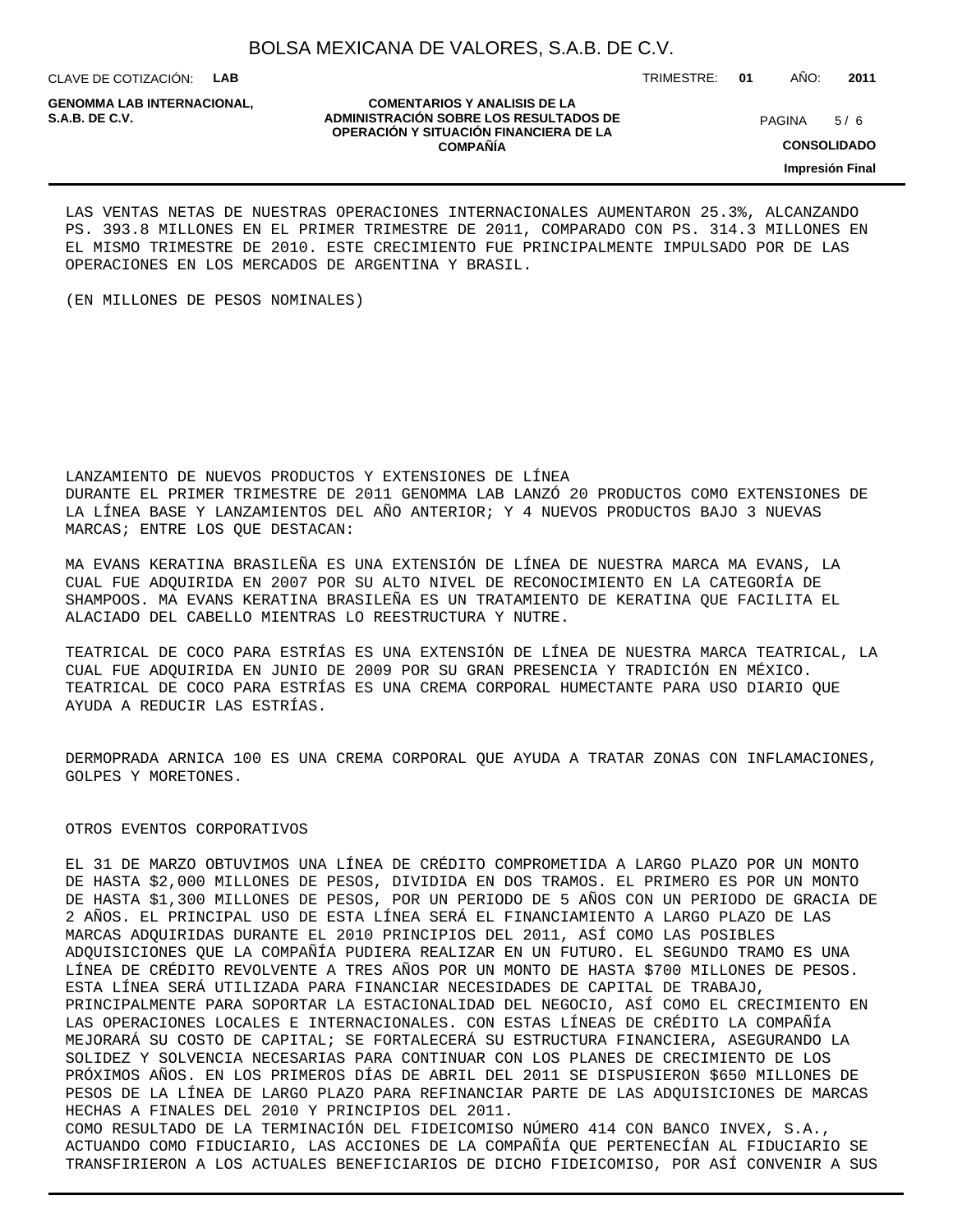CLAVE DE COTIZACIÓN: **LAB**

**GENOMMA LAB INTERNACIONAL,**

#### **COMENTARIOS Y ANALISIS DE LA ADMINISTRACIÓN SOBRE LOS RESULTADOS DE S.A.B. DE C.V.** PAGINA / 6 **OPERACIÓN Y SITUACIÓN FINANCIERA DE LA COMPAÑÍA**

TRIMESTRE: **01** AÑO: **2011**

 $6/6$ 

**CONSOLIDADO**

**Impresión Final**

INTERESES. LA PARTICIPACIÓN ORIGINAL DE DICHOS BENEFICIARIOS FUE DEBIDAMENTE REVELADA EN EL PROSPECTO DE COLOCACIÓN DE LA OFERTA PÚBLICA INICIAL. DESCRIPCIÓN DE LA COMPAÑÍA

GENOMMA LAB INTERNACIONAL, S.A.B. DE C.V. ES UNA DE LAS EMPRESAS DE MAYOR CRECIMIENTO EN LA INDUSTRIA DE PRODUCTOS FARMACÉUTICOS Y PARA EL CUIDADO PERSONAL EN MÉXICO CON UNA CRECIENTE PRESENCIA INTERNACIONAL. GENOMMA LAB SE DEDICA AL DESARROLLO, VENTA Y PROMOCIÓN DE UNA GRAN VARIEDAD DE PRODUCTOS DE MARCA PREMIUM, MUCHOS DE LOS CUALES SON LÍDERES DE LA CATEGORÍA EN LA CUAL COMPITEN EN TÉRMINOS DE VENTAS Y PARTICIPACIÓN DE MERCADO. GENOMMA LAB TIENE UNA COMBINACIÓN DE DESARROLLO DE NUEVOS Y EXITOSOS PRODUCTOS, UNA MERCADOTECNIA DIRIGIDA AL CLIENTE, UNA AMPLIA RED DE DISTRIBUCIÓN DE PRODUCTOS Y UN MODELO DE OPERACIÓN ALTAMENTE FLEXIBLE Y DE BAJO COSTO. LAS ACCIONES DE GENOMMA LAB COTIZAN EN LA BOLSA MEXICANA DE VALORES BAJO EL SÍMBOLO DE COTIZACIÓN "LAB.B" (BLOOMBERG: LABB.MX).

INFORMACIÓN SOBRE ESTIMACIONES Y RIESGOS ASOCIADOS.

LA INFORMACIÓN QUE SE PRESENTA EN ESTE COMUNICADO CONTIENE CIERTAS DECLARACIONES ACERCA DEL FUTURO E INFORMACIÓN RELATIVA A GENOMMA LAB INTERNACIONAL, S.A.B. DE C.V. Y SUS SUBSIDIARIAS (EN CONJUNTO "GENOMMA LAB" O LA "COMPAÑÍA") LAS CUALES ESTÁN BASADAS EN EL ENTENDIMIENTO DE SUS ADMINISTRADORES, ASÍ COMO EN SUPUESTOS E INFORMACIÓN ACTUALMENTE DISPONIBLE PARA LA COMPAÑÍA. TALES DECLARACIONES REFLEJAN LA VISIÓN ACTUAL DE GENOMMA LAB SOBRE EVENTOS FUTUROS Y ESTÁN SUJETAS A CIERTOS RIESGOS, FACTORES INCIERTOS Y PRESUNCIONES. MUCHOS FACTORES PODRÍAN CAUSAR QUE LOS RESULTADOS, DESEMPEÑO, O LOGROS ACTUALES DE LA COMPAÑÍA SEAN MATERIALMENTE DIFERENTES CON RESPECTO A CUALQUIER RESULTADO FUTURO, DESEMPEÑO O LOGRO DE GENOMMA LAB QUE PUDIERA SER INCLUIDA, EN FORMA EXPRESA O IMPLÍCITA DENTRO DE DICHAS DECLARACIONES ACERCA DEL FUTURO, INCLUYENDO, ENTRE OTROS: CAMBIOS EN LAS CONDICIONES GENERALES ECONÓMICAS Y/O POLÍTICAS, CAMBIOS GUBERNAMENTALES Y COMERCIALES A NIVEL GLOBAL Y EN LOS PAÍSES EN LOS QUE LA COMPAÑÍA HACE NEGOCIOS, CAMBIOS EN LAS TASAS DE INTERÉS Y DE INFLACIÓN, VOLATILIDAD CAMBIARIA, CAMBIOS EN LA DEMANDA Y REGULACIÓN DE LOS PRODUCTOS COMERCIALIZADOS POR LA COMPAÑÍA, CAMBIOS EN EL PRECIO DE MATERIAS PRIMAS Y OTROS INSUMOS, CAMBIOS EN LA ESTRATEGIA DE NEGOCIOS Y VARIOS OTROS FACTORES. SI UNO O MÁS DE ESTOS RIESGOS O FACTORES INCIERTOS SE MATERIALIZAN, O SI LOS SUPUESTOS UTILIZADOS RESULTAN SER INCORRECTOS, LOS RESULTADOS REALES PODRÍAN VARIAR MATERIALMENTE DE AQUELLOS DESCRITOS EN EL PRESENTE COMO ANTICIPADOS , CREÍDOS, ESTIMADOS O ESPERADOS. GENOMMA LAB NO PRETENDE Y NO ASUME NINGUNA OBLIGACIÓN DE ACTUALIZAR ESTAS DECLARACIONES ACERCA DEL FUTURO.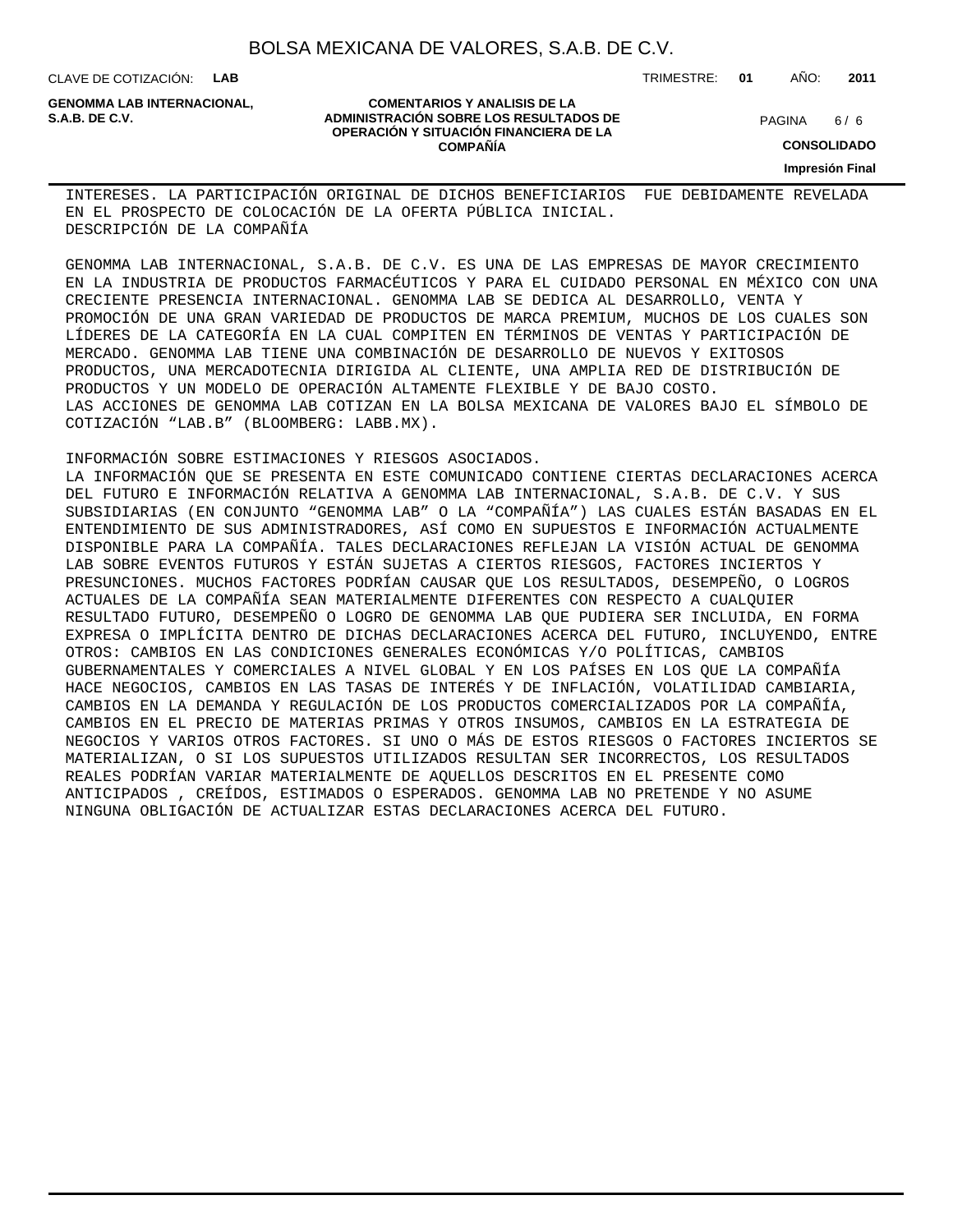**LAB GENOMMA LAB INTERNACIONAL,**

**NOTAS COMPLEMENTARIAS A LA INFORMACIÓN FINANCIERA S.A.B. DE C.V.** PAGINA 1/15

CLAVE DE COTIZACIÓN: TRIMESTRE: **01** AÑO: **2011**

**CONSOLIDADO**

**Impresión Final**

GENOMMA LAB INTERNACIONAL, S. A. B. DE C. V. Y SUBSIDIARIAS

NOTAS A LOS ESTADOS FINANCIEROS CONSOLIDADOS POR LOS PERIODOS DE TRES MESES QUE TERMINARON EL 31 DE MARZO DE 2011 Y 2010 (EN MILES DE PESOS)

#### 1. ACTIVIDADES Y EVENTOS IMPORTANTES

GENOMMA LAB INTERNACIONAL, S. A. B. DE C. V. Y SUBSIDIARIAS (LA COMPAÑÍA) SE DEDICA A LA VENTA DE PRODUCTOS FARMACÉUTICOS QUE NO REQUIEREN PRESCRIPCIÓN MÉDICA (EN ADELANTE PRODUCTOS OTC FARMACÉUTICOS), DE PRODUCTOS FARMACÉUTICOS GENÉRICOS EN MÉXICO (EN ADELANTE PRODUCTOS GI) Y PRODUCTOS DE CUIDADO PERSONAL EN MÉXICO CON UNA CRECIENTE PRESENCIA EN MERCADOS INTERNACIONALES.

LA COMPAÑÍA DESARROLLA, VENDE Y COMERCIALIZA UNA AMPLIA GAMA DE PRODUCTOS DE PRIMERA CLASE CON 73 MARCAS PROPIAS, CON PRODUCTOS EN DIVERSAS CATEGORÍAS, ENTRE LOS QUE SE ENCUENTRAN ANTIACNÉ, MEDICAMENTOS GENÉRICOS, PROTECCIÓN Y MEJORA SEXUAL, CREMA PARA MEJORAR LA TEXTURA DE PIEL CON CICATRICES, TRATAMIENTO DE HEMORROIDES, CONTRA VARICES, PARA EVITAR LA CAÍDA DEL CABELLO, UNGÜENTO PARA DOLORES MUSCULARES, ANTIÁCIDOS, ANTIMICÓTICOS, PARA EL ALIVIO DE LA COLITIS, PARA CONTRARRESTAR EL NIVEL DE STRESS, JABONES, MULTIVITAMÍNICOS, SHAMPOOS Y ANTIGRIPALES. LA COMPAÑÍA ESTÁ ENFOCADA EN INCREMENTAR EL VALOR DE LAS MARCAS DE SUS PRODUCTOS POR MEDIO DE CAMPAÑAS MERCADOLÓGICAS, PRINCIPALMENTE A TRAVÉS DE LA TELEVISIÓN. LAS VENTAS DE LAS SUBSIDIARIAS EN EL EXTRANJERO REPRESENTAN APROXIMADAMENTE EL 27% Y 28% DE LAS VENTAS NETAS CONSOLIDADAS EN 2011 Y 2010, RESPECTIVAMENTE.

OPERACIÓN DISCONTINUADA – DURANTE 2008, LA COMPAÑÍA DECIDIÓ INICIAR EL PROCESO DE CIERRE DE SU SUBSIDIARIA EN ESPAÑA COMO PARTE DE UNA ESTRATEGIA PARA ENFOCAR SU FUERZA DE VENTAS EN CENTROAMÉRICA Y SUDAMÉRICA. LA TRANSACCIÓN SE RECONOCIÓ COMO UNA OPERACIÓN DISCONTINUADA, DANDO EFECTO RETROACTIVO A LOS ESTADOS FINANCIEROS CONSOLIDADOS PARA FINES DE COMPARABILIDAD. DURANTE 2009, LA COMPAÑÍA ADQUIRIÓ EL 15% DE LAS ACCIONES QUE ESTABAN EN PODER DEL ACCIONISTA MINORITARIO.

COMPRA DE MARCAS Y LICENCIAS – DURANTE 2011 LA COMPAÑÍA ADQUIRIÓ LAS MARCAS VANART, POMADA DE LA CAMPANA, GALAFLEX Y AFFAIR. DURANTE 2010, LA COMPAÑÍA ADQUIRIÓ LAS MARCAS ENGLISH LEATHER, OSSART, NASALUB, MICOTEX Y SANTÉ Y LA LICENCIA XL-3. DURANTE 2009, LA COMPAÑÍA ADQUIRIÓ LAS MARCAS: TEATRICAL, HENNA EGIPCIA, FLOR DE NARANJA, JOCKEY CLUB, POR TU SALUD, A TRAVÉS DE LA COMPRA DE MMN Y LA LICENCIA DEVLYN. DURANTE 2008, LA COMPAÑÍA ADQUIRIÓ LA MARCA UNIGASTROZOL Y NO ADQUIRIÓ LICENCIAS.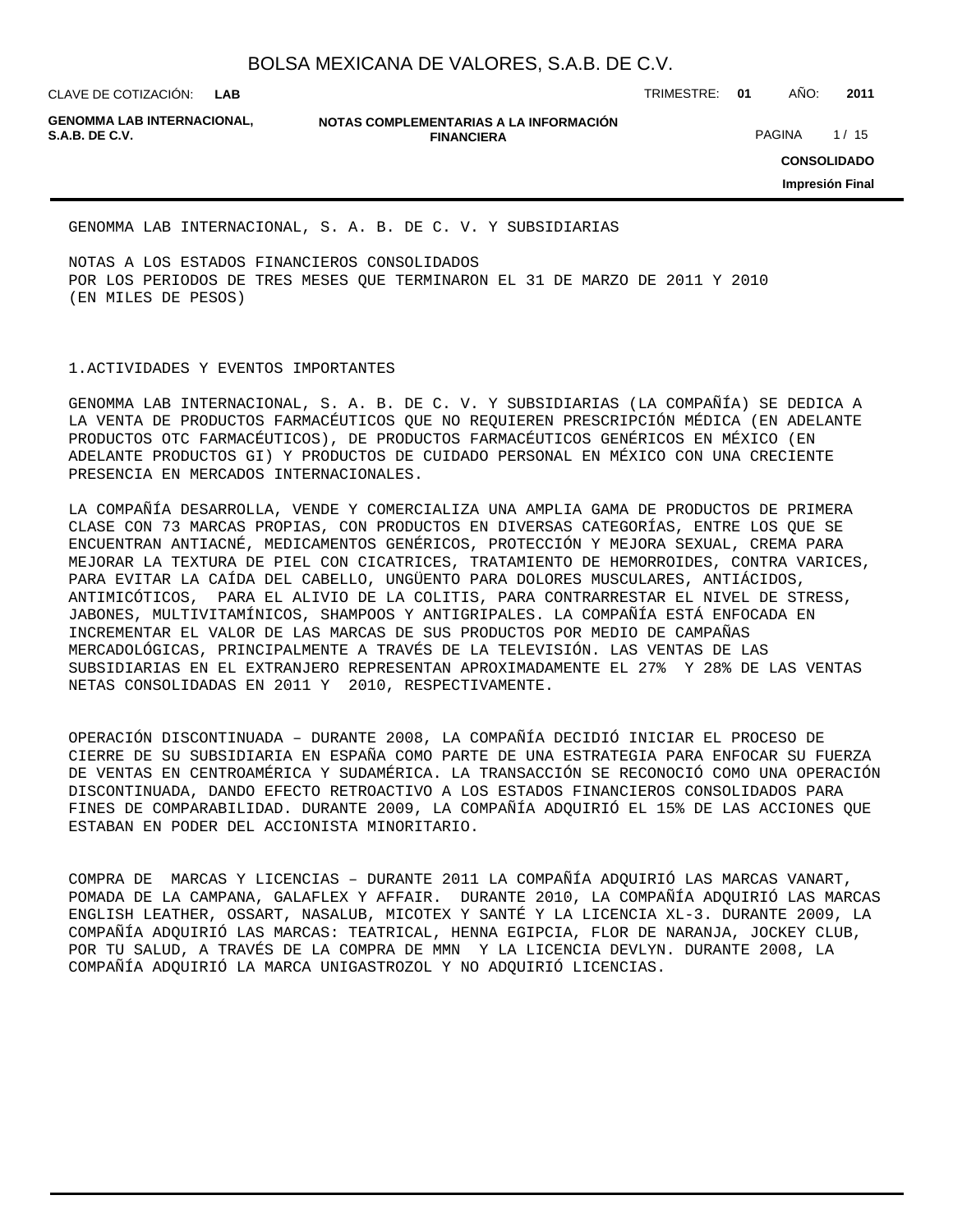| BOLSA MEXICANA DE VALORES, S.A.B. DE C.V. |  |  |
|-------------------------------------------|--|--|
|-------------------------------------------|--|--|

**LAB**

CLAVE DE COTIZACIÓN: TRIMESTRE: **01** AÑO: **2011**

**GENOMMA LAB INTERNACIONAL,**

**NOTAS COMPLEMENTARIAS A LA INFORMACIÓN FINANCIERA S.A.B. DE C.V.** PAGINA 2 / 15

**CONSOLIDADO**

**Impresión Final**

2. BASES DE PRESENTACIÓN

A. CONSOLIDACIÓN DE ESTADOS FINANCIEROS - LOS ESTADOS FINANCIEROS CONSOLIDADOS INCLUYEN LOS DE GENOMMA LAB INTERNACIONAL, S. A. B. DE C. V. Y LOS DE SUS SUBSIDIARIAS, CUYA PARTICIPACIÓN ACCIONARIA EN SU CAPITAL SOCIAL SE MUESTRA A CONTINUACIÓN:

COMPAÑÍA % DE PARTICIPACIÓN 2010 Y 2009 % DE PARTICIPACIÓN 2008 ACTIVI-DAD MONEDA DE REGISTRO MONEDA FUNCIONAL MÉXICO – GENOMMA LABORATORIES MÉXICO, S. A. DE C. V. 100 100 (1) PESO MEXICANO PESO MEXICANO TELEVISION PRODUCTS RETAIL, S. A. DE C. V. 100 100 (2) PESO MEXICANO PESO MEXICANO MEDICINAS Y MEDICAMENTOS NACIONALES, S. A. DE C. V. 100 - (3) PESO MEXICANO PESO MEXICANO INICIATIVAS DE ÉXITO, S. A. DE C. V. 100 - (4) PESO MEXICANO PESO MEXICANO

AERO LAB, S. A. DE C. V. 100 - (5) PESO MEXICANO PESO MEXICANO

NORTEAMÉRICA – GENOMMA LAB USA, INC. 100 - (6) DÓLAR ESTADOUNIDENSE DÓLAR ESTADOUNIDENSE LAB BRANDS INTERNATIONAL, LLC 70 - (1) DÓLAR ESTADOUNIDENSE DÓLAR ESTADOUNIDENSE

CENTROAMÉRICA – GENOMMA LAB CENTROAMÉRICA, S. A. 100 100 (2) DÓLAR ESTADOUNIDENSE DÓLAR ESTADOUNIDENSE

SUDAMÉRICA – GENOMMA LAB PERÚ, S. A. 100 100 (6) SOL DÓLAR ESTADOUNIDENSE GENOMMA LAB CHILE, S. A. 100 100 (6) PESO CHILENO DÓLAR ESTADOUNIDENSE GENOMMA LAB ECUADOR, S. A. 100 100 (6) DÓLAR ESTADOUNIDENSE DÓLAR ESTADOUNIDENSE GENOMMA LABORATORIES ARGENTINA, S. A. 85 85 (6) PESO ARGENTINO DÓLAR ESTADOUNIDENSE GENOMMA LAB COLOMBIA, LTDA 100 100 (6) PESO COLOMBIANO DÓLAR ESTADOUNIDENSE GENOMMA LABORATORIES DO BRASIL, LTDA 85 - (6) REAL DÓLAR ESTADOUNIDENSE

EUROPA – OPERACIÓN DISCONTINUADA GENOMMA LABORATORIOS MÉDICOS, S. L. 100 85 (6) EURO DÓLAR ESTADOUNIDENSE

(1) INVESTIGACIÓN Y DESARROLLO DE PRODUCTOS OTC FARMACÉUTICOS Y DE CUIDADO PERSONAL.

(2) PRESTACIÓN DE SERVICIOS PROFESIONALES.

(3) VENTA DE PRODUCTOS FARMACÉUTICOS (GI Y OTC FARMACÉUTICOS).

- (4) VENTA DE PRODUCTOS OTC FARMACÉUTICOS.
- (5) SERVICIOS DE TRANSPORTACIÓN AÉREA.

(6) VENTA DE PRODUCTOS OTC FARMACÉUTICOS Y DE CUIDADO PERSONAL.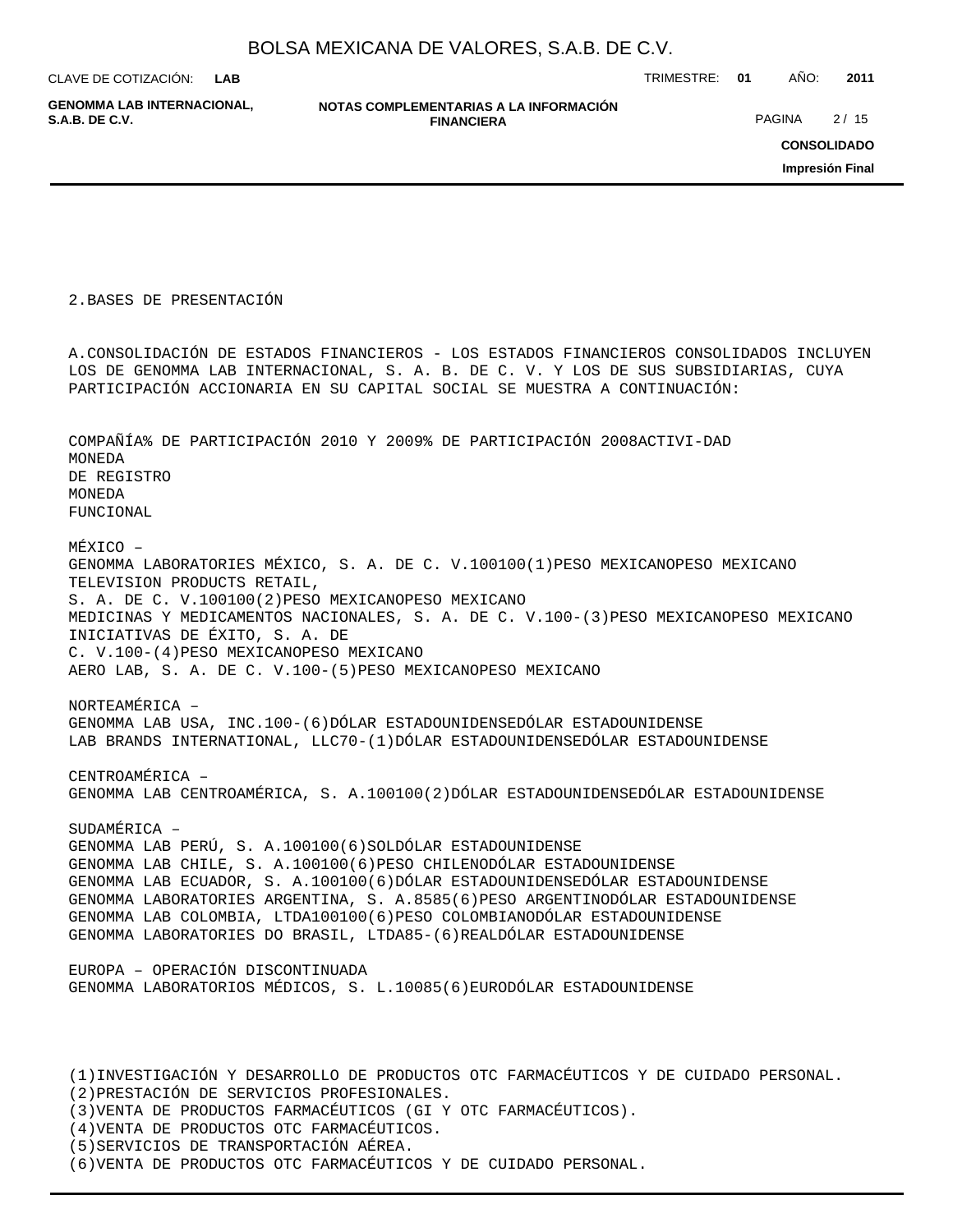**LAB**

CLAVE DE COTIZACIÓN: TRIMESTRE: **01** AÑO: **2011**

**GENOMMA LAB INTERNACIONAL,**

**NOTAS COMPLEMENTARIAS A LA INFORMACIÓN FINANCIERA S.A.B. DE C.V.** PAGINA 2 / 15

**CONSOLIDADO**

**Impresión Final**

LOS SALDOS Y OPERACIONES IMPORTANTES ENTRE LAS COMPAÑÍAS CONSOLIDADAS HAN SIDO ELIMINADOS.

B. CONVERSIÓN DE ESTADOS FINANCIEROS DE SUBSIDIARIAS EN MONEDA EXTRANJERA – PARA CONSOLIDAR LOS ESTADOS FINANCIEROS DE SUBSIDIARIAS EXTRANJERAS, ÉSTOS SE MODIFICAN EN LA MONEDA DE REGISTRO PARA PRESENTARSE BAJO NORMAS DE INFORMACIÓN FINANCIERA MEXICANAS (NIF), EXCEPTO POR LA APLICACIÓN DE LA NIF B-10 EFECTOS DE LA INFLACIÓN CUANDO LA ENTIDAD EXTRANJERA OPERA EN UN ENTORNO INFLACIONARIO, YA QUE LAS NORMAS DE ESTA NIF SE APLICAN A LOS ESTADOS FINANCIEROS CONVERTIDOS A MONEDA FUNCIONAL. LOS ESTADOS FINANCIEROS SE CONVIERTEN A PESOS MEXICANOS, CONSIDERANDO LAS SIGUIENTES METODOLOGÍAS:

- LAS OPERACIONES EXTRANJERAS CUYA MONEDA DE REGISTRO Y FUNCIONAL ES LA MISMA, CONVIERTEN SUS ESTADOS FINANCIEROS UTILIZANDO LOS SIGUIENTES TIPOS DE CAMBIO:1) DE CIERRE PARA LOS ACTIVOS Y PASIVOS, 2) HISTÓRICO PARA EL CAPITAL CONTABLE Y 3) EL DE LA FECHA DE DEVENGAMIENTO PARA LOS INGRESOS, COSTOS Y GASTOS. LOS EFECTOS DE CONVERSIÓN SE REGISTRAN EN EL CAPITAL CONTABLE.

- LAS OPERACIONES EXTRANJERAS CONVIERTEN SUS ESTADOS FINANCIEROS DE LA MONEDA DE REGISTRO A LA MONEDA FUNCIONAL, UTILIZANDO LOS SIGUIENTES TIPOS DE CAMBIO: 1) DE CIERRE PARA LOS ACTIVOS Y PASIVOS MONETARIOS, 2) HISTÓRICO PARA ACTIVOS NO MONETARIOS, PASIVOS NO MONETARIOS Y CAPITAL CONTABLE Y 3) EL DE LA FECHA DE DEVENGAMIENTO PARA LOS INGRESOS, COSTOS Y GASTOS, EXCEPTO LOS QUE PROVIENEN DE PARTIDAS NO MONETARIAS QUE SE CONVIERTEN AL TIPO DE CAMBIO HISTÓRICO DE LA PARTIDA NO MONETARIA; LOS EFECTOS DE CONVERSIÓN, SE REGISTRAN EN EL RESULTADO INTEGRAL DE FINANCIAMIENTO. POSTERIORMENTE, PARA CONVERTIR LOS ESTADOS FINANCIEROS DE LA MONEDA FUNCIONAL AL PESO MEXICANO, SE UTILIZAN LOS SIGUIENTES TIPOS DE CAMBIO:1) DE CIERRE PARA LOS ACTIVOS Y PASIVOS Y 2) HISTÓRICO PARA EL CAPITAL CONTABLE, Y 3) EL DE LA FECHA DE DEVENGAMIENTO PARA TODOS LOS INGRESOS, COSTOS Y GASTOS. LOS EFECTOS DE CONVERSIÓN SE REGISTRAN EN EL CAPITAL CONTABLE. EN EL CASO DE OPERACIONES EXTRANJERAS QUE OPERAN EN UN ENTORNO ECONÓMICO INFLACIONARIO, PRIMERO REEXPRESAN SUS ESTADOS FINANCIEROS EN MONEDA DE PODER ADQUISITIVO AL CIERRE DEL EJERCICIO, UTILIZANDO EL ÍNDICE DE PRECIOS DEL PAÍS DE ORIGEN DE LA MONEDA FUNCIONAL, Y POSTERIORMENTE LOS CONVIERTEN UTILIZANDO EL TIPO DE CAMBIO DE CIERRE PARA TODAS LAS PARTIDAS; LOS EFECTOS DE CONVERSIÓN, SE REGISTRAN EN EL CAPITAL CONTABLE..

LAS MONEDAS DE REGISTRO Y FUNCIONAL DE LAS OPERACIONES EXTRANJERAS, SON COMO SIGUE:

COMPAÑÍA MONEDA DE REGISTRO MONEDA FUNCIONAL

GENOMMA LABORATORIES MÉXICO, S. A. DE C. V. PESO MEXICANO PESO MEXICANO

TELEVISION PRODUCTS RETAIL, S. A. DE C. V. PESO MEXICANO PESO MEXICANO

MEDICINAS Y MEDICAMENTOS NACIONALES, S.A. DE C. V. PESO MEXICANO PESO MEXICANO

INICIATIVAS DE ÉXITO, S. A. DE C. V. PESO MEXICANO PESO MEXICANO

AERO LAB, S. A. DE C. V. PESO MEXICANO PESO MEXICANO GENOMMA LABORATORIOS MÉDICOS, S. L. EURO DÓLAR ESTADOUNIDENSE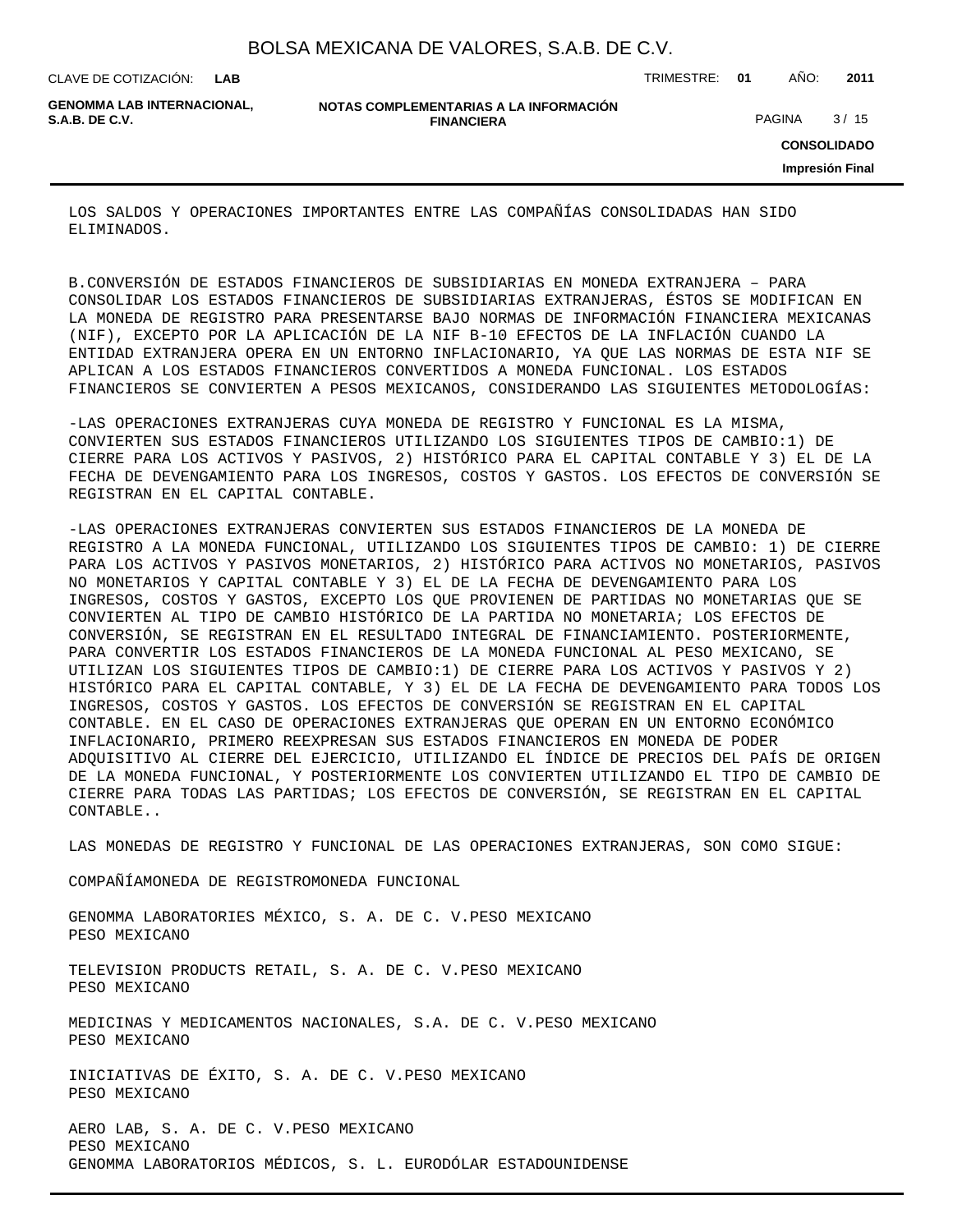**LAB**

CLAVE DE COTIZACIÓN: TRIMESTRE: **01** AÑO: **2011**

**GENOMMA LAB INTERNACIONAL,**

#### **NOTAS COMPLEMENTARIAS A LA INFORMACIÓN FINANCIERA S.A.B. DE C.V.** PAGINA 2 / 15

**CONSOLIDADO**

**Impresión Final**

GENOMMA LAB PERÚ, S. A. SOL DÓLAR ESTADOUNIDENSE

GENOMMA LAB CENTROAMÉRICA, S. A. DÓLAR ESTADOUNIDENSE DÓLAR ESTADOUNIDENSE

GENOMMA LAB CHILE, S. A. (ANTES INFOVISIÓN CHILE, S. A.) PESO CHILENO DÓLAR ESTADOUNIDENSE GENOMMA LAB ECUADOR, S. A. DÓLAR ESTADOUNIDENSE DÓLAR ESTADOUNIDENSE GENOMMA LABORATORIES ARGENTINA, S. A. PESO ARGENTINO DÓLAR ESTADOUNIDENSE

GENOMMA LABORATORIES DO BRASIL, LTDA REAL DÓLAR ESTADOUNIDENSE

GENOMMA LAB USA, INC. DÓLAR ESTADOUNIDENSE DÓLAR ESTADOUNIDENSE

LAB BRANDS INTERNATIONAL, LLC DÓLAR ESTADOUNIDENSE DÓLAR ESTADOUNIDENSE GENOMMA LAB COLOMBIA, LTDA. PESO COLOMBIANO DÓLAR ESTADOUNIDENSE

C. UTILIDAD INTEGRAL – ES LA MODIFICACIÓN DEL CAPITAL CONTABLE DURANTE EL EJERCICIO POR CONCEPTOS QUE NO SON DISTRIBUCIONES Y MOVIMIENTOS DEL CAPITAL CONTRIBUIDO; SE INTEGRA POR LA UTILIDAD NETA DEL EJERCICIO MÁS OTRAS PARTIDAS QUE REPRESENTAN UNA GANANCIA O PÉRDIDA DEL MISMO PERIODO, LAS CUALES SE PRESENTAN DIRECTAMENTE EN EL CAPITAL CONTABLE SIN AFECTAR EL ESTADO DE RESULTADOS. AL MOMENTO DE REALIZARSE LOS ACTIVOS Y PASIVOS QUE ORIGINARON LAS OTRAS PARTIDAS DE UTILIDAD INTEGRAL, ESTAS ÚLTIMAS SE RECONOCEN EN EL ESTADO DE RESULTADOS. EN 2011 Y 2010, LAS OTRAS PARTIDAS DE UTILIDAD INTEGRAL ESTÁN REPRESENTADAS POR LOS EFECTOS DE CONVERSIÓN DE ENTIDADES EXTRANJERAS.

D. CLASIFICACIÓN DE COSTOS Y GASTOS – LOS COSTOS Y GASTOS PRESENTADOS EN LOS ESTADOS DE RESULTADOS FUERON CLASIFICADOS ATENDIENDO A SU FUNCIÓN DEBIDO A QUE PERMITE CALCULAR EL MARGEN DE UTILIDAD BRUTA, POR LO QUE SE SEPARÓ EL COSTO DE VENTAS DE LOS DEMÁS COSTOS Y GASTOS.

#### 3. RESUMEN DE LAS PRINCIPALES POLÍTICAS CONTABLES

LOS ESTADOS FINANCIEROS CONSOLIDADOS ADJUNTOS CUMPLEN CON LAS NIF. SU PREPARACIÓN REQUIERE QUE LA ADMINISTRACIÓN DE LA COMPAÑÍA EFECTÚE CIERTAS ESTIMACIONES Y UTILICE DETERMINADOS SUPUESTOS PARA VALUAR ALGUNAS DE LAS PARTIDAS DE LOS ESTADOS FINANCIEROS Y PARA EFECTUAR LAS REVELACIONES QUE SE REQUIEREN EN LOS MISMOS. SIN EMBARGO, LOS RESULTADOS REALES PUEDEN DIFERIR DE DICHAS ESTIMACIONES. LA ADMINISTRACIÓN DE LA COMPAÑÍA, APLICANDO EL JUICIO PROFESIONAL, CONSIDERA QUE LAS ESTIMACIONES Y SUPUESTOS UTILIZADOS FUERON LOS ADECUADOS EN LAS CIRCUNSTANCIAS. LAS PRINCIPALES POLÍTICAS CONTABLES SEGUIDAS POR LA COMPAÑÍA SON LAS SIGUIENTES: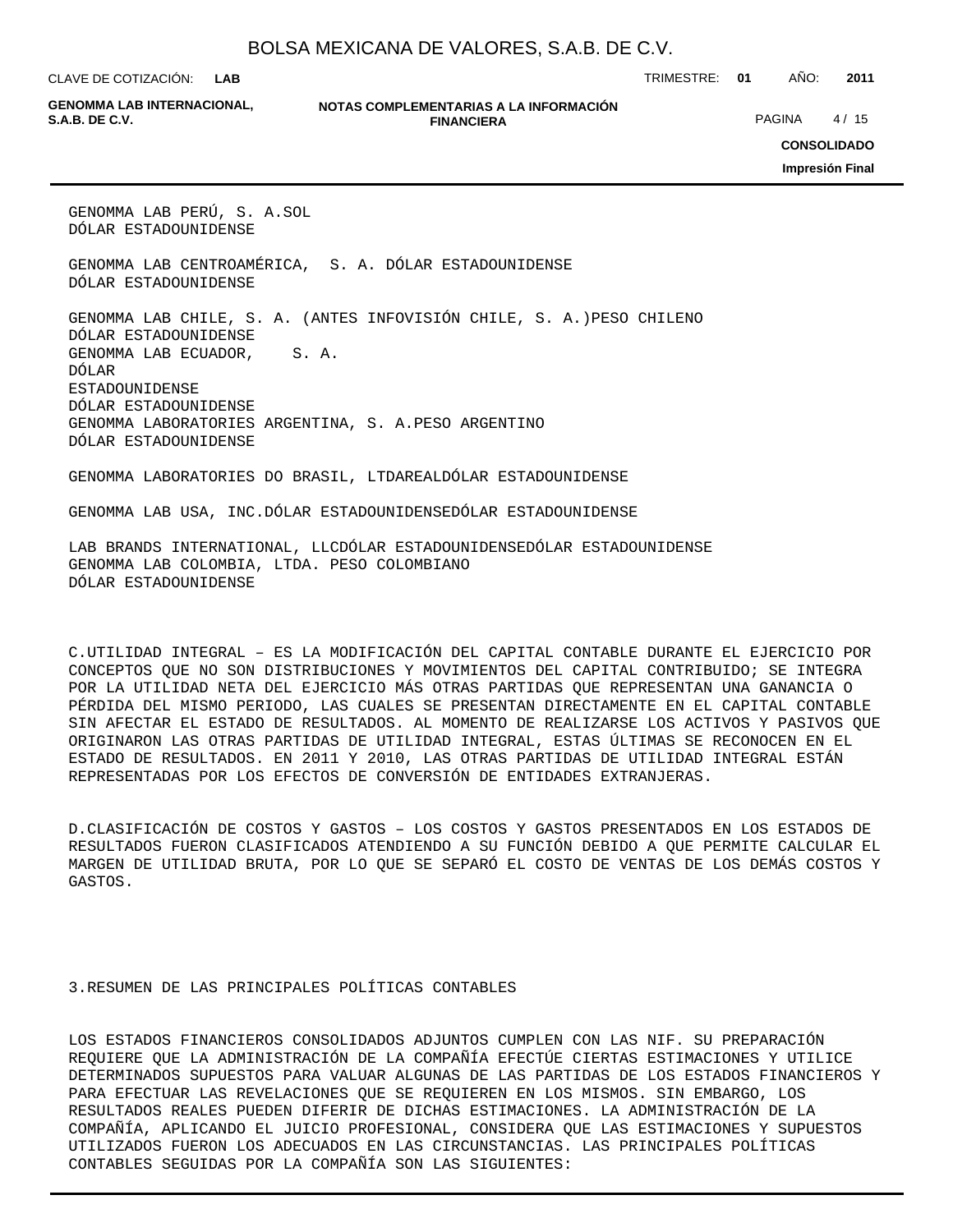| BOLSA MEXICANA DE VALORES, S.A.B. DE C.V. |  |  |
|-------------------------------------------|--|--|
|-------------------------------------------|--|--|

**LAB**

**GENOMMA LAB INTERNACIONAL,**

**NOTAS COMPLEMENTARIAS A LA INFORMACIÓN FINANCIERA S.A.B. DE C.V.** PAGINA 5/15

CLAVE DE COTIZACIÓN: TRIMESTRE: **01** AÑO: **2011**

**CONSOLIDADO**

**Impresión Final**

A. CAMBIOS CONTABLES :

A PARTIR DEL 1 DE ENERO DE 2011, LA COMPAÑÍA ADOPTÓ LAS SIGUIENTES NUEVAS NIF:

LA NIF B-5, INFORMACIÓN FINANCIERA POR SEGMENTOS. – ESTABLECE EL ENFOQUE GERENCIAL PARA REVELAR LA INFORMACIÓN FINANCIERA POR SEGMENTOS A DIFERENCIA DEL BOLETÍN B-5 QUE, AUNQUE MANEJABA UN ENFOQUE GERENCIAL, REQUERÍA QUE LA INFORMACIÓN A REVELAR SE CLASIFICARA POR SEGMENTOS ECONÓMICOS, ÁREAS GEOGRÁFICAS O POR GRUPOS HOMOGÉNEOS DE CLIENTES; NO REQUIERE QUE LAS ÁREAS DEL NEGOCIO ESTÉN SUJETAS A RIESGOS DISTINTOS ENTRE SÍ PARA SEPARARLAS; PERMITE CATALOGAR COMO SEGMENTO A LAS ÁREAS EN ETAPA PREOPERATIVA; REQUIERE REVELAR POR SEPARADO LOS INGRESOS POR INTERESES, GASTOS POR INTERESES Y PASIVOS; Y REVELAR INFORMACIÓN DE LA ENTIDAD EN SU CONJUNTO SOBRE PRODUCTOS, SERVICIOS, ÁREAS GEOGRÁFICAS Y PRINCIPALES CLIENTES Y PROVEEDORES. AL IGUAL QUE EL BOLETÍN ANTERIOR, ESTA NORMA SÓLO ES OBLIGATORIA PARA EMPRESAS PÚBLICAS O QUE ESTÉN EN PROCESO DE CONVERTIRSE EN PÚBLICAS.

LA NIF B-9, INFORMACIÓN FINANCIERA A FECHAS INTERMEDIAS. – A DIFERENCIA DEL BOLETÍN B-9, REQUIERE LA PRESENTACIÓN EN FORMA CONDENSADA DEL ESTADO DE VARIACIONES EN EL CAPITAL CONTABLE Y DEL ESTADO DE FLUJOS DE EFECTIVO COMO PARTE DE LA INFORMACIÓN FINANCIERA A FECHAS INTERMEDIAS Y, PARA EFECTOS COMPARATIVOS, REQUIERE QUE LA INFORMACIÓN PRESENTADA AL CIERRE DE UN PERIODO INTERMEDIO SE PRESENTE CON LA INFORMACIÓN AL CIERRE DE UN PERIODO INTERMEDIO EQUIVALENTE AL DEL AÑO INMEDIATO ANTERIOR Y, EN EL CASO DEL BALANCE GENERAL, REQUIERE PRESENTAR EL DEL CIERRE ANUAL INMEDIATO ANTERIOR.

LA NIF C-4, INVENTARIOS. – ELIMINA EL COSTEO DIRECTO COMO UN SISTEMA DE VALUACIÓN Y EL MÉTODO DE VALUACIÓN DE ÚLTIMAS ENTRADAS PRIMERAS SALIDAS; ESTABLECE QUE LA MODIFICACIÓN RELATIVA AL COSTO DE ADQUISICIÓN DE INVENTARIOS SOBRE LA BASE DEL COSTO O VALOR DE MERCADO, EL QUE SEA MENOR, SÓLO DEBE HACERSE SOBRE LA BASE DEL VALOR NETO DE REALIZACIÓN; ESTABLECE NORMAS DE VALUACIÓN PARA INVENTARIOS DE PRESTADORES DE SERVICIOS; ACLARA QUE, EN LOS CASOS DE ADQUISICIONES DE INVENTARIOS MEDIANTE PAGOS A PLAZOS, LA DIFERENCIA ENTRE EL PRECIO DE COMPRA BAJO CONDICIONES NORMALES DE CRÉDITO Y EL IMPORTE PAGADO DEBE RECONOCERSE COMO COSTO FINANCIERO DURANTE EL PERIODO DE FINANCIAMIENTO; PERMITE QUE, EN CIERTAS CIRCUNSTANCIAS, LAS ESTIMACIONES POR PÉRDIDAS POR DETERIORO DE INVENTARIOS QUE SE HAYAN RECONOCIDO EN UN PERIODO ANTERIOR, SE DISMINUYAN O CANCELEN CONTRA LOS RESULTADOS DEL PERIODO EN QUE TENGAN MODIFICACIONES; REQUIERE REVELAR EL IMPORTE DE INVENTARIOS RECONOCIDO EN RESULTADOS DURANTE EL PERIODO, CUANDO EN EL COSTO DE VENTAS SE INCLUYEN OTROS ELEMENTOS O CUANDO UNA PARTE DEL COSTO DE VENTAS SE INCLUYE COMO PARTE DE LAS OPERACIONES DISCONTINUADAS O CUANDO EL ESTADO DE RESULTADOS SE PRESENTA CLASIFICADO CONFORME A LA NATURALEZA DE LOS RUBROS QUE LO INTEGRAN Y NO SE PRESENTA UN RUBRO DE COSTOS DE VENTAS SINO QUE LOS ELEMENTOS QUE INTEGRAN A ÉSTE SE PRESENTAN EN DIFERENTES RUBROS; REQUIERE REVELAR EL IMPORTE DE CUALQUIER PÉRDIDA POR DETERIORO DE INVENTARIOS RECONOCIDO COMO COSTO EN EL PERIODO; REQUIERE QUE UN CAMBIO DE MÉTODO DE ASIGNACIÓN DE COSTO SE TRATE COMO UN CAMBIO CONTABLE Y REQUIERE RECONOCER COMO INVENTARIOS LOS ANTICIPOS A PROVEEDORES A PARTIR DEL MOMENTO EN QUE LOS RIESGOS Y BENEFICIOS DEL BIEN SE TRANSFIERAN A LA COMPAÑÍA.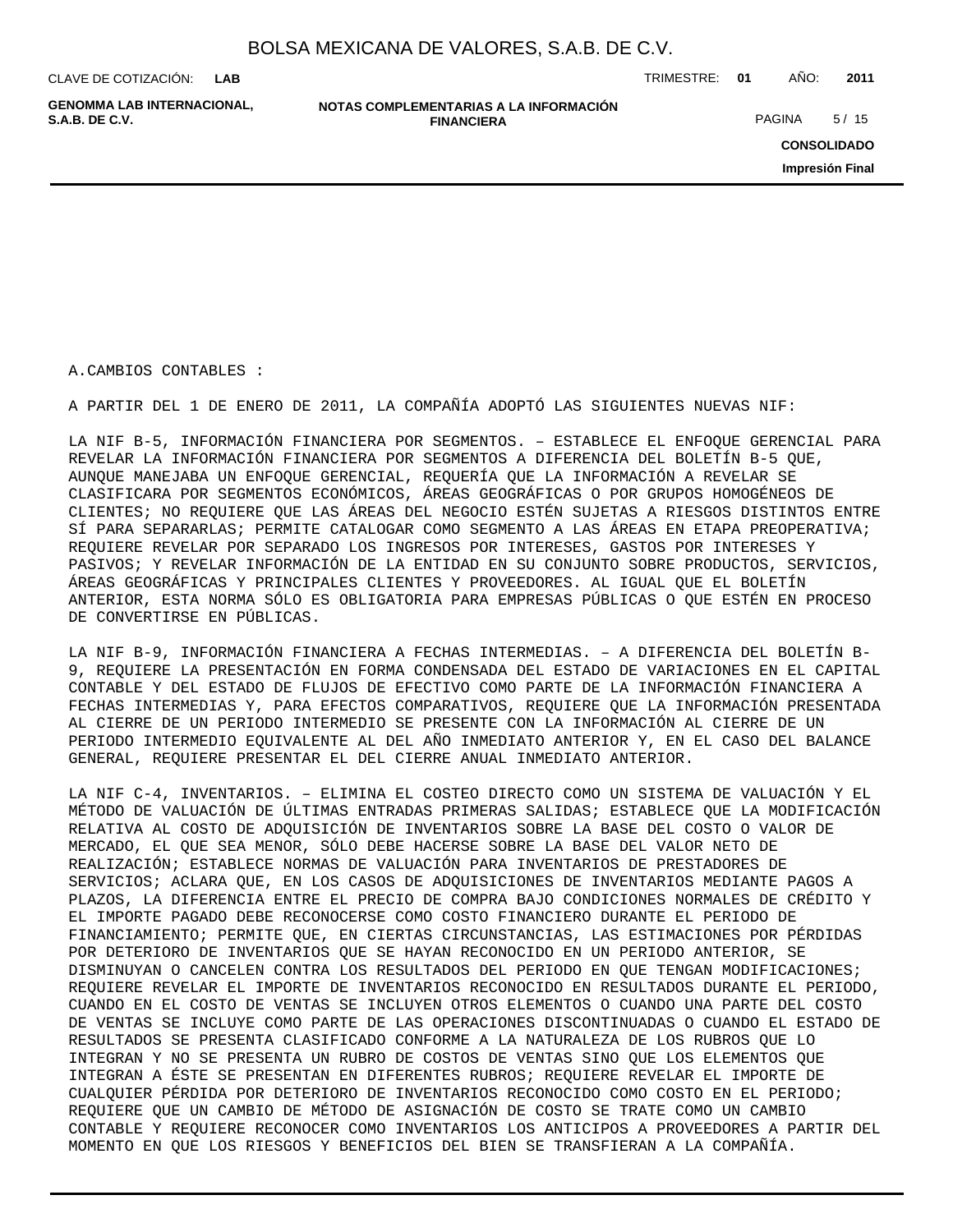CLAVE DE COTIZACIÓN: TRIMESTRE: **01** AÑO: **2011 LAB**

**GENOMMA LAB INTERNACIONAL,**

**NOTAS COMPLEMENTARIAS A LA INFORMACIÓN FINANCIERA S.A.B. DE C.V.** PAGINA 6/15

**CONSOLIDADO**

#### **Impresión Final**

LA NIF C-5, PAGOS ANTICIPADOS. – ESTABLECE COMO UNA CARACTERÍSTICA BÁSICA DE LOS PAGOS ANTICIPADOS EL QUE ÉSTOS NO LE TRANSFIEREN AÚN A LA COMPAÑÍA LOS RIESGOS Y BENEFICIOS INHERENTES A LOS BIENES Y SERVICIOS QUE ESTÁ POR ADQUIRIR O RECIBIR; POR LO TANTO, ESTA NORMA REQUIERE QUE LOS ANTICIPOS PARA LA COMPRA DE INVENTARIOS O PROPIEDADES, PLANTA Y EQUIPO, ENTRE OTROS, SE PRESENTEN EN EL RUBRO DE PAGOS ANTICIPADOS Y NO EN LOS RUBROS DE INVENTARIOS O PROPIEDADES, PLANTA Y EQUIPO, RESPECTIVAMENTE; REQUIERE QUE LOS PAGOS ANTICIPADOS SE RECONOZCAN COMO PÉRDIDA POR DETERIORO CUANDO PIERDAN SU CAPACIDAD PARA GENERAR BENEFICIOS ECONÓMICOS FUTUROS Y REQUIERE QUE LOS PAGOS ANTICIPADOS RELACIONADOS CON LA ADQUISICIÓN DE BIENES SE PRESENTEN, EN EL BALANCE GENERAL, EN ATENCIÓN A LA CLASIFICACIÓN DE LA PARTIDA DE DESTINO, EN EL CIRCULANTE O EN EL NO CIRCULANTE.

LA NIF C-6, PROPIEDADES, PLANTA Y EQUIPO. – INCLUYE COMO PARTE DE SU ALCANCE A LAS PROPIEDADES, PLANTA Y EQUIPO UTILIZADOS PARA DESARROLLAR O MANTENER ACTIVOS BIOLÓGICOS Y DE INDUSTRIAS EXTRACTIVAS; INCORPORA EL TRATAMIENTO DEL INTERCAMBIO DE ACTIVOS EN ATENCIÓN A LA SUSTANCIA ECONÓMICA; INCLUYE LAS BASES PARA DETERMINAR EL VALOR RESIDUAL DE UN COMPONENTE, CONSIDERANDO MONTOS ACTUALES QUE SE PODRÍAN OBTENER POR LA DISPOSICIÓN DEL MISMO, COMO SI ESTUVIERA EN LA FASE FINAL DE SU VIDA ÚTIL; ELIMINA LA REGLA DE ASIGNAR UN VALOR DETERMINADO CON AVALÚO A LAS PROPIEDADES, PLANTA Y EQUIPO ADQUIRIDAS SIN COSTO ALGUNO O A UN COSTO QUE ES INADECUADO PARA EXPRESAR SU SIGNIFICADO ECONÓMICO; ESTABLECE LA OBLIGACIÓN DE DEPRECIAR COMPONENTES QUE SEAN REPRESENTATIVOS DE UNA PARTIDA DE PROPIEDADES, PLANTA Y EQUIPO, INDEPENDIENTEMENTE DE DEPRECIAR EL RESTO DE LA PARTIDA COMO SI FUERA UN SOLO COMPONENTE Y, ESTABLECE LA REGLA DE CONTINUAR DEPRECIANDO UN COMPONENTE CUANDO NO SE ESTÉ UTILIZANDO, SALVO QUE SE UTILICEN MÉTODOS DE DEPRECIACIÓN EN FUNCIÓN A LA ACTIVIDAD.

MEJORAS A LAS NIF 2011. – LAS PRINCIPALES MEJORAS QUE GENERAN CAMBIOS CONTABLES QUE DEBEN RECONOCERSE EN EJERCICIOS QUE INICIEN A PARTIR 1 DE ENERO DE 2011, SON:

NIF B-1, CAMBIOS CONTABLES Y CORRECCIONES DE ERRORES. – REQUIERE QUE EN EL CASO DE QUE LA ENTIDAD HAYA APLICADO UN CAMBIO CONTABLE O CORREGIDO UN ERROR, PRESENTE UN ESTADO DE POSICIÓN FINANCIERA AL INICIO DEL PERIODO MÁS ANTIGUO POR EL QUE SE PRESENTE INFORMACIÓN FINANCIERA COMPARATIVA CON LA DEL PERIODO ACTUAL AJUSTADO CON LA APLICACIÓN RETROSPECTIVA. ASIMISMO, REQUIERE QUE DENTRO DEL ESTADO DE VARIACIONES EN EL CAPITAL CONTABLE, LA ENTIDAD MUESTRE POR CADA RUBRO DEL CAPITAL CONTABLE: A) LOS SALDOS INICIALES PREVIAMENTE INFORMADOS; B) LOS EFECTOS DE LA APLICACIÓN RETROSPECTIVA POR CADA PARTIDA AFECTADA EN EL CAPITAL CONTABLE, SEGREGANDO LOS EFECTOS DE LOS CAMBIOS CONTABLES Y LOS DE CORRECCIONES DE ERRORES; Y C) LOS SALDOS INICIALES AJUSTADOS RETROSPECTIVAMENTE.

NIF B-2, ESTADO DE FLUJOS DE EFECTIVO. – SE ELIMINA LA OBLIGACIÓN DE PRESENTAR EL RUBRO DE EFECTIVO EXCEDENTE PARA APLICAR EN ACTIVIDADES DE FINANCIAMIENTO O, EFECTIVO A OBTENER DE ACTIVIDADES DE FINANCIAMIENTO, DEJANDO DICHA PRESENTACIÓN A NIVEL DE RECOMENDACIÓN.

BOLETÍN C-3, CUENTAS POR COBRAR. – SE INCLUYEN NORMAS PARA EL RECONOCIMIENTO DE INGRESOS POR INTERESES DE LAS CUENTAS POR COBRAR Y ACLARA QUE NO ES PERMITIDO RECONOCER INGRESOS POR INTERESES DEVENGADOS DERIVADOS DE CUENTAS POR COBRAR CONSIDERADAS COMO DE DIFÍCIL RECUPERACIÓN.

NIF C-10, INSTRUMENTOS FINANCIEROS DERIVADOS Y OPERACIONES DE COBERTURA. – SE ELIMINAN LOS CASOS ESPECÍFICOS RESPECTO DE CUÁNDO SE EXCLUYE UN COMPONENTE DEL INSTRUMENTO FINANCIERO DERIVADO EN LA DETERMINACIÓN DE LA EFECTIVIDAD DE LA COBERTURA Y ESTABLECE QUE EN EL CASO DE OPCIONES Y EN INSTRUMENTOS DEL TIPO FORWARD SOBRE DIVISAS, SE PERMITE EXCLUIR CIERTOS COMPONENTES DE LA VALUACIÓN PARA FINES DE EVALUACIÓN Y MEDICIÓN EN LA EFICACIA, QUE SE TRADUCEN EN RECONOCIMIENTO, PRESENTACIÓN Y REVELACIÓN PERTINENTE EN LOS SIGUIENTES CASOS: A) AL VALUAR LOS INSTRUMENTOS FINANCIEROS DERIVADOS DEL TIPO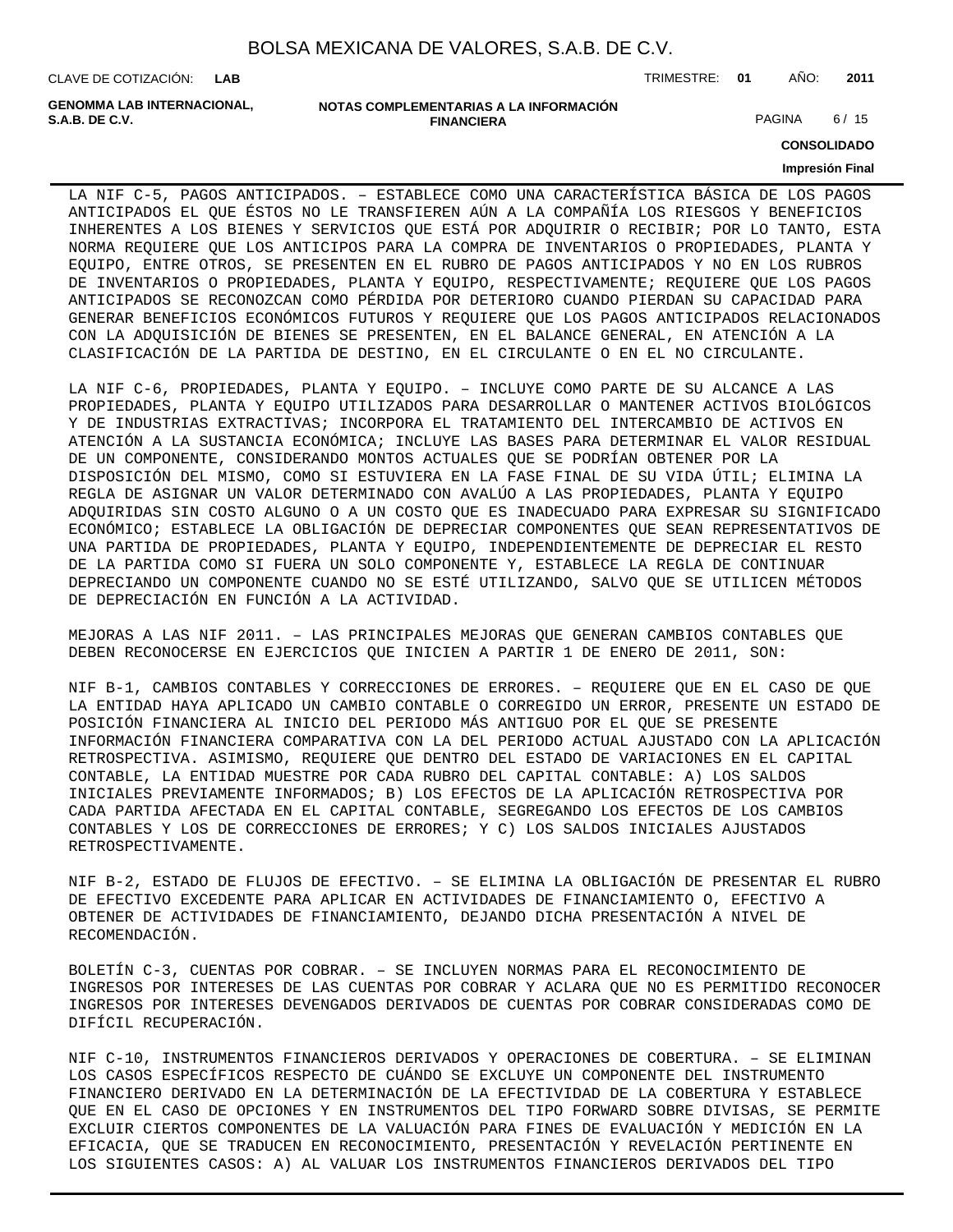CLAVE DE COTIZACIÓN: TRIMESTRE: **01** AÑO: **2011 LAB**

**GENOMMA LAB INTERNACIONAL,**

**NOTAS COMPLEMENTARIAS A LA INFORMACIÓN FINANCIERA S.A.B. DE C.V.** PAGINA 27 / 15

**CONSOLIDADO**

#### **Impresión Final**

OPCIONES O COMBINACIÓN DE ÉSTAS, SE PERMITE SEPARAR AQUELLOS CAMBIOS EN SU VALOR RAZONABLE ATRIBUIBLES A CAMBIOS EN EL VALOR INTRÍNSECO DE LA(S) MISMA(S), CON RESPECTO A LOS CAMBIOS ATRIBUIBLES A SU VALOR EXTRÍNSECO Y DESIGNAR COMO EFECTOS EFICACES DE COBERTURA SÓLO EL CAMBIO ATRIBUIBLE AL VALOR INTRÍNSECO DE LA MISMA, EXCLUYENDO EL COMPONENTE EXTRÍNSECO; Y B) AL VALUAR LOS FORWARDS O CONTRATOS ADELANTADOS SOBRE PARIDAD ENTRE DIVISAS, SE PERMITE SEPARAR DEL CAMBIO EN SU VALOR RAZONABLE, EL ELEMENTO ATRIBUIBLE AL DIFERENCIAL ENTRE LAS TASAS DE INTERÉS DE LAS DIVISAS INVOLUCRADAS A SER INTERCAMBIADAS CON RESPECTO A LOS CAMBIOS ATRIBUIBLES AL COMPONENTE EN CAMBIOS EN EL PRECIO DE CONTADO O SPOT ENTRE LAS DIVISAS INVOLUCRADAS Y ESTABLECE QUE EL EFECTO ATRIBUIBLE AL COMPONENTE EXCLUIDO EN LA COBERTURA DE FLUJOS DE EFECTIVO SEBE RECONOCERSE DIRECTAMENTE EN LOS RESULTADOS DEL PERIODO; SE LIMITA LA CONTABILIDAD DE COBERTURAS CUANDO LA TRANSACCIÓN SE LLEVA A CABO CON PARTES RELACIONADAS CUANDO LAS MONEDAS FUNCIONALES DE LAS PARTES RELACIONADAS SON DIFERENTES ENTRE SÍ; SE REQUIERE QUE CUANDO LA POSICIÓN CUBIERTA ES LA PORCIÓN DE UN PORTAFOLIO DE ACTIVOS FINANCIEROS O DE PASIVOS FINANCIEROS, EL EFECTO DEL RIESGO CUBIERTO CORRESPONDIENTE A MOVIMIENTOS EN LA TASA DE INTERÉS DE LA PORCIÓN DE DICHO PORTAFOLIO SE PRESENTE COMO UNA CUENTA COMPLEMENTARIA DE LA POSICIÓN PRIMARIA, EN UN RENGLÓN POR SEPARADO; SE ESTABLECE QUE LAS CUENTAS DE APORTACIONES O MARGEN RECIBIDAS ASOCIADAS CON TRANSACCIONES CON FINES DE NEGOCIACIÓN O COBERTURA CON INSTRUMENTOS FINANCIEROS DERIVADOS DEBEN PRESENTARSE COMO UN PASIVO FINANCIERO POR SEPARADO DEL RUBRO DE INSTRUMENTOS FINANCIEROS SI SE RECIBE EFECTIVO O VALORES REALIZABLES Y QUE SÓLO SE REVELEN A SU VALOR RAZONABLE SI SE RECIBEN VALORES EN DEPÓSITO O GARANTÍAS FINANCIERAS PERMISIBLES QUE NO PASEN A SER PROPIEDAD DE LA ENTIDAD; SE INDICA QUE UNA PROPORCIÓN DEL MONTO TOTAL DEL INSTRUMENTO DE COBERTURA, TAL COMO UN PORCENTAJE DE SU MONTO NOCIONAL, PUEDE SER DESIGNADA COMO EL INSTRUMENTO DE COBERTURA EN UNA RELACIÓN DE COBERTURA, SIN EMBARGO, UNA RELACIÓN DE COBERTURA NO PUEDE SER DESIGNADA SÓLO POR UNA PORCIÓN DEL PLAZO EN QUE EL INSTRUMENTO QUE SE PRETENDE UTILIZAR COMO COBERTURA ESTÁ VIGENTE.

NIF C-13, PARTES RELACIONADAS. – PRECISA LA DEFINICIÓN DE FAMILIAR CERCANO COMO UNA PARTE RELACIONADA PARA CONSIDERAR A TODAS LAS PERSONAS QUE CALIFICAN COMO PARTES RELACIONADAS O BIEN, PARA NO INCLUIR A AQUÉLLAS QUE EN REALIDAD, A PESAR DEL PARENTESCO, NO LO SON.

BOLETÍN D-5, ARRENDAMIENTOS. – SE ELIMINA LA OBLIGACIÓN DE DETERMINAR LA TASA DE INTERÉS INCREMENTAL CUANDO LA TASA IMPLÍCITA ES DEMASIADO BAJA, CONSECUENTEMENTE, SE ESTABLECE QUE LA TASA DE DESCUENTO QUE DEBE UTILIZAR EL ARRENDADOR PARA DETERMINAR EL VALOR PRESENTE DEBE SER LA TASA DE INTERÉS IMPLÍCITA EN EL CONTRATO DE ARRENDAMIENTO; SE ELIMINA LA OBLIGACIÓN DE UTILIZAR LA TASA DE INTERÉS MÁS BAJA ENTRE LA TASA DE INTERÉS INCREMENTAL Y LA TASA DE INTERÉS IMPLÍCITA EN EL CONTRATO DE ARRENDAMIENTO PARA LA DETERMINACIÓN DEL VALOR PRESENTE DE LOS PAGOS MÍNIMOS DEL ARRENDAMIENTO CAPITALIZABLE POR PARTE DEL ARRENDATARIO Y SE REQUIERE QUE SE UTILICE LA TASA DE INTERÉS IMPLÍCITA EN EL CONTRATO SIEMPRE QUE SEA PRACTICO DETERMINARLA, TAMBIÉN SE ESTABLECE QUE DE LO CONTRATO, DEBE UTILIZARSE LA TASA DE INTERÉS INCREMENTAL; SE REQUIERE QUE TANTO EL ARRENDADOR COMO EL ARRENDATARIO REVELEN INFORMACIÓN MÁS COMPLETA SOBRE SUS OPERACIONES DE ARRENDAMIENTO; SE REQUIERE QUE EL RESULTADO EN LA VENTA Y ARRENDAMIENTO CAPITALIZABLE EN VÍA DE REGRESO, SE DIFIERA Y AMORTICE EN EL PLAZO DEL CONTRATO Y NO EN PROPORCIÓN A LA DEPRECIACIÓN DEL ACTIVO ARRENDADO; SE ESTABLECE QUE LA UTILIDAD O PÉRDIDA EN LA VENTA Y ARRENDAMIENTO OPERATIVO EN VÍA DE REGRESO SE RECONOZCA EN RESULTADOS EN EL MOMENTO DE LA VENTA, SIEMPRE Y CUANDO LA OPERACIÓN SE ESTABLEZCA A VALOR RAZONABLE, ACLARANDO QUE EN CASO DE QUE EL PRECIO DE VENTA SEA INFERIOR, EL RESULTADO DEBE RECONOCERSE INMEDIATAMENTE EN RESULTADOS, EXCEPTO SI LA PÉRDIDA SE COMPENSA CON PAGOS FUTUROS QUE ESTÉN POR DEBAJO DEL PRECIO DEL MERCADO, EN CUYO CASO DEBE DIFERIRSE Y AMORTIZARSE EN EL PLAZO DEL CONTRATO Y, SI EL PRECIO DE VENTA ES SUPERIOR, DICHO EXCESO DEBE DIFERIRSE Y AMORTIZARSE EN EL PLAZO DEL CONTRATO.

ADICIONALMENTE LAS MEJORAS A LAS NIF 2011 INCLUYEN MODIFICACIONES QUE NO GENERAN CAMBIOS CONTABLES; CONSECUENTEMENTE, NO ESTABLECEN FECHA DE ENTRADA EN VIGOR. ALGUNOS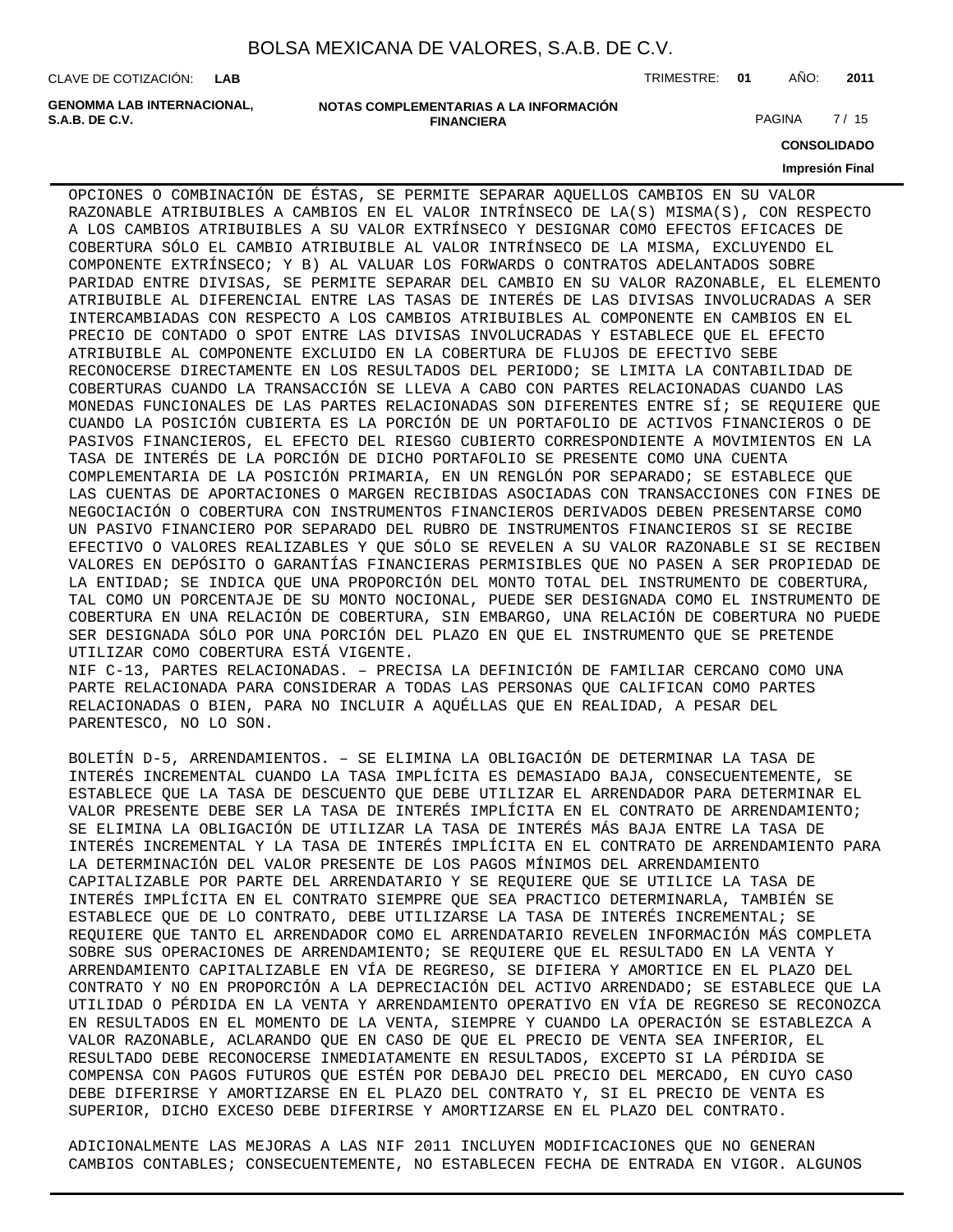CLAVE DE COTIZACIÓN: TRIMESTRE: **01** AÑO: **2011 LAB**

**GENOMMA LAB INTERNACIONAL,**

**NOTAS COMPLEMENTARIAS A LA INFORMACIÓN FINANCIERA S.A.B. DE C.V. EXAMPLE 2008 EXAMPLE 2008 EINANCIERA PAGINA** 8/15

**CONSOLIDADO**

**Impresión Final**

#### CAMBIOS IMPORTANTES A CONSIDERAR SON:

1) EN LA NIF D-4, IMPUESTOS A LA UTILIDAD SE ESTABLECE OUE PARA EL CÁLCULO DEL IMPUESTO DIFERIDO SE CONSIDERA VÁLIDO UTILIZAR LAS LEYES FISCALES Y TASAS DE IMPUESTO QUE ESTÉN SUSTANCIALMENTE PROMULGADAS, ENTENDIÉNDOSE QUE UNA LEY ESTA SUSTANCIALMENTE PROMULGADA A LA FECHA DE CIERRE DE LOS ESTADOS FINANCIEROS, CUANDO A DICHA FECHA ESTÁ APROBADA Y ES PROMULGADA A MÁS TARDAR A LA FECHA DE EMISIÓN DE LOS ESTADOS FINANCIEROS.

2) EN EL BOLETÍN D-5, ARRENDAMIENTOS SE AMPLÍAN LOS INDICADORES DEL ARRENDAMIENTO CAPITALIZABLE, PRINCIPALMENTE SE ADICIONAN LOS SIGUIENTES:

A) LOS ACTIVOS ARRENDADOS SON DE UNA NATURALEZA TAN ESPECIALIZADA QUE SÓLO EL ARRENDATARIO TIENE LA POSIBILIDAD DE USARLOS SIN REALIZAR EN ELLOS MODIFICACIONES IMPORTANTES;

B) EL ARRENDATARIO PUEDE CANCELAR EL CONTRATO DE ARRENDAMIENTO Y LAS PÉRDIDAS SUFRIDAS POR EL ARRENDADOR A CAUSA DE TAL CANCELACIÓN SERÁN ASUMIDAS POR EL ARRENDATARIO;

C) LAS PÉRDIDAS O GANANCIAS DERIVADAS DE LAS FLUCTUACIONES EN EL VALOR RAZONABLE DEL VALOR RESIDUAL DEL ACTIVO RECAEN SOBRE EL ARRENDATARIO (POR EJEMPLO, EN LA FORMA DE UN REEMBOLSO O DESCUENTO DE LAS RENTAS POR IMPORTE SIMILAR AL VALOR DE VENTA DEL ACTIVO AL FINAL DEL CONTRATO); Y

D) EL ARRENDATARIO TIENE LA POSIBILIDAD DE PRORROGAR EL ARRENDAMIENTO DURANTE UN SEGUNDO PERIODO, CON PAGOS POR ARRENDAMIENTO QUE SON SUSTANCIALMENTE INFERIORES A LOS DE MERCADO.

A) PARA EJERCICIOS QUE INICIEN A PARTIR DEL 1 DE ENERO DE 2012:

LAS DISPOSICIONES DE LA NIF C-6, PROPIEDADES, PLANTA Y EQUIPO QUE GENERAN CAMBIOS PROVENIENTES DE LA SEGREGACIÓN EN SUS PARTES COMPONENTES DE PARTIDAS DE PROPIEDADES, PLANTA Y EQUIPO QUE TENGAN UNA VIDA ÚTIL DISTINTA ENTRAN EN VIGOR A PARTIR DE 1 DE ENERO DE 2012.

A LA FECHA DE EMISIÓN DE ESTOS ESTADOS FINANCIEROS, LA COMPAÑÍA ESTÁ EN PROCESO DE DETERMINAR LOS EFECTOS DE ESTAS NUEVAS NORMAS EN SU INFORMACIÓN FINANCIERA.

A PARTIR DEL 1 DE ENERO DE 2010, LA COMPAÑÍA ADOPTÓ LAS SIGUIENTES NUEVAS NIF:

MEJORAS A LAS NIF 2010 – LAS PRINCIPALES MEJORAS QUE GENERAN CAMBIOS CONTABLES, SON:

NIF B-1, CAMBIOS CONTABLES Y CORRECCIONES DE ERRORES – SE AMPLÍAN LAS REVELACIONES CUANDO LA COMPAÑÍA APLICA UNA NUEVA NORMA PARTICULAR.

NIF B-2, ESTADO DE FLUJOS DE EFECTIVO – SE REQUIERE MOSTRAR EN UN RENGLÓN POR SEPARADO, DENOMINADO EFECTOS POR CAMBIOS EN EL VALOR DEL EFECTIVO, LOS EFECTOS EN LOS SALDOS DE EFECTIVO Y EQUIVALENTES DE EFECTIVO POR CAMBIOS EN SU VALOR RESULTANTES DE FLUCTUACIONES EN EL TIPO DE CAMBIO Y EN SU VALOR RAZONABLE, ADEMÁS DE LOS EFECTOS POR CONVERSIÓN A LA MONEDA DE INFORME DE LOS SALDOS Y FLUJOS DE EFECTIVO DE OPERACIONES EXTRANJERAS Y DE LOS EFECTOS DE INFLACIÓN ASOCIADOS CON LOS SALDOS Y FLUJOS DE EFECTIVO DE CUALQUIERA DE LAS ENTIDADES QUE CONFORMAN LA ENTIDAD Y QUE SE ENCUENTRE EN UN ENTORNO ECONÓMICO INFLACIONARIO.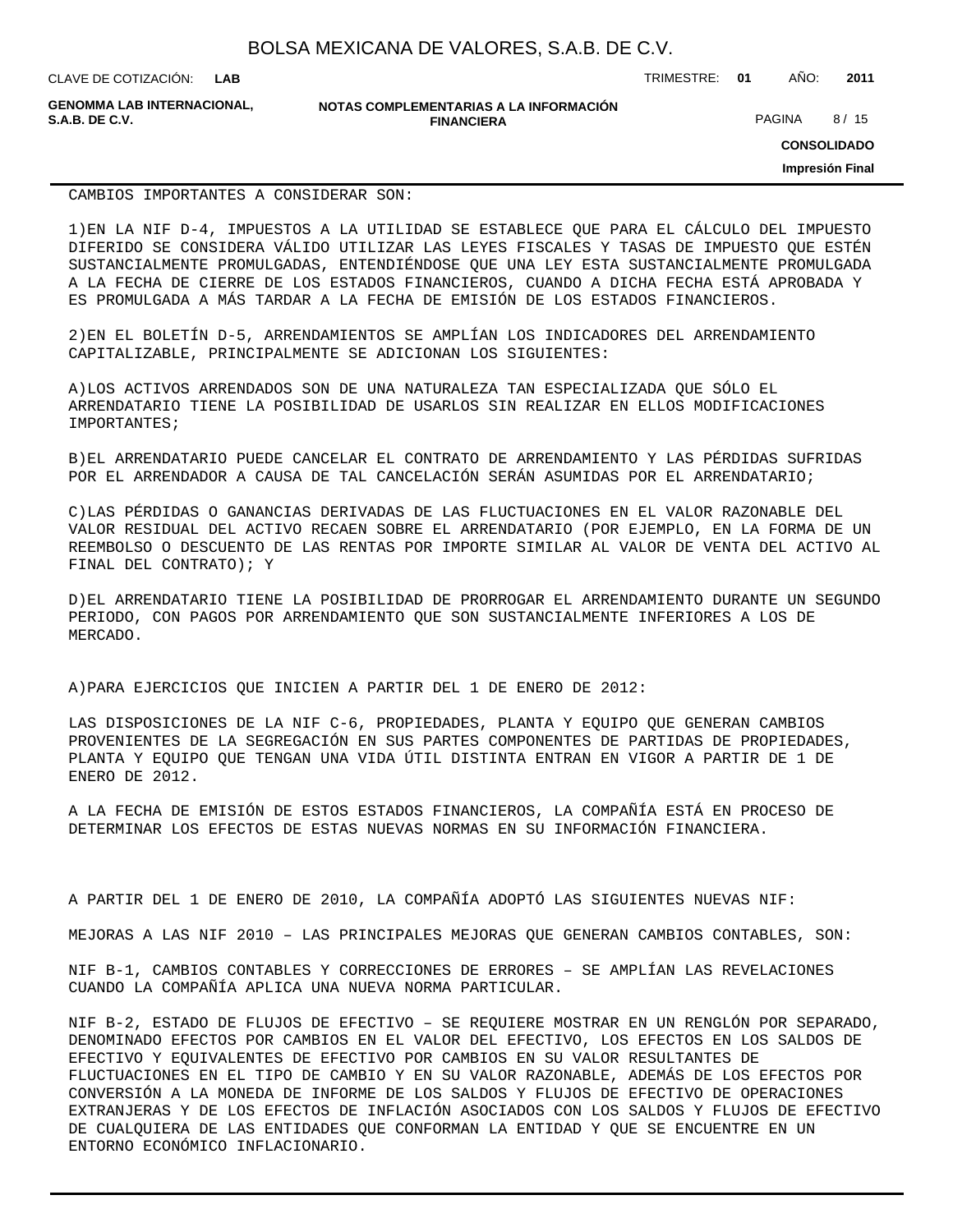| BOLSA MEXICANA DE VALORES, S.A.B. DE C.V. |  |  |  |  |  |
|-------------------------------------------|--|--|--|--|--|
|-------------------------------------------|--|--|--|--|--|

**LAB**

CLAVE DE COTIZACIÓN: TRIMESTRE: **01** AÑO: **2011**

**GENOMMA LAB INTERNACIONAL,**

#### **NOTAS COMPLEMENTARIAS A LA INFORMACIÓN FINANCIERA S.A.B. DE C.V.** PAGINA 9/15

**CONSOLIDADO**

#### **Impresión Final**

NIF B-7, ADQUISICIONES DE NEGOCIOS – SE PRECISA QUE EL RECONOCIMIENTO DE ACTIVOS INTANGIBLES O PROVISIONES CUANDO EL NEGOCIO ADQUIRIDO TIENE UN CONTRATO EN CONDICIONES FAVORABLES O DESFAVORABLES EN RELACIÓN CON EL MERCADO, SÓLO PROCEDE CUANDO EL NEGOCIO ADQUIRIDO ES EL ARRENDATARIO Y EL CONTRATO ES DE ARRENDAMIENTO OPERATIVO. ESTE CAMBIO CONTABLE SE RECONOCE EN FORMA RETROSPECTIVA SIN IR MÁS ALLÁ DEL 1 DE ENERO DE 2010.

NIF C-7, INVERSIONES EN ASOCIADAS Y OTRAS INVERSIONES PERMANENTES – SE MODIFICA LA FORMA MEDIANTE LA CUAL SE DETERMINAN LOS EFECTOS DERIVADOS DE INCREMENTOS EN EL PORCENTAJE DE PARTICIPACIÓN EN UNA ASOCIADA. ASIMISMO, SE ESTABLECE QUE LOS EFECTOS DETERMINADOS POR INCREMENTOS O DISMINUCIONES EN EL PORCENTAJE DE PARTICIPACIÓN EN LA ASOCIADA SE DEBEN RECONOCER EN EL RUBRO DE PARTICIPACIÓN EN LOS RESULTADOS DE ASOCIADAS Y NO EN EL RUBRO DE PARTIDAS NO ORDINARIAS.

NIF C-13, PARTES RELACIONADAS – SE REQUIERE QUE EN CASO DE QUE LA CONTROLADORA DIRECTA O LA CONTROLADORA PRINCIPAL DE LA ENTIDAD INFORMANTE NO EMITAN ESTADOS FINANCIEROS DISPONIBLES PARA USO PÚBLICO, LA ENTIDAD INFORMANTE DEBE REVELAR EL NOMBRE DE LA CONTROLADORA, DIRECTA O INDIRECTA, MÁS PRÓXIMA, QUE EMITA ESTADOS FINANCIEROS DISPONIBLES PARA USO PÚBLICO.

B. RECONOCIMIENTO DE LOS EFECTOS DE LA INFLACIÓN – EN MÉXICO, LA INFLACIÓN ACUMULADA DE LOS TRES EJERCICIOS ANUALES ANTERIORES AL 31 DE DICIEMBRE DE 2010, 2009 Y 2008, ES 14.48%, 15.01% Y 11.56%, RESPECTIVAMENTE; POR LO TANTO, EL ENTORNO ECONÓMICO CALIFICA COMO NO INFLACIONARIO EN ESTOS EJERCICIOS. LOS PORCENTAJES DE INFLACIÓN POR LOS AÑOS QUE TERMINARON EL 31 DE DICIEMBRE DE 2010 Y 2009 FUERON DEL 4.40%, Y DEL 3.57%, RESPECTIVAMENTE.

A PARTIR DEL 1 DE ENERO DE 2008, LA COMPAÑÍA SUSPENDIÓ EL RECONOCIMIENTO DE LOS EFECTOS DE LA INFLACIÓN EN LOS ESTADOS FINANCIEROS POR LAS ENTIDADES QUE OPERAN EN UN ENTORNO ECONÓMICO NO INFLACIONARIO; SIN EMBARGO, LOS ACTIVOS NO MONETARIOS Y CAPITAL CONTABLE INCLUYEN LOS EFECTOS DE REEXPRESIÓN RECONOCIDOS HASTA EL 31 DE DICIEMBRE DE 2007.

EL 1 DE ENERO DE 2008, LA COMPAÑÍA RECLASIFICÓ LA TOTALIDAD DEL SALDO DEL EXCESO EN LA ACTUALIZACIÓN DEL CAPITAL CONTABLE A RESULTADOS ACUMULADOS YA QUE DETERMINÓ QUE FUE IMPRÁCTICO IDENTIFICAR EL RESULTADO POR TENENCIA DE ACTIVOS NO MONETARIOS CORRESPONDIENTE A LOS ACTIVOS NO REALIZADOS A ESA FECHA.

LA INFORMACIÓN FINANCIERA DE LAS SUBSIDIARIAS EN ARGENTINA Y COSTA RICA, RECONOCÍAN EFECTOS DE INFLACIÓN HASTA 2010 POR ENCONTRARSE EN UN ENTORNO INFLACIONARIO, A PARTIR DE 2011 YA NO SON CONSIDERADAS ECONOMÍAS INFLACIONARIAS DEBIDO A QUE LA INFLACIÓN ACUMULADA DE LOS TRES EJERCICIOS ANTERIORES NO REBASÓ EL 26%.

C. EFECTIVO Y EQUIVALENTES DE EFECTIVO – CONSISTEN PRINCIPALMENTE EN DEPÓSITOS BANCARIOS EN CUENTAS DE CHEQUES E INVERSIONES EN VALORES A CORTO PLAZO, DE GRAN LIQUIDEZ, FÁCILMENTE CONVERTIBLES EN EFECTIVO Y SUJETOS A RIESGOS POCO SIGNIFICATIVOS DE CAMBIOS EN VALOR. EL EFECTIVO SE PRESENTA A VALOR NOMINAL Y LOS EQUIVALENTES SE VALÚAN A SU VALOR RAZONABLE; LAS FLUCTUACIONES EN SU VALOR SE RECONOCEN EN EL RESULTADO INTEGRAL DE FINANCIAMIENTO (RIF) DEL PERIODO. LOS EQUIVALENTES DE EFECTIVO ESTÁN REPRESENTADOS PRINCIPALMENTE POR INVERSIONES EN MESAS DE DINERO. LA COMPAÑÍA TIENE FONDOS RESTRINGIDOS DESIGNADOS PARA LA RECOMPRA DE ACCIONES PROPIAS DE LA COMPAÑÍA, LOS CUALES SE ENCUENTRAN INVERTIDOS EN MESAS DE DINERO A CORTO PLAZO EN PAPEL GUBERNAMENTAL.

D. DESCUENTO DE DOCUMENTOS – LA COMPAÑÍA MANTIENE COMO POLÍTICA, EL DESCUENTO DE CARTERA DIRECTAMENTE CON CLIENTES Y A TRAVÉS DE INSTITUCIONES DE CRÉDITO, CON EL PROPÓSITO DE TRANSFERIR DE MANERA EFECTIVA, LOS RIESGOS Y BENEFICIOS ASOCIADOS CON LAS CUENTAS POR COBRAR PARA CUBRIR SUS OBLIGACIONES CONTRACTUALES.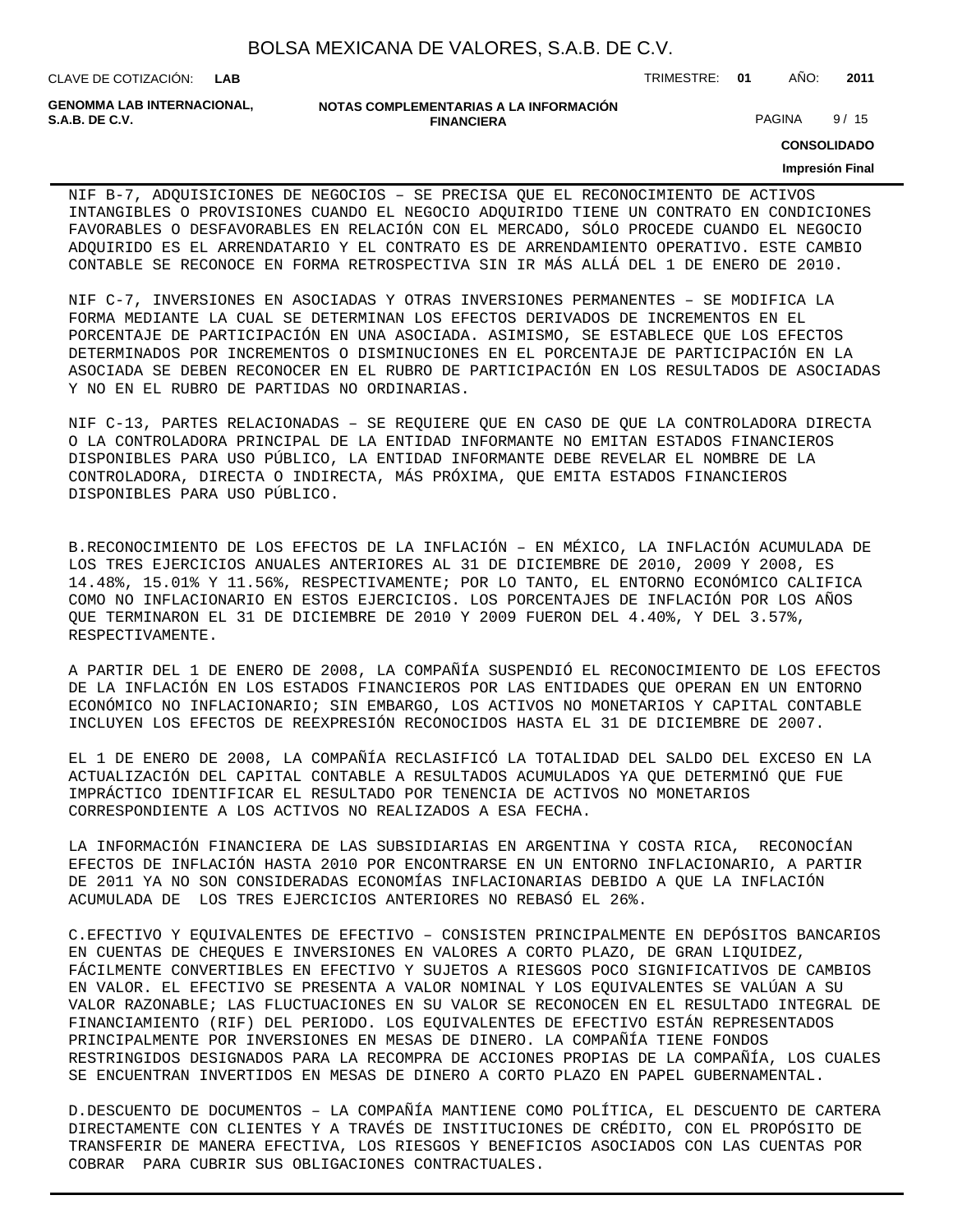**LAB**

CLAVE DE COTIZACIÓN: TRIMESTRE: **01** AÑO: **2011**

**GENOMMA LAB INTERNACIONAL,**

**NOTAS COMPLEMENTARIAS A LA INFORMACIÓN FINANCIERA**

PAGINA 10 / 15

**CONSOLIDADO**

**Impresión Final**

E. ESTIMACIÓN PARA DEVOLUCIONES Y BONIFICACIONES – LA COMPAÑÍA CALCULA UNA ESTIMACIÓN PARA DEVOLUCIONES Y BONIFICACIONES CON BASE EN EL HISTORIAL DE LAS MISMAS Y DE LAS CONDICIONES COMERCIALES ACORDADAS CON SUS CLIENTES.

F. INVENTARIOS Y COSTO DE VENTAS – LOS INVENTARIOS SE VALÚAN AL MENOR DE SU COSTO O VALOR DE REALIZACIÓN, UTILIZANDO EL MÉTODO DE COSTOS PROMEDIO.

G. INMUEBLES, PROPIEDADES Y EQUIPO – SE REGISTRAN AL COSTO DE ADQUISICIÓN. LOS SALDOS QUE PROVIENEN DE ADQUISICIONES REALIZADAS HASTA EL 31 DE DICIEMBRE DE 2007 SE ACTUALIZARON APLICANDO FACTORES DERIVADOS DEL ÍNDICE NACIONAL DE PRECIOS AL CONSUMIDOR (INPC) HASTA ESA FECHA. LA DEPRECIACIÓN SE CALCULA CONFORME AL MÉTODO DE LÍNEA RECTA CON BASE EN LAS TASAS DE DEPRECIACIÓN SIGUIENTES:

PORCENTAJE ANUAL

EDIFICIO<sub>5</sub> EQUIPO DE LABORATORIO, MOLDES Y MAQUINARIA 35 EQUIPO DE TRANSPORTE TERRESTRE Y AÉREO 25 Y 16 EQUIPO DE CÓMPUTO 30 EQUIPO DE PRODUCCIÓN Y GRABACIÓN 30 EQUIPO DE OFICINA Y VENTA 10

EL PORCENTAJE ANUAL DE AMORTIZACIÓN DE LAS MEJORAS A LOCALES ARRENDADOS SE DETERMINA CON BASE AL PERIODO QUE ESTABLECE EL CONTRATO DE ARRENDAMIENTO.

H. INVERSIÓN EN ACCIONES EN COMPAÑÍA ASOCIADA - LAS INVERSIONES PERMANENTES EN LAS ENTIDADES EN LAS QUE SE TIENE INFLUENCIA SIGNIFICATIVA, SE RECONOCEN INICIALMENTE CON BASE EN EL VALOR RAZONABLE NETO DE LOS ACTIVOS Y PASIVOS IDENTIFICABLES DE LA ENTIDAD A LA FECHA DE LA ADQUISICIÓN. DICHO VALOR ES AJUSTADO CON POSTERIORIDAD AL RECONOCIMIENTO INICIAL POR LA PORCIÓN CORRESPONDIENTE TANTO DE LAS UTILIDADES O PÉRDIDAS INTEGRALES DE LA ASOCIADA COMO DE LA DISTRIBUCIÓN DE UTILIDADES O REEMBOLSOS DE CAPITAL DE LA MISMA. CUANDO EL VALOR RAZONABLE DE LA CONTRAPRESTACIÓN PAGADA ES MAYOR QUE EL VALOR DE LA INVERSIÓN EN LA ASOCIADA, LA DIFERENCIA CORRESPONDE AL CRÉDITO MERCANTIL EL CUAL SE PRESENTA COMO PARTE DE LA MISMA INVERSIÓN. CUANDO EL VALOR RAZONABLE DE LA CONTRAPRESTACIÓN PAGADA ES MENOR QUE EL VALOR DE LA INVERSIÓN, ESTE ÚLTIMO SE AJUSTA AL VALOR RAZONABLE DE LA CONTRAPRESTACIÓN PAGADA. EN CASO DE PRESENTARSE INDICIOS DE DETERIORO LAS INVERSIONES EN ASOCIADAS SE SOMETEN A PRUEBAS DE DETERIORO.

I. OTROS ACTIVOS - ESTOS ACTIVOS REPRESENTAN EROGACIONES CUYOS BENEFICIOS SERÁN RECIBIDOS EN EL FUTURO. LA COMPAÑÍA CLASIFICA SUS ACTIVOS INTANGIBLES EN ACTIVOS CON VIDA ÚTIL INDEFINIDA Y ACTIVOS CON VIDA ÚTIL DEFINIDA, DE ACUERDO CON EL PERIODO EN EL CUAL LA COMPAÑÍA ESPERA RECIBIR LOS BENEFICIOS.

ACTIVOS DE VIDA ÚTIL INDEFINIDA: CORRESPONDEN A MARCAS Y OTROS DERECHOS, POR LOS QUE LA COMPAÑÍA ESPERA GENERAR INGRESOS DE MANERA INDEFINIDA, POR LO QUE NO SE AMORTIZAN, PERO SU VALOR SE SUJETA A PRUEBAS DE DETERIORO.

ACTIVOS DE VIDA ÚTIL DEFINIDA: CORRESPONDEN PRINCIPALMENTE A COSTOS EROGADOS EN LA FASE DE DESARROLLO DE SISTEMAS DE INFORMACIÓN INTEGRAL Y QUE DAN ORIGEN A BENEFICIOS ECONÓMICOS FUTUROS PORQUE CUMPLEN CON CIERTOS REQUISITOS PARA SU RECONOCIMIENTO COMO ACTIVOS Y SE AMORTIZARÁN, UNA VEZ QUE EMPIECE SU USO, CON BASE EN EL MÉTODO DE LÍNEA RECTA DE ACUERDO A LA VIDA ÚTIL DEL PROYECTO Y CON MÁXIMO DE 5 AÑOS. LAS EROGACIONES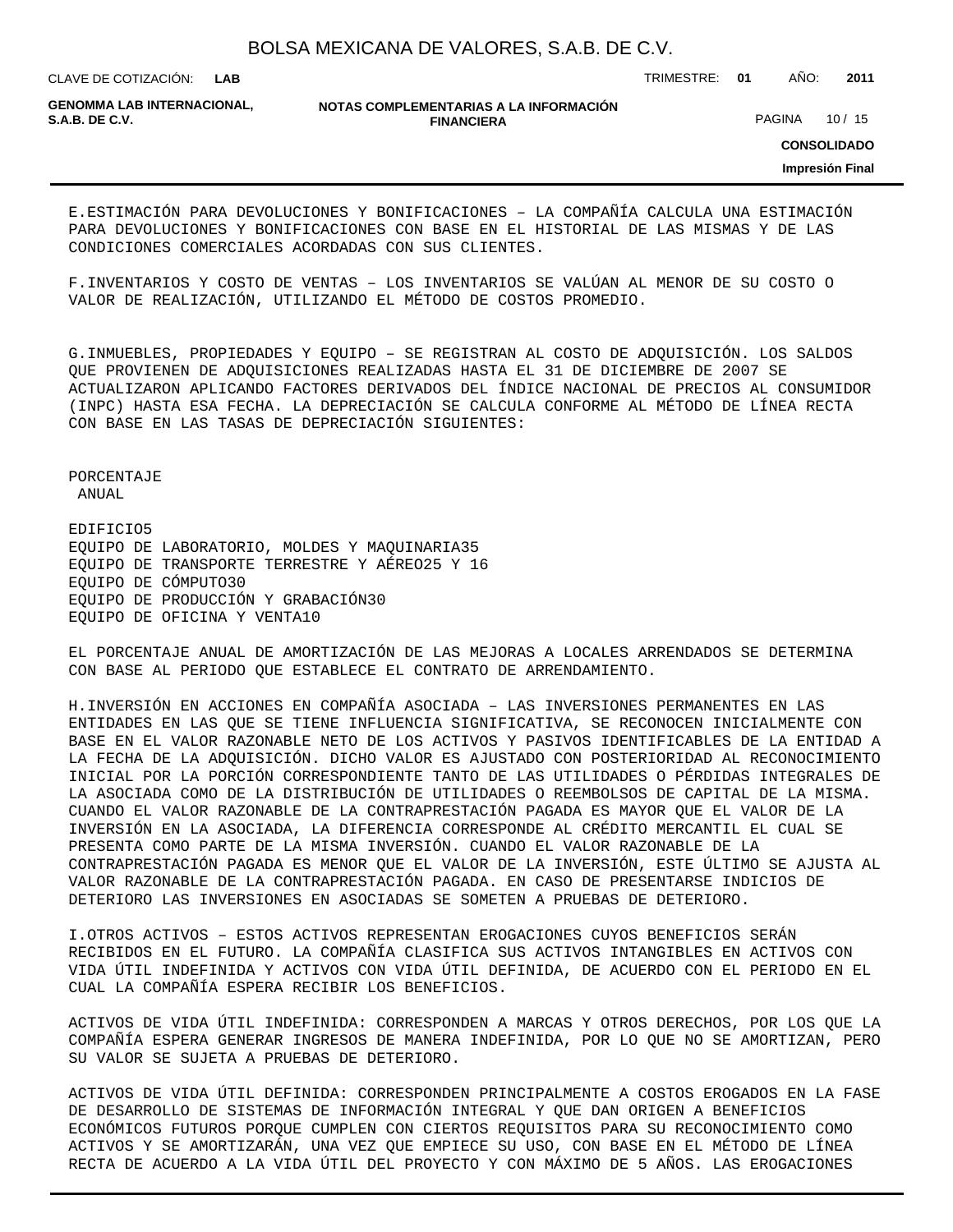**LAB**

CLAVE DE COTIZACIÓN: TRIMESTRE: **01** AÑO: **2011**

**GENOMMA LAB INTERNACIONAL,**

**NOTAS COMPLEMENTARIAS A LA INFORMACIÓN FINANCIERA**

PAGINA 11 / 15

**CONSOLIDADO**

#### **Impresión Final**

QUE NO CUMPLEN CON DICHOS REQUISITOS, ASÍ COMO LOS COSTOS DE INVESTIGACIÓN, SE REGISTRAN EN RESULTADOS EN EL EJERCICIO EN QUE SE INCURREN. ASIMISMO, SE INCLUYEN; DEPÓSITOS EN GARANTÍA PAGADOS POR RENTA DE INMUEBLES, QUE SE REGISTRAN AL VALOR DEL EFECTIVO DADO EN GARANTÍA Y QUE SE ESTIMA RECUPERAR AL FINAL DEL CONTRATO DE ARRENDAMIENTO Y; LICENCIAS PARA LA COMERCIALIZACIÓN DE LOS PRODUCTOS DE LA COMPAÑÍA, LOS CUALES SE AMORTIZAN CON BASE EN EL MÉTODO DE LÍNEA RECTA EN EL PERIODO DE VIGENCIA DE DICHAS LICENCIAS.

J. DETERIORO DE ACTIVOS DE LARGA DURACIÓN EN USO – LA COMPAÑÍA REVISA EL VALOR EN LIBROS DE LOS ACTIVOS DE LARGA DURACIÓN EN USO, ANTE LA PRESENCIA DE ALGÚN INDICIO DE DETERIORO QUE PUDIERA INDICAR QUE EL VALOR EN LIBROS PUDIERA NO SER RECUPERABLE, CONSIDERANDO EL MAYOR DEL VALOR PRESENTE DE LOS FLUJOS NETOS DE EFECTIVO FUTUROS O EL PRECIO NETO DE VENTA EN EL CASO DE SU EVENTUAL DISPOSICIÓN. EL DETERIORO SE REGISTRA SI EL VALOR EN LIBROS EXCEDE AL MAYOR DE LOS VALORES ANTES MENCIONADOS. LOS INDICIOS DE DETERIORO QUE SE CONSIDERAN PARA ESTOS EFECTOS, SON ENTRE OTROS, LAS PÉRDIDAS DE OPERACIÓN O FLUJOS DE EFECTIVO NEGATIVOS EN EL PERIODO SI ES QUE ESTÁN COMBINADOS CON UN HISTORIAL O PROYECCIÓN DE PÉRDIDAS, DEPRECIACIONES Y AMORTIZACIONES CARGADAS A RESULTADOS QUE EN TÉRMINOS PORCENTUALES, EN RELACIÓN CON LOS INGRESOS, SEAN SUBSTANCIALMENTE SUPERIORES A LAS DE EJERCICIOS ANTERIORES, EFECTOS DE OBSOLESCENCIA, REDUCCIÓN EN LA DEMANDA DE LOS PRODUCTOS QUE SE COMERCIALIZAN O LOS SERVICIOS QUE SE PRESTAN, COMPETENCIA Y OTROS FACTORES ECONÓMICOS Y LEGALES. AL 31 DE DICIEMBRE DE 2010, NO HUBO AJUSTE POR DETERIORO.

K. BENEFICIOS DIRECTOS A LOS EMPLEADOS - SE VALÚAN EN PROPORCIÓN A LOS SERVICIOS PRESTADOS, CONSIDERANDO LOS SUELDOS ACTUALES Y SE RECONOCE EL PASIVO CONFORME SE DEVENGAN. INCLUYE PRINCIPALMENTE PARTICIPACIÓN DE LOS TRABAJADORES EN LAS UTILIDADES (PTU) POR PAGAR, AUSENCIAS COMPENSADAS, COMO VACACIONES Y PRIMA VACACIONAL, E INCENTIVOS.

L. BENEFICIOS A LOS EMPLEADOS - EL PASIVO POR PRIMAS DE ANTIGÜEDAD, PAGOS POR RETIRO QUE SE ASEMEJAN A UNA PENSIÓN, E INDEMNIZACIONES POR TERMINACIÓN DE LA RELACIÓN LABORAL SE REGISTRA CONFORME SE DEVENGA, EL CUAL SE CALCULA POR ACTUARIOS INDEPENDIENTES CON BASE EN EL MÉTODO DE CRÉDITO UNITARIO PROYECTADO UTILIZANDO TASAS DE INTERÉS NOMINALES.

M. PROVISIONES – SE RECONOCEN CUANDO SE TIENE UNA OBLIGACIÓN PRESENTE COMO RESULTADO DE UN EVENTO PASADO, QUE PROBABLEMENTE RESULTE EN LA SALIDA DE RECURSOS ECONÓMICOS Y QUE PUEDA SER ESTIMADA RAZONABLEMENTE.

N. ACREEDORES DIVERSOS A LARGO PLAZO – CORRESPONDEN PRINCIPALMENTE A CUENTAS POR PAGAR POR ADQUISICIONES DE MARCAS.

O. PARTICIPACIÓN DE LOS TRABAJADORES EN LAS UTILIDADES – LA PTU SE REGISTRA EN LOS RESULTADOS DEL AÑO EN QUE SE CAUSA Y SE PRESENTA EN EL RUBRO DE OTROS GASTOS EN EL ESTADO DE RESULTADOS ADJUNTO. LA PTU DIFERIDA SE DETERMINA POR LAS DIFERENCIAS TEMPORALES QUE RESULTAN EN DE LA COMPARACIÓN DE LOS VALORES CONTABLES Y FISCALES DE LOS ACTIVOS Y PASIVOS Y SE RECONOCE SÓLO CUANDO SEA PROBABLE LA LIQUIDACIÓN DE UN PASIVO O GENERACIÓN DE UN BENEFICIO, Y NO EXISTA ALGÚN INDICIO DE QUE VAYA A CAMBIAR ESA SITUACIÓN, DE TAL MANERA QUE DICHO PASIVO O BENEFICIO NO SE REALICE.

P. PAGOS BASADOS EN ACCIONES – LA COMPAÑÍA ESTABLECIÓ UN PLAN DE PAGOS BASADOS EN ACCIONES A ALGUNOS DE SUS EJECUTIVOS. DICHOS PAGOS BASADOS EN ACCIONES SON LIQUIDABLES CON INSTRUMENTOS DEL CAPITAL Y EFECTIVO Y SE RECONOCEN CON BASE EN EL VALOR RAZONABLE DE LOS INSTRUMENTOS DEL CAPITAL DESDE LA FECHA DE OTORGAMIENTO.

Q. IMPUESTOS A LA UTILIDAD – EL IMPUESTO SOBRE LA RENTA (ISR) Y EL IMPUESTO EMPRESARIAL A TASA ÚNICA (IETU) SE REGISTRAN EN LOS RESULTADOS DEL AÑO EN QUE SE CAUSAN. PARA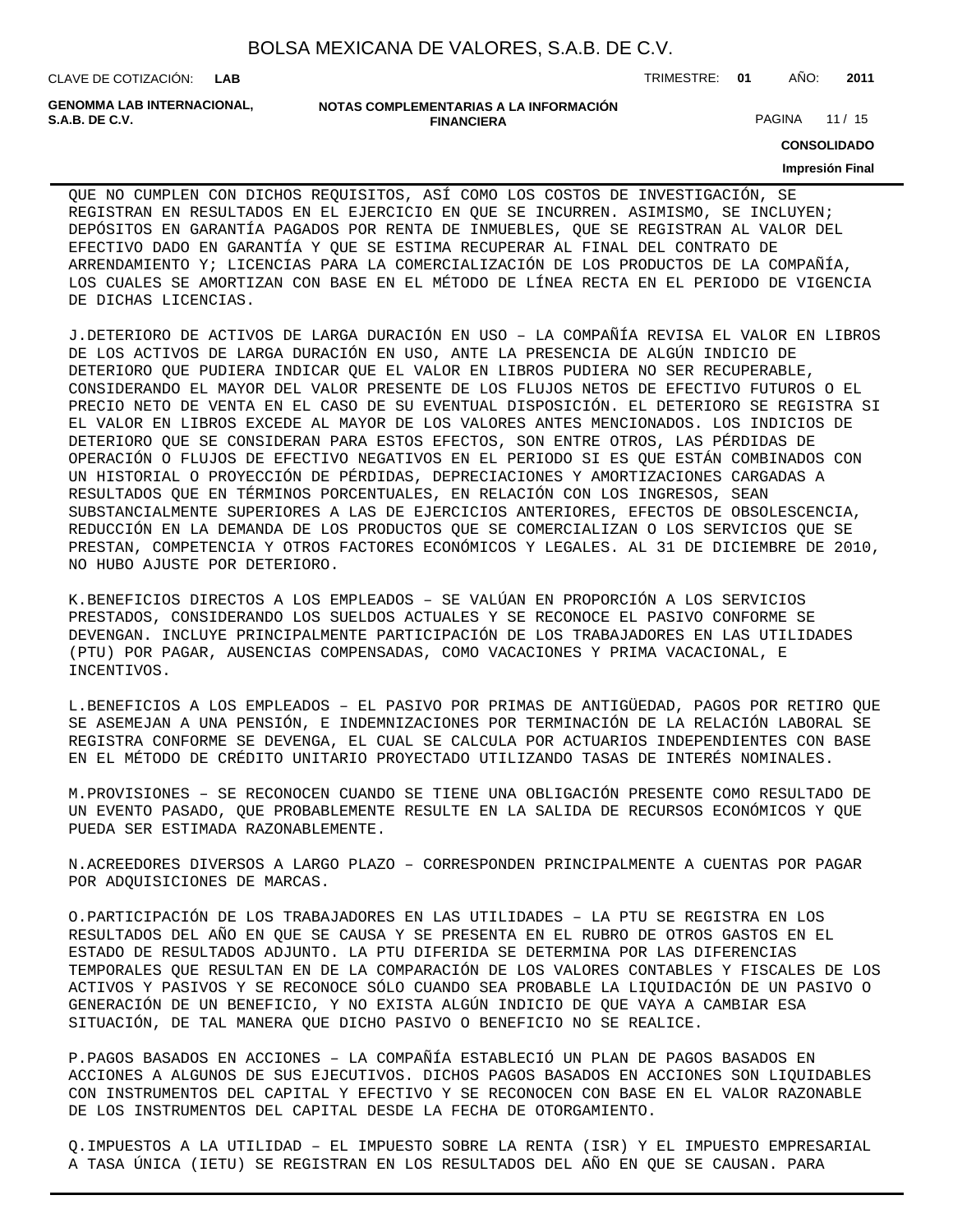**LAB**

CLAVE DE COTIZACIÓN: TRIMESTRE: **01** AÑO: **2011**

**GENOMMA LAB INTERNACIONAL,**

| NOTAS COMPLEMENTARIAS A LA INFORMACIÓN |
|----------------------------------------|
| <b>FINANCIERA</b>                      |

PAGINA 12 / 15

**CONSOLIDADO**

#### **Impresión Final**

RECONOCER EL IMPUESTO DIFERIDO SE DETERMINA SI, CON BASE EN PROYECCIONES FINANCIERAS, LA COMPAÑÍA CAUSARÁ ISR O IETU Y RECONOCE EL IMPUESTO DIFERIDO QUE CORRESPONDA AL IMPUESTO QUE ESENCIALMENTE PAGARÁ. EL DIFERIDO SE RECONOCE APLICANDO LA TASA CORRESPONDIENTE A LAS DIFERENCIAS TEMPORALES QUE RESULTAN DE LA COMPARACIÓN DE LOS VALORES CONTABLES Y FISCALES DE LOS ACTIVOS Y PASIVOS, Y EN SU CASO, SE INCLUYEN LOS BENEFICIOS DE LAS PÉRDIDAS FISCALES POR AMORTIZAR Y DE ALGUNOS CRÉDITOS FISCALES. EL IMPUESTO DIFERIDO ACTIVO SE REGISTRA SÓLO CUANDO EXISTE ALTA PROBABILIDAD DE QUE PUEDA RECUPERARSE. CONFORME A LA NIF D-4, IMPUESTOS A LA UTILIDAD, EL SALDO DEL RUBRO DENOMINADO EFECTO ACUMULADO INICIAL DE IMPUESTO SOBRE LA RENTA DIFERIDO, SE RECLASIFICÓ A RESULTADOS ACUMULADOS EL 1 DE ENERO DE 2008.

LAS PROVISIONES DEL ISR DE LAS SUBSIDIARIAS EN EL EXTRANJERO SE DETERMINAN CON BASE EN LA UTILIDAD GRAVABLE DE CADA COMPAÑÍA EN LO INDIVIDUAL.

R. TRANSACCIONES EN MONEDA EXTRANJERA - LAS TRANSACCIONES EN MONEDA EXTRANJERA SE REGISTRAN AL TIPO DE CAMBIO VIGENTE A LA FECHA DE SU CELEBRACIÓN. LOS ACTIVOS Y PASIVOS MONETARIOS EN MONEDA EXTRANJERA SE VALÚAN EN MONEDA NACIONAL AL TIPO DE CAMBIO VIGENTE A LA FECHA DE LOS ESTADOS FINANCIEROS. LAS FLUCTUACIONES CAMBIARIAS SE REGISTRAN EN LOS RESULTADOS.

S. RECONOCIMIENTO DE INGRESOS - LOS INGRESOS SE RECONOCEN EN EL PERIODO EN EL QUE SE TRANSFIEREN LOS RIESGOS Y BENEFICIOS DE LOS INVENTARIOS A LOS CLIENTES, LO CUAL GENERALMENTE OCURRE CUANDO SE ENTREGAN DICHOS INVENTARIOS Y ÉL ASUME LA RESPONSABILIDAD SOBRE LOS MISMOS. LOS INGRESOS POR PRESTACIÓN DE SERVICIOS SE RECONOCEN DURANTE EL PERIODO EN QUE SE PRESTA EL SERVICIO.

T. UTILIDAD POR ACCIÓN – LA UTILIDAD BÁSICA POR ACCIÓN ORDINARIA SE CALCULA DIVIDIENDO LA UTILIDAD NETA CONSOLIDADA ENTRE EL PROMEDIO PONDERADO DE ACCIONES ORDINARIAS EN CIRCULACIÓN DURANTE EL EJERCICIO.

#### 4. PAGOS BASADOS EN ACCIONES

DURANTE 2008, LA COMPAÑÍA OTORGÓ UN PLAN DE PAGOS BASADOS EN ACCIONES A ALGUNOS DE SUS EJECUTIVOS. LAS CARACTERÍSTICAS DE ESTE PLAN ESTABLECEN QUE SE OTORGARAN ACCIONES DE LA COMPAÑÍA A LOS EJECUTIVOS QUE CUMPLAN CON EL CRITERIO DE ADJUDICACIÓN DE PERMANECER EN FORMA ININTERRUMPIDA EMPLEADOS EN LA COMPAÑÍA DURANTE LAS FECHAS DE ADJUDICACIÓN DEL PLAN. LAS FECHAS DE ADJUDICACIÓN ESTABLECIDAS SON: 18 DE SEPTIEMBRE DE 2009, 2010, 2011 Y 2012. DICHO PLAN SE REGISTRÓ DE ACUERDO A LA NORMA INTERNACIONAL DE INFORMACIÓN FINANCIERA 2 "PAGOS BASADOS EN ACCIONES", DE CONFORMIDAD CON LA NIF A-8 "SUPLETORIEDAD", VALUANDO LAS ACCIONES SUJETAS AL PLAN POR CADA UNO DE LOS EJECUTIVOS, AL VALOR DE MERCADO A LA FECHA DE OTORGAMIENTO, Y RECONOCIENDO EN RESULTADOS LOS SERVICIOS QUE PRESTAN LOS EJECUTIVOS CONFORME SE DEVENGAN. 5. CAPITAL CONTABLE

A. EL CAPITAL APORTADO A VALOR NOMINAL AL 31 DE MARZO DE 2011 SE INTEGRA COMO SIGUE:

 NÚMERO DE ACCIONES IMPORTE CAPITAL FIJO: SERIE B 82,176 \$150

CAPITAL VARIABLE: SERIE B 1,052,667,250 1,921,509

TOTAL 1,052,749,426 \$1,921,659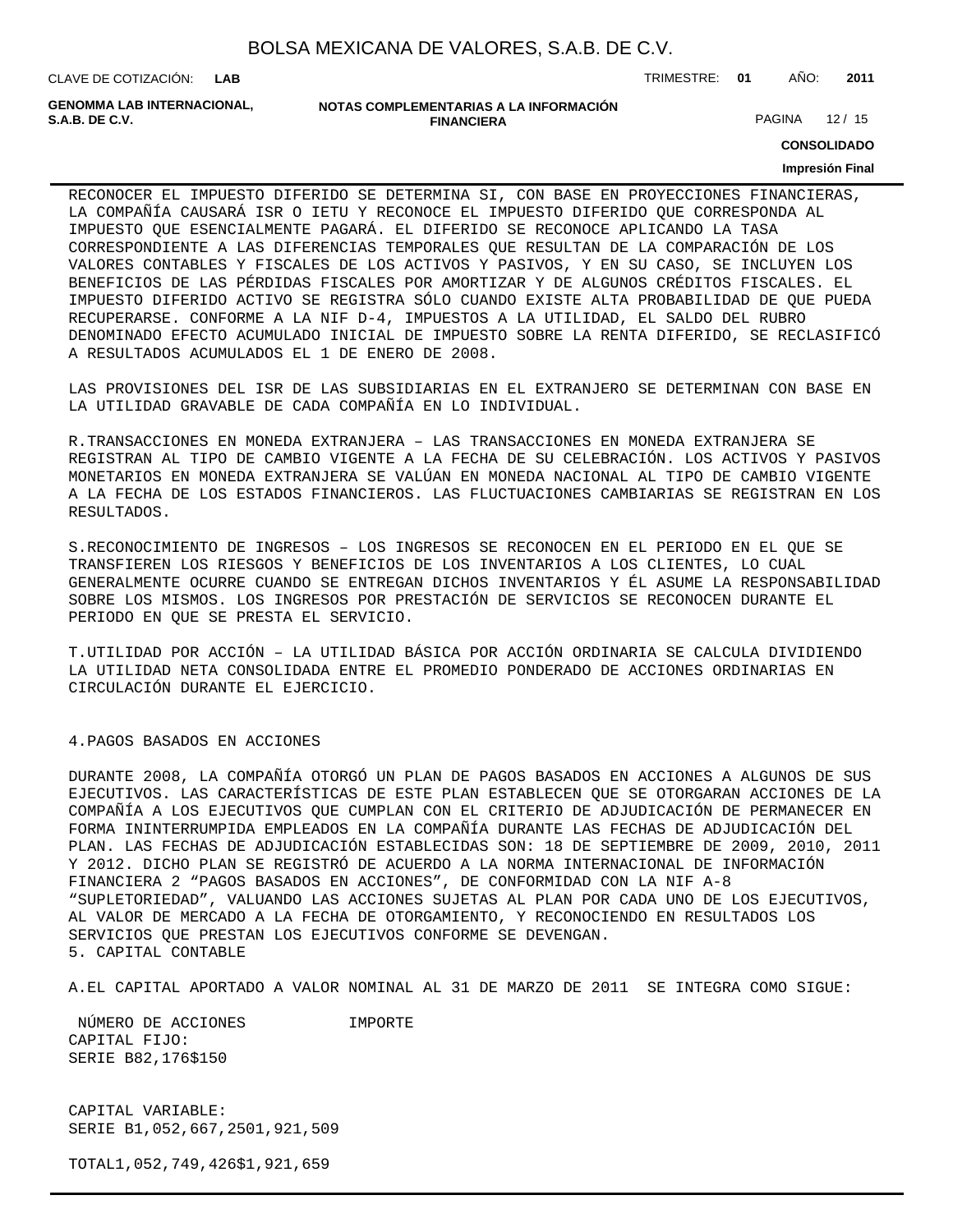**LAB**

CLAVE DE COTIZACIÓN: TRIMESTRE: **01** AÑO: **2011**

**GENOMMA LAB INTERNACIONAL,**

**NOTAS COMPLEMENTARIAS A LA INFORMACIÓN FINANCIERA**

PAGINA 13/15

**CONSOLIDADO**

**Impresión Final**

EL CAPITAL SOCIAL ESTÁ INTEGRADO POR ACCIONES COMUNES NOMINATIVAS SIN VALOR NOMINAL. EL CAPITAL VARIABLE ES ILIMITADO.

MOVIMIENTOS EN ACCIONES –

B. EN ASAMBLEA GENERAL ORDINARIA Y EXTRAORDINARIA DE ACCIONISTAS CELEBRADA EL 22 DE ABRIL DE 2010, SE TOMARON LAS SIGUIENTES RESOLUCIONES:

- SE APROBÓ LA DIVISIÓN DE TODAS Y CADA UNA DE LAS ACCIONES EN CIRCULACIÓN REPRESENTATIVAS DEL CAPITAL SOCIAL DE LA COMPAÑÍA, MEDIANTE LA EMISIÓN Y ENTREGA A LOS ACCIONISTAS, LIBRE DE PAGO, DE 2 ACCIONES ORDINARIAS NOMINATIVAS SIN EXPRESIÓN DE VALOR NOMINAL, SERIE B, CONTRA LA ENTREGA DE LA ACCIÓN DE LA QUE ERAN TITULARES, SIN QUE IMPLICARA AUMENTO DE CAPITAL, QUEDANDO EN 1,058,481,426 ACCIONES. LA DIVISIÓN DE ACCIONES SE RECONOCIÓ RETROSPECTIVAMENTE EN LOS ESTADOS FINANCIEROS CONSOLIDADOS, AFECTANDO LA INFORMACIÓN DE NÚMERO DE ACCIONES Y LA UTILIDAD POR ACCIÓN.

- CON POSTERIORIDAD AL SPLIT INDICADO EN EL PÁRRAFO ANTERIOR, SE APROBÓ LA CANCELACIÓN DE 5,732,000 ACCIONES DEL FONDO DE RECOMPRA, A TRAVÉS DE UNA REDUCCIÓN DE CAPITAL POR \$10,463, MEDIANTE SU APLICACIÓN A LA RECOMPRA DE ACCIONES Y LAS UTILIDADES RETENIDAS POR \$34,329 Y \$(23,866), RESPECTIVAMENTE, QUEDANDO 1,052,749,426 DE ACCIONES REPRESENTATIVAS DEL CAPITAL SOCIAL AL 31 DE DICIEMBRE DE 2010.

- SE ACORDÓ LA RECOMPRA DE ACCIONES PROPIAS DE LA COMPAÑÍA HASTA POR UN MONTO MÁXIMO EQUIVALENTE AL VALOR DE LAS UTILIDADES RETENIDAS AL 31 DE DICIEMBRE DE 2009.

C. AL 31 DE DICIEMBRE DE 2010, EL FONDO DE RECOMPRA DE ACCIONES PROPIAS, NO MANTIENE SALDO ALGUNO.

OTRAS REVELACIONES –

D. DURANTE EL PRIMER SEMESTRE DE 2010, MEDIANTE ACUERDO DEL CONSEJO DE ADMINISTRACIÓN, LA COMPAÑÍA RECLASIFICÓ EL TOTAL DE LA CUENTA PRIMA EN SUSCRIPCIÓN DE ACCIONES POR \$1,553,938, A LA CUENTA DE CAPITAL SOCIAL \$1,666,762 Y A LA CUENTA DE UTILIDADES RETENIDAS \$(112,824), DICHOS MOVIMIENTOS SERÁN RATIFICADOS EN LA ASAMBLEA DE ACCIONISTAS.

E. LAS UTILIDADES RETENIDAS INCLUYEN LA RESERVA LEGAL. DE ACUERDO CON LA LEY GENERAL DE SOCIEDADES MERCANTILES, DE LAS UTILIDADES NETAS DEL EJERCICIO DEBE SEPARARSE UN 5% COMO MÍNIMO PARA FORMAR LA RESERVA LEGAL, HASTA QUE SU IMPORTE ASCIENDA AL 20% DEL CAPITAL SOCIAL A VALOR NOMINAL. LA RESERVA LEGAL PUEDE CAPITALIZARSE, PERO NO DEBE REPARTIRSE A MENOS QUE SE DISUELVA LA SOCIEDAD, Y DEBE SER RECONSTITUIDA CUANDO DISMINUYA POR CUALQUIER MOTIVO.

F. LA DISTRIBUCIÓN DEL CAPITAL CONTABLE, EXCEPTO POR LOS IMPORTES ACTUALIZADOS DEL CAPITAL SOCIAL APORTADO Y DE LAS UTILIDADES RETENIDAS FISCALES, CAUSARÁ EL IMPUESTO SOBRE LA RENTA A CARGO DE LA COMPAÑÍA A LA TASA VIGENTE AL MOMENTO DE LA DISTRIBUCIÓN. EL IMPUESTO QUE SE PAGUE POR DICHA DISTRIBUCIÓN, SE PODRÁ ACREDITAR CONTRA EL IMPUESTO SOBRE LA RENTA DEL EJERCICIO EN EL QUE SE PAGUE EL IMPUESTO SOBRE DIVIDENDOS Y EN LOS DOS EJERCICIOS INMEDIATOS SIGUIENTES, CONTRA EL IMPUESTO DEL EJERCICIO Y LOS PAGOS PROVISIONALES DE LOS MISMOS.

G. LOS SALDOS DE LAS CUENTAS FISCALES DEL CAPITAL CONTABLE DE GENOMMA LAB INTERNACIONAL, S. A. B. DE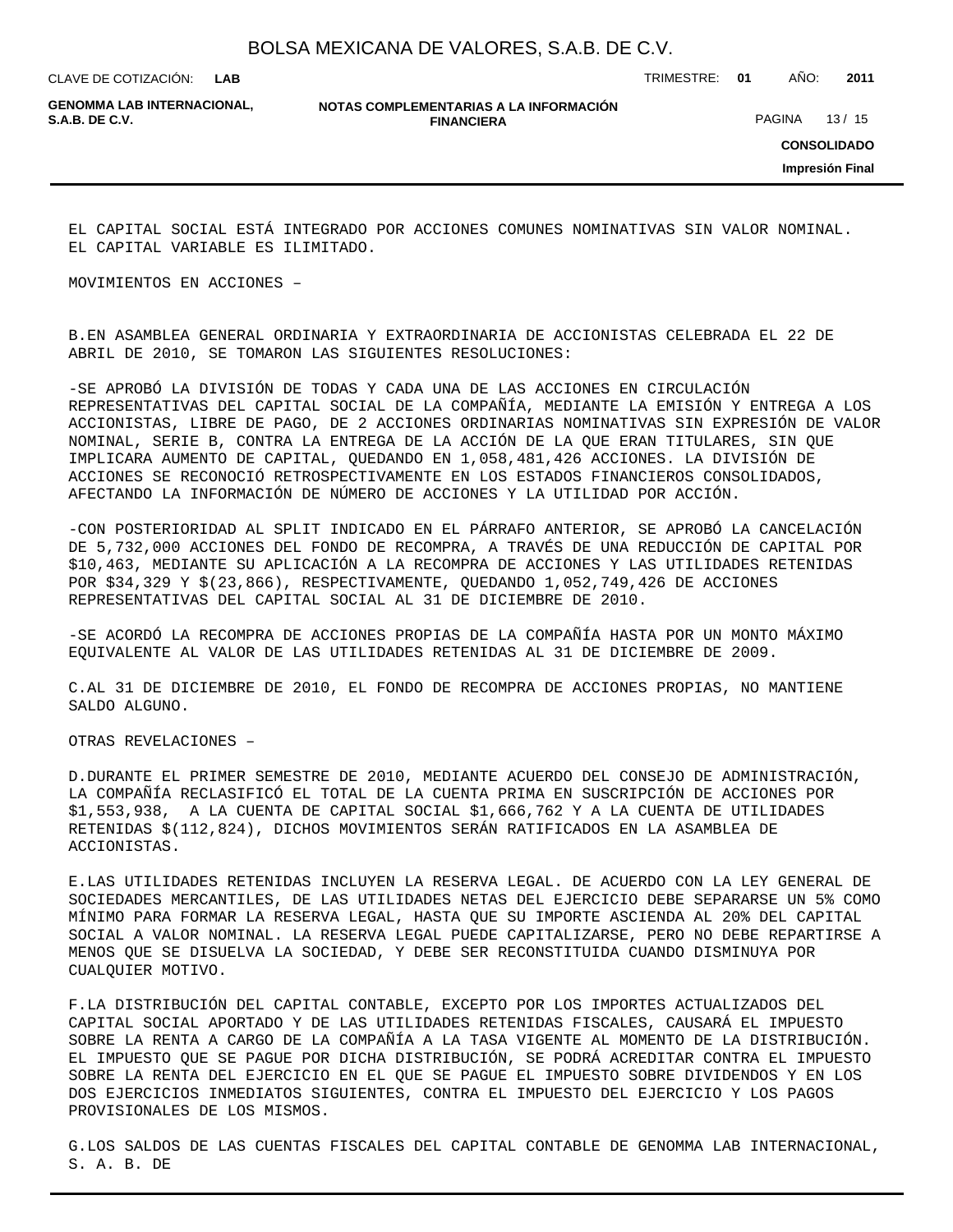| BOLSA MEXICANA DE VALORES, S.A.B. DE C.V. |  |  |
|-------------------------------------------|--|--|
|-------------------------------------------|--|--|

**LAB**

CLAVE DE COTIZACIÓN: TRIMESTRE: **01** AÑO: **2011**

**GENOMMA LAB INTERNACIONAL,**

**NOTAS COMPLEMENTARIAS A LA INFORMACIÓN FINANCIERA**

PAGINA 14 / 15

**CONSOLIDADO**

**Impresión Final**

C. V. COMO ENTIDAD LEGAL AL 31 DE DICIEMBRE DE 2010, SON:

CUENTA DE CAPITAL DE APORTACIÓN \$ 2,207,031 CUENTA DE UTILIDAD FISCAL NETA 1,573,386

TOTAL \$ 3,780,417

2. IMPUESTOS A LA UTILIDAD

LA COMPAÑÍA EN MÉXICO ESTÁ SUJETA EN AL ISR Y AL IETU.

ISR – LA TASA ES 30% PARA LOS AÑOS DE 2010 A 2012 Y 28% PARA 2009 Y 2008, Y SERÁ 29% PARA 2013 Y 28% PARA 2014.

IETU – TANTO LOS INGRESOS COMO LAS DEDUCCIONES Y CIERTOS CRÉDITOS FISCALES SE DETERMINAN CON BASE EN FLUJOS DE EFECTIVO DE CADA EJERCICIO. A PARTIR DE 2010 LA TASA ES 17.5%, PARA 2009 FUE 17.0% Y PARA 2008 FUE 16.5%. ASIMISMO, AL ENTRAR EN VIGOR ESTA LEY SE ABROGÓ LA LEY DEL IMPUESTO AL ACTIVO (IMPAC) PERMITIENDO, BAJO CIERTAS CIRCUNSTANCIAS, LA RECUPERACIÓN DE ESTE IMPUESTO PAGADO EN LOS DIEZ EJERCICIOS INMEDIATOS ANTERIORES A AQUÉL EN QUE POR PRIMERA VEZ SE PAGUE ISR, EN LOS TÉRMINOS DE LAS DISPOSICIONES FISCALES

EL IMPUESTO A LA UTILIDAD CAUSADO ES EL QUE RESULTA MAYOR ENTRE EL ISR Y EL IETU.

CON BASE EN PROYECCIONES FINANCIERAS, DE ACUERDO CON LO QUE SE MENCIONA EN LA INTERPRETACIÓN A LAS NORMAS DE INFORMACIÓN FINANCIERA (INIF) 8, EFECTOS DEL IMPUESTO EMPRESARIAL A TASA ÚNICA, LA COMPAÑÍA IDENTIFICÓ QUE ESENCIALMENTE PAGARÁ ISR, POR LO TANTO, RECONOCE ÚNICAMENTE ISR DIFERIDO.

LAS TASAS DE ISR EN ESPAÑA Y EN LOS PAÍSES DE CENTRO Y SUDAMÉRICA EN DONDE LA COMPAÑÍA OPERA VAN DE UN RANGO ENTRE EL 17% AL 35%. ADICIONALMENTE, LOS PERIODOS EN LOS QUE PUEDEN SER APLICADAS LAS PÉRDIDAS FISCALES EN DICHOS PAÍSES VAN DE TRES A OCHO AÑOS.

LAS OPERACIONES EN COLOMBIA Y ARGENTINA ESTÁN SUJETAS AL IMPUESTO AL ACTIVO.

EN COLOMBIA A PARTIR DE 2011 SE CREA EL IMPUESTO AL CAPITAL CONTABLE, QUE RESULTA DE APLICAR LA TASA DEL 4.8% MÁS UNA SOBRE TASA DEL 1.2% AL NETO DE LOS ACTIVOS FISCALES POSEÍDOS AL 1 DE ENERO DE 2011, ESTE IMPUESTO NO ES DEDUCIBLE DEL ISR. EL PAGO SE DIFIERE EN 8 CUOTAS IGUALES PAGADERAS EN LOS PERIODOS 2011 AL 2014.

EN ARGENTINA EXISTE UN IMPUESTO A LAS GANANCIAS MÍNIMAS PRESUNTAS (IGMP) QUE RESULTA DE APLICAR LA TASA DEL 1% SOBRE CIERTOS ACTIVOS PRODUCTIVOS, Y SE PAGA ÚNICAMENTE POR EL MONTO EN QUE EXCEDA AL ISR DEL EJERCICIO. SI EN ALGÚN AÑO SE EFECTUARA UN PAGO, ESTE IMPUESTO ES ACREDITADO CONTRA EL EXCESO DEL IMPUESTO SOBRE LA RENTA SOBRE EL IGMP EN LOS PRÓXIMOS DIEZ AÑOS.

#### 5. OPERACIÓN DISCONTINUADA

DURANTE 2008, LA COMPAÑÍA DECIDIÓ INICIAR EL PROCESO DE CIERRE DE SU SUBSIDIARIA EN ESPAÑA COMO PARTE DE UNA ESTRATEGIA PARA ENFOCAR SU FUERZA DE VENTAS EN CENTROAMÉRICA Y SUDAMÉRICA. SE ESPERA QUE EL PROCESO DE CIERRE DE LA SUBSIDIARIA EN ESPAÑA CONCLUYA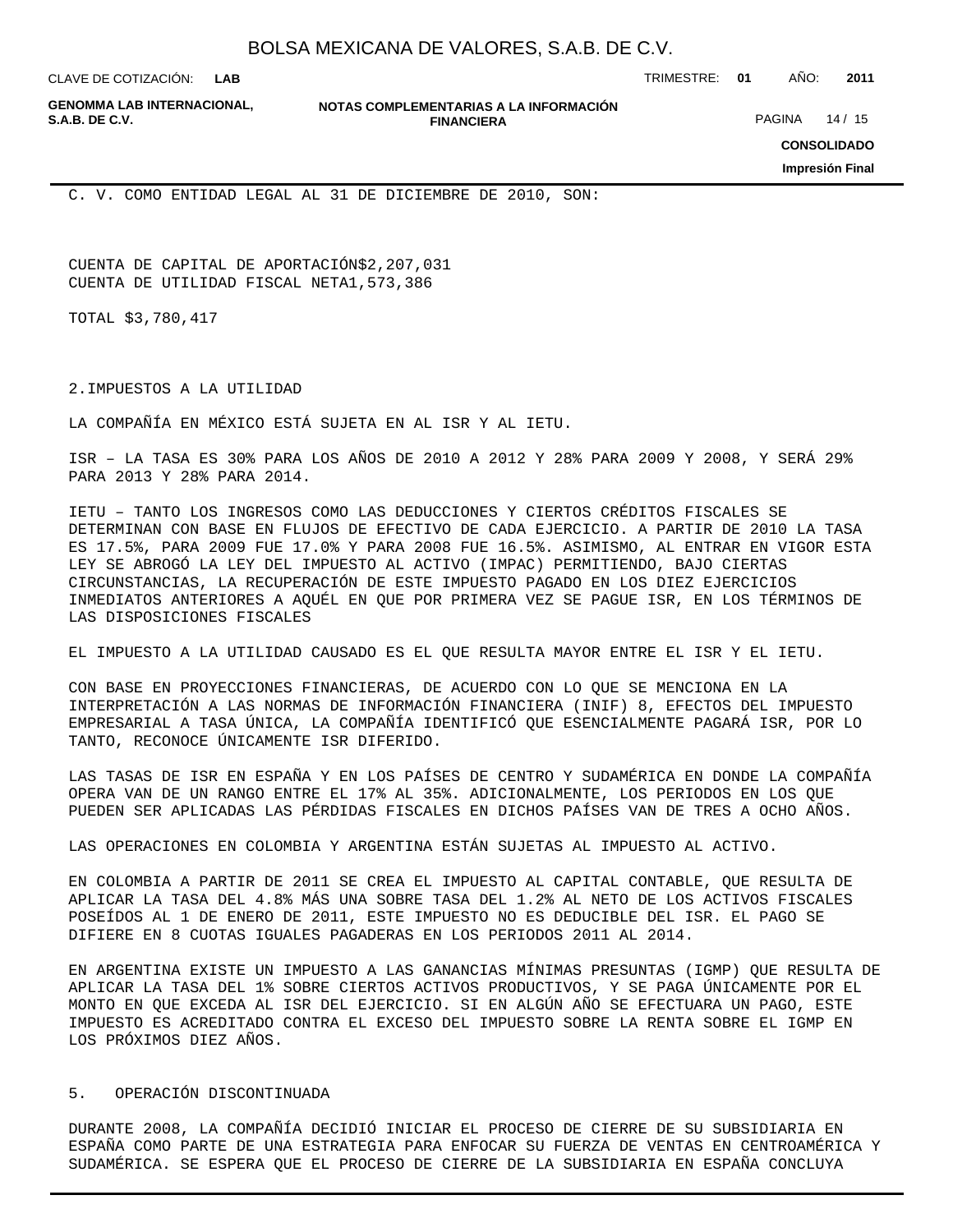CLAVE DE COTIZACIÓN: TRIMESTRE: **01** AÑO: **2011 LAB**

**GENOMMA LAB INTERNACIONAL,**

**NOTAS COMPLEMENTARIAS A LA INFORMACIÓN FINANCIERA S.A.B. DE C.V.** PAGINA 15 / 15

**CONSOLIDADO**

**Impresión Final**

DURANTE 2012.

#### 6. CONTINGENCIAS

LA COMPAÑÍA AL IGUAL QUE SUS ACTIVOS NO ESTÁN SUJETOS A ACCIÓN ALUNA DE TIPO LEGAL QUE NO SEAN LOS DE RUTINA Y PROPIOS DE SU ACTIVIDAD.

7. NORMAS DE INFORMACIÓN FINANCIERA INTERNACIONALES

EN ENERO DE 2009 LA COMISIÓN NACIONAL BANCARIA Y DE VALORES PUBLICÓ LAS MODIFICACIONES A LA CIRCULAR ÚNICA DE EMISORAS PARA INCORPORAR LA OBLIGATORIEDAD DE PRESENTAR ESTADOS FINANCIEROS PREPARADOS CON BASE EN LAS NORMAS INTERNACIONALES DE INFORMACIÓN FINANCIERA (NIIF) A PARTIR DE 2012, PERMITIENDO SU ADOPCIÓN ANTICIPADA. LA COMPAÑÍA DEFINIÓ QUE ADOPTARÁ LAS NIIF A PARTIR DEL 1 DE ENERO DE 2012 Y A LA FECHA DE EMISIÓN DE ESTE INFORME ESTÁ EN PROCESO DE EVALUAR EL IMPACTO QUE DICHA ADOPCIÓN TENDRÁ EN LOS PRINCIPALES RUBROS DE SUS ESTADOS FINANCIEROS.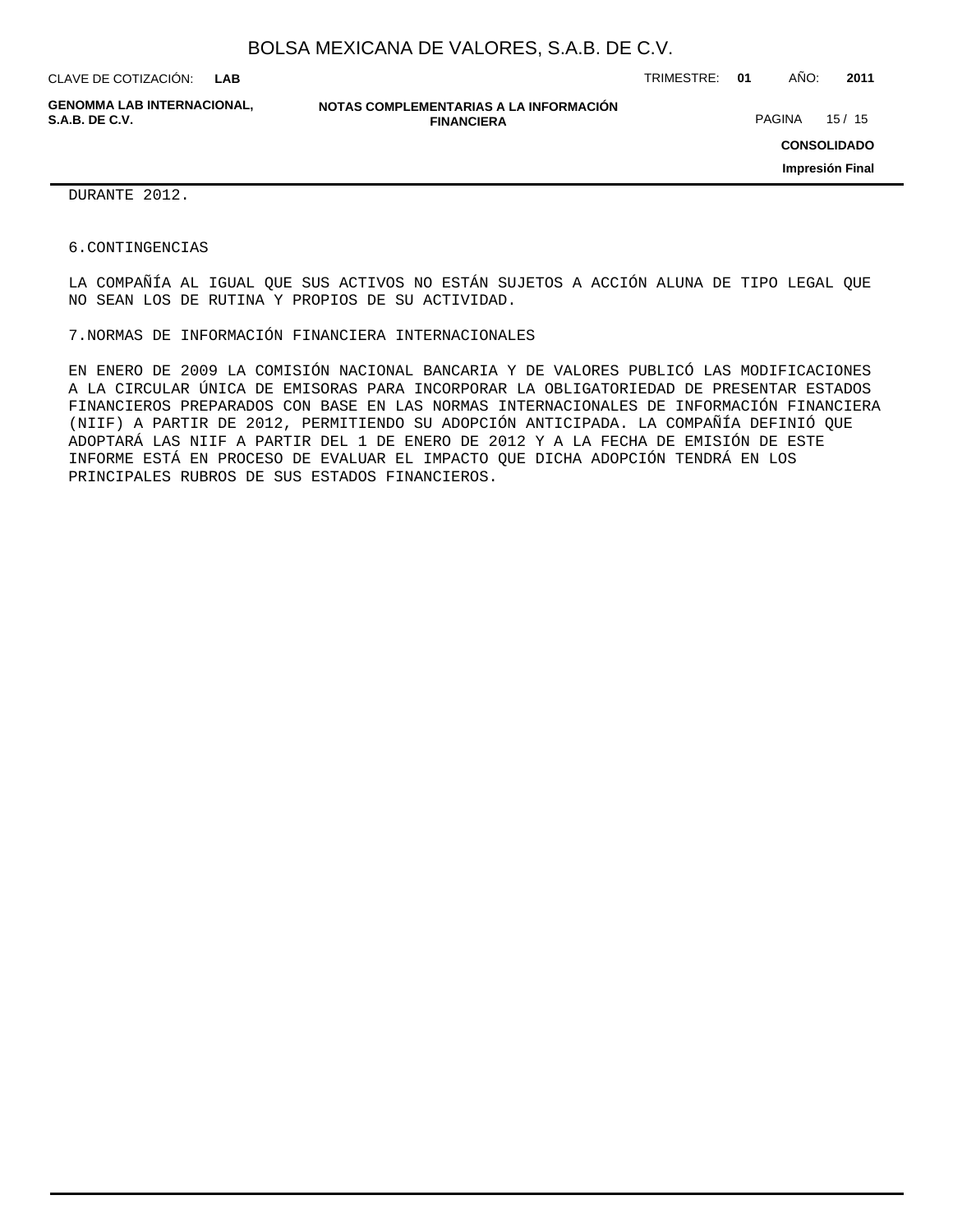**LAB**

#### **GENOMMA LAB INTERNACIONAL, S.A.B. DE C.V.**

### **RELACIÓN DE INVERSIÓN EN ACCIONES**

### **CONSOLIDADO**

SUBSIDIARIAS

**Impresión Final**

| <b>NOMBRE DE LA EMPRESA</b>                                | <b>ACTIVIDAD PRINCIPAL</b>              | <b>NO. DE ACCIONES</b> | % DE TEN |
|------------------------------------------------------------|-----------------------------------------|------------------------|----------|
| GENOMMA LABORATORIES MEXICO,<br>S.A. DE C.V.               | investigacion y des de productos otc/pc | 300,100                | 100.00   |
| MEDICINAS Y MEDICAMENTOS<br>NACIONALES, S.A. DE C.V.       | VENTA DE PRODUCTOS OTC/qi               | 196,067                | 100.00   |
| INICIATIVAS DE ÉXITO, S.A. DE C.V.                         | <b>VENTA DE PRODUCTOS OTC</b>           | 50,000                 | 100.00   |
| TELEVISION PRODUCTS RETAIL,<br>S.A. DE C.V.                | prestacion de servicios profesionales   | 100,000                | 100.00   |
| AERO LAB, S.A. DE C.V.                                     | ser de transportacion aerea             | 57,850,313             | 100.00   |
| GENOMMA LAB CHILE, S.A.                                    | VENTA DE PRODUCTOS OTC/PC               | 215,567                | 100.00   |
| GENOMMALAB ECUADOR, S.A.                                   | VENTA DE PRODUCTOS OTC/PC               | 10,000                 | 100.00   |
| GENOMMA LAB CENTROAMERICA,<br>S.A.                         | <b>VENTA DE PRODUCTOS OTC/PC</b>        | 38                     | 100.00   |
| GENOMMA LAB PERU, S.A.                                     | VENTA DE PRODUCTOS OTC/PC               | 32,700                 | 100.00   |
| <b>GENOMMA LABORATORIES DO</b><br><b>BRASIL LTDA.- EPP</b> | VENTA DE PRODUCTOS OTC/PC               | 5,000,000              | 85.00    |
| <b>GENOMMA LABORATORIES</b><br>ARGENTINA, S.A.             | VENTA DE PRODUCTOS OTC/PC               | 185,000                | 85.00    |
| <b>GENOMMA LABORATORIOS</b><br>MEDICOS, S.L.               | <b>VENTA DE PRODUCTOS OTC/PC</b>        | 606,000                | 100.00   |
| <b>GENOMMA LAB COLOMBIA LTDA.</b>                          | VENTA DE PRODUCTOS OTC/PC               | 1,407,270              | 100.00   |
| LAB BRANDS INTERNATIONAL, LLC                              | invest y desarrollo de prod otc/pc      | 0                      | 70.00    |
| <b>GENOMMA LAB USA, INC</b>                                | <b>VENTA DE PRODUCTOS OTC/PC</b>        | 990,000                | 100.00   |

# BOLSA MEXICANA DE VALORES, S.A.B. DE C.V.

CLAVE DE COTIZACIÓN TRIMESTRE **01** AÑO **2011 LAB**

**GENOMMA LAB INTERNACIONAL, S.A.B. DE C.V.**

## **RELACIÓN DE INVERSIÓN EN ACCIONES**

### ASOCIADAS

**NOMBRE DE LA EMPRESA | ACTIVIDAD PRINCIPAL COSTO ADQUISICIÓN VALOR ACTUAL MONTO TOTAL**<br>TEN COSTO I VAL **TEN NO. DE ACCIONES** Televisa Consumer Products USA, LLC. | VENTA DE PRODUCTOS OTC/PC |  $\qquad 0 \mid 49.00 \mid 25,653 \mid 4,077$ TOTAL 4,077 OTRAS INVERSIONES PERMANENTES TOTAL DE INVERSIONES EN ASOCIADAS 25,653 | 24,077 0



**CONSOLIDADO**

**Impresión Final**

CLAVE DE COTIZACIÓN TRIMESTRE **01** AÑO **2011**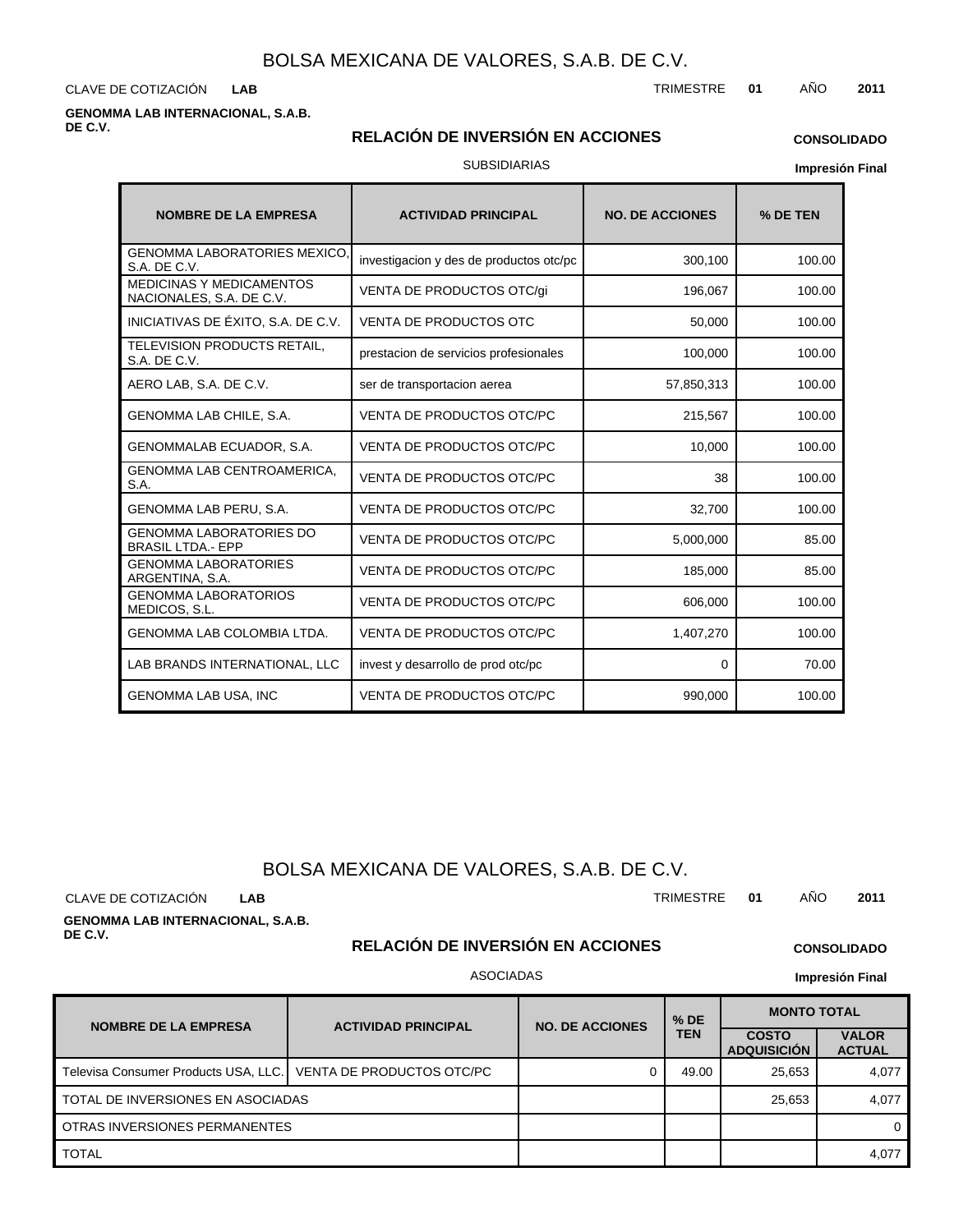**LAB**

**GENOMMA LAB INTERNACIONAL, S.A.B. DE C.V.**

CLAVE DE COTIZACIÓN TRIMESTRE **01** AÑO **2011**

**RELACIÓN DE INVERSIÓN EN ACCIONES**

**CONSOLIDADO**

ASOCIADAS

**Impresión Final**

OBSERVACIONES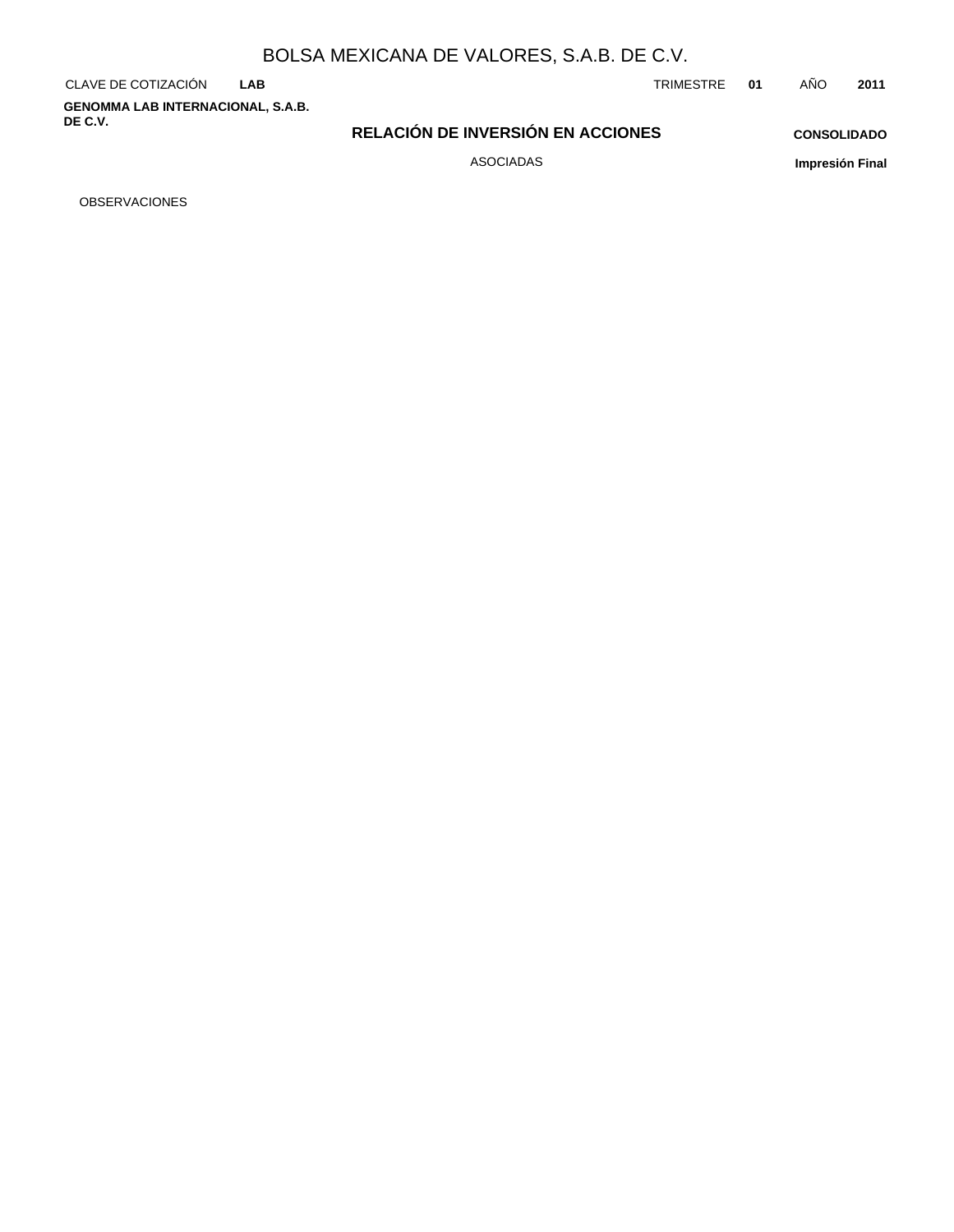#### **GENOMMA LAB INTERNACIONAL, S.A.B. DE C.V.** CLAVE DE COTIZACIÓN **LAB**

# **DESGLOSE DE CRÉDITOS**

### (MILES DE PESOS)

**CONSOLIDADO**

**Impresión Final**

| TIPO DE CRÉDITO / INSTITUCIÓN |                                                       |                                            | <b>FECHA DE</b><br><b>VENCIMIENTO</b> | <b>TASA DE</b><br><b>INTERÉS Y/O</b><br><b>SOBRETASA</b> | VENCTOS. O AMORT. DENOMINADOS EN MONEDA NACIONAL |                    |                     |                     |                     | VENCTOS. O AMORT. DENOMINADOS EN MONEDA EXTRANJERA |                            |                    |                     |                     |              |                               |
|-------------------------------|-------------------------------------------------------|--------------------------------------------|---------------------------------------|----------------------------------------------------------|--------------------------------------------------|--------------------|---------------------|---------------------|---------------------|----------------------------------------------------|----------------------------|--------------------|---------------------|---------------------|--------------|-------------------------------|
|                               | <b>CON</b><br><b>INSTITUCIÓN</b><br><b>EXTRANJERA</b> | <b>FECHA DE FIRMA /</b><br><b>CONTRATO</b> |                                       |                                                          | <b>INTERVALO DE TIEMPO</b>                       |                    |                     |                     |                     |                                                    | <b>INTERVALO DE TIEMPO</b> |                    |                     |                     |              |                               |
|                               |                                                       |                                            |                                       |                                                          | AÑO ACTUAL                                       | <b>HASTA 1 AÑO</b> | <b>HASTA 2 AÑOS</b> | <b>HASTA 3 AÑOS</b> | <b>HASTA 4 AÑOS</b> | <b>HASTA 5 AÑOS O</b><br><b>MÁS</b>                | <b>AÑO ACTUAL</b>          | <b>HASTA 1 AÑO</b> | <b>HASTA 2 AÑOS</b> | <b>HASTA 3 AÑOS</b> | HASTA 4 AÑOS | <b>HASTA 5 AÑOS O<br/>MÁS</b> |
| <b>BANCARIOS</b>              |                                                       |                                            |                                       |                                                          |                                                  |                    |                     |                     |                     |                                                    |                            |                    |                     |                     |              |                               |
| <b>COMERCIO EXTERIOR</b>      |                                                       |                                            |                                       |                                                          |                                                  |                    |                     |                     |                     |                                                    |                            |                    |                     |                     |              |                               |
|                               | <b>NO</b>                                             |                                            |                                       |                                                          |                                                  |                    |                     |                     |                     |                                                    |                            |                    |                     |                     |              |                               |
| <b>CON GARANTÍA</b>           |                                                       |                                            |                                       |                                                          |                                                  |                    |                     |                     |                     |                                                    |                            |                    |                     |                     |              |                               |
| <b>BANCA COMERCIAL</b>        |                                                       |                                            |                                       |                                                          |                                                  |                    |                     |                     |                     |                                                    |                            |                    |                     |                     |              |                               |
| <b>OTROS</b>                  |                                                       |                                            |                                       |                                                          |                                                  |                    |                     |                     |                     |                                                    |                            |                    |                     |                     |              |                               |
| <b>TOTAL BANCARIOS</b>        |                                                       |                                            |                                       |                                                          |                                                  |                    |                     |                     |                     |                                                    |                            |                    |                     |                     |              |                               |

TRIMESTRE **01** AÑO **2011**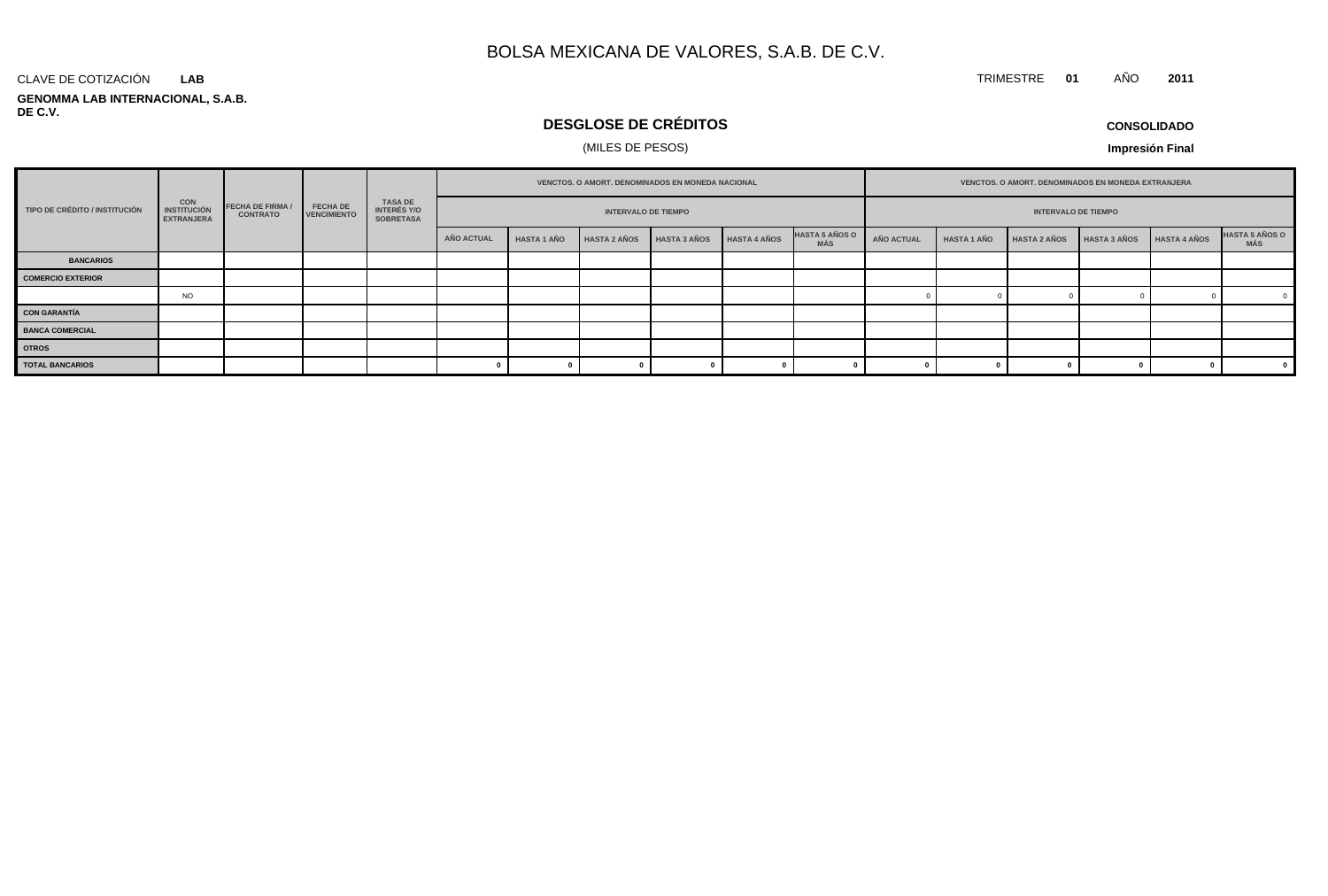#### CLAVE DE COTIZACIÓN TRIMESTRE **01** AÑO **2011 LAB**

#### **GENOMMA LAB INTERNACIONAL, S.A.B. DE C.V.**

# **DESGLOSE DE CRÉDITOS**

### (MILES DE PESOS)

| <b>CONSOLIDADO</b> |  |
|--------------------|--|
|--------------------|--|

|                                                     |                                                 |                                            |                                       |                                            | VENCTOS. O AMORT. DENOMINADOS EN MONEDA NACIONAL |                    |                     |                            |                     | VENCTOS. O AMORT. DENOMINADOS EN MONEDA EXTRANJERA |            |                    |                     |                            |                     |                               |
|-----------------------------------------------------|-------------------------------------------------|--------------------------------------------|---------------------------------------|--------------------------------------------|--------------------------------------------------|--------------------|---------------------|----------------------------|---------------------|----------------------------------------------------|------------|--------------------|---------------------|----------------------------|---------------------|-------------------------------|
| TIPO DE CRÉDITO / INSTITUCIÓN                       | <b>CON<br/>INSTITUCIÓN</b><br><b>EXTRANJERA</b> | <b>FECHA DE FIRMA /</b><br><b>CONTRATO</b> | <b>FECHA DE</b><br><b>VENCIMIENTO</b> | TASA DE<br>INTERÉS Y/O<br><b>SOBRETASA</b> |                                                  |                    |                     | <b>INTERVALO DE TIEMPO</b> |                     |                                                    |            |                    |                     | <b>INTERVALO DE TIEMPO</b> |                     |                               |
|                                                     |                                                 |                                            |                                       |                                            | <b>AÑO ACTUAL</b>                                | <b>HASTA 1 AÑO</b> | <b>HASTA 2 AÑOS</b> | <b>HASTA 3 AÑOS</b>        | <b>HASTA 4 AÑOS</b> | <b>HASTA 5 AÑOS O</b><br>MÁS                       | AÑO ACTUAL | <b>HASTA 1 AÑO</b> | <b>HASTA 2 AÑOS</b> | <b>HASTA 3 AÑOS</b>        | <b>HASTA 4 AÑOS</b> | <b>HASTA 5 AÑOS O<br/>MÁS</b> |
| <b>BURSÁTILES</b>                                   |                                                 |                                            |                                       |                                            |                                                  |                    |                     |                            |                     |                                                    |            |                    |                     |                            |                     |                               |
| <b>LISTADAS EN BOLSA (MÉXICO Y/O</b><br>EXTRANJERO) |                                                 |                                            |                                       |                                            |                                                  |                    |                     |                            |                     |                                                    |            |                    |                     |                            |                     |                               |
| <b>QUIROGRAFARIOS</b>                               |                                                 |                                            |                                       |                                            |                                                  |                    |                     |                            |                     |                                                    |            |                    |                     |                            |                     |                               |
| <b>CON GARANTÍA</b>                                 |                                                 |                                            |                                       |                                            |                                                  |                    |                     |                            |                     |                                                    |            |                    |                     |                            |                     |                               |
| <b>COLOCACIONES PRIVADAS</b>                        |                                                 |                                            |                                       |                                            |                                                  |                    |                     |                            |                     |                                                    |            |                    |                     |                            |                     |                               |
| QUIROGRAFARIOS                                      |                                                 |                                            |                                       |                                            |                                                  |                    |                     |                            |                     |                                                    |            |                    |                     |                            |                     |                               |
| <b>CON GARANTÍA</b>                                 |                                                 |                                            |                                       |                                            |                                                  |                    |                     |                            |                     |                                                    |            |                    |                     |                            |                     |                               |
| TOTAL BURSÁTILES Y<br><b>COLOCACIONES PRIVADAS</b>  |                                                 |                                            |                                       |                                            |                                                  |                    |                     |                            |                     |                                                    |            |                    |                     |                            |                     | $\mathbf{0}$                  |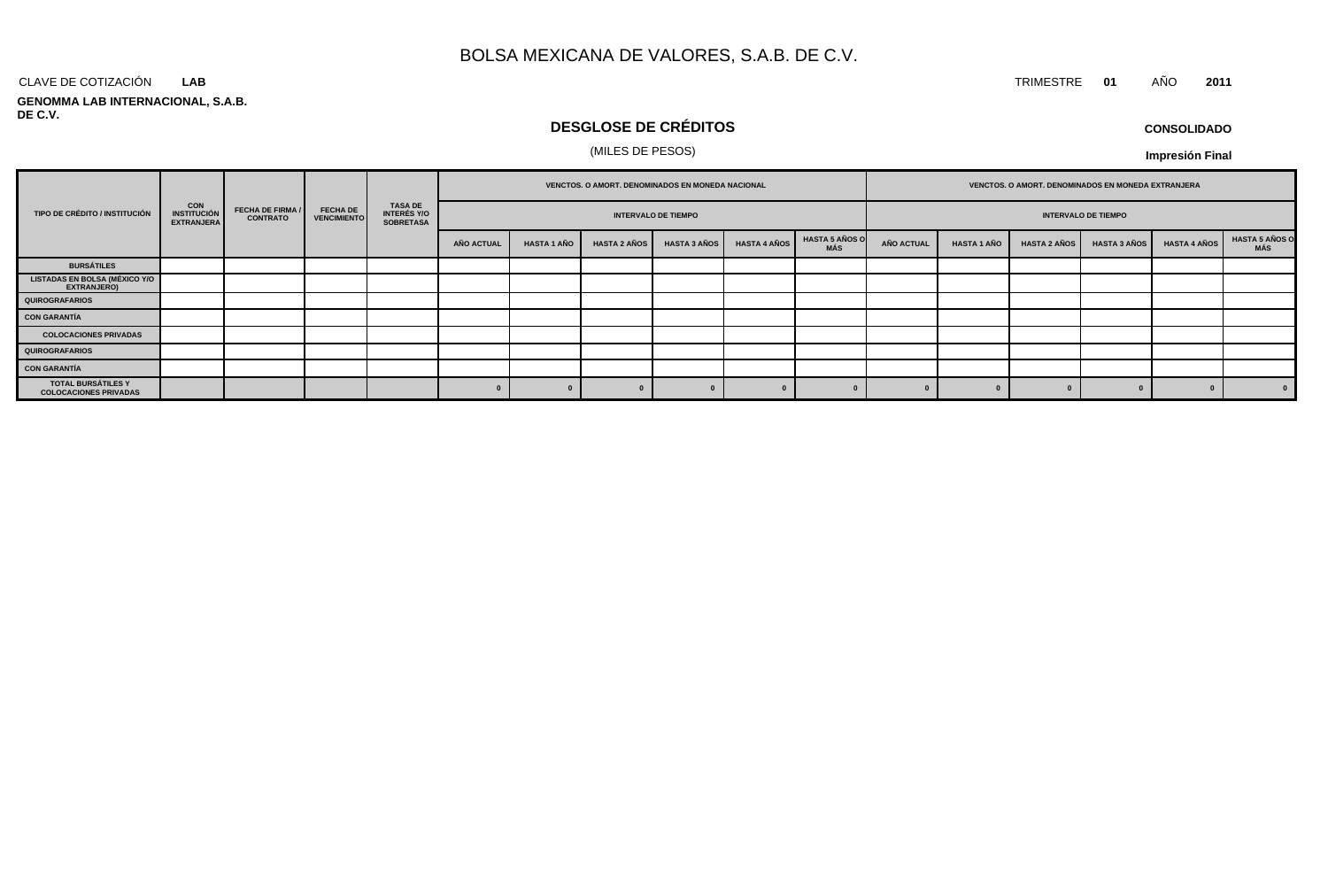### **LAB**

### **GENOMMA LAB INTERNACIONAL, S.A.B. DE C.V.**

## **DESGLOSE DE CRÉDITOS**

### (MILES DE PESOS)

|                               | <b>CON</b><br><b>INSTITUCIÓN</b><br><b>EXTRANJERA</b> | <b>FECHA DE</b><br><b>CONCERTACIÓN</b> | <b>FECHA DE</b><br><b>VENCIMIENTO</b> |  | VENCTOS. O AMORT. DENOMINADOS EN MONEDA NACIONAL |                    |                     |                     |                     |                                     |                   | VENCTOS. O AMORT. DENOMINADOS EN MONEDA EXTRANJERA |                     |                     |                     |                               |  |
|-------------------------------|-------------------------------------------------------|----------------------------------------|---------------------------------------|--|--------------------------------------------------|--------------------|---------------------|---------------------|---------------------|-------------------------------------|-------------------|----------------------------------------------------|---------------------|---------------------|---------------------|-------------------------------|--|
| TIPO DE CRÉDITO / INSTITUCIÓN |                                                       |                                        |                                       |  | <b>INTERVALO DE TIEMPO</b>                       |                    |                     |                     |                     |                                     |                   | <b>INTERVALO DE TIEMPO</b>                         |                     |                     |                     |                               |  |
|                               |                                                       |                                        |                                       |  | AÑO ACTUAL                                       | <b>HASTA 1 AÑO</b> | <b>HASTA 2 AÑOS</b> | <b>HASTA 3 AÑOS</b> | <b>HASTA 4 AÑOS</b> | <b>HASTA 5 AÑOS O</b><br><b>MÁS</b> | <b>AÑO ACTUAL</b> | <b>HASTA 1 AÑO</b>                                 | <b>HASTA 2 AÑOS</b> | <b>HASTA 3 AÑOS</b> | <b>HASTA 4 AÑOS</b> | <b>HASTA 5 AÑOS O<br/>MÁS</b> |  |
| <b>PROVEEDORES</b>            |                                                       |                                        |                                       |  |                                                  |                    |                     |                     |                     |                                     |                   |                                                    |                     |                     |                     |                               |  |
| PROV CONCENTRADO SEP 07       | NA                                                    | 30/09/2007                             | 28/02/2008                            |  | 138                                              | $\Omega$           | $\Omega$            | $\Omega$            | $\mathbf{0}$        | $\Omega$                            |                   |                                                    |                     |                     |                     |                               |  |
| PROV CONCENTRADO OCT 07       | NA                                                    | 30/10/2007                             | 28/03/2008                            |  | 136                                              |                    |                     |                     |                     |                                     |                   |                                                    |                     |                     |                     |                               |  |
| PROV CONCENTRADO MAR 09       | NA                                                    | 31/03/2009                             | 31/07/2009                            |  | 44                                               |                    | $\Omega$            | $\Omega$            | $\Omega$            | $\Omega$                            |                   |                                                    |                     |                     |                     |                               |  |
| PROV CONCENTRADO JUN 09       | NA                                                    | 30/06/2009                             | 30/09/2009                            |  | 505                                              |                    | -0                  |                     |                     |                                     |                   |                                                    |                     |                     |                     |                               |  |
| PROV CONCENTRADO JUL 09       | NA                                                    | 31/07/2009                             | 31/10/2009                            |  | $\overline{2}$                                   |                    | $\cap$              |                     | $\Omega$            | $\Omega$                            |                   |                                                    |                     |                     |                     |                               |  |
| PROV CONCENTRADO AGO 09       | NA                                                    | 31/08/2009                             | 30/11/2009                            |  | 23                                               |                    | - 0                 |                     |                     | $\Omega$                            |                   |                                                    |                     |                     |                     |                               |  |
| PROV CONCENTRADO ABRIL 10     | NA                                                    | 30/04/2010                             | 30/06/2010                            |  | 102                                              |                    |                     |                     |                     | $\Omega$                            |                   |                                                    |                     |                     |                     |                               |  |
| PROV CONCENTRADO MAYO 10      | NA                                                    | 31/05/2010                             | 31/07/2010                            |  | 888                                              |                    | $\Omega$            |                     |                     | $\Omega$                            |                   |                                                    |                     |                     |                     |                               |  |
| PROV CONCENTRADO JUNIO 10     | NA                                                    | 30/06/2010                             | 31/08/2010                            |  | 201                                              |                    |                     |                     |                     | $\Omega$                            |                   |                                                    |                     |                     |                     |                               |  |
| PROV CONCENTRADO SEP 10       | NA                                                    | 30/09/2010                             | 30/11/2010                            |  | 5,226                                            |                    | $\Omega$            |                     |                     | $\Omega$                            |                   |                                                    |                     |                     |                     |                               |  |
| PROV CONCENTRADO OCT 10       | NA                                                    | 31/10/2010                             | 31/12/2010                            |  | 48,638                                           |                    | -0                  |                     |                     | $\Omega$                            |                   |                                                    |                     |                     |                     |                               |  |
| PROV CONCENTRADO NOV 10       | NA                                                    | 30/11/2010                             | 31/01/2010                            |  | 101,579                                          |                    | $\Omega$            |                     |                     | $\Omega$                            |                   |                                                    |                     |                     |                     |                               |  |
| PROV CONCENTRADO DIC 10       | NA                                                    | 31/12/2010                             | 28/02/2011                            |  | 204,218                                          |                    | $\Omega$            |                     |                     | $\Omega$                            |                   |                                                    |                     |                     |                     |                               |  |
| PROV CONCENTRADO ENE'11       | NA                                                    | 31/01/2011                             | 31/03/2011                            |  | 141,502                                          |                    | $\Omega$            |                     |                     | $\Omega$                            |                   |                                                    |                     |                     |                     |                               |  |
| PROV CONCENTRADO FEB'11       | <b>NA</b>                                             | 28/02/2011                             | 30/04/2011                            |  | 217,233                                          |                    | $\Omega$            |                     |                     | $\Omega$                            |                   |                                                    |                     |                     |                     |                               |  |
| PROV CONCENTRADO MAR'11       | NA                                                    | 31/03/2011                             | 30/05/2011                            |  | 190,817                                          |                    | $\Omega$            |                     |                     | $\cap$                              |                   |                                                    |                     |                     |                     |                               |  |
| PROV CONCENTRADO AG0'10       | SI                                                    | 31/08/2010                             | 31/12/2010                            |  |                                                  |                    |                     |                     |                     |                                     | 387               |                                                    |                     |                     |                     |                               |  |
| PROV CONCENTRADO OCT'10       | <b>SI</b>                                             | 31/10/2010                             | 28/02/2011                            |  |                                                  |                    |                     |                     |                     |                                     | 382               |                                                    |                     |                     |                     |                               |  |
| PROV CONCENTRADO NOV'10       | SI                                                    | 30/11/2010                             | 31/03/2011                            |  |                                                  |                    |                     |                     |                     |                                     | 4,555             |                                                    |                     |                     |                     |                               |  |
| PROV CONCENTRADO DIC'10       | SI                                                    | 31/12/2010                             | 30/04/2011                            |  |                                                  |                    |                     |                     |                     |                                     | 3,011             |                                                    |                     | $\Omega$            |                     |                               |  |
| PROV CONCENTRADO ENE'11       | SI                                                    | 31/01/2011                             | 31/05/2011                            |  |                                                  |                    |                     |                     |                     |                                     | 43,659            |                                                    |                     |                     |                     |                               |  |
| PROV CONCENTRADO FEB'11       | SI                                                    | 28/02/2011                             | 30/06/2011                            |  |                                                  |                    |                     |                     |                     |                                     | 23,022            |                                                    |                     |                     |                     |                               |  |
| PROV CONCENTRADO MAR'11       | SI                                                    | 31/03/2011                             | 31/07/2011                            |  |                                                  |                    |                     |                     |                     |                                     | 31,462            |                                                    | $\Omega$            | $\Omega$            |                     |                               |  |

**TOTAL PROVEEDORES** 911,252 0 0 0 0 0 106,478 0 0 0 0 0

**CONSOLIDADO**

**Impresión Final**

CLAVE DE COTIZACIÓN TRIMESTRE **01** AÑO **2011**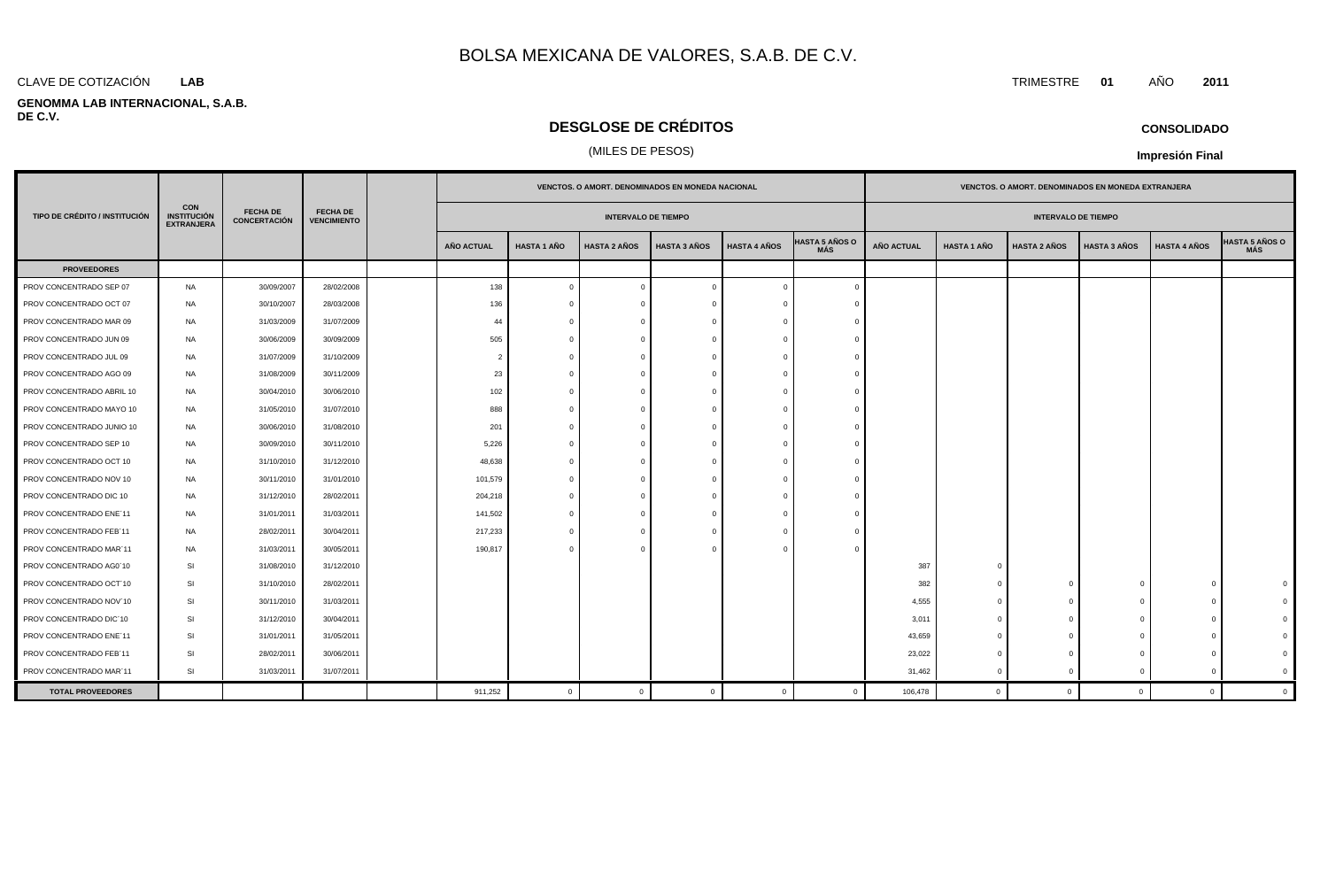#### CLAVE DE COTIZACIÓN TRIMESTRE **01** AÑO **2011 LAB**

#### **GENOMMA LAB INTERNACIONAL, S.A.B. DE C.V.**

# **DESGLOSE DE CRÉDITOS**

### (MILES DE PESOS)

| <b>CONSOLIDADO</b> |  |
|--------------------|--|
| Impresión Final    |  |

|                                                                |                                                       |                          |                                       |  | VENCTOS. O AMORT. DENOMINADOS EN MONEDA NACIONAL |                    |                     |                     |                     |                              | VENCTOS. O AMORT. DENOMINADOS EN MONEDA EXTRANJERA |                    |                     |                     |                     |                |
|----------------------------------------------------------------|-------------------------------------------------------|--------------------------|---------------------------------------|--|--------------------------------------------------|--------------------|---------------------|---------------------|---------------------|------------------------------|----------------------------------------------------|--------------------|---------------------|---------------------|---------------------|----------------|
| TIPO DE CRÉDITO / INSTITUCIÓN                                  | <b>CON</b><br><b>INSTITUCIÓN</b><br><b>EXTRANJERA</b> | FECHA DE<br>CONCERTACIÓN | <b>FECHA DE</b><br><b>VENCIMIENTO</b> |  | <b>INTERVALO DE TIEMPO</b>                       |                    |                     |                     |                     |                              | <b>INTERVALO DE TIEMPO</b>                         |                    |                     |                     |                     |                |
|                                                                |                                                       |                          |                                       |  | <b>AÑO ACTUAL</b>                                | <b>HASTA 1 AÑO</b> | <b>HASTA 2 AÑOS</b> | <b>HASTA 3 AÑOS</b> | <b>HASTA 4 AÑOS</b> | <b>HASTA 5 AÑOS O</b><br>MÁS | <b>AÑO ACTUAL</b>                                  | <b>HASTA 1 AÑO</b> | <b>HASTA 2 AÑOS</b> | <b>HASTA 3 AÑOS</b> | <b>HASTA 4 AÑOS</b> | HASTA 5 AÑOS O |
|                                                                |                                                       |                          |                                       |  |                                                  |                    |                     |                     |                     |                              |                                                    |                    |                     |                     |                     |                |
| OTROS CRÉDITOS CON COSTO A<br>CORTO Y LARGO PLAZO(S103 Y S30)  |                                                       |                          |                                       |  |                                                  |                    |                     |                     |                     |                              |                                                    |                    |                     |                     |                     |                |
| LARGO PLAZO                                                    | NA<br><b>NO</b>                                       |                          |                                       |  |                                                  |                    | $\overline{0}$      |                     |                     |                              |                                                    | - 0                | $^{\circ}$          |                     | $^{\circ}$          |                |
|                                                                |                                                       |                          |                                       |  |                                                  |                    |                     |                     |                     |                              |                                                    |                    |                     |                     |                     |                |
| TOTAL OTROS CRÉDITOS CON<br><b>COSTO A CORTO Y LARGO PLAZO</b> |                                                       |                          |                                       |  | $\Omega$                                         | $\Omega$           | $\mathbf{0}$        |                     | $\Omega$            |                              |                                                    |                    |                     |                     | $\Omega$            |                |
|                                                                |                                                       |                          |                                       |  |                                                  |                    |                     |                     |                     |                              |                                                    |                    |                     |                     |                     |                |
| OTROS PASIVOS CIRCULANTES SIN<br><b>COSTO (S26)</b>            |                                                       |                          |                                       |  |                                                  |                    |                     |                     |                     |                              |                                                    |                    |                     |                     |                     |                |
| prov y otras cuentas por pag<br>prov y otras cuentas por pag   | NA                                                    |                          |                                       |  |                                                  | 870,477            |                     |                     |                     |                              |                                                    | 124,434            |                     |                     |                     |                |
| <b>TOTAL OTROS PASIVOS</b><br><b>CIRCULANTES SIN COSTO</b>     |                                                       |                          |                                       |  |                                                  | 870,477            | $\overline{0}$      |                     |                     |                              |                                                    | 124,434            |                     |                     | $\Omega$            |                |
|                                                                |                                                       |                          |                                       |  |                                                  |                    |                     |                     |                     |                              |                                                    |                    |                     |                     |                     |                |
| <b>TOTAL GENERAL</b>                                           |                                                       |                          |                                       |  | 911,252                                          | 870,477            | $\mathbf 0$         | - 0                 | $\Omega$            | - 0                          | 106,478                                            | 124,434            | 0                   | $\mathbf{r}$        | $\mathbf{0}$        |                |

**CONSOLIDADO**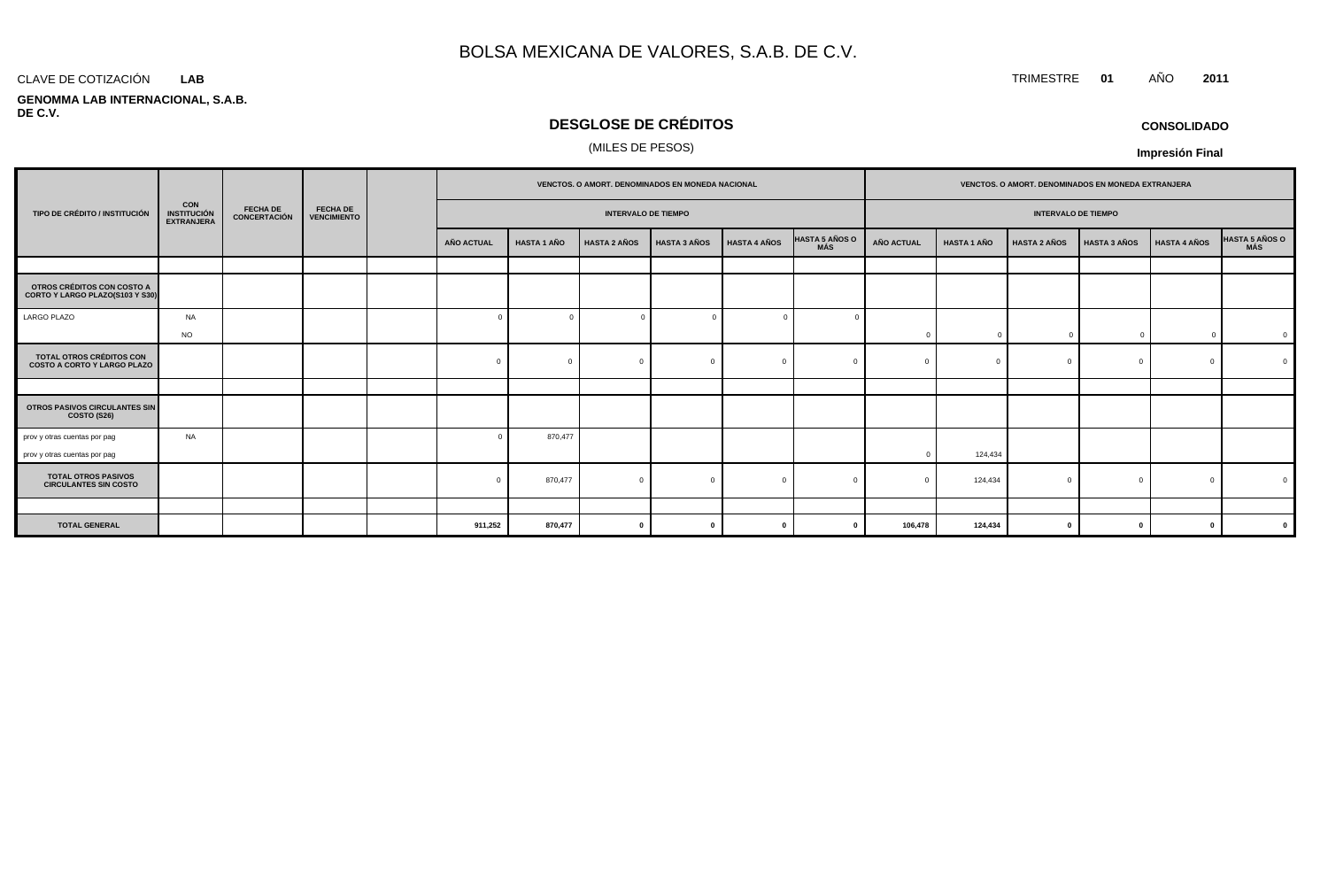### CLAVE DE COTIZACIÓN: **LAB GENOMMA LAB INTERNACIONAL, S.A.B. DE C.V.**

### **POSICIÓN MONETARIA EN MONEDA EXTRANJERA**

(MILES DE PESOS)

### **CONSOLIDADO**

TRIMESTRE: **01** AÑO: **2011**

**Impresión Final**

| POSICIÓN EN MONEDA EXTRANJERA | <b>DÓLARES</b> |              | <b>OTRAS MONEDAS</b> | <b>TOTAL MILES DE</b> |              |
|-------------------------------|----------------|--------------|----------------------|-----------------------|--------------|
|                               | <b>DÓLARES</b> | <b>PESOS</b> | <b>DÓLARES</b>       | <b>PESOS</b>          | <b>PESOS</b> |
| <b>ACTIVO MONETARIO</b>       | 24,981         | 297,827      | 53,349               | 636,017               | 933,844      |
| <b>PASIVO</b>                 | 3,353          | 39,978       | 27,778               | 331,163               | 371,141      |
| CORTO PLAZO                   | 3,353          | 39,978       | 27,778               | 331,163               | 371,141      |
| <b>LARGO PLAZO</b>            | 0              | $\mathbf 0$  | 0                    | 0                     | 0            |
| <b>SALDO NETO</b>             | 21,628         | 257,849      | 25,571               | 304,854               | 562,703      |

#### **OBSERVACIONES**

LAS MONEDAS UTILIZADAS PARA LA CONVERSIÓN DE ESTADOS FINANCIEROS DE SUBSIDIARIAS EXTRANJERAS Y LOS TIPOS DE CAMBIO UTILIZADOS SON LOS SIGUIENTES:

BALANCE GENERAL:

PAÍS MONEDA REGISTRO TIPO DE CAMBIO DE MONEDA REGISTRO A MONEDA FUNCIONAL (DÓLAR ESTADOUNIDENSE) TIPO DE CAMBIO DE MONEDA FUNCIONAL A MONEDA DE INFORME (PESOS MEXICANOS) ARGENTINA PESOS ARGENTINOS 6.2475 \$ 11.9219 BRASIL REALES 0.6086 \$ 11.9219 CHILE PESOS CHILENOS 0.0021 \$ 11.9219 COLOMBIA PESOS COLOMBIANOS 6.0005 \$ 11.9219 COSTA RICA DÓLAR ESTADOUNIDENSE 1.0000 \$ 11.9219 ECUADOR DÓLAR ESTADOUNIDENSE 1.0000 \$ 11.9219 PERÚ SOLES 0.3571 \$ 11.9219 USA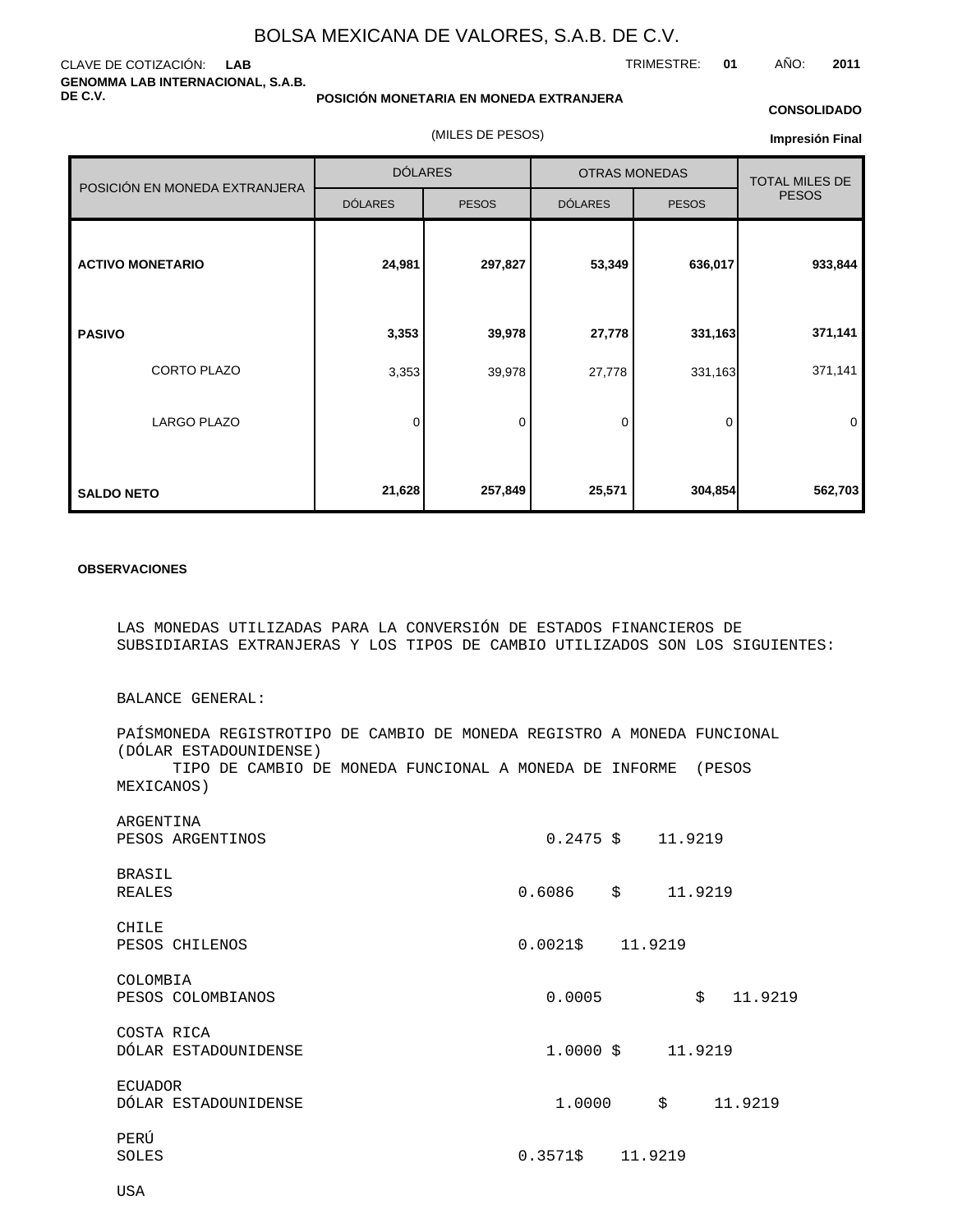|                                                                           | <u> BOLON (MEANO) (MY LDL VALOINLO, 1</u> |                  |                     |            |         |                        |      |
|---------------------------------------------------------------------------|-------------------------------------------|------------------|---------------------|------------|---------|------------------------|------|
| CLAVE DE COTIZACIÓN: LAB<br><b>GENOMMA LAB INTERNACIONAL, S.A.B.</b>      |                                           |                  |                     | TRIMESTRE: | 01      | AÑO:                   | 2011 |
| DE C.V.                                                                   | POSICIÓN MONETARIA EN MONEDA EXTRANJERA   |                  |                     |            |         | <b>CONSOLIDADO</b>     |      |
|                                                                           |                                           |                  |                     |            |         |                        |      |
|                                                                           |                                           | (MILES DE PESOS) |                     |            |         | <b>Impresión Final</b> |      |
| DÓLAR ESTADOUNIDENSE                                                      |                                           |                  | $1.0000 \pm 1.0000$ | 11.9219    |         |                        |      |
| ESPAÑA                                                                    |                                           |                  |                     |            |         |                        |      |
| <b>EURO</b>                                                               |                                           |                  | 1.4099              | \$         | 11.9219 |                        |      |
|                                                                           |                                           |                  |                     |            |         |                        |      |
| ESTADO DE RESULTADOS:                                                     |                                           |                  |                     |            |         |                        |      |
| PAÍS MONEDA REGISTRO TIPO DE CAMBIO DE MONEDA REGISTRO A MONEDA FUNCIONAL |                                           |                  |                     |            |         |                        |      |
| (DÓLAR ESTADOUNIDENSE)                                                    |                                           |                  |                     |            |         |                        |      |
| TIPO DE CAMBIO DE MONEDA FUNCIONAL A MONEDA DE INFORME (PESOS MEXICANOS)  |                                           |                  |                     |            |         |                        |      |
| ARGENTINA                                                                 |                                           |                  |                     |            |         |                        |      |
| PESOS ARGENTINOS                                                          |                                           | 0.2482           | \$12.0847           |            |         |                        |      |
|                                                                           |                                           |                  |                     |            |         |                        |      |
| BRASIL                                                                    |                                           |                  |                     |            |         |                        |      |
| <b>REALES</b>                                                             |                                           | 0.6031           | \$                  | 12.0847    |         |                        |      |
| CHILE                                                                     |                                           |                  |                     |            |         |                        |      |
| PESOS CHILENOS                                                            |                                           | 0.0021           | \$                  | 12.0847    |         |                        |      |
|                                                                           |                                           |                  |                     |            |         |                        |      |
| COLOMBIA<br>PESOS COLOMBIANOS                                             |                                           | 0.0005           | \$                  | 12.0847    |         |                        |      |
|                                                                           |                                           |                  |                     |            |         |                        |      |
| COSTA RICA                                                                |                                           |                  |                     |            |         |                        |      |
| DÓLAR ESTADOUNIDENSE                                                      |                                           | 1.0000           | \$                  | 12.0847    |         |                        |      |
| <b>ECUADOR</b>                                                            |                                           |                  |                     |            |         |                        |      |
| DÓLAR ESTADOUNIDENSE                                                      |                                           | 1.0000           | \$                  | 12.0847    |         |                        |      |
|                                                                           |                                           |                  |                     |            |         |                        |      |
| PERÚ                                                                      |                                           |                  |                     |            |         |                        |      |
| SOLES                                                                     |                                           | 0.3638           | $\ddot{s}$          | 12.0847    |         |                        |      |
| <b>USA</b>                                                                |                                           |                  |                     |            |         |                        |      |
| DÓLAR ESTADOUNIDENSE                                                      |                                           | 1.0000           | $\ddot{s}$          | 12.0847    |         |                        |      |
| ESPAÑA                                                                    |                                           |                  |                     |            |         |                        |      |
| <b>EURO</b>                                                               |                                           | 1.4099           | \$                  | 12.0847    |         |                        |      |
|                                                                           |                                           |                  |                     |            |         |                        |      |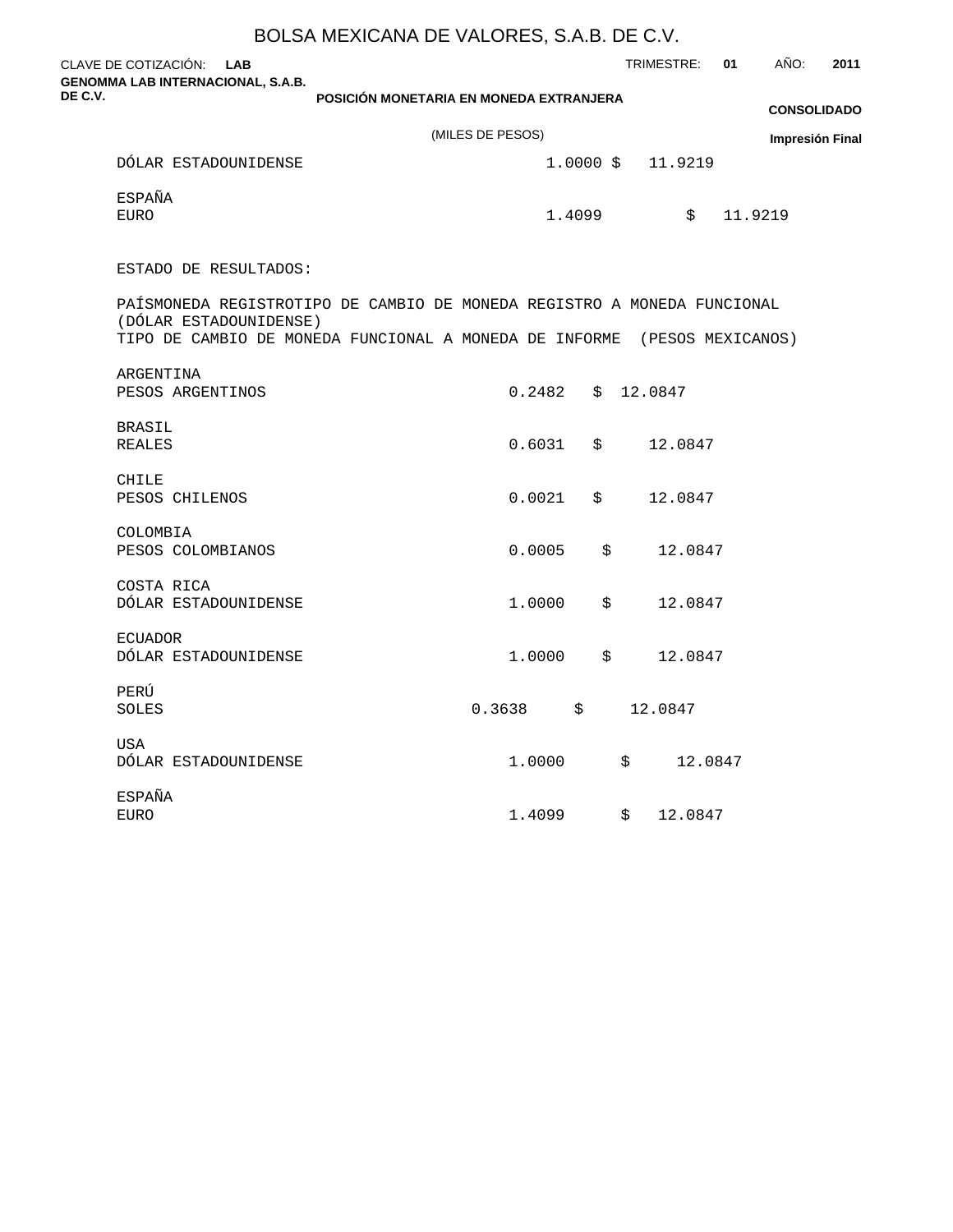TRIMESTRE: **01** AÑO: **2011**

CLAVE DE COTIZACIÓN: **LAB GENOMMA LAB INTERNACIONAL, S.A.B. DE C.V.**

### **CEDULA DE INTEGRACIÓN Y CÁLCULO DE RESULTADO POR POSICIÓN MONETARIA** (MILES DE PESOS)

**CONSOLIDADO**

**Impresión Final**

| <b>MES</b>           | <b>ACTIVOS</b><br><b>MONETARIOS</b> | <b>PASIVOS</b><br><b>MONETARIOS</b> | <b>POSICIÓN</b><br><b>MONETARIA</b><br>(ACTIVA) PASIVA | <b>INFLACIÓN</b><br><b>MENSUAL</b> | <b>EFECTO MENSUAL</b><br>(ACTIVO) PASIVO |
|----------------------|-------------------------------------|-------------------------------------|--------------------------------------------------------|------------------------------------|------------------------------------------|
| <b>ENERO</b>         |                                     |                                     |                                                        |                                    |                                          |
| <b>FEBRERO</b>       |                                     |                                     |                                                        |                                    |                                          |
| <b>MARZO</b>         |                                     |                                     |                                                        |                                    | 0                                        |
| <b>ACTUALIZACIÓN</b> |                                     |                                     |                                                        |                                    | 0                                        |
| CAPITALIZACIÓN       |                                     |                                     |                                                        |                                    | 0                                        |
| EMP. EXTRANJERAS     |                                     |                                     |                                                        |                                    | 0                                        |
| <b>OTROS</b>         |                                     |                                     |                                                        |                                    | 0                                        |
| <b>TOTAL</b>         |                                     |                                     |                                                        |                                    | 0                                        |

| <b>DATOS INFORMATIVOS</b>  |  |
|----------------------------|--|
| <b>REPOMO CAPITALIZADO</b> |  |

**OBSERVACIONES**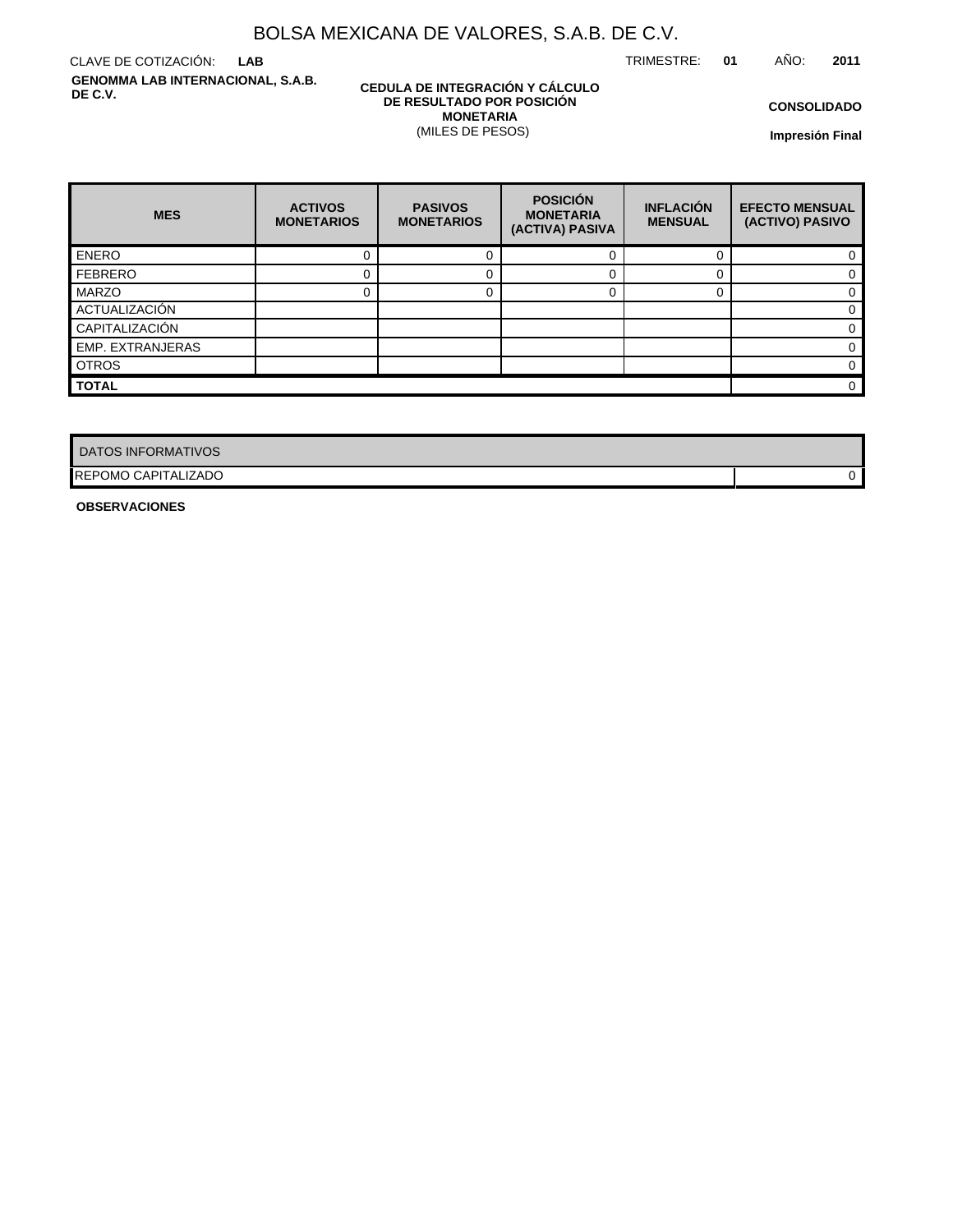|  | BOLSA MEXICANA DE VALORES, S.A.B. DE C.V. |  |
|--|-------------------------------------------|--|
|--|-------------------------------------------|--|

| <b>GENOMMA LAB INTERNACIONAL, S.A.B.</b><br><b>INSTRUMENTOS DE DEUDA</b><br>DE C.V.<br><b>PAGINA</b><br>1/2<br><b>CONSOLIDADO</b> | CLAVE DE COTIZACIÓN:<br><b>LAB</b> | TRIMESTRE: | 01 | AÑO: | 2011 |
|-----------------------------------------------------------------------------------------------------------------------------------|------------------------------------|------------|----|------|------|
| Impresión Final                                                                                                                   |                                    |            |    |      |      |

LIMITACIONES FINANCIERAS SEGÚN ESCRITURAS DE LA EMISIÓN Y/O TITULO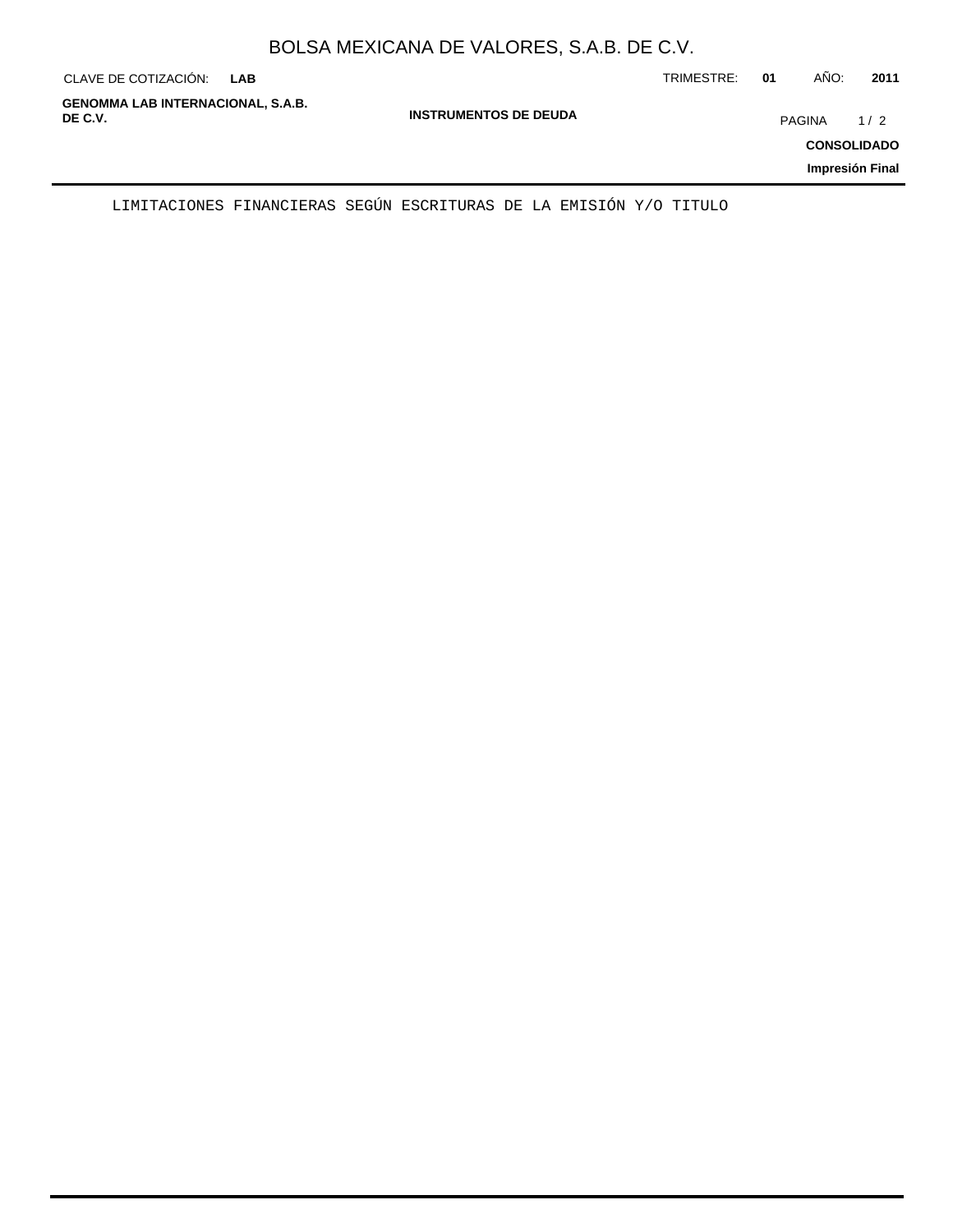| CLAVE DE COTIZACIÓN:                                | <b>LAB</b> |                              | TRIMESTRE: | 01            | AÑO: | 2011                                         |
|-----------------------------------------------------|------------|------------------------------|------------|---------------|------|----------------------------------------------|
| <b>GENOMMA LAB INTERNACIONAL, S.A.B.</b><br>DE C.V. |            | <b>INSTRUMENTOS DE DEUDA</b> |            | <b>PAGINA</b> |      | 2/2<br><b>CONSOLIDADO</b><br>Impresión Final |
|                                                     |            |                              |            |               |      |                                              |

SITUACIÓN ACTUAL DE LAS LIMITACIONES FINANCIERAS

÷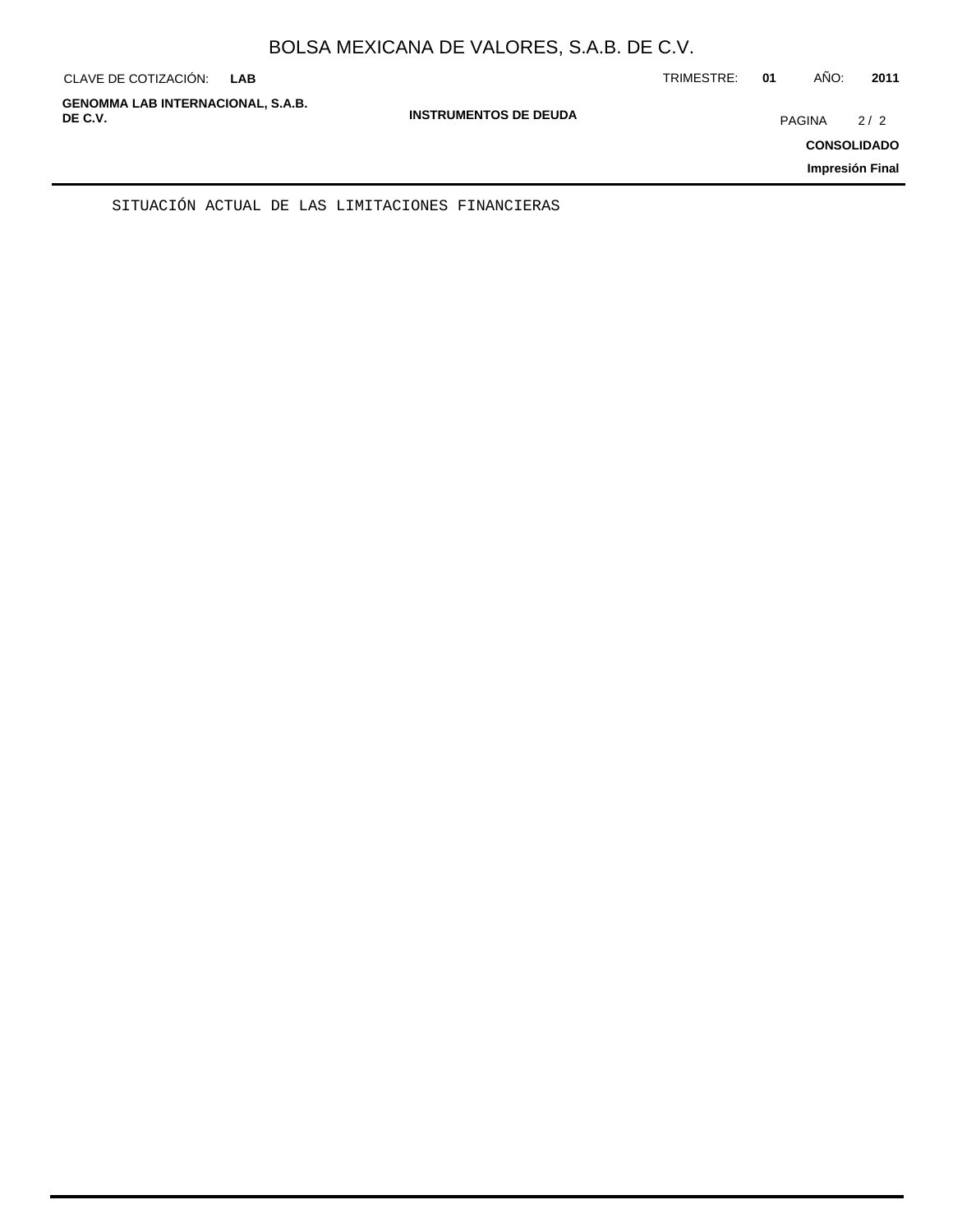CLAVE DE COTIZACIÓN: TRIMESTRE: **01** AÑO: **2011 LAB**

**GENOMMA LAB INTERNACIONAL, S.A.B. DE C.V.**

#### **PLANTAS, CENTROS COMERCIALES, DE DISTRIBUCIÓN Y/O SERVICIO**

**CONSOLIDADO**

**Impresión Final**

| <b>PLANTA O CENTRO</b>         | <b>ACTIVIDAD ECONOMICA</b> | <b>CAPACIDAD INSTALADA</b> | % DE UTIL. |
|--------------------------------|----------------------------|----------------------------|------------|
| I CENTRO DE DISTRIBUCION LERMA | ACOPIO Y DISTRIBUCION DE   | 9.823                      | 100.00     |
| I CENTRO DE DIS DOÑA ROSA      | ACOPIO Y DISTRIBUCION DE   | 36.074                     | 100.00     |

**OBSERVACIONES**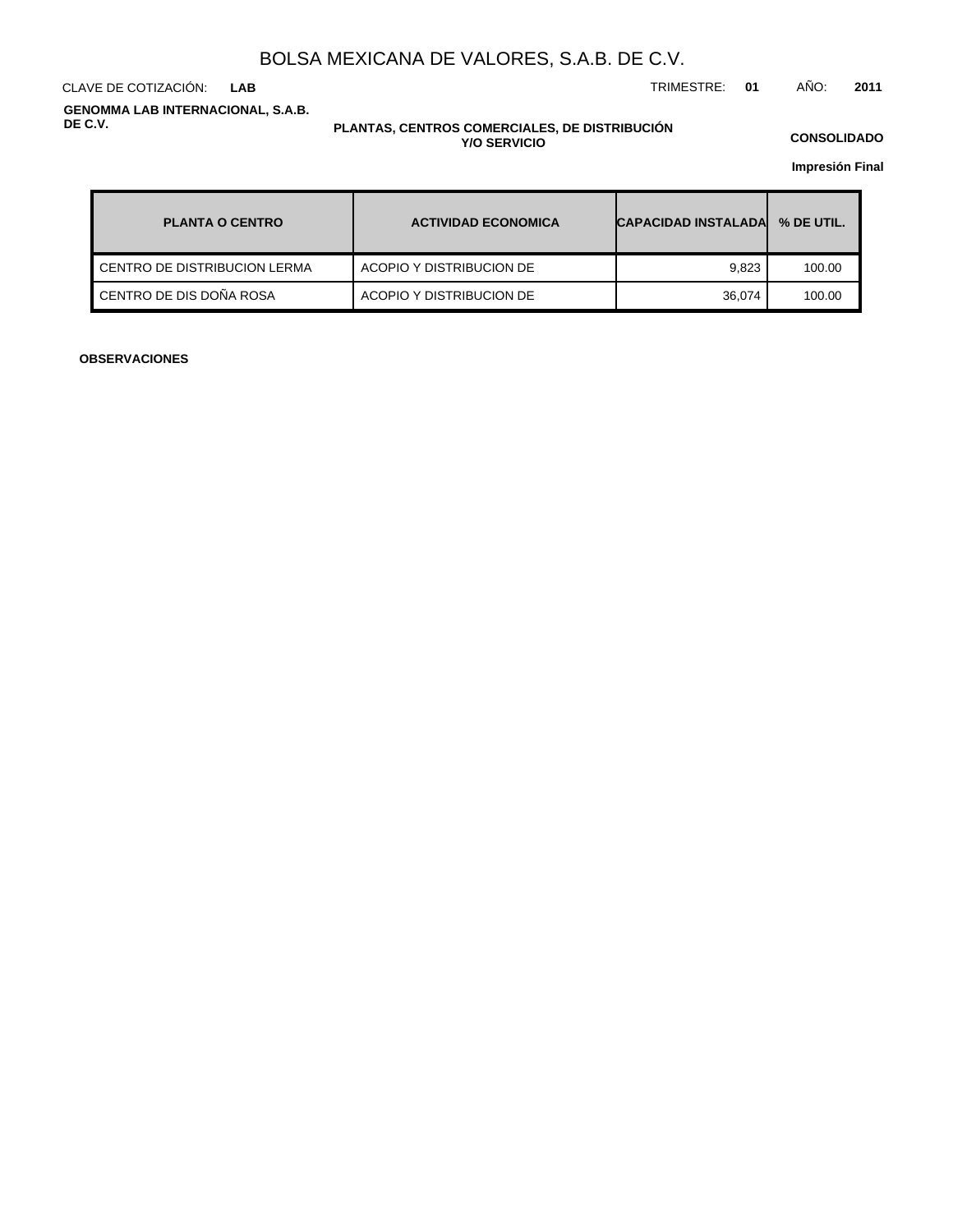|                                                     |     | BOLSA MEXICANA DE VALORES, S.A.B. DE C.V. |           |     |                    |      |
|-----------------------------------------------------|-----|-------------------------------------------|-----------|-----|--------------------|------|
| CLAVE DE COTIZACIÓN                                 | LAB |                                           | TRIMESTRE | -01 | AÑO                | 2011 |
| <b>GENOMMA LAB INTERNACIONAL, S.A.B.</b><br>DE C.V. |     | <b>MATERIAS PRIMAS DIRECTAS</b>           |           |     | <b>CONSOLIDADO</b> |      |

**Impresión Final**

| <b>MATERIAS PRIMAS</b> | <b>PRINCIPALES PROVEEDORES</b> | <b>ORIGEN</b> | SUST.<br>NAL. | % COSTO<br><b>I PRODUCCION</b><br><b>TOTAL</b> |
|------------------------|--------------------------------|---------------|---------------|------------------------------------------------|
|------------------------|--------------------------------|---------------|---------------|------------------------------------------------|

**OBSERVACIONES**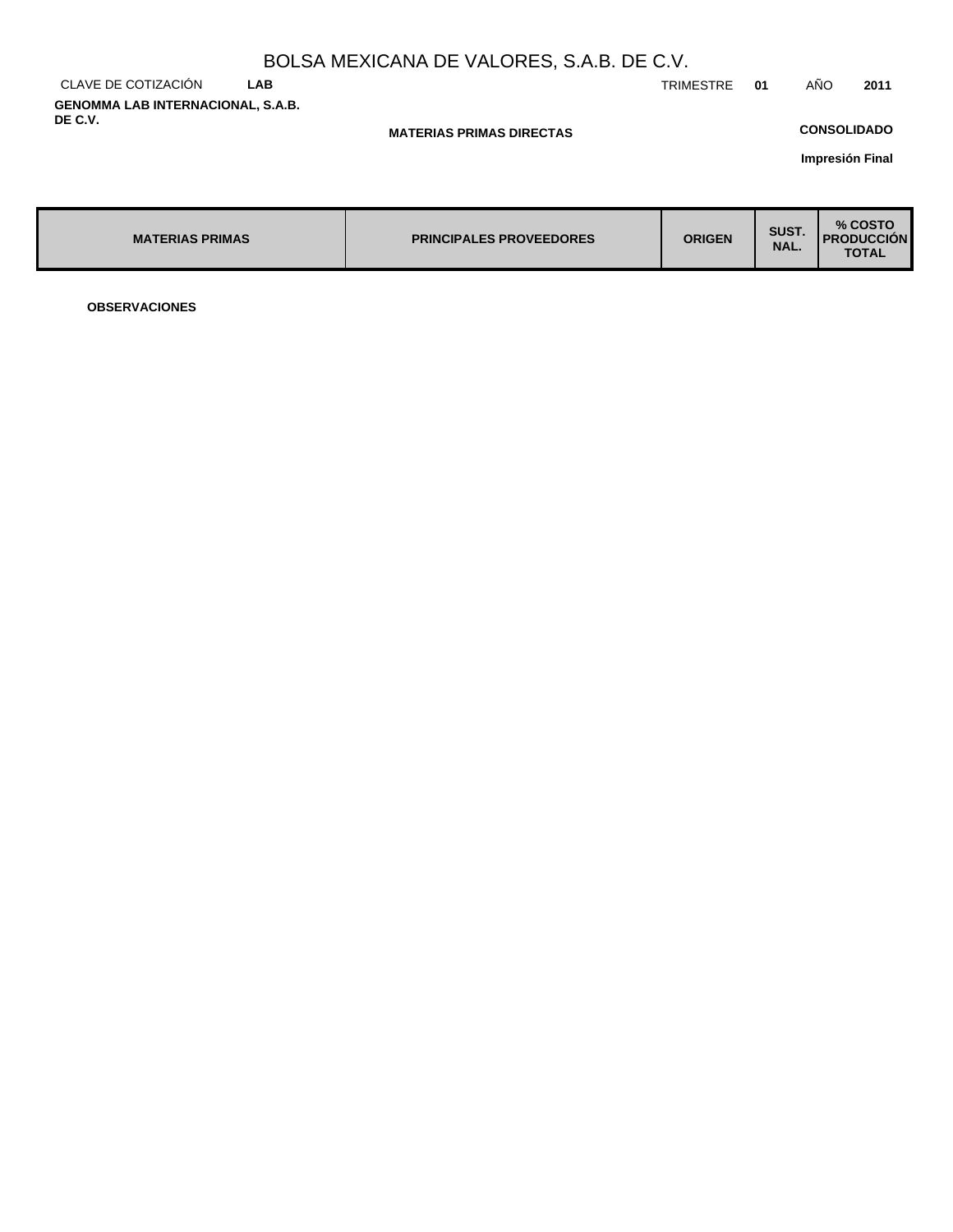**LAB**

**GENOMMA LAB INTERNACIONAL, S.A.B. DE C.V.**

### CLAVE DE COTIZACIÓN TRIMESTRE **01** AÑO **2011**

# **DISTRIBUCIÓN DE VENTAS POR PRODUCTO** VENTAS TOTALES

# **CONSOLIDADO**

| <b>PRINCIPALES</b> | <b>VENTAS</b>  |                | % DE PART. | <b>PRINCIPALES</b> |                 |  |  |
|--------------------|----------------|----------------|------------|--------------------|-----------------|--|--|
|                    | <b>VOLUMEN</b> | <b>IMPORTE</b> | MDO.       | <b>MARCAS</b>      | <b>CLIENTES</b> |  |  |
| <b>NACIONALES</b>  |                |                |            |                    |                 |  |  |
| <b>OTC</b>         | 12,633,216     | 553,198        | 51.27      | <b>VARIAS</b>      | <b>VARIOS</b>   |  |  |
| PC                 | 18,074,894     | 500,885        | 46.43      | <b>VARIAS</b>      | <b>VARIOS</b>   |  |  |
| GI                 | 3,823,496      | 24,817         | 2.30       | <b>VARIAS</b>      | <b>VARIOS</b>   |  |  |
| <b>EXTRANJERAS</b> |                |                |            |                    |                 |  |  |
| <b>EXTRANJ</b>     | $\Omega$       | 399,171        | 100.00     | <b>VARIAS</b>      | <b>VARIOS</b>   |  |  |
| <b>TOTAL</b>       |                | 1,478,071      |            |                    |                 |  |  |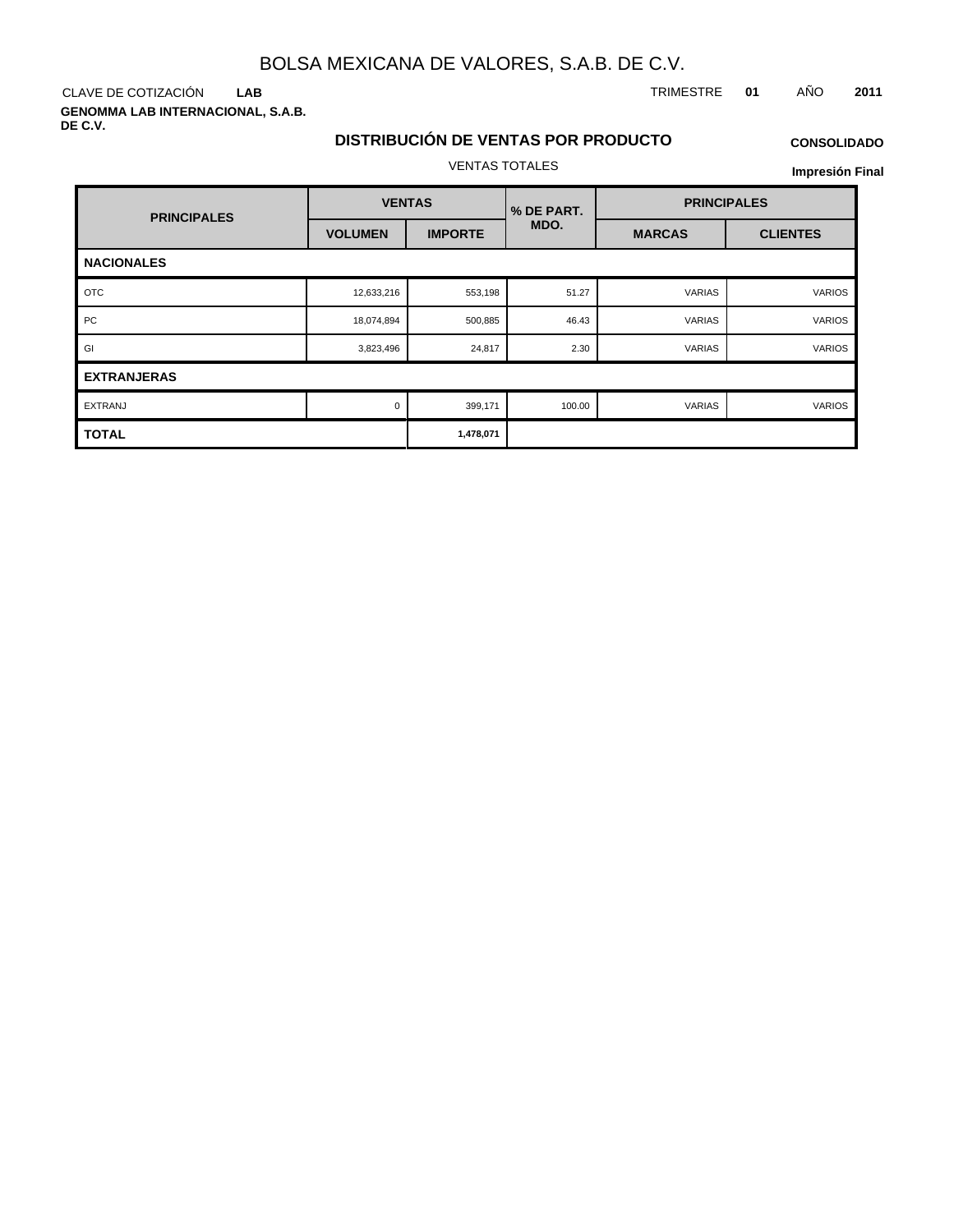CLAVE DE COTIZACIÓN TRIMESTRE **01** AÑO **2011 LAB**

**GENOMMA LAB INTERNACIONAL, S.A.B. DE C.V.**

### **DISTRIBUCIÓN DE VENTAS POR PRODUCTO**

# **CONSOLIDADO**

### VENTAS EXTRANJERAS

### **Impresión Final**

| <b>PRINCIPALES</b> | <b>VENTAS</b>  |                | <b>DESTINO</b> | <b>PRINCIPALES</b> |                 |  |  |  |  |
|--------------------|----------------|----------------|----------------|--------------------|-----------------|--|--|--|--|
|                    | <b>VOLUMEN</b> | <b>IMPORTE</b> |                | <b>MARCAS</b>      | <b>CLIENTES</b> |  |  |  |  |
| <b>EXPORTACIÓN</b> |                |                |                |                    |                 |  |  |  |  |
| <b>EXPORTACION</b> | 813,318        | 5,365          | varios         | OTC/PC             | <b>VARIOS</b>   |  |  |  |  |

| <b>SUBSIDIARIAS EN EL EXTRANJERO</b> |  |         |        |        |                   |  |  |  |  |
|--------------------------------------|--|---------|--------|--------|-------------------|--|--|--|--|
| subsidiarias extranj                 |  | 393,806 | varios | OTC/PC | AUTOSERVICIOS/MAY |  |  |  |  |
| <b>TOTAL</b>                         |  | 399,171 |        |        |                   |  |  |  |  |

**OBSERVACIONES**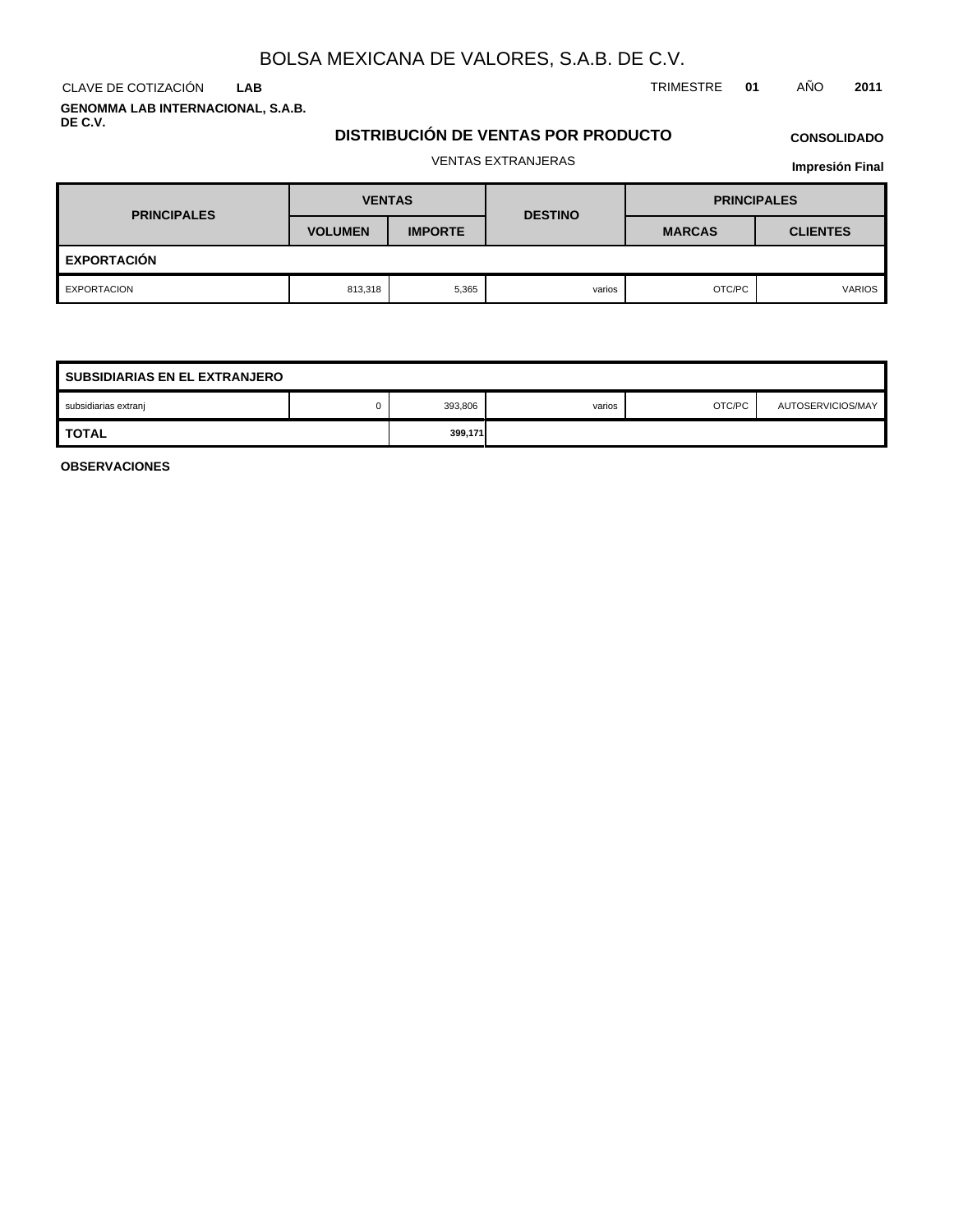| BOLSA MEXICANA DE VALORES, S.A.B. DE C.V.           |                                                                                      |            |    |               |                    |  |  |  |  |
|-----------------------------------------------------|--------------------------------------------------------------------------------------|------------|----|---------------|--------------------|--|--|--|--|
| CLAVE DE COTIZACIÓN:<br>I AR                        |                                                                                      | TRIMESTRE: | 01 | AÑO:          | 2011               |  |  |  |  |
| <b>GENOMMA LAB INTERNACIONAL, S.A.B.</b><br>DE C.V. | <b>INFORMACIÓN DE PROYECTOS (Proyecto, Monto</b><br>Ejercido y Porcentaje de Avance) |            |    | <b>PAGINA</b> | 1/1                |  |  |  |  |
|                                                     |                                                                                      |            |    |               | <b>CONSOLIDADO</b> |  |  |  |  |
|                                                     |                                                                                      |            |    |               | Impresión Final    |  |  |  |  |

NO APLICA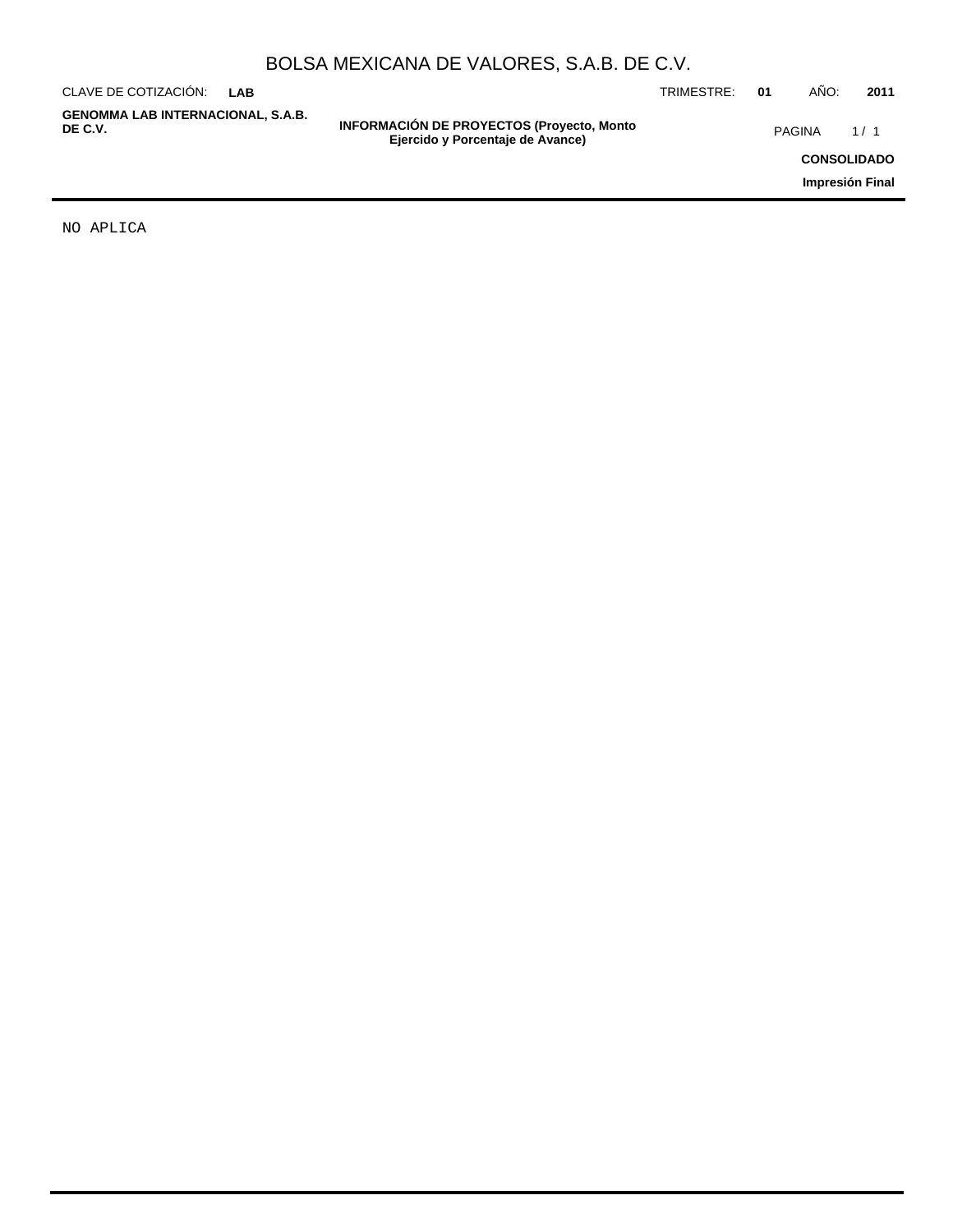**LAB**

**GENOMMA LAB INTERNACIONAL, S.A.B. DE C.V.**

**TRANSACCIONES EN MONEDA EXTRANJERA Y CONVERSIÓN DE ESTADOS FINANCIEROS DE OPERACIONES EXTRANJERAS (Información relacionada al Boletín B-15)**

CLAVE DE COTIZACIÓN: TRIMESTRE: **01** AÑO: **2011**

**CONSOLIDADO** PAGINA 1/2

**Impresión Final**

GENOMMA LAB INTERNACIONAL SAB DE CV

 CONVERSIÓN DE ESTADOS FINANCIEROS DE SUBSIDIARIAS EN MONEDA EXTRANJERA – PARA CONSOLIDAR LOS ESTADOS FINANCIEROS DE SUBSIDIARIAS EXTRANJERAS, ÉSTOS SE MODIFICAN EN LA MONEDA DE REGISTRO PARA PRESENTARSE BAJO NORMAS DE INFORMACIÓN FINANCIERA MEXICANAS (NIF), EXCEPTO POR LA APLICACIÓN DE LA NIF B-10 EFECTOS DE LA INFLACIÓN CUANDO LA ENTIDAD EXTRANJERA OPERA EN UN ENTORNO INFLACIONARIO, YA QUE LAS NORMAS DE ESTA NIF SE APLICAN A LOS ESTADOS FINANCIEROS CONVERTIDOS A MONEDA FUNCIONAL. LOS ESTADOS FINANCIEROS SE CONVIERTEN A PESOS MEXICANOS, CONSIDERANDO LAS SIGUIENTES METODOLOGÍAS:

- LAS OPERACIONES EXTRANJERAS CUYA MONEDA DE REGISTRO Y FUNCIONAL ES LA MISMA, CONVIERTEN SUS ESTADOS FINANCIEROS UTILIZANDO LOS SIGUIENTES TIPOS DE CAMBIO:1) DE CIERRE PARA LOS ACTIVOS Y PASIVOS, 2) HISTÓRICO PARA EL CAPITAL CONTABLE Y 3) EL DE LA FECHA DE DEVENGAMIENTO PARA LOS INGRESOS, COSTOS Y GASTOS. LOS EFECTOS DE CONVERSIÓN SE REGISTRAN EN EL CAPITAL CONTABLE.

- LAS OPERACIONES EXTRANJERAS CONVIERTEN SUS ESTADOS FINANCIEROS DE LA MONEDA DE REGISTRO A LA MONEDA FUNCIONAL, UTILIZANDO LOS SIGUIENTES TIPOS DE CAMBIO: 1) DE CIERRE PARA LOS ACTIVOS Y PASIVOS MONETARIOS, 2) HISTÓRICO PARA ACTIVOS NO MONETARIOS, PASIVOS NO MONETARIOS Y CAPITAL CONTABLE Y 3) EL DE LA FECHA DE DEVENGAMIENTO PARA LOS INGRESOS, COSTOS Y GASTOS, EXCEPTO LOS QUE PROVIENEN DE PARTIDAS NO MONETARIAS QUE SE CONVIERTEN AL TIPO DE CAMBIO HISTÓRICO DE LA PARTIDA NO MONETARIA; LOS EFECTOS DE CONVERSIÓN, SE REGISTRAN EN EL RESULTADO INTEGRAL DE FINANCIAMIENTO. POSTERIORMENTE, PARA CONVERTIR LOS ESTADOS FINANCIEROS DE LA MONEDA FUNCIONAL AL PESO MEXICANO, SE UTILIZAN LOS SIGUIENTES TIPOS DE CAMBIO:1) DE CIERRE PARA LOS ACTIVOS Y PASIVOS Y 2) HISTÓRICO PARA EL CAPITAL CONTABLE, Y 3) EL DE LA FECHA DE DEVENGAMIENTO PARA TODOS LOS INGRESOS, COSTOS Y GASTOS. LOS EFECTOS DE CONVERSIÓN SE REGISTRAN EN EL CAPITAL CONTABLE. EN EL CASO DE OPERACIONES EXTRANJERAS QUE OPERAN EN UN ENTORNO ECONÓMICO INFLACIONARIO, PRIMERO REEXPRESAN SUS ESTADOS FINANCIEROS EN MONEDA DE PODER ADQUISITIVO AL CIERRE DEL EJERCICIO, UTILIZANDO EL ÍNDICE DE PRECIOS DEL PAÍS DE ORIGEN DE LA MONEDA FUNCIONAL, Y POSTERIORMENTE LOS CONVIERTEN UTILIZANDO EL TIPO DE CAMBIO DE CIERRE PARA TODAS LAS PARTIDAS; LOS EFECTOS DE CONVERSIÓN, SE REGISTRAN EN EL CAPITAL CONTABLE.

LAS MONEDAS DE REGISTRO Y FUNCIONAL DE LAS OPERACIONES EXTRANJERAS, SON COMO SIGUE:

COMPAÑÍA MONEDA DE REGISTRO MONEDA FUNCIONAL

GENOMMA LABORATORIES MÉXICO, S. A. DE C. V. PESO MEXICANO PESO MEXICANO TELEVISION PRODUCTS RETAIL, S. A. DE C. V. PESO MEXICANO PESO MEXICANO MEDICINAS Y MEDICAMENTOS NACIONALES, S. A. DE C. V. PESO MEXICANO PESO MEXICANO INICIATIVAS DE ÉXITO, S. A. DE C. V. PESO MEXICANO PESO MEXICANO AERO LAB, S. A. DE C. V. PESO MEXICANO PESO MEXICANO GENOMMA LABORATORIOS MÉDICOS, S. L. EURO DÓLAR ESTADOUNIDENSE GENOMMA LAB PERÚ, S. A. SOL DÓLAR ESTADOUNIDENSE GENOMMA LAB CENTROAMÉRICA, S. A. DÓLAR ESTADOUNIDENSE DÓLAR ESTADOUNIDENSE GENOMMA LAB CHILE, S. A. PESO CHILENO DÓLAR ESTADOUNIDENSE GENOMMA LAB ECUADOR, S. A. DÓLAR ESTADOUNIDENSE DÓLAR ESTADOUNIDENSE GENOMMA LABORATORIES ARGENTINA, S. A. PESO ARGENTINO DÓLAR ESTADOUNIDENSE GENOMMA LABORATORIES DO BRASIL, LTDA REAL DÓLAR ESTADOUNIDENSE GENOMMA LAB USA, INC. DÓLAR ESTADOUNIDENSE DÓLAR ESTADOUNIDENSE LAB BRANDS INTERNATIONAL, LLC. DÓLAR ESTADOUNIDENSE DÓLAR ESTADOUNIDENSE GENOMMA LAB COLOMBIA, LTDA. PESO COLOMBIANO DÓLAR ESTADOUNIDENSE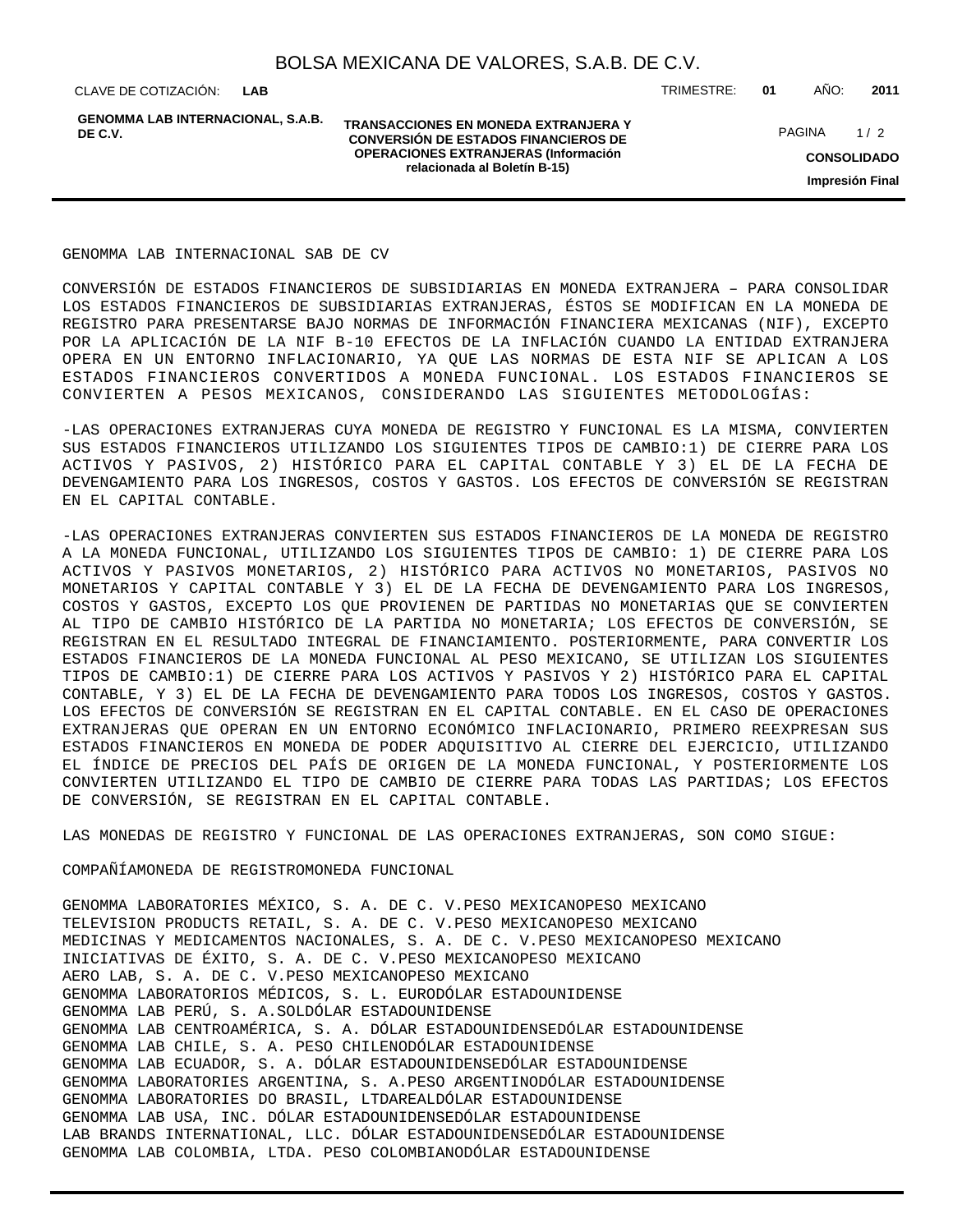**LAB**

**GENOMMA LAB INTERNACIONAL, S.A.B. DE C.V.**

**TRANSACCIONES EN MONEDA EXTRANJERA Y CONVERSIÓN DE ESTADOS FINANCIEROS DE OPERACIONES EXTRANJERAS (Información relacionada al Boletín B-15)**

CLAVE DE COTIZACIÓN: TRIMESTRE: **01** AÑO: **2011**

PAGINA 2/2

**CONSOLIDADO Impresión Final**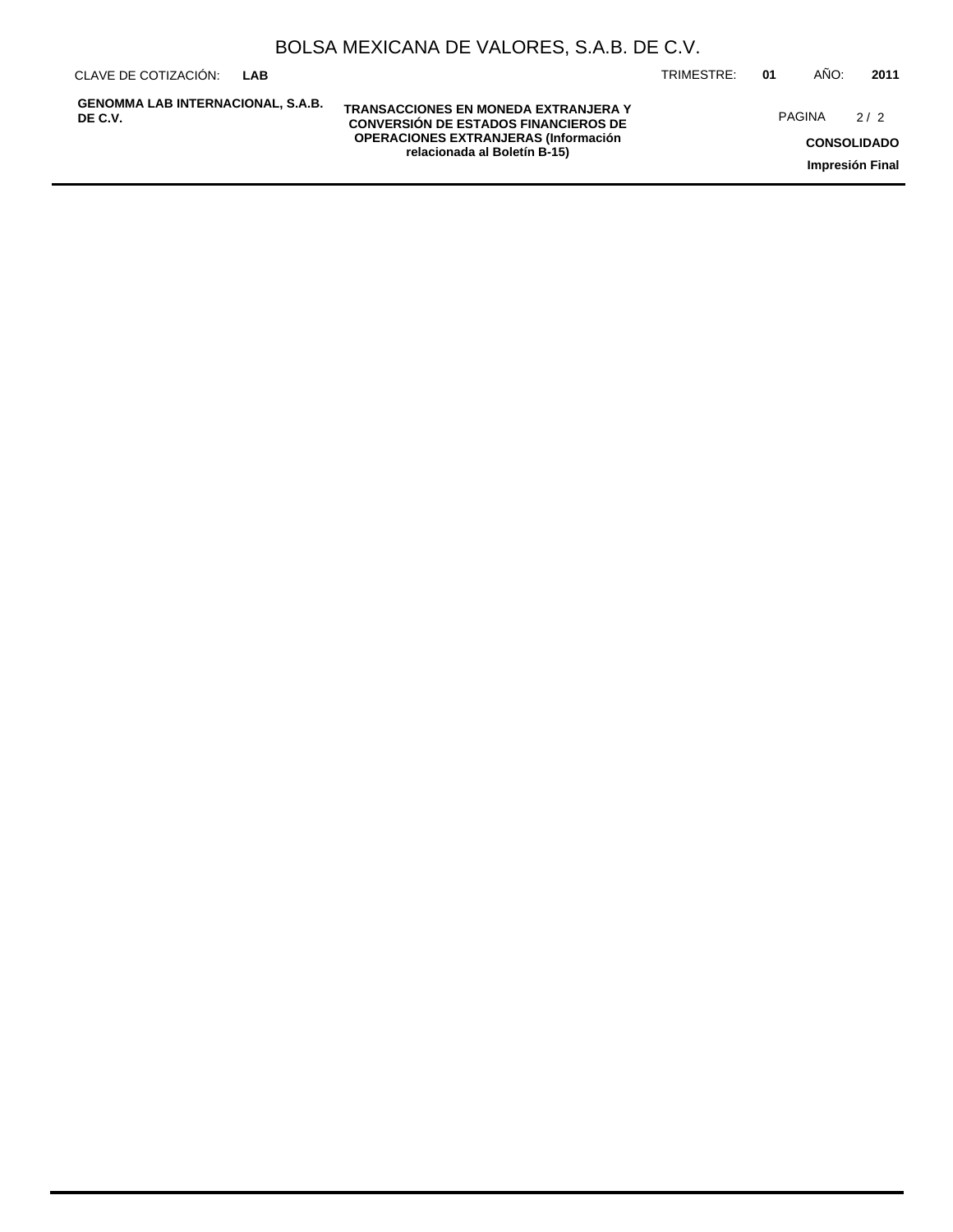TRIMESTRE **01** AÑO **2011**

**GENOMMA LAB INTERNACIONAL, S.A.B. DE C.V.** CLAVE DE COTIZACIÓN **LAB**

### **INTEGRACIÓN DEL CAPITAL SOCIAL PAGADO**

**CONSOLIDADO**

**Impresión Final**

| VALOR NOMINAL(\$) VIGENTE<br><b>SERIES</b> |   | <b>CUPÓN</b> | <b>NUMERO DE ACCIONES</b> |                         |                  |                          | <b>CAPITAL SOCIAL</b> |                 |  |
|--------------------------------------------|---|--------------|---------------------------|-------------------------|------------------|--------------------------|-----------------------|-----------------|--|
|                                            |   |              | <b>PORCIÓN FIJA</b>       | <b>PORCIÓN VARIABLE</b> | <b>MEXICANOS</b> | <b>LIBRE SUSCRIPCION</b> | <b>FIJO</b>           | <b>VARIABLE</b> |  |
| в                                          | 0 |              | 82.176                    | 1,052,667,250           | 548,052,782      | 504,696,644              | 150                   | 1,921,510       |  |
| <b>TOTAL</b>                               |   |              | 82.176                    | 1,052,667,250           | 548,052,782      | 504,696,644              | 150                   | 1,921,510       |  |

**TOTAL DE ACCIONES QUE REPRESENTAN EL CAPITAL SOCIAL PAGADO A LA FECHA DE ENVIO DE LA INFORMACIÓN:** 1,052,749,426

**OBSERVACIONES**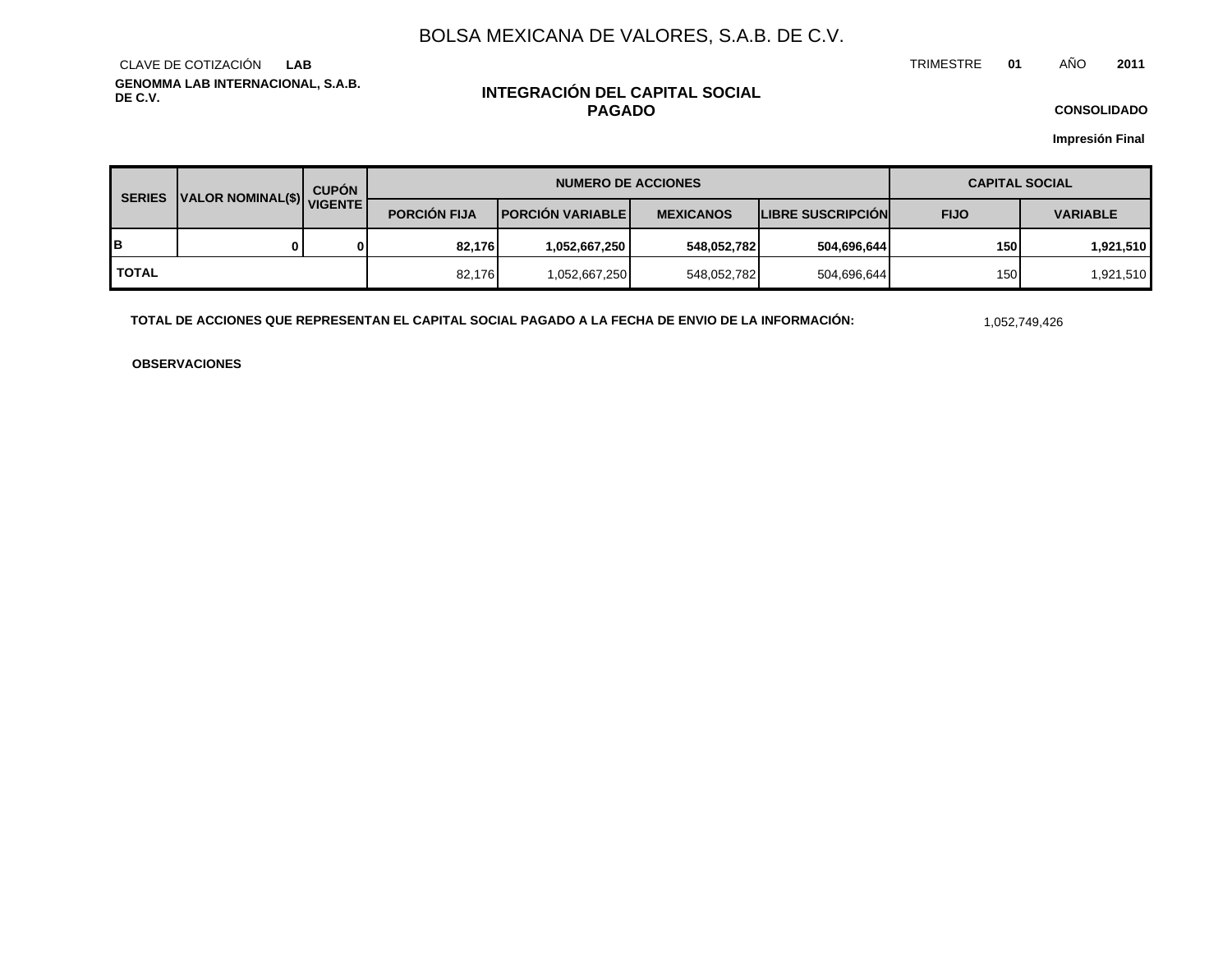CLAVE DE COTIZACIÓN: **LAB**

#### **INSTRUMENTOS FINANCIEROS DERIVADOS**

TRIMESTRE: **01** AÑO: **2011**

**GENOMMA LAB INTERNACIONAL, S.A.B. DE C.V. PAGINA 2020 20:20 20:20 20:20 20:20 20:20 20:20 20:20 20:20 20:20 20:20 20:20 20:20 20:20 20:20 20:20 20:20 20:20 20:20 20:20 20:20 20:20 20:20 20:20 20:20 20:20 20:20 20:20 20:20 20:20 20:20 20:20 20:20** 

 $1/2$ 

**CONSOLIDADO**

**Impresión Final**

GENOMMA LAB INTERNACIONAL, S. A. B. DE C. V. PASEO DE LA REFORMA NO. 122 3-A, COLONIA JUÁREZ, C. P. 06600, MÉXICO, D. F. R.F.C.: GLI-961030-TU5

MÉXICO, D. F. A 28 DE ABRIL DE 2011

ASUNTO: SE PRESENTA ESCRITO EN ATENCIÓN AL REQUERIMIENTO SEGÚN OFICIO NO. 151- 2/76211/2009 DE FECHA 20 DE ENERO DE 2009, MEDIANTE EL CUAL SE SOLICITA DE DIVERSA INFORMACIÓN Y DOCUMENTACIÓN RESPECTO A LAS OPERACIONES CON INSTRUMENTOS FINANCIEROS DERIVADOS EN LAS QUE PUDO HABER PARTICIPADO EN SU CASO LA EMPRESA: GENOMMA LAB INTERNACIONAL, S. A. B. DE C. V. R.F.C.: GLI-961030-TU5

VICEPRESIDENCIA DE SUPERVISIÓN BURSATIL. VICEPRESIDENCIA DE NORMATIVIDAD. DIRECCIÓN GENERAL DE SUPERVISIÓN DE MERCADOS. DIRECCIÓN GENERAL DE AUTORIZACIONES.

#### PRESENTE

JOSÉ MANUEL CRUZ GARCÍA (R.F.C.: CUGM-670219-J94), EN REPRESENTACIÓN DE GENOMMA LAB INTERNACIONAL, S. A. B. DE C.V. (R.F.C.: GLI-961030-TU5), PERSONALIDAD QUE ACREDITO CON COPIA DEL INSTRUMENTO NOTARIAL QUE SE ACOMPAÑA AL PRESENTE COMO ANEXO 1 (SE INCLUYE ORIGINAL PARA COTEJO), CON DOMICILIO FISCAL EN PASEO DE LA REFORMA NO. 122-3-A, COLONIA JUÁREZ, C. P. 06600, MÉXICO, D. F., TEL.:5081-0000, Y SEÑALANDO EL MISMO DOMICILIO PARA OÍR Y RECIBIR TODA CLASE DE NOTIFICACIONES QUE A ESTE ASUNTO SE REFIERAN, ATENTAMENTE COMPAREZCO Y EXPONGO QUE:

1. MEDIANTE OFICIO NO. 151-2/76211/2009 DE FECHA 20 DE ENERO DE 2009, ASÍ COMO DEL ANEXO 1 QUE FORMA PARTE INTEGRANTE DE DICHO OFICIO, LA DIRECCIÓN GENERAL DE SUPERVISIÓN DE MERCADOS DE LA COMISIÓN NACIONAL BANCARIA Y DE VALORES, A EFECTO DE CONOCER LA PARTICIPACIÓN DE LAS EMPRESAS PÚBLICAS EN OPERACIONES CON INSTRUMENTOS FINANCIEROS DERIVADOS YA SEA PARA INCREMENTAR SU RENTABILIDAD O CONTAR CON DETERMINADA COBERTURA RESPECTO A ALGÚN RIESGO, REQUIERE QUE GENOMMA LAB INTERNACIONAL, S.A. B. DE C.V. (EN ADELANTE MI REPRESENTADA), DIVULGUE DE CONFORMIDAD CON EL CITADO OFICIO Y COMO COMPLEMENTO A SU REPORTE TRIMESTRAL, INFORMACIÓN CUALITATIVA Y CUANTITATIVA SOBRE LAS POSICIONES QUE EN SU CASO TUVO EN INSTRUMENTOS FINANCIEROS DERIVADOS, RECONOCIDOS O NO COMO ACTIVOS O PASIVOS EN EL ESTADO DE SITUACIÓN FINANCIERA O BALANCE GENERAL.

2. A FIN DE CUMPLIR CON EL REQUERIMIENTO DE INFORMACIÓN Y DOCUMENTACIÓN QUE SE SOLICITA SEGÚN EL OFICIO NO. 151-2/76211/2009 DE FECHA 20 DE ENERO DE 2009, SE HACE DEL CONOCIMIENTO DE ESA H. DIRECCIÓN GENERAL DE SUPERVISIÓN DE MERCADOS DE LA COMISIÓN NACIONAL BANCARIA Y DE VALORES, QUE MI REPRESENTADA A LA FECHA NO CUENTA CON LA INFORMACIÓN CUALITATIVA Y CUANTITATIVA RESPECTO A

CUALQUIERA DE LOS ASPECTOS SOLICITADOS EN EL OFICIO 151-2/76211/2009, YA QUE NO HA CELEBRADO OPERACIONES QUE INVOLUCREN LA CONTRATACIÓN DE INSTRUMENTOS FINANCIEROS DERIVADOS DE ACUERDO A LO ESTABLECIDO EN EL BOLETÍN C-2 "INSTRUMENTOS FINANCIEROS" Y EL BOLETÍN C-10 "INSTRUMENTOS FINANCIEROS DERIVADOS Y OPERACIONES DE COBERTURA", DE LAS NORMAS DE INFORMACIÓN FINANCIERA.